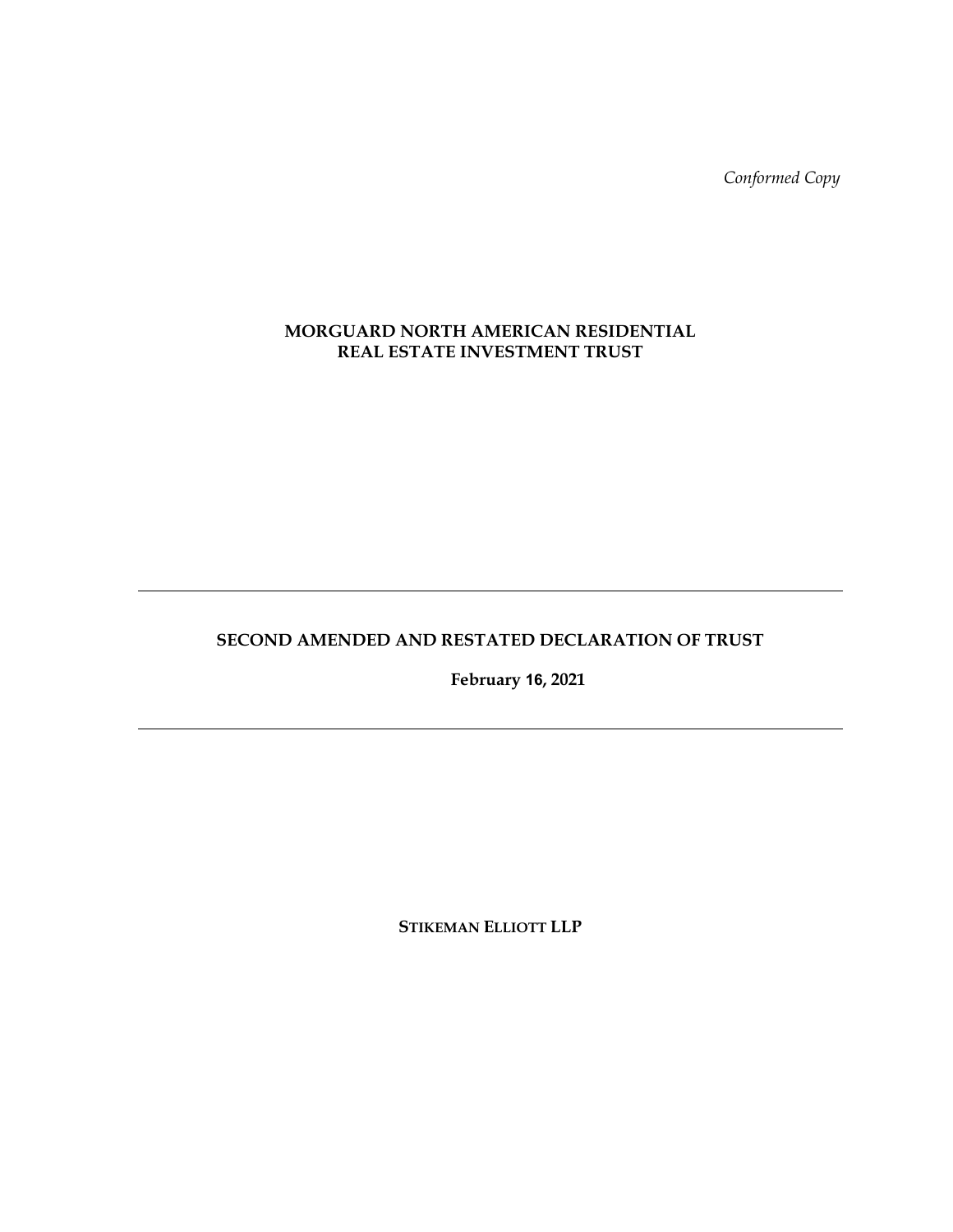# **TABLE OF CONTENTS**

# **ARTICLE 1** THE TRUST AND DEFINITIONS

# **ARTICLE 2** DECLARATION OF TRUST

# **ARTICLE 3 TRUSTEES AND OFFICERS**

| Section 3.1  |  |
|--------------|--|
| Section 3.2  |  |
| Section 3.3  |  |
| Section 3.4  |  |
| Section 3.5  |  |
| Section 3.6  |  |
| Section 3.7  |  |
| Section 3.8  |  |
| Section 3.9  |  |
| Section 3.10 |  |
| Section 3.11 |  |
| Section 3.12 |  |
| Section 3.13 |  |
| Section 3.14 |  |
| Section 3.15 |  |
|              |  |

# **ARTICLE 4** TRUSTEES' POWERS AND DUTIES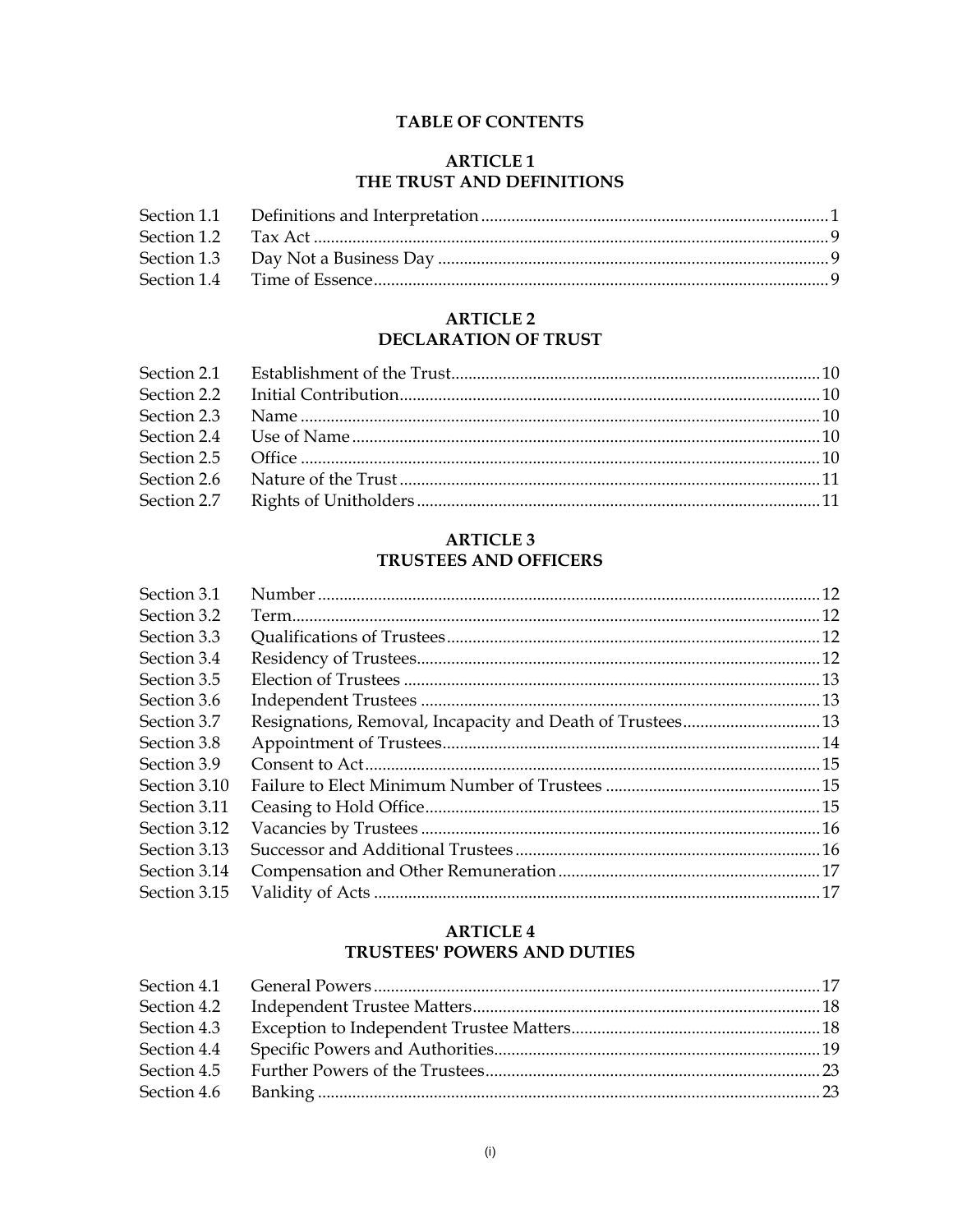| Section 4.8 |  |
|-------------|--|
| Section 4.9 |  |
|             |  |
|             |  |
|             |  |
|             |  |
|             |  |
|             |  |

# **ARTICLE 5**

# CHAIR, LEAD TRUSTEE, OFFICERS OF THE TRUST

# **ARTICLE 6**

# INVESTMENT GUIDELINES AND OPERATING POLICIES

| Section 6.3 | Amendments to Investment Guidelines and Operating Policies 33  |  |
|-------------|----------------------------------------------------------------|--|
| Section 6.4 | Application of Investment Guidelines and Operating Policies 34 |  |
| Section 6.5 |                                                                |  |
|             |                                                                |  |

# **ARTICLE 7 UNITS**

| Section 7.1  |  |
|--------------|--|
| Section 7.2  |  |
| Section 7.3  |  |
| Section 7.4  |  |
| Section 7.5  |  |
| Section 7.6  |  |
| Section 7.7  |  |
| Section 7.8  |  |
| Section 7.9  |  |
| Section 7.10 |  |
| Section 7.11 |  |
| Section 7.12 |  |
| Section 7.13 |  |
| Section 7.14 |  |
| Section 7.15 |  |
| Section 7.16 |  |
| Section 7.17 |  |
| Section 7.18 |  |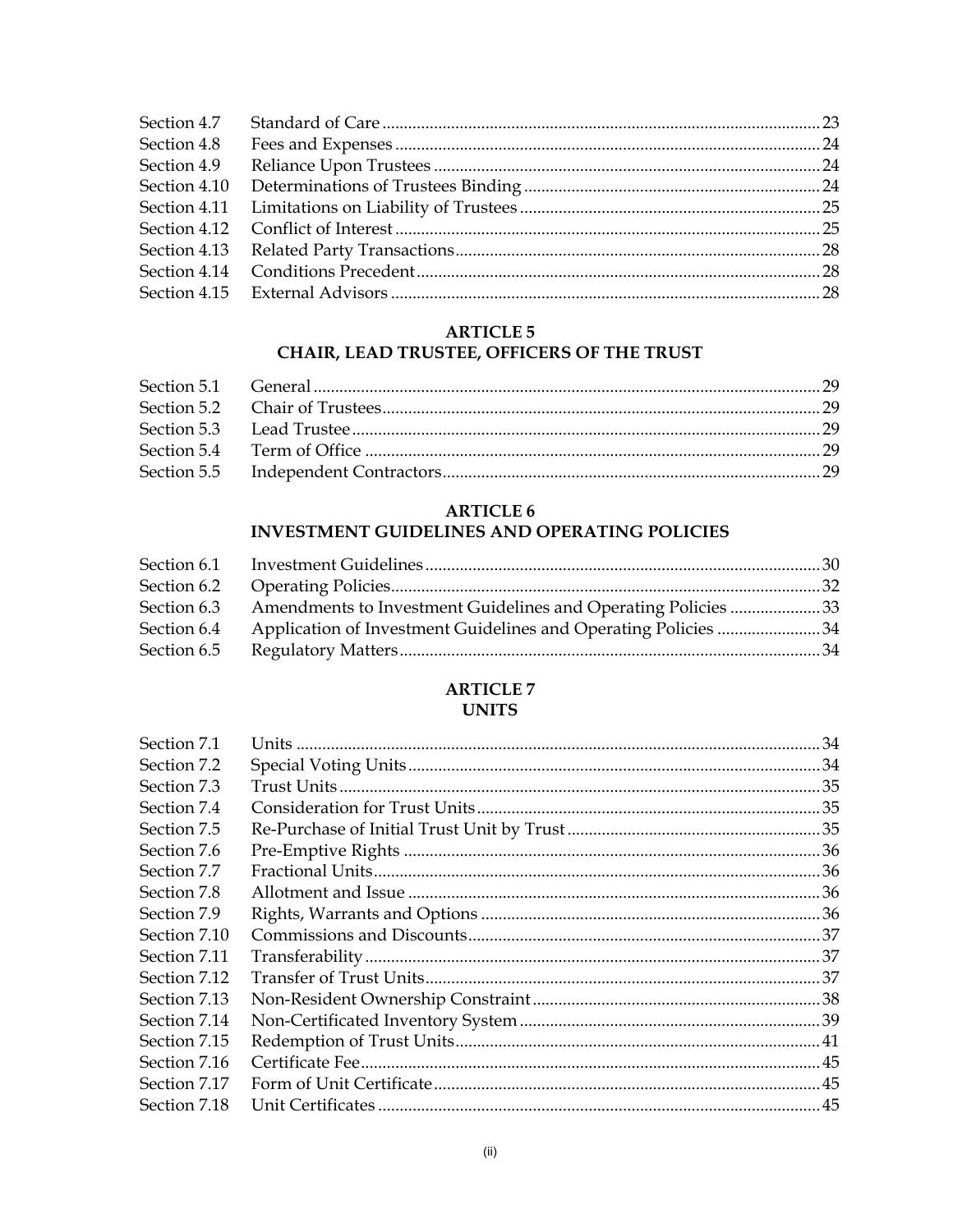| Section 7.20 |  |
|--------------|--|
|              |  |
|              |  |
|              |  |
|              |  |
|              |  |
|              |  |
|              |  |
|              |  |

# **ARTICLE 8 MEETINGS OF UNITHOLDERS**

| Section 8.1  | 52 |
|--------------|----|
| Section 8.2  |    |
| Section 8.3  |    |
| Section 8.4  |    |
| Section 8.5  |    |
| Section 8.6  |    |
| Section 8.7  |    |
| Section 8.8  |    |
| Section 8.9  |    |
| Section 8.10 |    |
| Section 8.11 |    |
| Section 8.12 |    |
| Section 8.13 |    |
| Section 8.14 |    |
| Section 8.15 |    |
| Section 8.16 |    |
| Section 8.17 |    |
| Section 8.18 |    |
|              |    |

# **ARTICLE 9** MEETINGS OF THE TRUSTEES

# **ARTICLE 10 COMMITTEES OF TRUSTEES**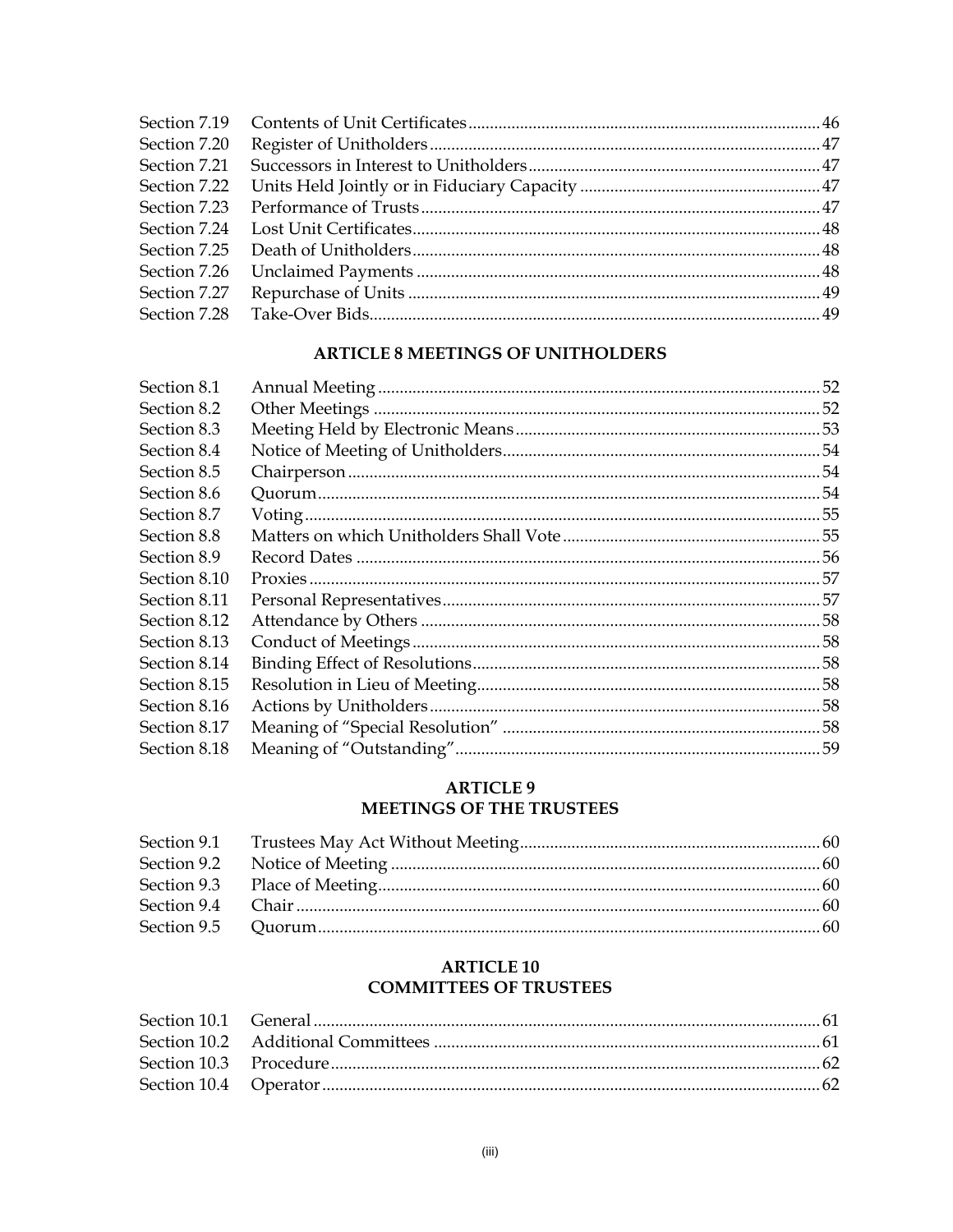## **ARTICLE 11 DISTRIBUTIONS**

## **ARTICLE 12 FEES AND EXPENSES**

# **ARTICLE 13**

# **AMENDMENTS TO THE DECLARATION OF TRUST**

| Section 13.6 Restriction on Amendments Affecting Certain Rights of Morguard68 |  |
|-------------------------------------------------------------------------------|--|

# **ARTICLE 14**

# **SUPPLEMENTAL INDENTURES**

| Section 14.1 |  |  |  |
|--------------|--|--|--|
|--------------|--|--|--|

### **ARTICLE 15 TERMINATION OF THE TRUST**

## **ARTICLE 16 LIABILITIES OF TRUSTEES AND OTHERS**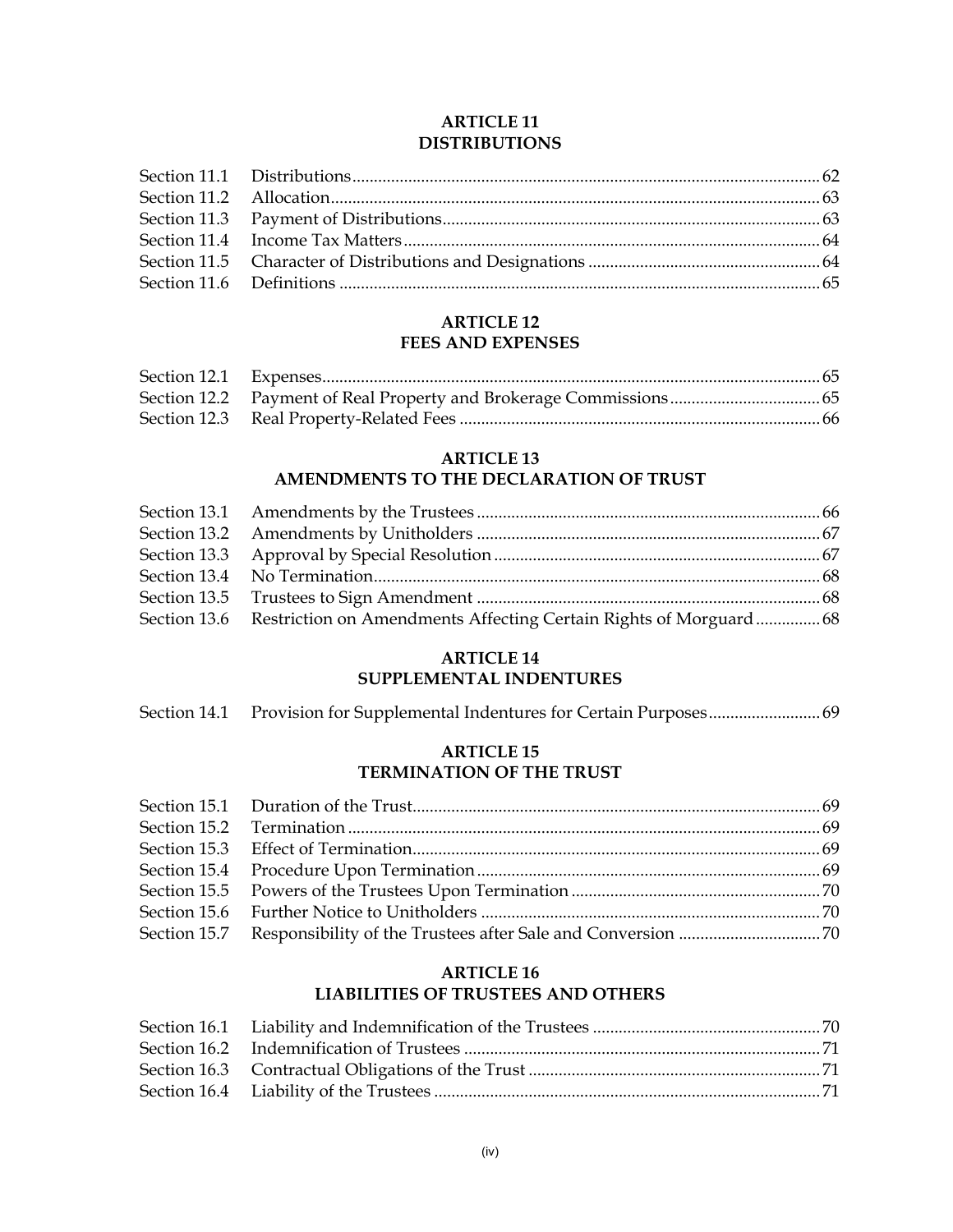|--|--|--|

# **ARTICLE 17 GENERAL**

| Section 17.1  |  |
|---------------|--|
| Section 17.2  |  |
| Section 17.3  |  |
| Section 17.4  |  |
| Section 17.5  |  |
| Section 17.6  |  |
| Section 17.7  |  |
| Section 17.8  |  |
| Section 17.9  |  |
| Section 17.10 |  |
| Section 17.11 |  |
| Section 17.12 |  |
| Section 17.13 |  |
|               |  |
|               |  |
|               |  |
|               |  |
|               |  |
|               |  |
|               |  |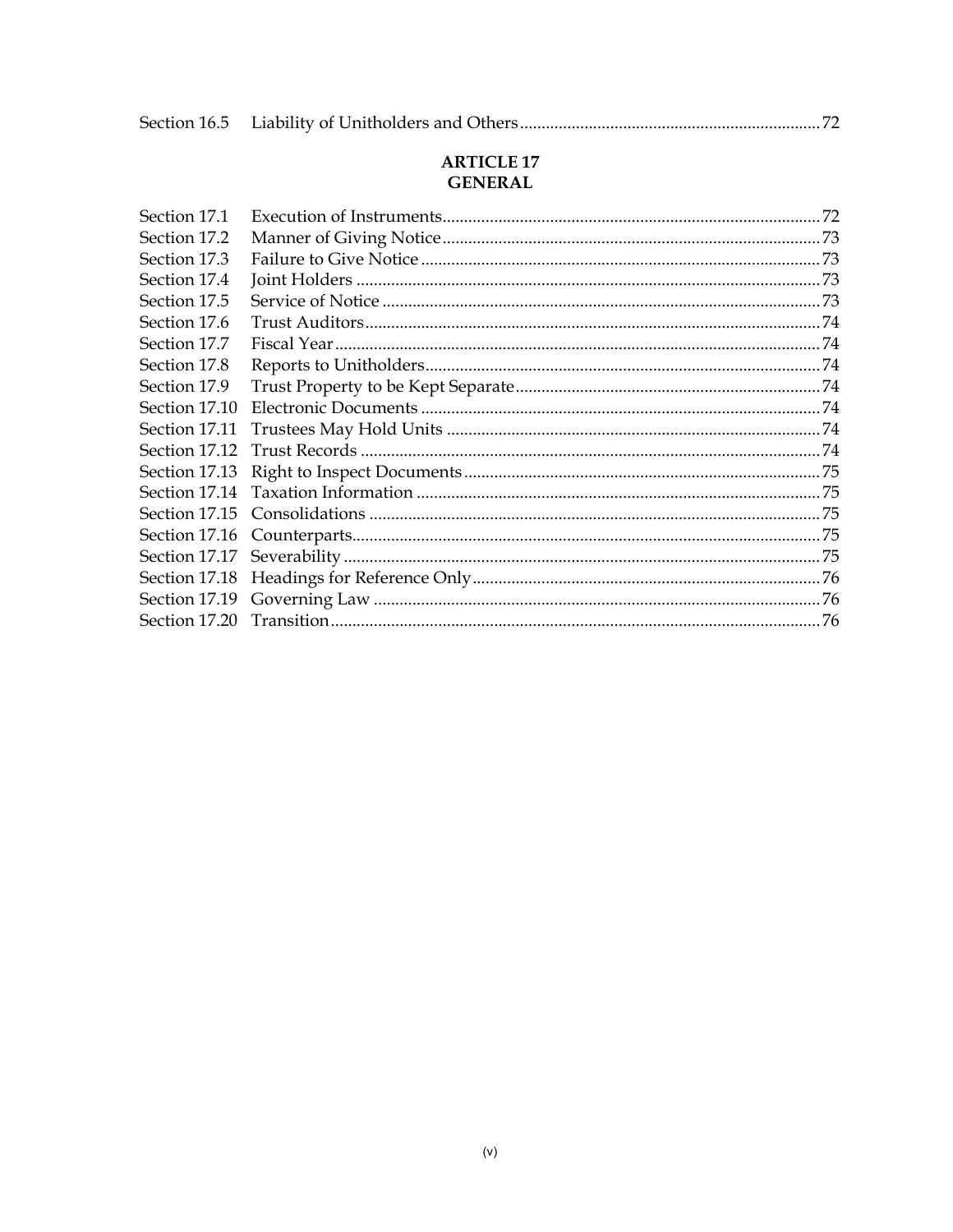#### **SECOND AMENDED AND RESTATED DECLARATION OF TRUST**

**THIS SECOND AMENDED AND RESTATED DECLARATION OF TRUST** is made on February 16, 2021 in Toronto, Ontario.

#### **RECITALS**

**WHEREAS** the Trust was established pursuant to a declaration of trust dated March 1, 2012 (the "**Original Declaration of Trust**") for the principal purpose of providing persons who may become the holders of Trust Units with an opportunity to participate in the ownership of multi-unit residential real estate in Canada and the United States consistent with the Trust's Focus Activities;

**AND WHEREAS** the Trust was settled on March 1, 2012 with the Initial Contribution by Morguard, which the Trustees at such time thereupon held in trust, in exchange for the Initial Trust Unit;

**AND WHEREAS** Morguard, as the then sole Unitholder of the Trust, amended and restated the Original Declaration of Trust on April 18, 2012 (the "**First Amended and Restated Declaration of Trust**") in accordance with its provisions and appointed the original trustees of the Trust;

**AND WHEREAS** the Trustees wish to amend and restate the terms of the First Amended and Restated Declaration of Trust on the date hereof;

**AND WHEREAS** for greater certainty, the restatement of this Declaration of Trust shall not be deemed to constitute a termination of the Trust or a resettlement of the Original Declaration of Trust, the First Amended and Restated Declaration of Trust or the Trust created thereby;

**NOW THEREFORE**, the undersigned Trustees, being all of the Trustees, hereby confirm and declare that they agree with the Trust Unitholders to hold in trust, as trustees, any and all property, real, personal or otherwise, tangible or intangible, which has been at the date hereof or is hereafter transferred, conveyed or paid to or otherwise received by them as Trustees or to which the Trust is otherwise entitled and all rents, income, profits and gains therefrom for the benefit of the Trust Unitholders hereunder in accordance with and subject to the express provisions of this Declaration of Trust, as follows:

# **ARTICLE 1 THE TRUST AND DEFINITIONS**

#### **Section 1.1 Definitions and Interpretation**

In this Declaration of Trust, words in the singular number include the plural and words in the plural number include the singular, and the masculine includes the feminine and the feminine includes the masculine. In this Declaration of Trust, except where the context otherwise requires, the following terms shall have the following meanings: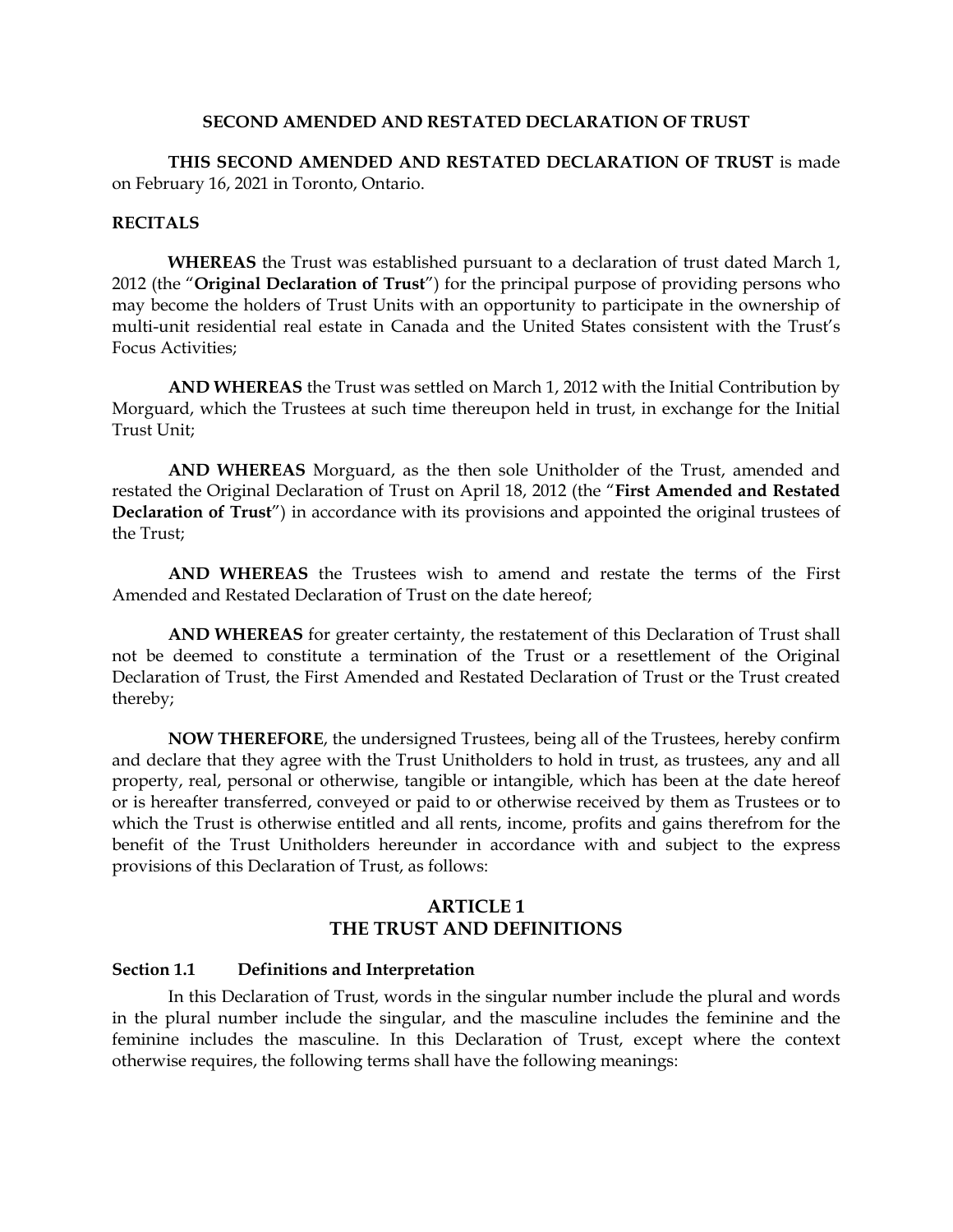"**Acquisition Agreements**" means the agreements of purchase and sale entered into at Closing pursuant to which the Trust indirectly acquired the Initial Properties or interests therein;

"**Acquired Issuer**" has the meaning given thereto in Section 6.1(1)(g);

"**Affiliate**" of a person means any person that would be deemed to be an affiliated entity of such person within the meaning of National Instrument 45-106 — *Prospectus Exemptions*, as replaced or amended from time to time (including any successor rule or policy thereto) if the term "person" therein was as defined in this Declaration of Trust;

"**Annuitant**" means the annuitant or beneficiary of a Plan or any other plan of which a Unitholder acts as trustee or carrier;

"**Associate**" when used to indicate a relationship with a person or company has the meaning ascribed thereto in the *Securities Act* (Ontario);

"**Audit Committee**" has the meaning given thereto in Section 10.1(1)(a);

"**Auditors**" means the firm of chartered accountants appointed as the auditors of the Trust from time to time in accordance with the provisions hereof;

"**Beneficial Owner**" has the meaning given thereto in Section 7.14;

"**Business Day**" means any day other than a Saturday, Sunday or statutory holiday in the Province of Ontario;

**"Canadian Securities Regulatory Authorities"** means the securities regulatory authorities or commissions in each of the provinces and territories of Canada;

"**CBCA**" means the *Canada Business Corporations Act*, as replaced or amended from time to time;

"**CDS**" means CDS Clearing and Depository Services Inc. and its successors;

"**CDS Participant**" means a broker, dealer, bank, other financial institution or other person who, directly or indirectly, from time to time, effects book-based transfers with CDS and pledges of securities deposited with CDS;

"**Chair**", "**Lead Trustee**", "**Chief Executive Officer**", "**Chief Financial Officer**", "**Secretary**", "**General Counsel**" **and "Vice President"** mean the person(s) holding the respective office, or acting in the respective capacity, from time to time if so elected, appointed, employed or engaged, directly or indirectly, by the Trustees;

"**Class A LP Units**" means the class voting A limited partnership units of the Partnership;

"**Class C LP Units**" means the class C non-voting limited partnership units of the Partnership;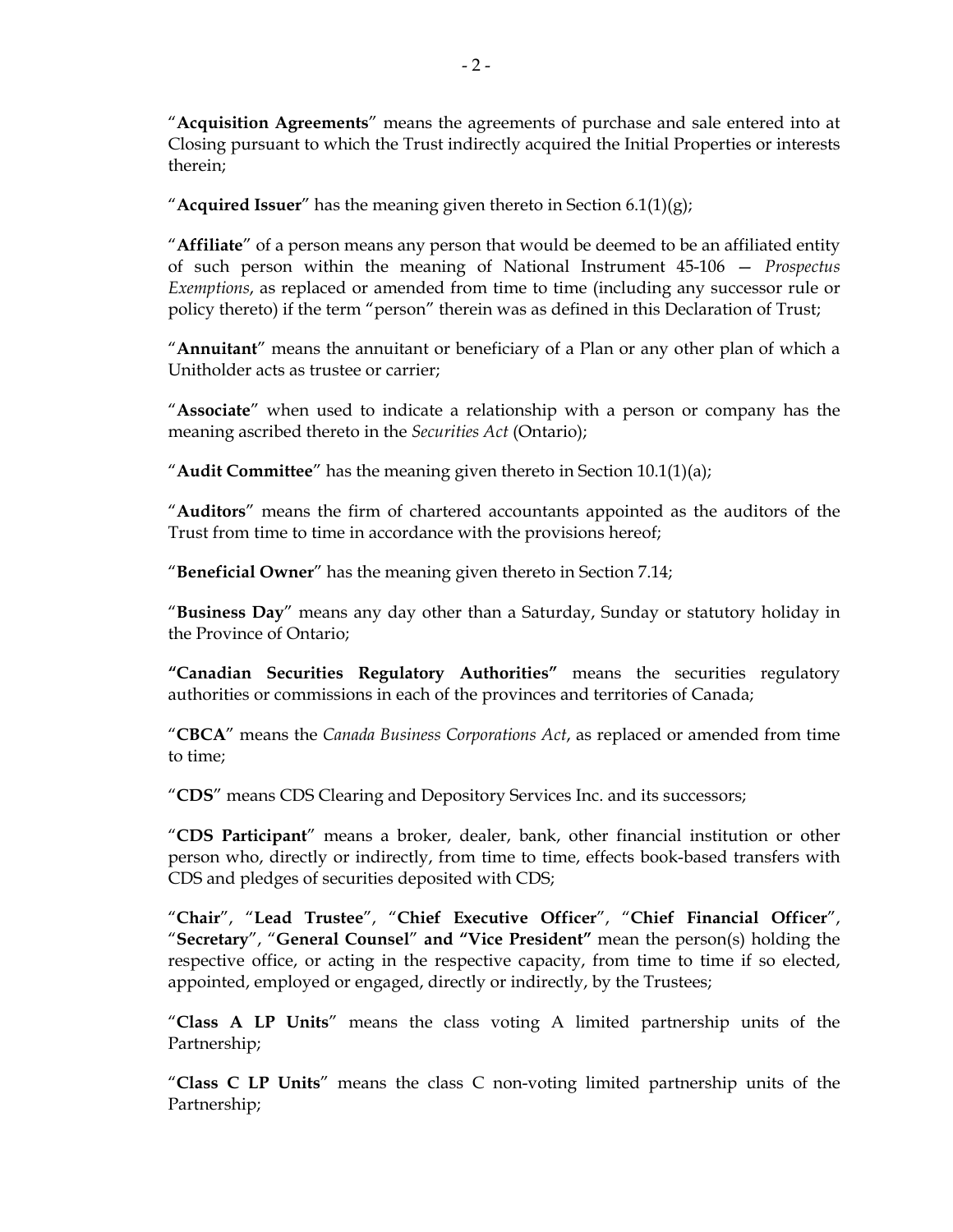"**Closing**" means the initial closing of the Offering, the indirect acquisition by the Trust of the Initial Properties and other related transactions, each as described in the Prospectus;

"**Closing Date**" means the date on which the Closing occurred;

"**Control**" means as follows: a person (first person) is considered to Control another person (second person) if (i) the first person beneficially owns, or controls or directs, directly or indirectly, securities of the second person carrying votes which, if exercised, would entitle the first person to elect a majority of the directors (or trustees) of the second person, unless that first person holds the voting securities only to secure an obligation; (ii) the second person is a partnership, other than a limited partnership, and the first person holds more than 50% of the interests of the partnership; or (iii) the second person is a limited partnership and the general partner (or if there is more than one general partner, the managing general partner) of the limited partnership is the first person (or the person who Controls such general partner pursuant to clause (i) of this definition is the first person);

"**Declaration of Trust**" means this second amended and restated declaration of trust as further amended, supplemented or amended and restated from time to time;

"**Dissenting Offeree**" means, where a Take-over Bid is made for all of the Trust Units other than those held by the Offeror (and its Affiliates and Associates), a Trust Unitholder who does not accept the Take-over Bid and includes a subsequent holder of those Trust Units who acquires them from the first mentioned holder;

"**Distribution Date**" means, in respect of any Distribution Period, on or about the 15th day of the immediately following month or on such other dates as the Trustees determine in their discretion;

"**Distribution Period**" means each calendar month in each calendar year from and including the first day thereof and to and including the last day thereof whether or not such days are Business Days. Notwithstanding the foregoing, the initial Distribution Period was the period from and including the Closing Date to and including May 31, 2012;

"**Exchange Agreement**" means the exchange agreement entered into at Closing among the Trust, the Partnership, the Trust General Partner and certain Morguard entities, as such agreement may be amended, supplemented or amended and restated from time to time;

"**Exchangeable Units**" means the class B non-voting limited partnership units of the Partnership;

"**Fiscal Year**" means each fiscal year of the Trust;

"**Focus Activities**" has the meaning given thereto in Section 6.1(1)(a);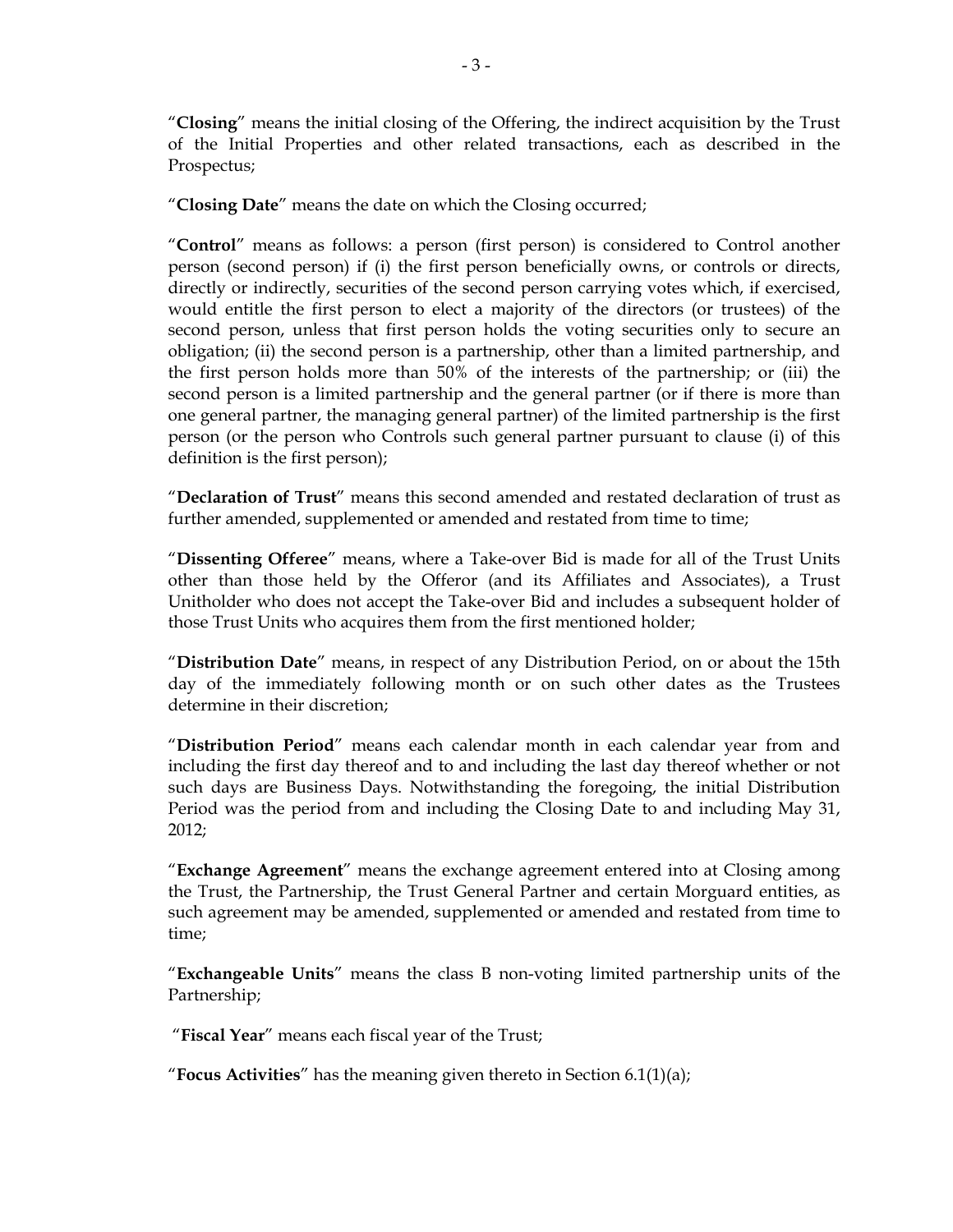"**generally accepted accounting principles**" or "**GAAP**" means Canadian generally accepted accounting principles for publicly accountable enterprises as defined by the Accounting Standards Board of Canada of the Chartered Professional Accountants of Canada as amended from time to time, which for fiscal years beginning on or after January 1, 2011 is IFRS;

"**Compensation and Governance Committee**" has the meaning given thereto in Section 10.1(1)(b);

**"Gross Book Value"** means the acquisition cost of the Trust's assets plus: (i) fair value adjustments and (ii) accumulated amortization on property, plant and equipment;

"**herein**", "**hereof**", "**hereby**", "**hereunder**", "**this Declaration of Trust**" and similar expressions refer to this Declaration of Trust and include every instrument supplemental or ancillary to or in implementation of this Declaration of Trust and, except where the context otherwise requires, does not refer to any particular article, section or other portion hereof or thereof;

"**IFRS**" means International Financial Reporting Standards as issued by the International Accounting Standards Board and as adopted by the Chartered Professional Accountants of Canada in Part I of the Chartered Professional Accountants of Canada Handbook – Accounting, as amended from time to time;

"**including**" means "including, without limitation";

**"Indebtedness"** means (without duplication) on a consolidated basis:

- (i) any obligation of the Trust for borrowed money other than the impact of any net discount or premium on Indebtedness at the time assumed from vendors of properties at rates of interest less or greater than, respectively, fair value and any undrawn amounts under any acquisition or operating facility;
- (ii) any obligation of the Trust (other than the impact of any net discount or premium on Indebtedness at the time assumed from vendors of properties at rates of interest less or greater than, respectively, fair value and any undrawn amounts under any acquisition or operating facility) incurred in connection with the acquisition of property, assets or businesses other than the amount of future income tax liability arising out of indirect acquisitions;
- (iii) any obligation of the Trust issued or assumed as the deferred purchase price of property;
- (iv) any capital lease obligation of the Trust; and
- (v) any obligation of the type referred to in subsections (i) through (iv) of another person, the payment of which the Trust has guaranteed or for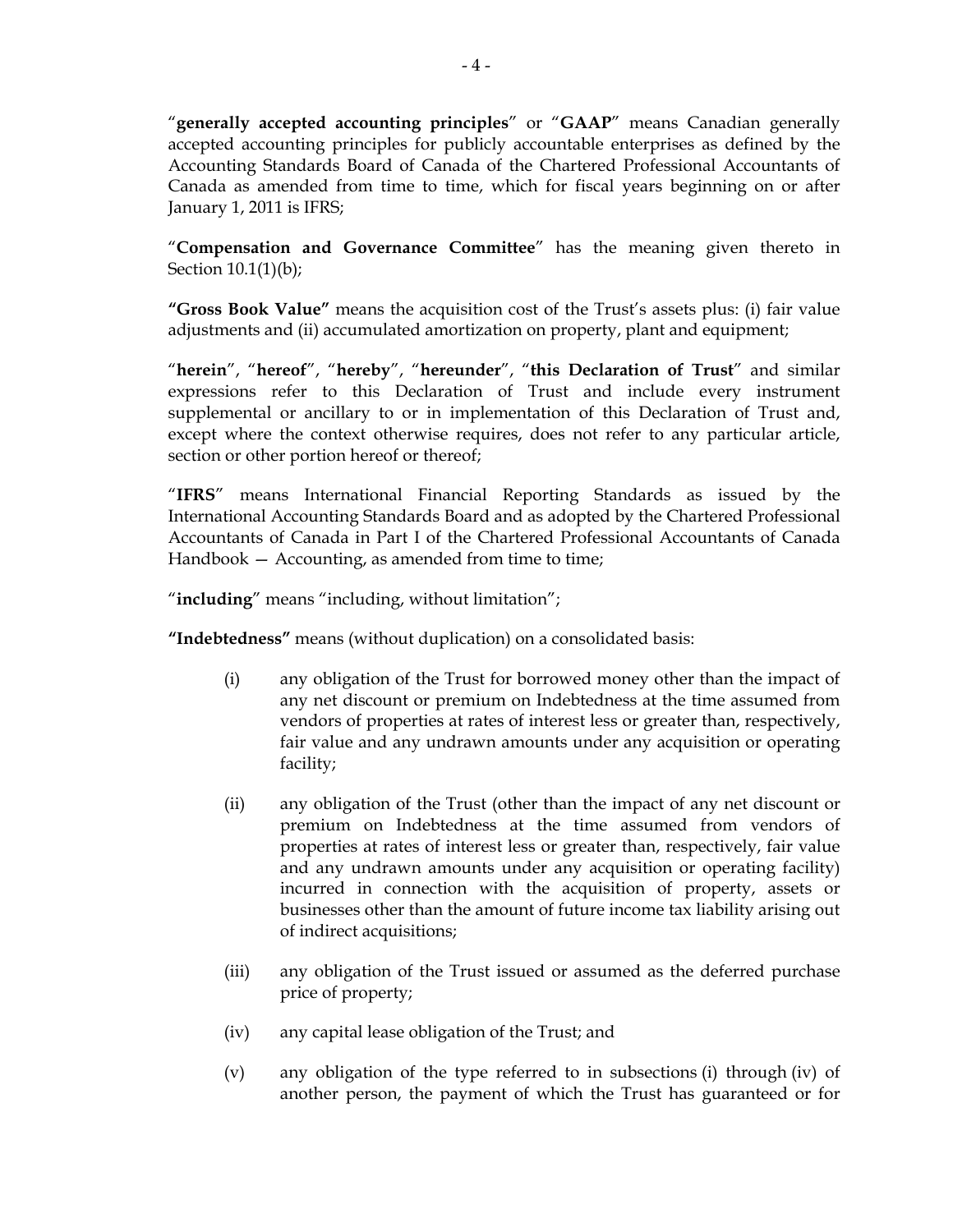which the Trust is responsible for or liable, other than such an obligation in connection with a property that has been disposed of by the Trust for which the purchaser has assumed such obligation and provided the Trust with an indemnity or similar arrangement therefor;

provided that (A) for the purposes of subsections (i) through (iv), an obligation will constitute Indebtedness only to the extent that it would appear as a liability on the consolidated balance sheet of the Trust in accordance with GAAP, (B) obligations referred to in subsections (i) through (iii) exclude deferred financing costs, trade accounts payables, tenant deposits, distributions payable to Unitholders and accrued liabilities arising in the ordinary course of business, (C) amounts payable on the Class C LP Units, including the present value of a holder of Class C LP Units tax liability that is expected to be paid by the Partnership, assuming the debt remains outstanding, will constitute Indebtedness, (D) Trust Units, Class A LP Units, Exchangeable Units and other exchangeable securities will not constitute Indebtedness and (E) convertible debentures will constitute Indebtedness to the extent of the principal amount thereof outstanding;

"**Independent Trustee**" means a Trustee who, in relation to the Trust, is "independent" within the meaning of National Instrument 58-101 — *Disclosure of Corporate Governance Practices*, as replaced or amended from time to time (including any successor rule or policy thereto);

**"Initial Canadian Properties"** means the interests in a portfolio of 14 Canadian residential properties, which were indirectly acquired by the Trust concurrently with Closing;

"**Initial Contribution**" means the amount of \$10 paid by Morguard to the Trustees for the purpose of establishing the Trust;

**"Initial Properties"** means, collectively, the Initial Canadian Properties and the Initial U.S. Properties;

**"Initial U.S. Properties"** means the interests in a portfolio of three U.S. residential properties, which were indirectly acquired by the Trust concurrently with Closing;

"**Initial Trust Unit**" means the initial Trust Unit issued by the Trust to Morguard;

"**Investment Committee**" has the meaning given thereto in Section 10.1(1)(c);

**"Law"** means, with respect to any person, property, transaction, event or other matter, any foreign or domestic constitution, treaty, law, statute, regulation, code, ordinance, principle of common law or equity, rule, municipal by-law, order or other requirement having the force of law relating or applicable to such person, property, transaction, event or other matter and also includes, where appropriate, any interpretation of the Law (or any part thereof) by any person having jurisdiction over it;

"**Lead Trustee**" has the meaning given thereto in Section 5.3;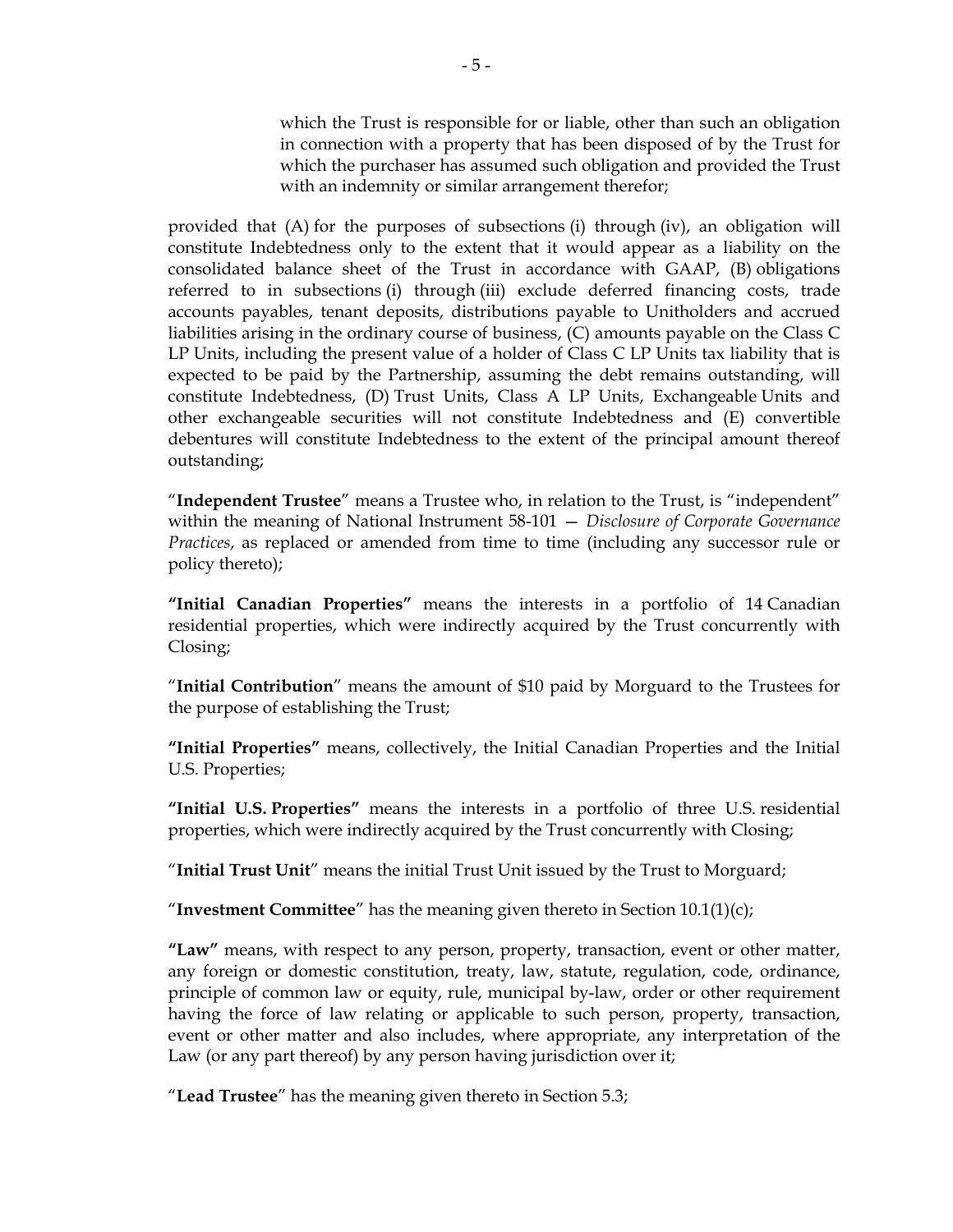"**Limited Partnership Agreement**" means the limited partnership agreement of the Partnership, as such agreement may be amended, supplemented or amended and restated from time to time;

"**LP Units**" means, collectively, the Class A LP Units, the Exchangeable Units and the Class C LP Units;

"**Material Agreements**" means, collectively, those agreements listed in the section entitled "**Material Contracts**" in the Prospectus;

"**Monthly Limit**" has the meaning given thereto in Section 7.15(4)(a);

**"Morguard"** means Morguard Corporation, a CBCA corporation;

"**Mortgage**" means any mortgage, charge, hypothec, bond, debenture, note or other evidence of indebtedness, in each case which is directly or indirectly secured by real property;

"**National Instrument 61-101**" means National Instrument 61-101 — *Protection of Minority Security Holders in Special Transactions*, as replaced or amended from time to time (including any successor rule or policy thereto);

**"NCI"** means the non-certificated inventory system of CDS;

"**Net Realized Capital Gains of the Trust**" for any period means the amount, if any, by which the aggregate amount of the realized capital gains of the Trust for the period exceeds the aggregate of (i) the amount of any realized capital losses of the Trust for the period determined in accordance with the Tax Act, and (ii) the amount of any net capital losses of the Trust carried forward from a previous period to the extent not previously deducted from realized capital gains of the Trust determined in accordance with the Tax Act;

"**Non-Resident**" means a person who is not a Resident and, for the purposes of Section 7.13, includes a partnership that is not a Canadian partnership within the meaning of the Tax Act;

"**Offeree**" means a person to whom a Take-over Bid is made;

"**Offering**" means the initial public offering of Trust Units pursuant to the Prospectus;

"**Offeror**" means a person, other than an agent, who makes a Take-over Bid for the Trust Units, and includes two or more persons who, directly or indirectly:

- (i) make a Take-over Bid for the Trust Units jointly or in concert; or
- (ii) intend to exercise jointly or in concert voting rights attached to the Trust Units for which a Take-over Bid is made by one or more such persons;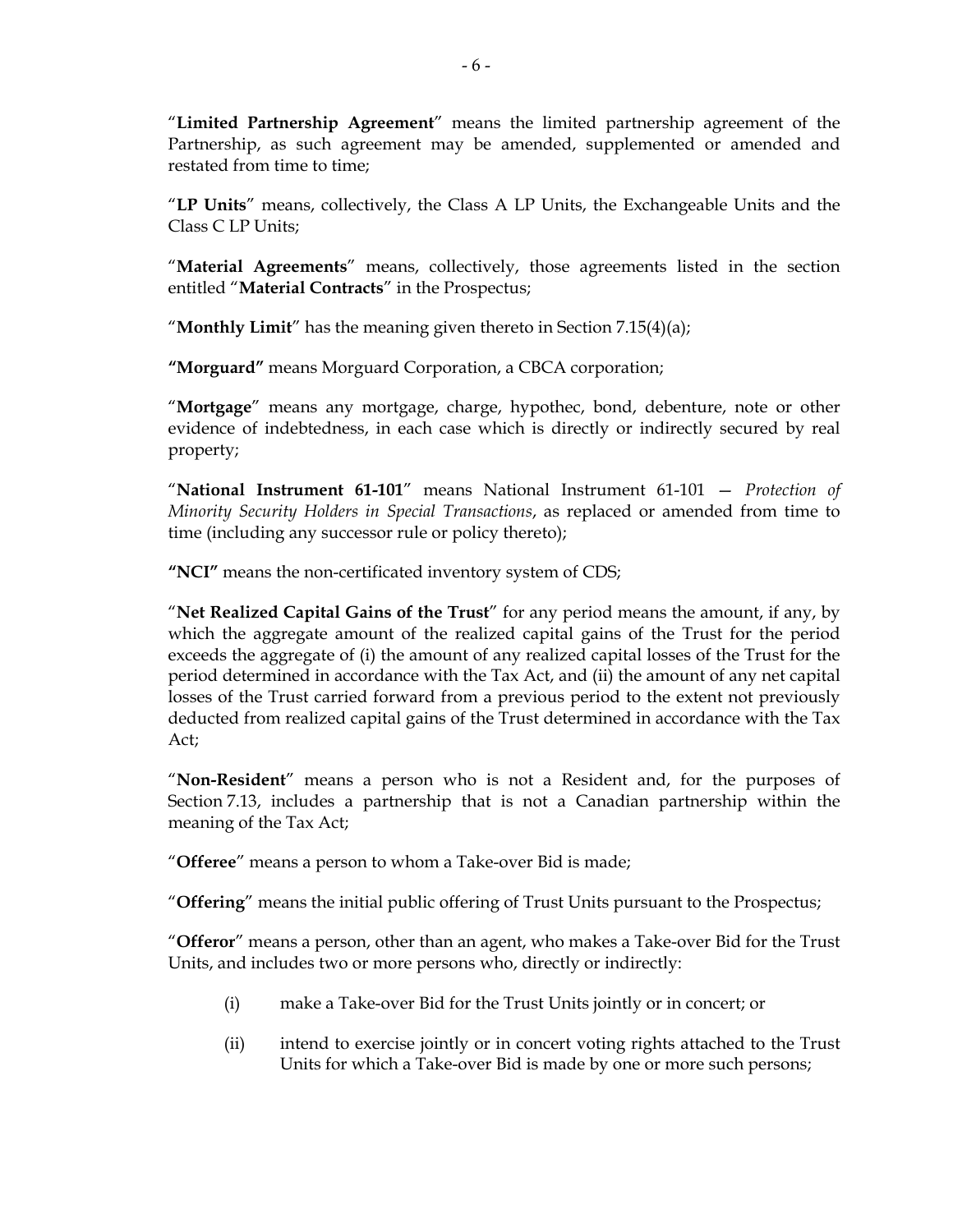"**Officer**" has the meaning ascribed thereto in the *Securities Act* (Ontario), as replaced or amended from time to time:

**"Partnership"** means Morguard NAR Canada Limited Partnership, a limited partnership formed under the laws of the Province of Ontario and, as the circumstances require, references to the "**the Partnership**" shall include, as and to the extent applicable, such other limited partnerships that may be Controlled by the REIT from time to time;

"**person**" means and includes any individual, general partnership, limited partnership, joint venture, syndicate, sole proprietorship, company or corporation with or without share capital, joint stock company, association, trust, trust company, bank, pension fund, trustee, executor, administrator or other legal personal representative, regulatory body or agency, government or governmental agency, authority or other organization or entity, whether or not a legal entity, however designated or constituted**;** 

**"Plans"** means, collectively, registered retirement savings plans, registered retirement income funds, deferred profit sharing plans, registered education savings plans, registered disability savings plans and tax-free savings accounts;

"**Prospectus**" means the final prospectus of the Trust relating to the Offering that was filed with one or more of the securities commissions or similar authorities in Canada, as the same may be amended or amended and restated;

"**real property**" means property which in law is real property and includes, whether or not the same would in law be real property, leaseholds, Mortgages, undivided joint interests in real property (whether by way of tenancy-in-common, joint tenancy, coownership, joint venture or otherwise), any interests in any of the foregoing and securities of trusts, corporations or partnerships the sole or principal purpose and activity of which is to invest in, hold and deal in real property;

"**Redemption Date**" has the meaning given thereto in Section 7.15(3)(a);

"**Redemption Price**" has the meaning given thereto in Section 7.15(3)(a);

"**Register**" has the meaning given thereto in Section 7.20;

"**Related Party**" means, with respect to any person, a person who is a "related party" as that term is defined in National Instrument 61-101;

"**Residents**" means persons who are resident in Canada for purposes of the Tax Act;

"**Retiring Trustee**" has the meaning given thereto in Section 3.7(3);

 "**Securities Laws**" means securities Laws established in each province and territory of Canada, and all blanket orders and policies established thereunder or issued by Canadian Securities Regulatory Authorities and all applicable securities Laws of any jurisdiction in Canada in which the Trust has completed a distribution of securities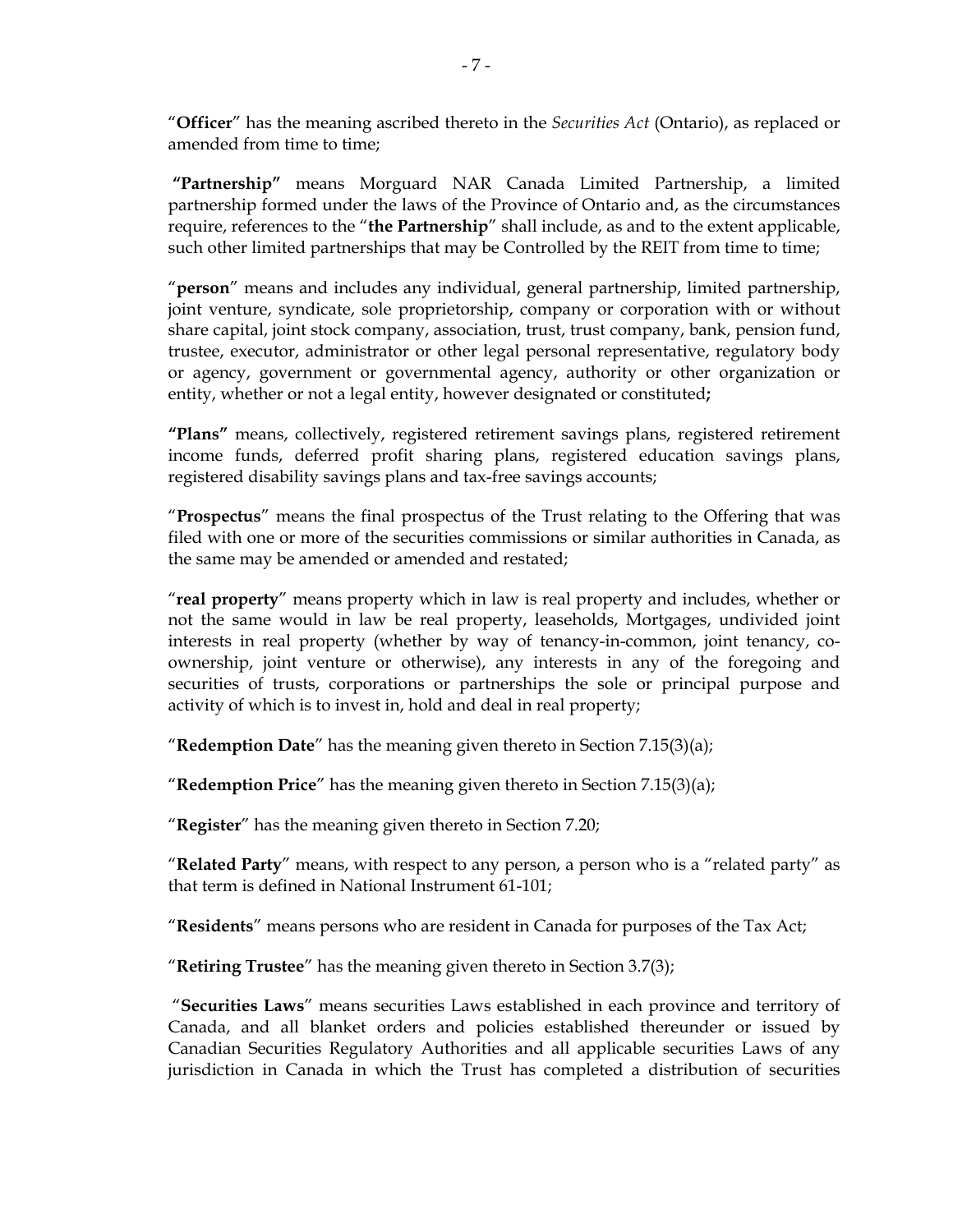and/or has securities listed or quoted on a stock exchange, quotation system or marketplace;

**"Services Agreement"** means the services agreement between the Trust and Morguard entered into at Closing, as such agreement may be amended, supplemented or amended and restated from time to time;

"**Special Resolution**" has the meaning given thereto in Section 8.17(1);

"**Special Voting Units**" means the special voting units of the Trust designated as such in Section 7.1(1) and which are authorized and issued hereunder;

"**Subsidiary**" and "**Subsidiaries**" has the meaning ascribed thereto in National Instrument 45-106 — *Prospectus Exemptions*, as replaced or amended from time to time (including any successor rule or policy thereto);

**"Subsidiary Notes"** means promissory notes of the Partnership, a trust all of the units of which, or a corporation all of the shares of which, are owned directly or indirectly by the Trust or another entity that would be consolidated with the Trust under GAAP, having a maturity date, determined at the time of issuance, of not more than five years, bearing interest at a market rate determined by the Trustees at the time of issuance;

"**Take-over Bid**" has the meaning given thereto in National Instrument 62-104 – *Take-Over Bids and Issuer Bids*, as replaced or amended from time to time;

"**Tax Act**" means the *Income Tax Act* (Canada) and the regulations thereunder, as amended from time to time;

"**Taxation Year**" means the taxation year of the Trust for the purposes of the Tax Act;

"**Transfer Agent**" means any such company as may from time to time be appointed by the Trust to act as registrar and transfer agent of the Units and/or Special Voting Units, together with any sub-transfer agent duly appointed by the Transfer Agent;

"**Trust**" means Morguard North American Residential Real Estate Investment Trust, a trust governed by this Declaration of Trust pursuant to the laws of the Province of Ontario;

"**Trust General Partner**" means a Subsidiary of the Trust that is a general partner of the Partnership;

"**Trust Unit**" means a unit of interest in the Trust but, for greater certainty, excludes a Special Voting Unit;

"**Trust Unitholder**" means a person whose name appears on the Register as a holder of one or more Trust Units;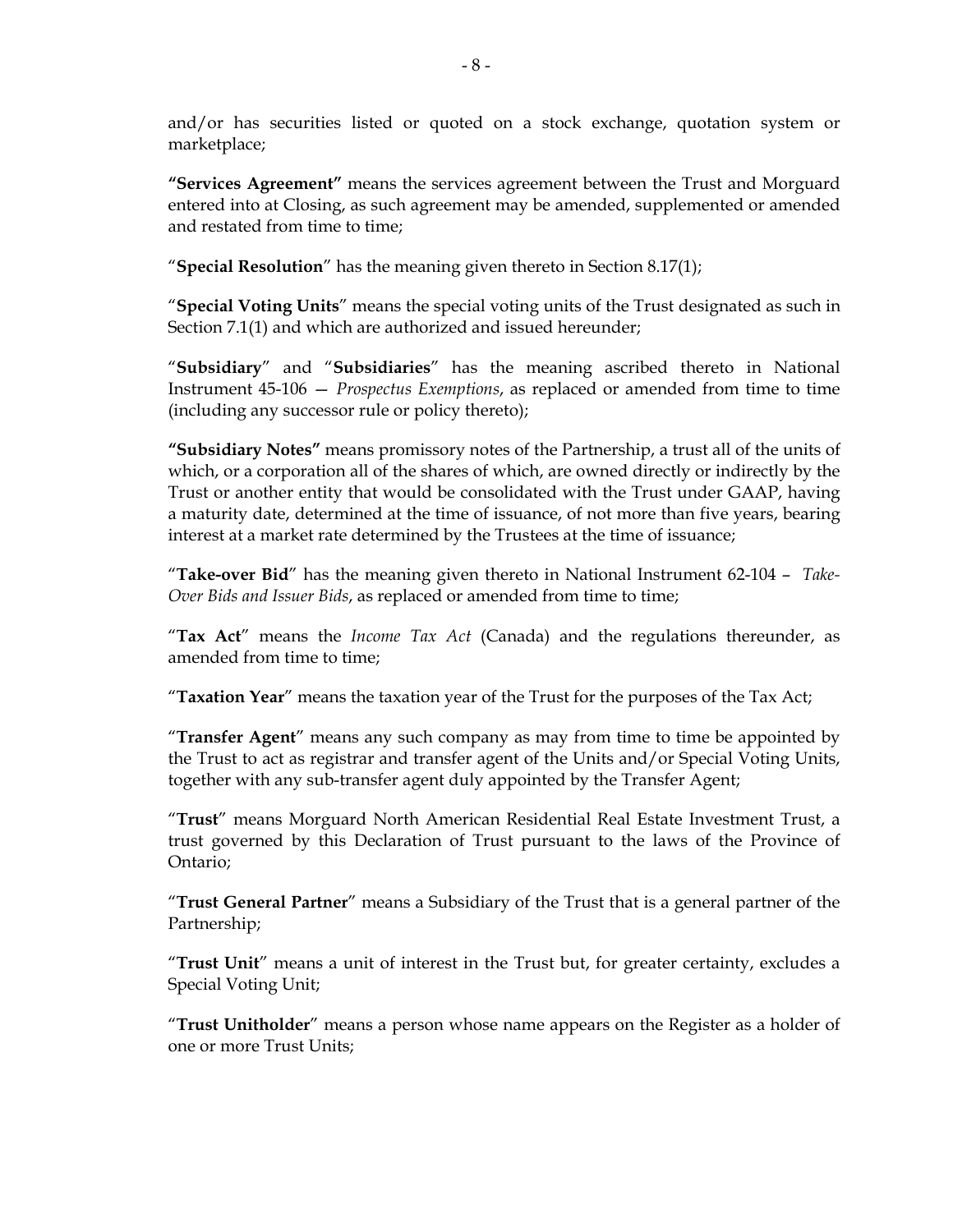"**Trustees**" means the trustee or trustees of the Trust holding office under and in accordance with this Declaration of Trust from time to time and "**Trustee**" means any one of them;

"**Trustees' Regulations**" means the regulations adopted by the Trustees pursuant to Section 4.5;

"**TSX**" means the Toronto Stock Exchange;

"**Underwriting Agreement**" means the underwriting agreement dated April 5, 2012, among the REIT, Morguard and the underwriters of the Offering;

"**Units**" means, collectively, the Trust Units and the Special Voting Units;

"**Unit Certificate**" means a certificate, in the form stipulated by Article 7, evidencing one or more Trust Units, issued and certified in accordance with the provisions hereof;

"**Unitholder**" means a person whose name appears on the Register as a holder of one or more Trust Units or Special Voting Units; and

**"U.S. Management Agreements"** means the agreements between Morguard NAR (U.S.) Holdings LLC and Morguard Management Company Inc. entered into at Closing pursuant to which Morguard Management Company Inc. provides property and asset management services to Morguard NAR (U.S.) Holdings LLC, as such agreements may be amended, supplemented or amended and restated from time to time.

# **Section 1.2 Tax Act**

Any reference herein to a particular provision of the Tax Act shall include a reference to that provision as it may be renumbered or amended from time to time. Where there are proposals for amendments to the Tax Act that have not been enacted into law or proclaimed into force on or before the date on which such proposals are to become effective, the Trustees may take such proposals into consideration and apply the provisions hereof as if such proposals had been enacted into law and proclaimed into force.

# **Section 1.3 Day Not a Business Day**

Except in respect of amounts to be determined or any actions required to be taken on the last day of a Taxation Year and except as expressly specified in this Declaration of Trust, in the event that any day on which any amount is to be determined or any action is required to be taken hereunder is not a Business Day, then such amount shall be determined or such action shall be required to be taken at or before the requisite time on the next succeeding day that is a Business Day.

# **Section 1.4 Time of Essence**

Time shall be of essence in this Declaration of Trust.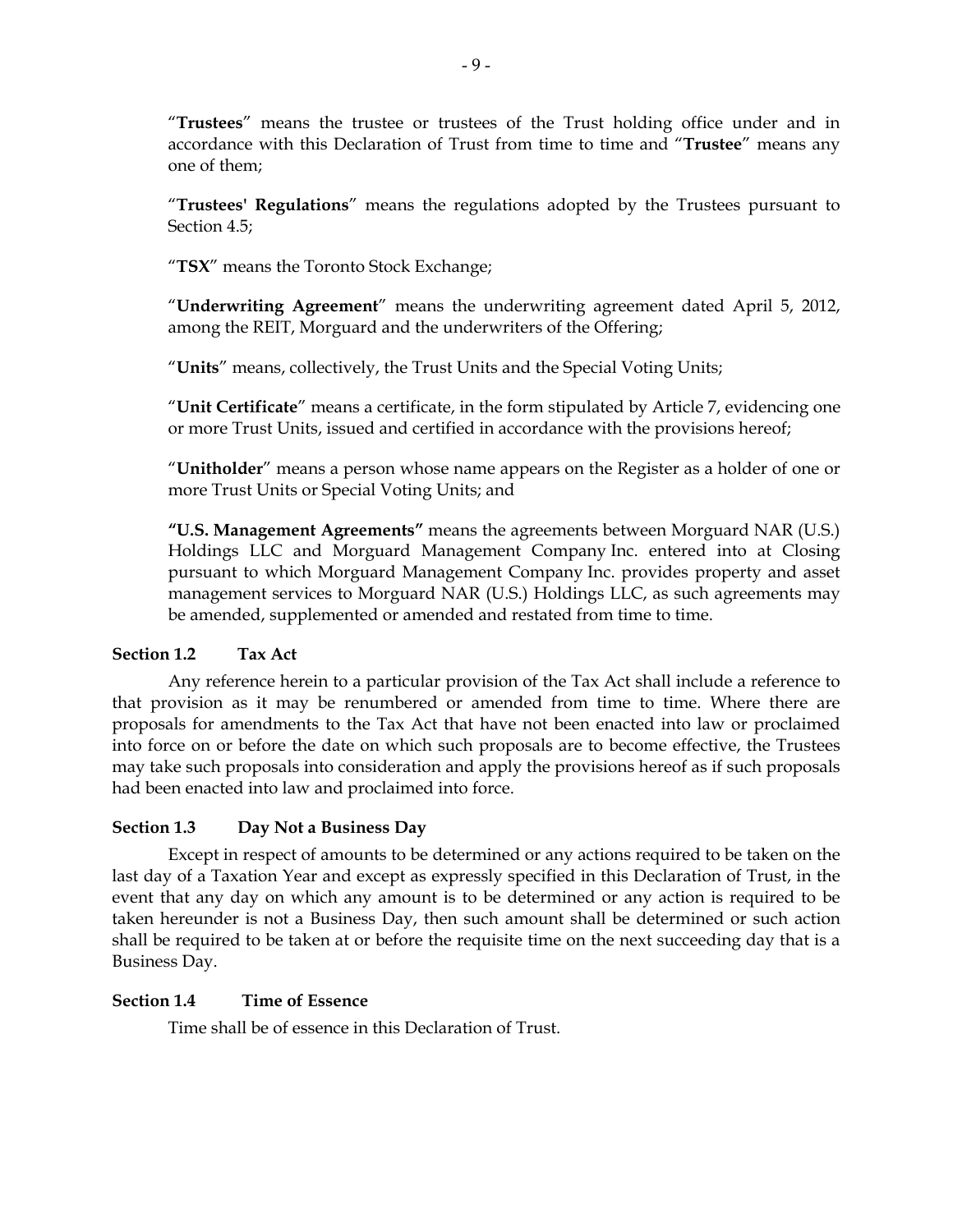# **ARTICLE 2 DECLARATION OF TRUST**

#### **Section 2.1 Establishment of the Trust**

The Trustees hereby agree to hold and administer the property, real, personal or otherwise, tangible or intangible, which has been or is hereafter transferred, conveyed or paid to or otherwise received by the Trust or to which the Trust is otherwise entitled, including the Initial Contribution, and all rents, income, profits and gains therefrom in trust for the use and benefit of the Trust Unitholders, their successors, permitted assigns and personal representatives upon the trusts and subject to the terms and conditions hereinafter declared and set forth, such trust to constitute the Trust hereunder.

#### **Section 2.2 Initial Contribution**

The Trustees hereby acknowledge and confirm that Morguard has made the Initial Contribution to the Trustees for the purpose of establishing the Trust.

#### **Section 2.3 Name**

- (1) The name of the Trust is "Morguard North American Residential Real Estate Investment Trust". As far as practicable and except as otherwise provided in this Declaration of Trust, the Trustees shall conduct the affairs of the Trust, hold property, execute all documents and take all legal proceedings under that name. For greater certainty, where any reference is made in this Declaration of Trust, or any other instrument to which the Trust or the Trustees, as trustees of the Trust, are a party, to an act to be performed by, an appointment to be made by, an obligation or liability of, an asset or right of, a discharge or release to be provided by, a suit or proceeding to be taken by or against, or a covenant, representation or warranty by or with respect to (i) the Trust; or (ii) the Trustees, such reference shall be construed and applied for all purposes as if it referred to an act to be performed by, an appointment to be made by, an obligation or liability of, an asset or right of, a discharge or release to be provided by, a suit or proceeding taken by or against, or a covenant, representation or warranty by or with respect to the Trustees as trustees of the Trust.
- (2) The Trustees of the Trust may approve and use a French language form of "Morguard North American Residential Real Estate Investment Trust".

#### **Section 2.4 Use of Name**

Should the Trustees determine that the use of the name Morguard North American Residential Real Estate Investment Trust, or the French language form thereof, is not practicable, legal or convenient, they may use such other designation or they may adopt such other name for the Trust as they deem appropriate and the Trust may hold property and conduct its activities under such other designation or name.

#### **Section 2.5 Office**

The principal, registered and head office and centre of administration of the Trust shall be located at 55 City Centre Drive, Suite 1000, Mississauga, Ontario, L5B 1M3, unless changed by the Trustees to another location in Canada. The Trust may have such other offices or places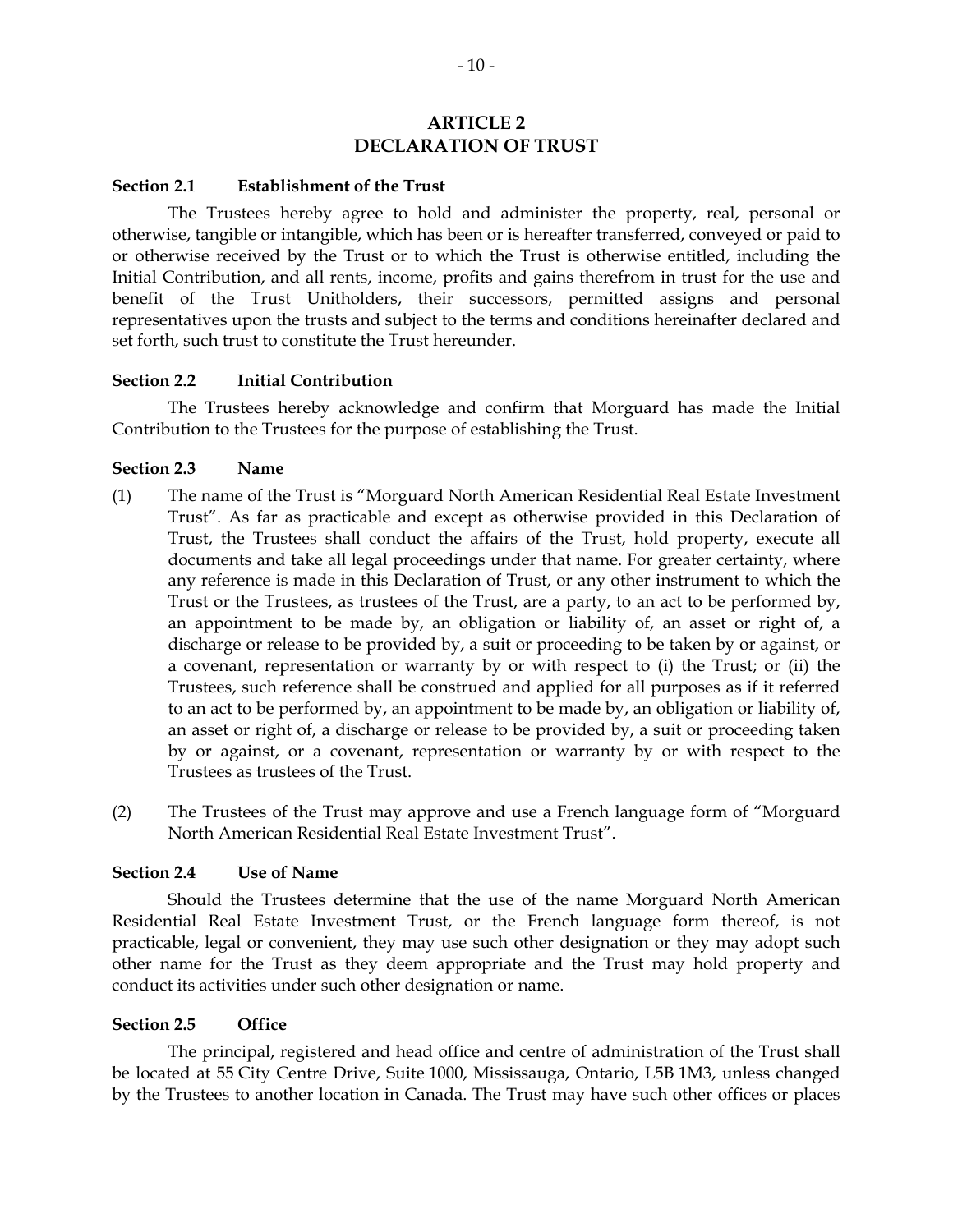for the conduct of its affairs as the Trustees may from time to time determine as necessary or desirable.

## **Section 2.6 Nature of the Trust**

- (1) The Trust is an unincorporated open-ended limited purpose trust. The Trust, its Trustees and its property shall be governed by the general law of trusts, except as such general law of trusts has been or is from time to time modified, altered or abridged for trusts or for the Trust by:
	- (a) applicable laws, regulations or other requirements imposed by applicable securities or other regulatory authorities; and
	- (b) the terms, conditions and trusts set forth in this Declaration of Trust.
- (2) The Trust is not and is not intended to be, shall not be deemed to be and shall not be treated, as a general partnership, limited partnership, syndicate, association, joint venture, company, corporation or joint stock company nor shall the Trustees or the Unitholders or any of them or any officers or other employees of the Trust or any one of them for any purpose be, or be deemed to be, treated in any way whatsoever to be, liable or responsible hereunder as partners or joint venturers. Neither the Trustees nor any officer or other employee of the Trust shall be, or be deemed to be, agents of the Unitholders. The relationship of the Trust Unitholders to the Trustees, to the Trust and to the property of the Trust shall be solely that of beneficiaries of the Trust and their rights shall be limited to those conferred upon them by this Declaration of Trust. In filing a return of income for the Trust with respect to its first Taxation Year, the Trust shall elect, assuming that the requirements for such election are met, that the Trust be deemed a "mutual fund trust" for purposes of the Tax Act throughout such year.

# **Section 2.7 Rights of Unitholders**

The rights of each Unitholder to call for a distribution or division of assets, monies, funds, income and capital gains held, received or realized by the Trustees are limited to those contained herein and, except as provided herein, no Unitholder shall be entitled to call for any partition or division of the Trust's property or for a distribution of any particular asset forming part of the Trust's property or of any particular monies or funds received by the Trustees. The legal ownership of the property of the Trust and the right to conduct the activities of the Trust are vested exclusively in the Trustees, and no Unitholder has or is deemed to have any right of ownership in any of the property of the Trust, except as specifically provided herein. Except as specifically provided herein, no Unitholder shall be entitled to interfere with or give any direction to the Trustees with respect to the affairs of the Trust or in connection with the exercise of any powers or authorities conferred upon the Trustees under this Declaration of Trust. The Units shall be personal property and shall confer upon the holders thereof only the interest and rights specifically set forth in this Declaration of Trust.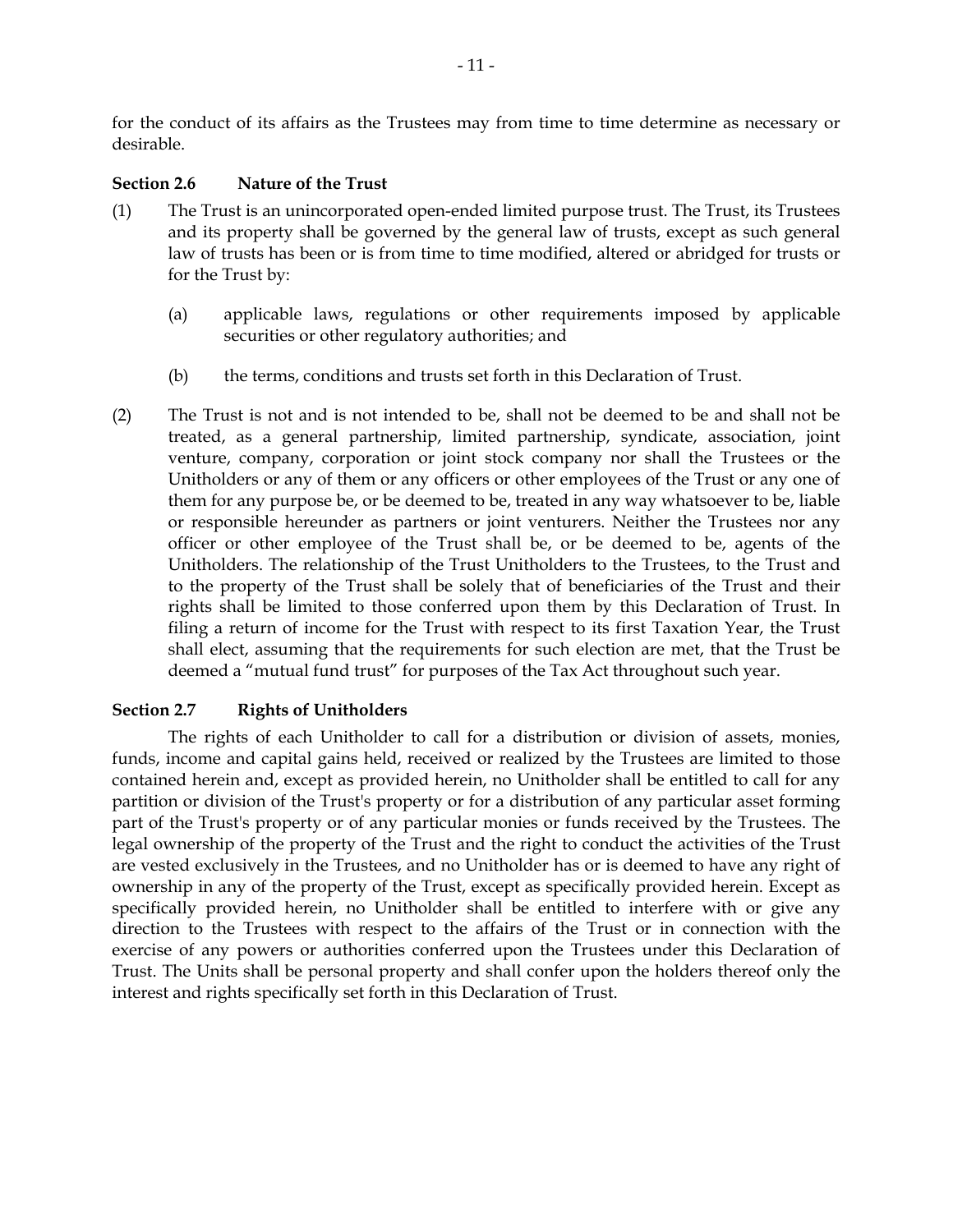## **ARTICLE 3 TRUSTEES AND OFFICERS**

#### **Section 3.1 Number**

 There shall be a minimum of three and a maximum of ten Trustees. The number of Trustees within such minimum and maximum numbers may be changed by the Trustees and/or Unitholders, unless otherwise provided herein.

#### **Section 3.2 Term**

Trustees elected at an annual meeting will be elected for a term expiring at the close of the next annual meeting or until a successor is appointed and will be eligible for re-election. Trustees appointed by the Trustees between meetings of Unitholders in accordance with Section 3.8(1) shall be appointed for a term expiring at the conclusion of the next annual meeting or until a successor is appointed and will be eligible for election or re-election, as the case may be.

#### **Section 3.3 Qualifications of Trustees**

A Trustee shall be an individual that is at least 18 years of age, not under any legal disability and not found to be of unsound mind or incapable of managing property by a court in Canada or elsewhere, and not have the status of bankrupt.

#### **Section 3.4 Residency of Trustees**

A majority of the Trustees and a majority of the Independent Trustees must be Residents. If at any time a majority of the Trustees or a majority of the Trustees of any committee of the Trustees are not Residents because of the death, resignation, insolvency, bankruptcy, adjudicated incompetence or incapacity, removal or change in circumstance of any Trustee who was a Resident Trustee, or there are no Trustees who are Residents, the Trustee or Trustees who are Non-Residents, shall, immediately before that time, be deemed to have resigned and shall cease to be Trustees with effect from the time of such deemed resignation and the remaining Trustees shall appoint a sufficient number of Resident Trustees to comply with this requirement. If at any time the number of Trustees is less than the number required under this Declaration of Trust and the remaining Trustee or Trustees fail or are unable to act in accordance with Section 3.7 and/or Section 3.12 to appoint one or more additional Trustees or if, upon the resignation or deemed resignation of one or more Trustees there would be no Trustees, then the board of Trustees of the Trust shall appoint one or more Trustees so that following such appointment a majority of the Trustees are Residents and, failing such appointment, any remaining Trustee or Unitholder or officer of the Trust or the Auditors, as the case may be, may apply to the Superior Court of Justice of Ontario for an order appointing one or more Trustees so that following such appointment a majority of the Trustees are Residents, to act until the next annual meeting of Unitholders or on such other terms as the Court may order. Any Trustee who is a Resident who proposes to become a Non-Resident shall notify the other Trustees thereof as soon as reasonably practicable and, in the event that the residency requirements hereunder would no longer be fulfilled if such Trustee became a Non-Resident, shall resign as a Trustee effective upon the day of such notification and shall be replaced with a Trustee who is a Resident.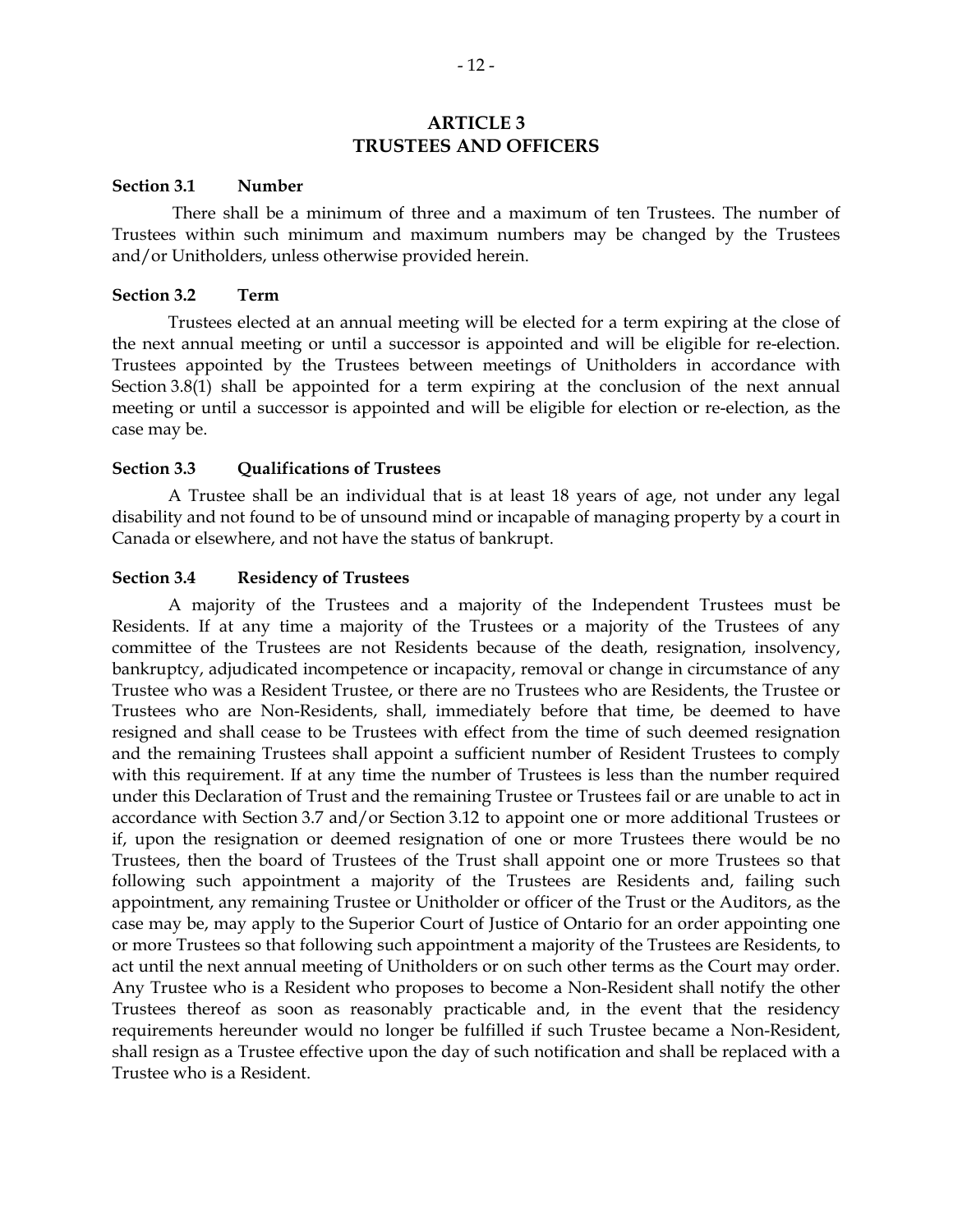## **Section 3.5 Election of Trustees**

Subject to Section 3.4, Section 3.6, Section 3.7, Section 3.8 and Section 3.12, the election of the Trustees shall be by the vote of Unitholders. The appointment or election of any Trustee (other than an individual who is serving as a Trustee immediately prior to such appointment or election) shall not become effective unless and until such person shall have in writing accepted such appointment or election and agreed to be bound by the terms of this Declaration of Trust.

# **Section 3.6 Independent Trustees**

A majority of the Trustees must be Independent Trustees provided, however, that if at any time a majority of the Trustees are not Independent Trustees because of the death, resignation, bankruptcy, adjudicated incompetence, removal or change in circumstance of any Trustee who was an Independent Trustee, this requirement shall not be applicable for a period of 60 days thereafter, during which time, subject to Section 3.8(2), the remaining Trustees shall appoint a sufficient number of Independent Trustees to comply with this requirement.

# **Section 3.7 Resignations, Removal, Incapacity and Death of Trustees**

- (1) A Trustee may resign at any time by an instrument in writing signed by the Trustee and delivered or mailed to the Lead Trustee, or, if there is no Lead Trustee, the Chair of Trustees, or, if there is no Chair of Trustees, the Chief Executive Officer, or, if there is no Chief Executive Officer, the Unitholders. A resignation of a Trustee becomes effective 30 days immediately following the date a written resignation is received by the Trust, or at such time specified in the resignation, subject to acceptance of such resignation prior to 30 days by a majority of the remaining Trustees, provided that if, upon the resignation becoming effective, the number of remaining Trustees would be less than the number necessary to constitute a quorum for a meeting of Trustees, the resignation is not effective until the resigning Trustee's successor is duly appointed as a Trustee, except in the case of a deemed resignation under Section 3.4 which shall be effective at the time therein prescribed.
- (2) Subject to Section 3.8(2), a Trustee may be removed at any time with or without cause by a majority of the votes cast at a meeting of Unitholders called for that purpose. Any removal of a Trustee shall take effect immediately following the aforesaid vote or at any later time specified in the notice without the need for prior accounting, and any Trustee so removed shall be so notified by the Chief Executive Officer or another officer of the Trust or if there is no officer of the Trust, by any remaining Trustee or if there is no Trustee then remaining, by the Unitholders, following such removal.
- (3) Upon the resignation or removal of any Trustee, or such Trustee otherwise ceasing to be a Trustee (in each case, a "**Retiring Trustee**"), such Retiring Trustee shall cease to have the rights, privileges and powers of a Trustee hereunder, shall cease to be a party to this Declaration of Trust, shall account to the remaining Trustees as they may require for all property which he holds as Trustee and do all such other things as may be required pursuant to Section 3.11(2) hereof; provided, however, that notwithstanding any other provision of this Declaration of Trust, each such Retiring Trustee shall always continue to have the protections afforded to Trustees in Article 16.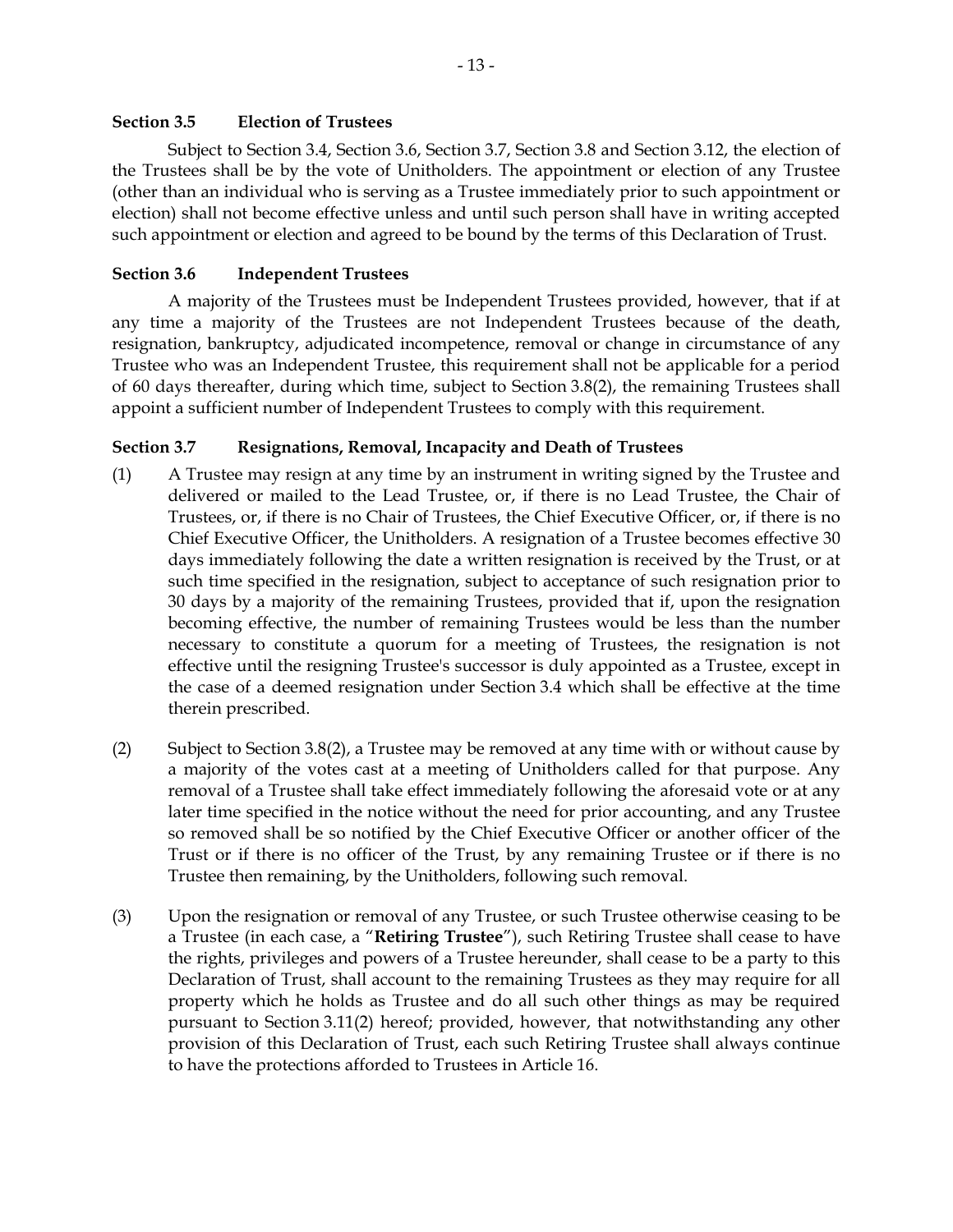(4) Upon the incapacity or death of any Trustee, such Retiring Trustee's legal representative shall execute and deliver on such Trustee's behalf such documents as the remaining Trustees may require as provided in this Section 3.7. In the event that a Trustee or his legal representatives, as applicable, are unable or unwilling to execute and deliver such required documents, each of the remaining Trustees is hereby appointed as the attorney of such Trustee for the purpose of executing and delivering such required documents.

## **Section 3.8 Appointment of Trustees**

- (1) Except as otherwise provided herein, Trustees shall be elected (including the re-election of incumbent Trustees) at each annual meeting of Unitholders, and may be elected at a special meeting of Unitholders. Any such election shall be made either by a resolution approved by a majority of the votes cast in person, by electronic means, as applicable, or by proxy at a meeting of Unitholders or shall be made by resolution in writing in the manner set out in Section 8.15. Notwithstanding the foregoing:
	- (a) if no Trustees are elected at the annual meeting of Unitholders held immediately before the term of office of the then existing Trustees expires, such existing Trustees shall continue to hold the office of Trustees under this Declaration of Trust until successors have been appointed or they cease to hold office; and
	- (b) the Trustees may, between annual meetings of the Unitholders, appoint one or more additional Trustees to serve until the next annual meeting of Unitholders; provided that the number of additional Trustees so appointed will not at any time exceed one-third of the number of Trustees who held such office at the conclusion of the immediately preceding annual meeting of Unitholders (rounding to the nearest whole number).
- (2) Notwithstanding Section 3.8(1) and anything else in this Article 3, Morguard shall have the exclusive right to nominate a number of Trustees proportionate to its ownership interest in the Trust (on a fully diluted basis), whether held directly or indirectly, rounded down to the nearest whole number, for election by Unitholders provided that, so long as Morguard owns at least a 10% ownership interest in the Trust (on a fully diluted basis), whether held directly or indirectly, Morguard shall have the right to nominate not less than one Trustee. Morguard shall exercise its nomination right by written notice delivered or mailed to the Lead Trustee, or, if there is no Lead Trustee, the Chair of Trustees, the Chief Executive Officer or the Secretary. For purposes of this Section 3.8(2), in determining the number of Trust Units beneficially owned, directly or indirectly, by Morguard (on a fully diluted basis), the Trustees may rely on a certificate of an Officer of Morguard. Notwithstanding anything in this Article 3, Morguard shall have the exclusive right to fill vacancies caused by one of its nominees ceasing to hold office, provided such replacement Trustee is qualified to serve as a Trustee and the Trustees shall only fill vacancies occurring by one of Morguard's nominees ceasing to hold office by a person so nominated by Morguard and, upon such nominee being thereafter appointed by the Trustees, such person shall serve as a Trustee in accordance with Section 3.12 and otherwise pursuant to this Declaration of Trust.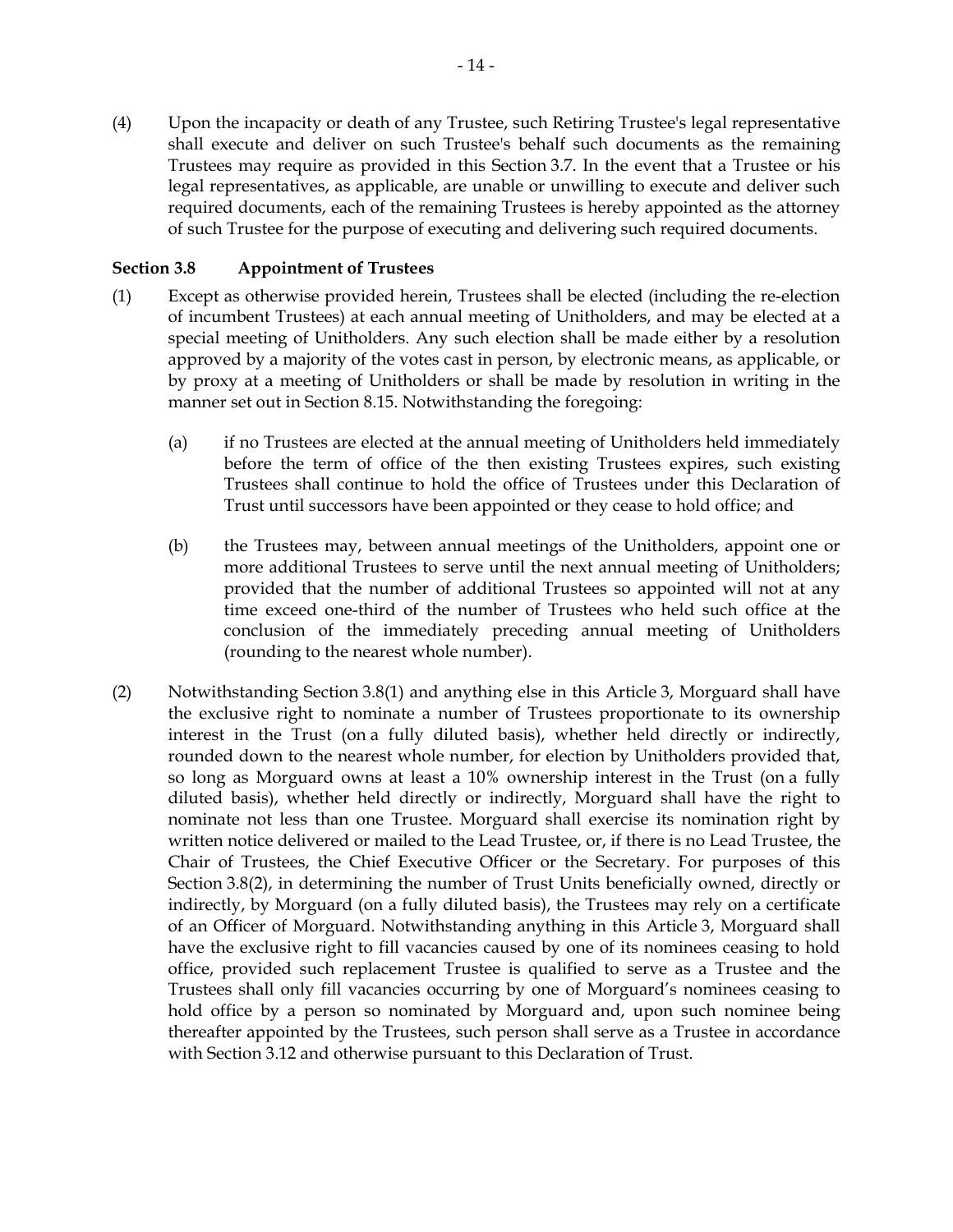#### **Section 3.9 Consent to Act**

- (1) A person who is appointed as a Trustee hereunder shall not become a Trustee until the person has, either before or after such appointment, executed and delivered to the Trust a consent, substantially in the following form:
	- To: Morguard North American Residential Real Estate Investment Trust (the "**Trust**")
	- And to: The Trustees thereof

The undersigned hereby certifies that [he/she/it] [is/is not] a resident of Canada within the meaning of the *Income Tax Act* (Canada) and consents to act as a Trustee of the Trust and hereby agrees, upon the later of the date of this consent and the date of the undersigned's appointment as a Trustee of the Trust, to thereby become a party, as a Trustee, to the Second Amended and Restated Declaration of Trust dated the 16<sup>th</sup> day of February, 2021, as amended, supplemented or amended and restated from time to time, constituting the Trust.

Dated:

[Signature]

# [Print Name]

(2) Upon the later of a person being appointed a Trustee hereunder and executing and delivering to the Trust a form of consent substantially as set forth in Section 3.9(1), such person shall become a Trustee hereunder and shall be deemed to be a party (as a Trustee) to this Declaration of Trust, as amended, supplemented or amended and restated from time to time.

# **Section 3.10 Failure to Elect Minimum Number of Trustees**

If a meeting of Unitholders fails to elect the minimum number of Trustees required by this Declaration of Trust by reason of the disqualification or death of any nominee, the Trustees elected at the meeting may exercise all of the powers of the Trustees if the number of Trustees so elected constitutes a quorum.

# **Section 3.11 Ceasing to Hold Office**

(1) A Trustee ceases to hold office when:

- (a) the Trustee ceases to be duly qualified to act as a Trustee as provided under Section 3.3;
- (b) the Trustee ceases to be a Trustee in accordance with Section 3.4;
- (c) the Trustee dies or resigns; or
- (d) the Trustee is removed in accordance with Section 3.7 or Section 3.8(2).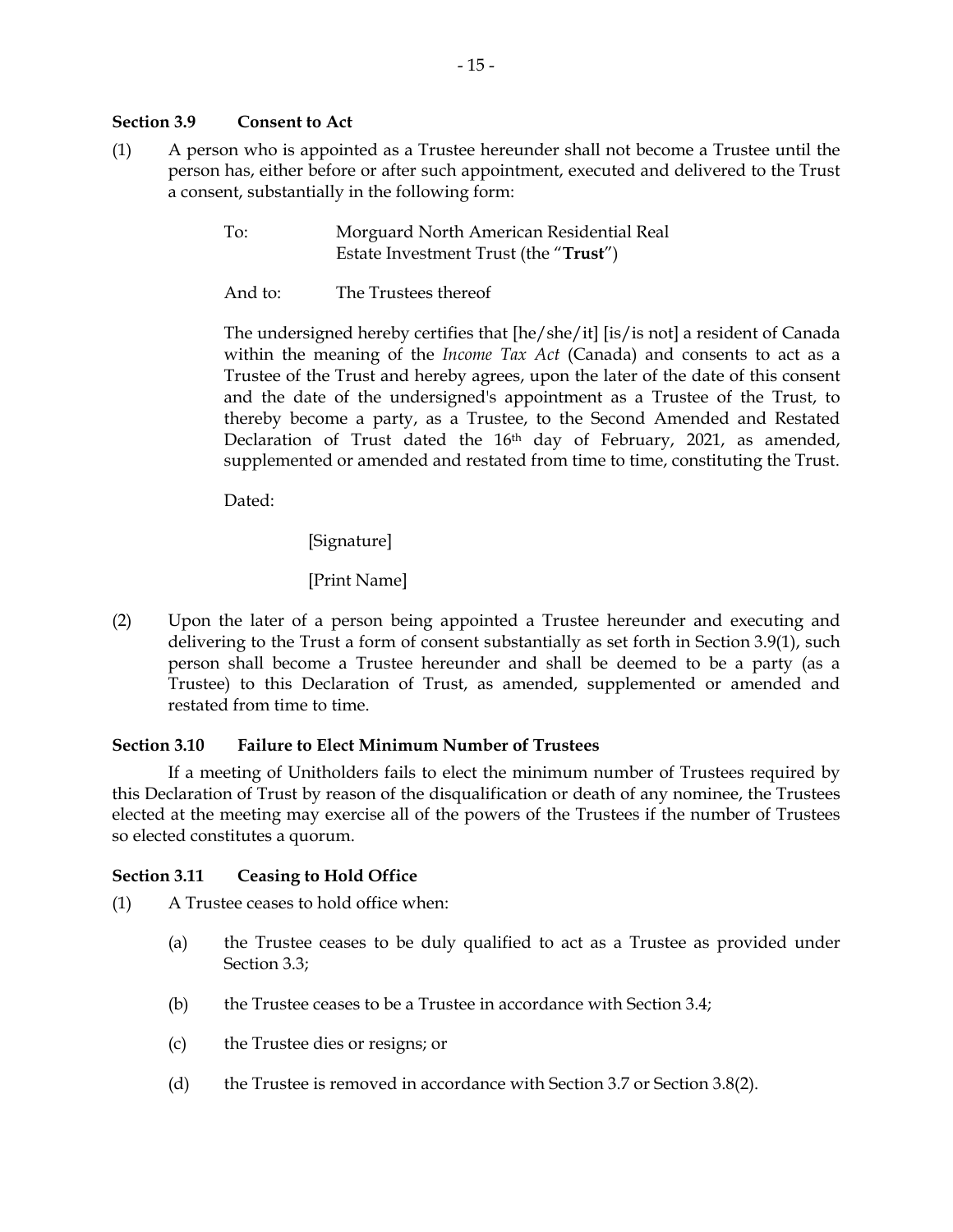(2) Upon a Trustee ceasing to hold office as such hereunder, such Trustee shall cease to be a party (as a Trustee) to this Declaration of Trust; provided, however, that such Trustee shall continue to be entitled to be paid any amounts owing by the Trust to the Trustee and to the benefits of the indemnity provided in Section 16.2. Such Trustee shall execute and deliver such documents as the remaining Trustees shall reasonably require for the conveyance of any Trust property held in that Trustee's name, shall account to the remaining Trustees as they may reasonably require for all property which that Trustee holds as Trustee, shall resign from all directorship or similar positions held by such Trustee in any entity in which the Trust has an interest and shall thereupon be discharged as a Trustee. Upon the incapacity or death of any Trustee, his legal representative shall execute and deliver on his behalf such documents as the remaining Trustees may reasonably require as provided in this Section 3.11(2). In the event that a Trustee or his legal representatives, as applicable, are unable or unwilling to execute and deliver such required documents, each of the remaining Trustees is hereby appointed as the attorney of such Trustee for the purposes of executing and delivering such required documents. This power of attorney granted to each of the remaining Trustees is not intended to be a continuing power of attorney within the meaning of the *Substitute Decisions Act, 1992* (Ontario), exercisable during a Trustee's incapacity to manage property, or any similar power of attorney under equivalent legislation in any of the provinces or territories of Canada (a "**CPOA**"). The execution of this power of attorney will not terminate any CPOA granted by the Trustee previously and will not be terminated by the execution by the Trustee in the future of a CPOA, and the Trustee hereby agrees not to take any action in future which results in the termination of this power of attorney.

#### **Section 3.12 Vacancies by Trustees**

The death, resignation, bankruptcy, adjudicated incompetence or other incapacity to exercise the duties of the office of a Trustee or the removal or other cessation to hold office of a Trustee shall not operate to annul this Declaration of Trust or affect the continuity of the Trust. Until vacancies are filled, the remaining Trustee or Trustees (even if less than a quorum) may exercise the powers of the Trustees hereunder. In the case of a vacancy, so long as they constitute a quorum and a majority of the Trustees constituting such quorum are Residents, a majority of the Trustees continuing in office may fill such vacancy, subject to Section 3.8 in the event of a vacancy in a Trustee nominated by Morguard, and except a vacancy resulting from a failure of the Unitholders to elect the minimum number of Trustees fixed by or pursuant to this Declaration of Trust. If there is not such a quorum of Trustees or there is a failure by the Unitholders to elect the minimum number of Trustees required by or pursuant to this Declaration of Trust, the Trustees then in office shall promptly call a special meeting of Unitholders to fill the vacancy and, if they fail to call a meeting or if there are no Trustees then in office, the meeting may be called by any Unitholder. A Trustee appointed to fill a vacancy holds office, subject to Section 3.7 and Section 3.11, until the close of the next annual meeting of the Unitholders, unless such Trustee is elected at the next annual meeting.

#### **Section 3.13 Successor and Additional Trustees**

The right, title and interest of the Trustees in and to the property and assets of the Trust shall vest automatically in all persons who may hereafter become Trustees upon their due election or appointment and qualification and acceptance thereof without any further act and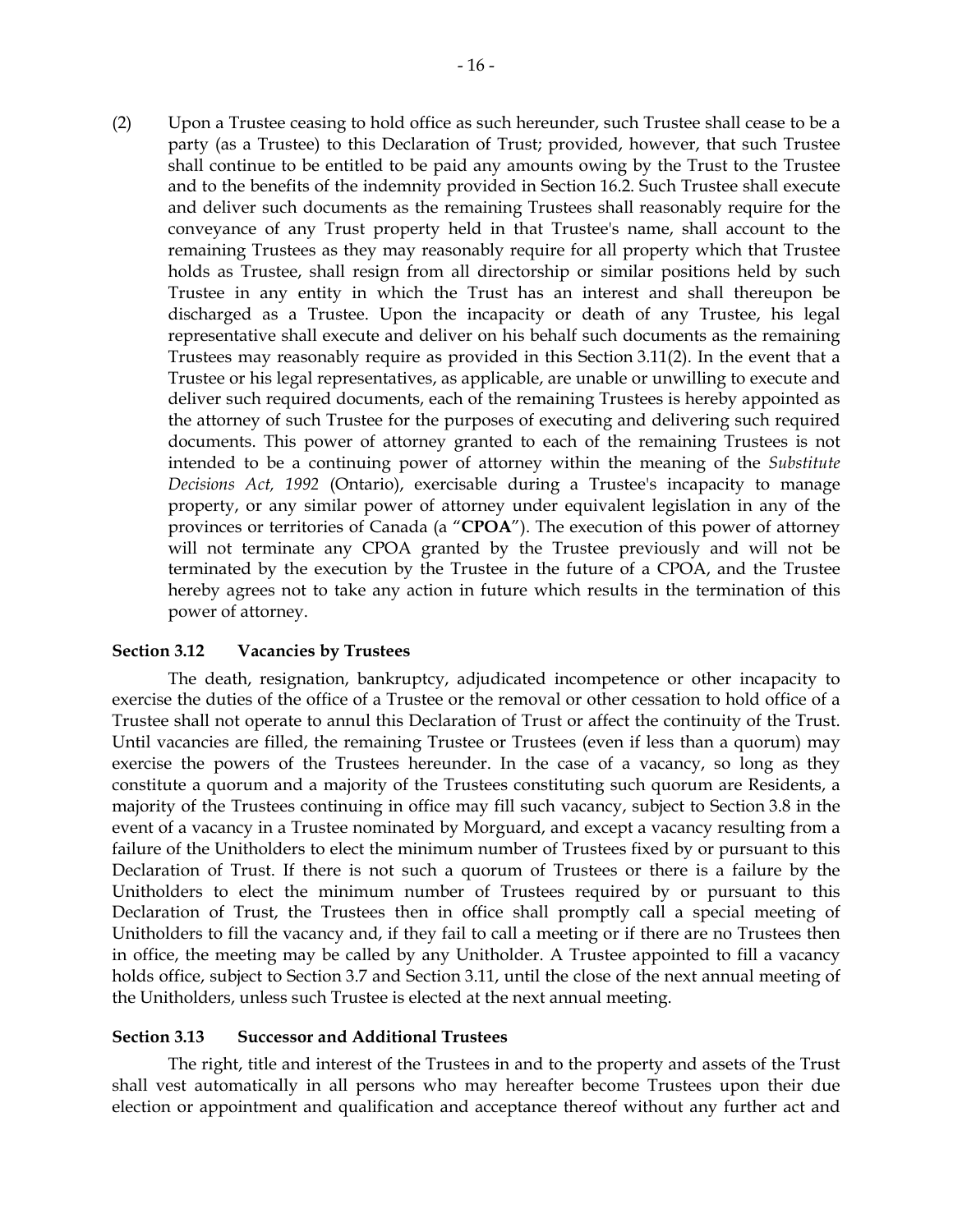they shall thereupon have all the rights, privileges, powers, obligations and immunities of Trustees hereunder. Such right, title and interest shall vest in the Trustees whether or not conveyancing documents have been executed and delivered pursuant to Section 3.11 or otherwise.

# **Section 3.14 Compensation and Other Remuneration**

- (1) Only Trustees who are not officers of, or otherwise employed by and receive a salary from the Trust, Subsidiaries or Affiliates of the Trust, Morguard or Subsidiaries or Affiliates of Morguard shall receive such fees and other reasonable compensation (including fees for serving as chair of any committee of Trustees and for attendance at each meeting of Trustees and of each committee of Trustees) as the Trustees may determine from time to time. All Trustees shall be entitled to reimbursement from the Trust of their reasonable travel and out-of-pocket expenses properly incurred in acting as a Trustee.
- (2) Each of the Trustees, either directly or indirectly, shall also be entitled to receive remuneration for services rendered to the Trust in any other capacity. Such services may include services as an officer of the Trust, legal, accounting or other professional services or services as a broker, transfer agent or underwriter, whether performed by a Trustee or any person Affiliated with a Trustee.

#### **Section 3.15 Validity of Acts**

Any act of a Trustee is valid notwithstanding any irregularity in the appointment or election of the Trustees or a defect in the qualifications of the Trustees.

# **ARTICLE 4 TRUSTEES' POWERS AND DUTIES**

#### **Section 4.1 General Powers**

(1) The Trustees, subject only to the terms and conditions contained in this Declaration of Trust, including Section 4.2, Section 6.1, Section 6.2 and Section 8.8, shall have, without further or other authorization, action or consent and free from any control or direction on the part of the Unitholders, full, absolute and exclusive power, control and authority over the assets of the Trust and over the affairs and operations of the Trust to the same extent as if the Trustees were the sole and absolute legal and beneficial owners of such assets in their own right, to do all such acts and things as in their sole judgment and discretion are necessary or incidental to, or desirable for, the carrying out of any of the purposes of the Trust or the conducting of the affairs of the Trust. In construing the provisions of this Declaration of Trust, there shall be a presumption in favour of the power and authority having been granted to the Trustees. The enumeration of any specific power or authority herein shall not be construed as limiting the general powers or authority or any other specified power or authority conferred herein on the Trustees. Except as specifically required by such laws, the Trustees shall in carrying out investment activities not be in any way restricted by the provisions of the laws of any jurisdiction limiting or purporting to limit investments which may be made by trustees. Without limiting the generality of the foregoing, the Trustees may, subject to the terms and conditions contained in this Declaration of Trust, make any investments without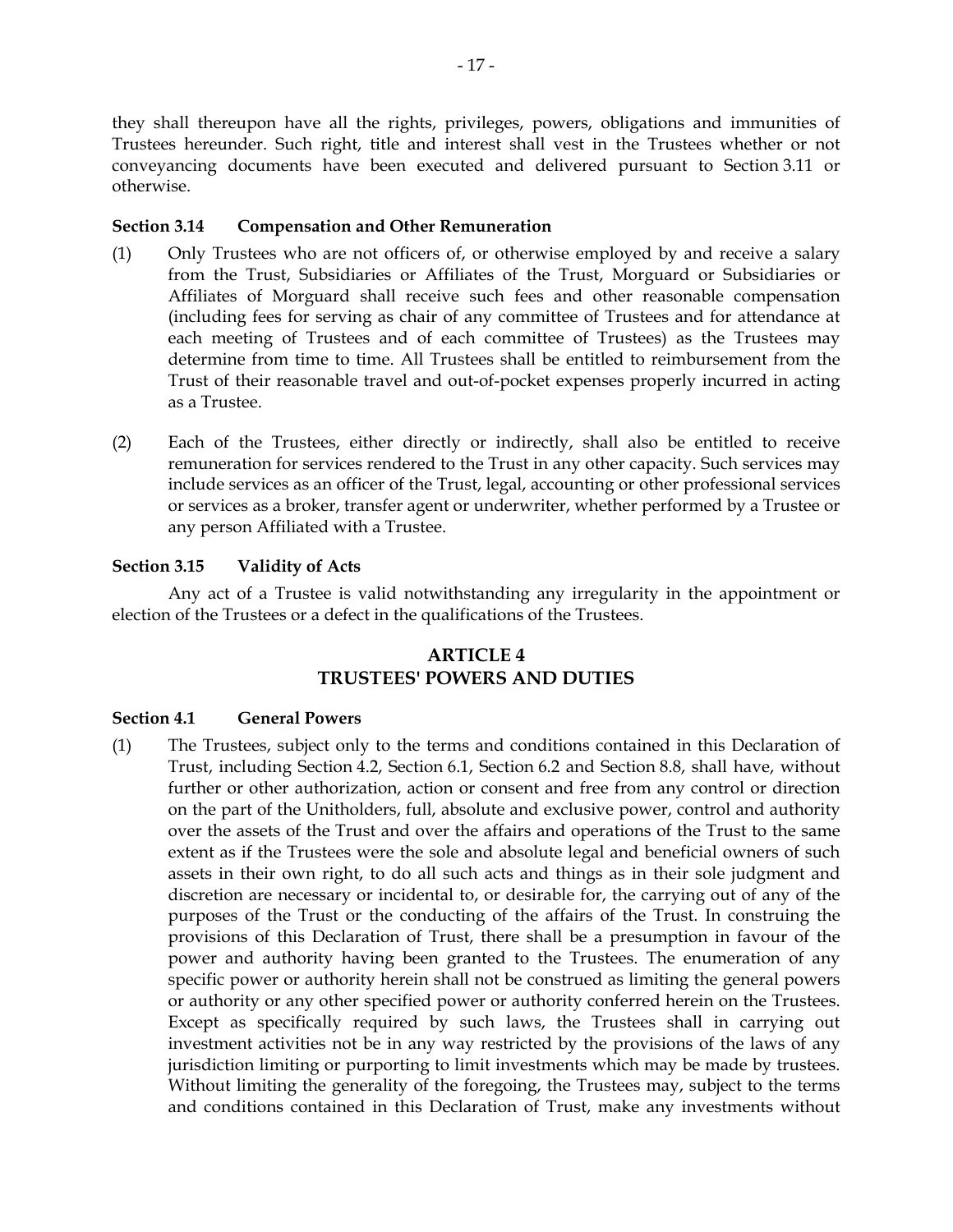being required to adhere to all of, or any particular portion of the investment criteria or diversification requirements set forth in the *Trustee Act* (Ontario), as replaced or amended from time to time, including investments in mutual funds, common trust funds, unit trusts and similar types of investment vehicles, to alter or vary such investments from time to time in a like manner, to retain such investments for such length of time as the Trustees, in their discretion determine and to delegate management and authority to discretionary managers of investment funds as the Trustees in their discretion determine appropriate.

# **Section 4.2 Independent Trustee Matters**

Notwithstanding anything herein to the contrary (other than Section 4.3), the following matters shall require, in addition to the approval of a majority of the Trustees present in person or by phone at a meeting of the board of Trustees or a written resolution signed by all Trustees, the prior approval of a majority of the Independent Trustees holding office as such at the time (given by vote at a meeting of Trustees or by a written resolution signed by all of the Independent Trustees), in order to become effective:

- (a) an acquisition of a property or an investment in a property, whether by coinvestment or otherwise, in which Morguard or an Affiliate of Morguard or any Related Party of the Trust has any direct or indirect interest, whether as owner, operator or manager;
- (b) a material change to any agreement with Morguard or an Affiliate of Morguard or a Related Party of the Trust or any renewal, extension or termination thereof or any increase in any fees (including any transaction fees) or distributions payable thereunder;
- (c) the entering into of, or the waiver, exercise or enforcement of any rights or remedies under, any agreement entered into by the Trust or any of its Subsidiaries, or the making, directly or indirectly, of any co-investment, in each case with (i) any Trustee, (ii) any entity directly or indirectly controlled by any Trustee or in which any Trustee holds a significant interest, or (iii) any entity for which any Trustee acts as a director or other similar capacity;
- (d) the refinancing, increase or renewal of any indebtedness owed by or to (i) any Trustee, (ii) any entity directly or indirectly controlled by any Trustee or in which any Trustee holds a significant interest, or (iii) any entity for which any Trustee acts as a director or other similar capacity; or
- (e) decisions relating to any claims by or against one or more parties to any agreement with Morguard, or Affiliate of Morguard or any Related Party of the Trust.

# **Section 4.3 Exception to Independent Trustee Matters**

Notwithstanding anything to the contrary in this Declaration of Trust, the provisions of Section 4.2 above did not apply prior to Closing.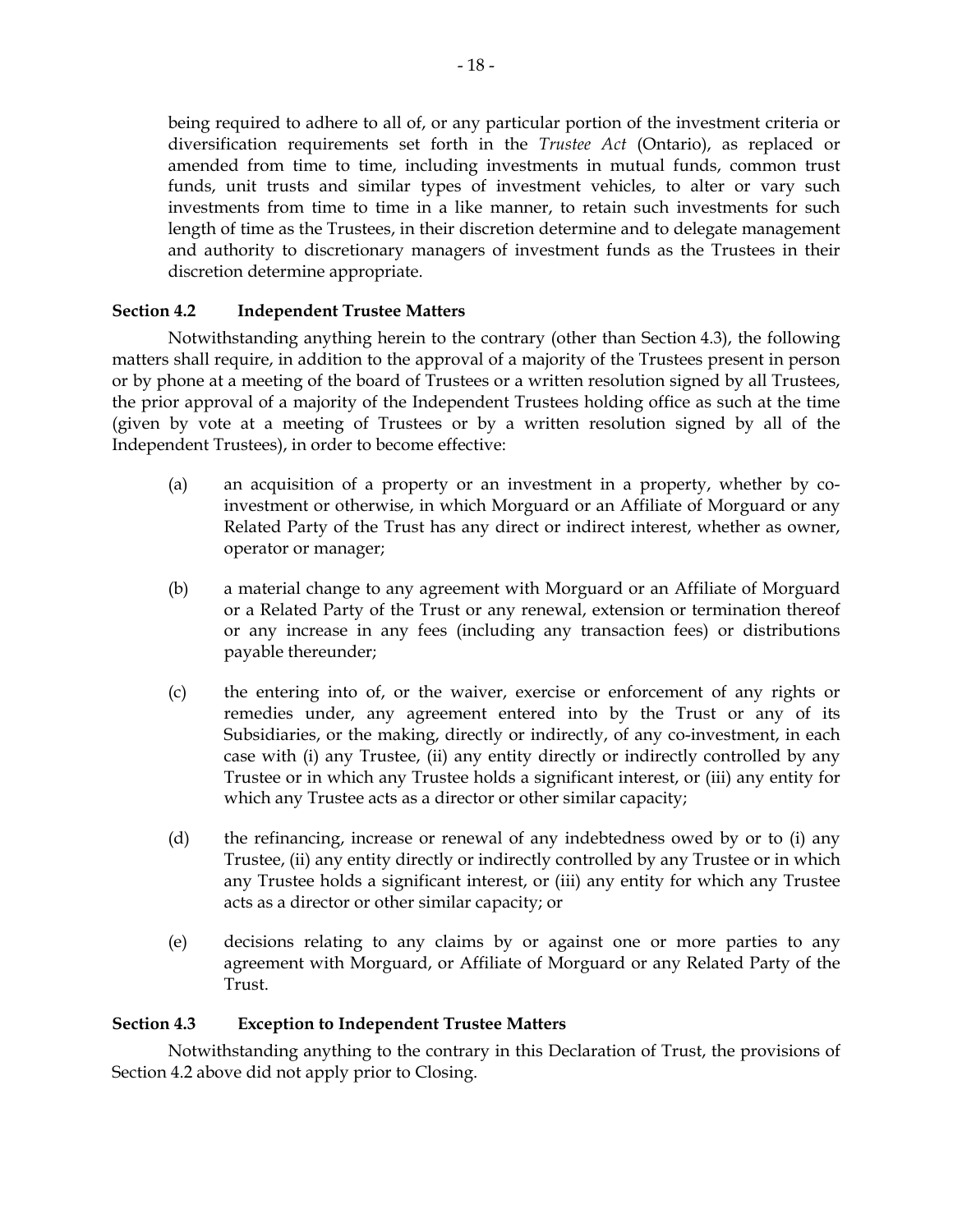#### **Section 4.4 Specific Powers and Authorities**

Subject only to the terms and conditions contained in this Declaration of Trust, including in Section 4.2, Section 6.1, Section 6.2 and Section 8.8, and in addition to any powers and authorities conferred by this Declaration of Trust or which the Trustees may have by virtue of any present or future statute or rule of law, the Trustees, without any authorization, action or consent by the Unitholders, shall have and may exercise, on behalf of the Trust or otherwise, at any time and from time to time the following powers and authorities which may or may not be exercised by them in their sole judgment and discretion and in such manner and upon such terms and conditions as they may from time to time deem proper:

- (a) to retain, invest and re-invest the capital or other funds of the Trust in real or personal property of any kind, all without regard to whether any such properties are authorized by law for the investment of trust funds, and to possess and exercise all the rights, powers and privileges appertaining to the ownership of the property of the Trust and to increase the capital of the Trust at any time by the issuance of additional Trust Units for such consideration as they deem appropriate;
- (b) for such consideration as they deem proper, to invest in, purchase or otherwise acquire for cash or other property or through the issuance of Trust Units or through the issuance of notes, debentures, bonds or other obligations or securities of the Trust and hold for investment the entire or any participating interest in any Mortgages. In connection with any such investment, purchase or acquisition, the Trustees shall have the power to acquire a share of rents, lease payments or other gross income from or a share of the profits from or a share in the equity or ownership of real property;
- (c) to sell, rent, lease, hire, exchange, release, partition, assign, Mortgage, pledge, hypothecate, grant security interests in, encumber, negotiate, convey, transfer or otherwise dispose of any or all of the property of the Trust by deeds, trust deeds, assignments, bills of sale, transfers, leases, Mortgages, financing statements, security agreements and other instruments for any of such purposes executed and delivered for and on behalf of the Trust by one or more of the Trustees or by a duly authorized officer, employee, agent or any nominee of the Trust;
- (d) to enter into leases, contracts, obligations and other agreements for a term extending beyond the term of office of the Trustees and beyond the possible termination of the Trust or for a lesser term, and perform the obligations of the Trust thereunder;
- (e) to borrow money from or incur indebtedness to any person, to guarantee, indemnify or act as surety with respect to payment or performance of obligations of third parties; to enter into other obligations on behalf of the Trust; and to assign, convey, transfer, Mortgage, subordinate, pledge, grant security interests in, encumber or hypothecate the property of the Trust to secure any of the foregoing;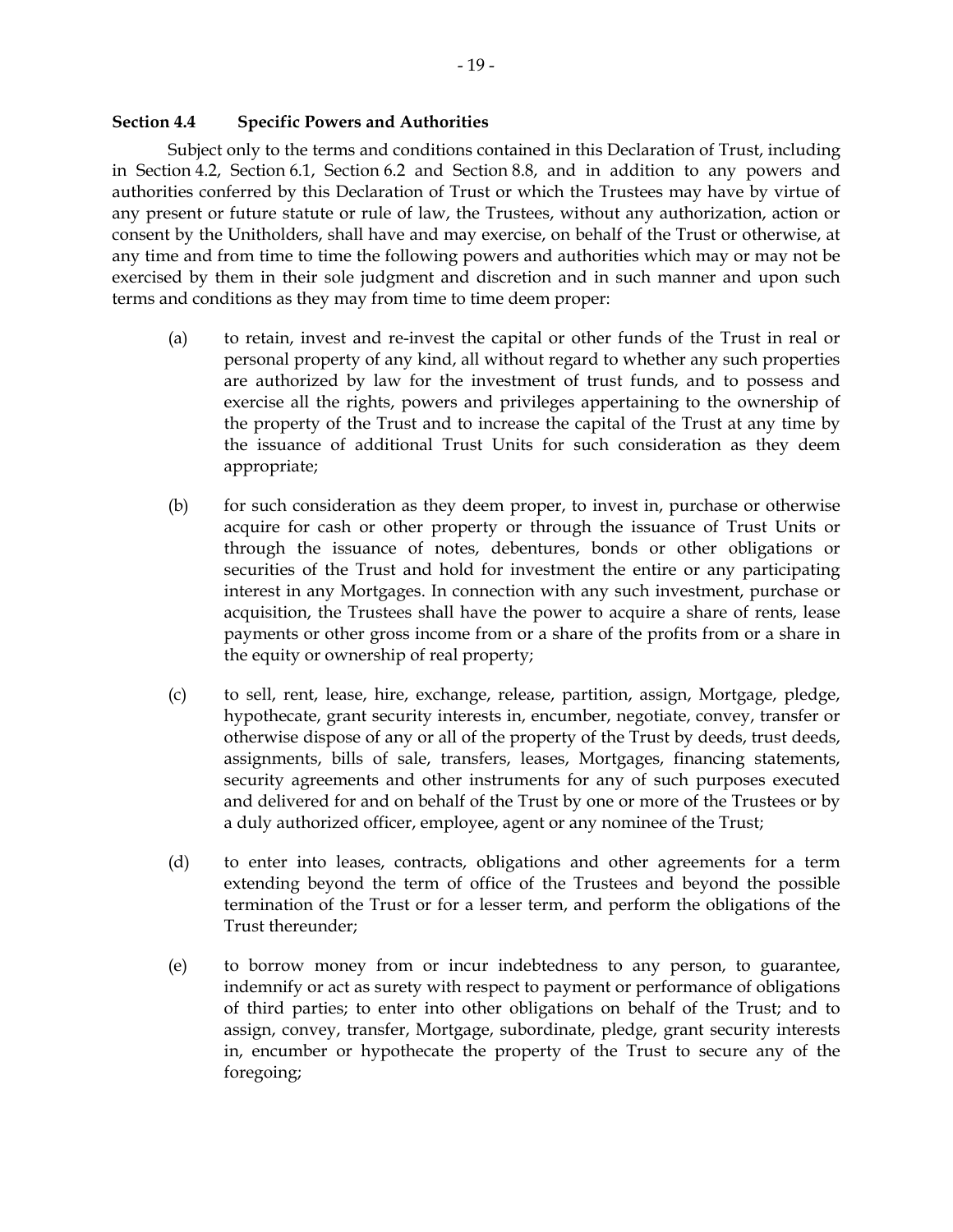- (f) without limit as to amount, to issue any type of debt securities or convertible debt securities and to borrow money or incur any other form of indebtedness for the purpose of carrying out the purposes of the Trust or for other expenses incurred in connection with the Trust and for such purposes may draw, make, execute and issue promissory notes and other negotiable and non-negotiable instruments or securities and evidences of indebtedness, secure the payment of sums so borrowed or indebtedness incurred and Mortgage, pledge, assign or grant a security interest in any money owing to the Trust or its property or engage in any other means of financing the Trust;
- (g) to lend money or other property of the Trust, whether secured or unsecured;
- (h) to incur and pay out of the property of the Trust any charges or expenses and disburse any funds of the Trust, which charges, expenses or disbursements are, in the opinion of the Trustees, necessary or incidental to or desirable for the carrying out of any of the purposes of the Trust or conducting the affairs of the Trust including taxes or other governmental levies, charges and assessments of whatever kind or nature, imposed upon or against the Trustees in connection with the Trust or the property of the Trust or upon or against the property of the Trust or any part thereof and for any of the purposes herein;
- (i) to deposit funds of the Trust in banks, trust companies and other depositories, whether or not such deposits will earn interest, the same to be subject to withdrawal on such terms and in such manner and by such person or persons (including any one or more Trustees, officers, agents or representatives) as the Trustees may determine;
- (j) to possess and exercise all the rights, powers and privileges appertaining to the ownership of or interest in all or any Mortgages or securities, issued or created by, or interest in, any person, forming part of the assets of the Trust, to the same extent that an individual might and, without limiting the generality of the foregoing, to vote or give any consent, request or notice, or waive any notice, either in person, by electronic means, as applicable, or by proxy or power of attorney, with or without power of substitution, to one or more persons, which proxies and powers of attorney may be for meetings or action generally or for any particular meeting or action and may include the exercise of discretionary power;
- (k) to exercise any conversion privilege, subscription right, warrant or other right or option available in connection with any property of the Trust at any time held by it and to make payments incidental thereto; to consent, or otherwise participate in or dissent from, the reorganization, consolidation, amalgamation, merger or readjustment of the finances of any person (other than the Trust), any of the securities of which may at any time be held, directly or indirectly, by the Trust, including LP Units, or to the sale, Mortgage or lease of the property of any such person; and to do any act with reference thereto, including the delegation of discretionary powers, the exercise of options, the making of agreements or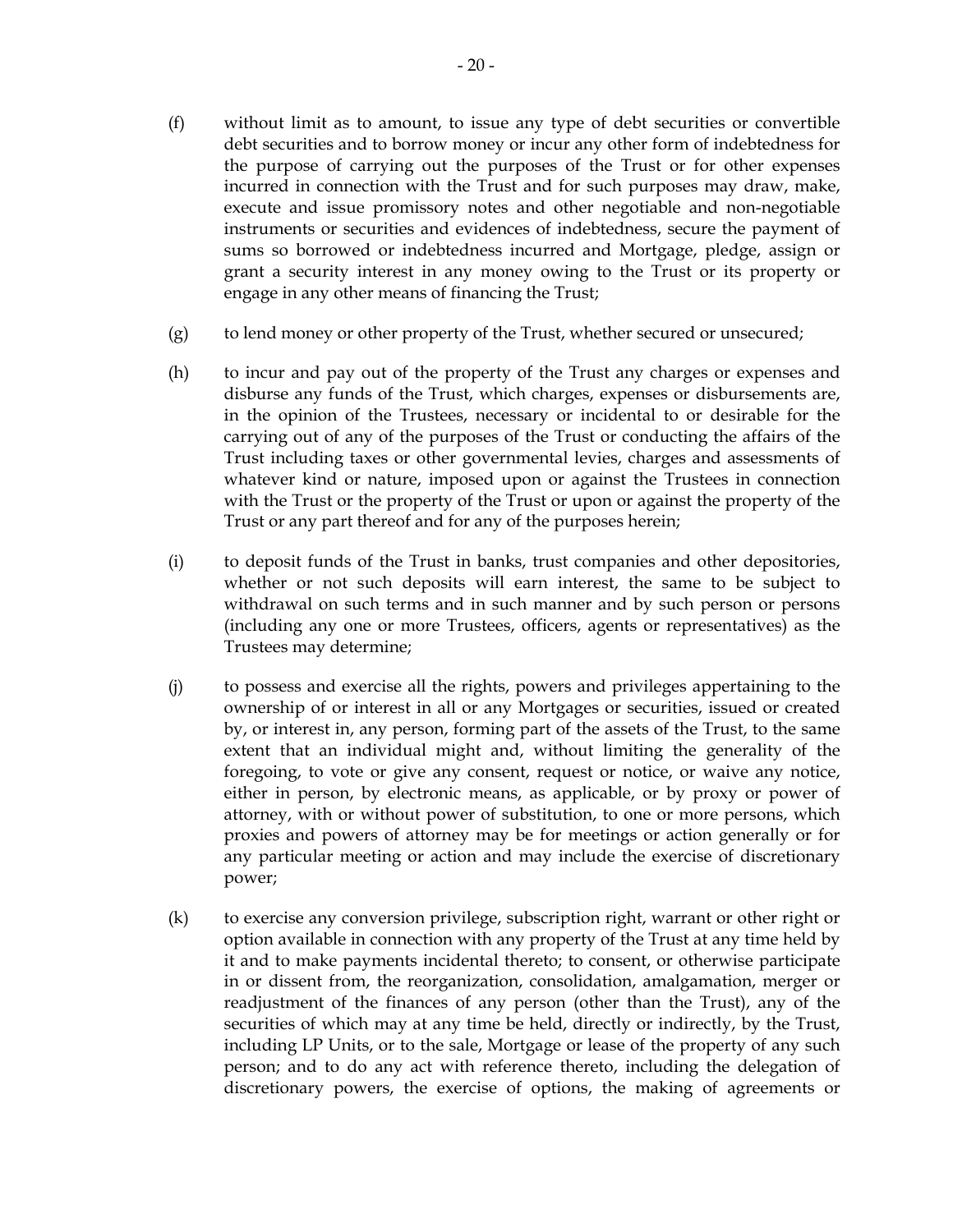subscriptions and the payment of expenses, assessments or subscriptions which it may consider necessary or advisable in connection therewith;

- (l) to elect, appoint, engage or employ officers for the Trust (including the Chief Executive Officer, Chief Financial Officer, Secretary, General Counsel, Vice President and such other Officers as the Trustees may determine), who may be removed or discharged at the discretion of the Trustees, such Officers to have such powers and duties, and to serve such terms as may be prescribed by the Trustees or by the Trustees' Regulations; to engage, appoint, employ or contract with any persons as agents, representatives, employees or independent contractors or otherwise (including real estate advisors, investment advisors, registrars, underwriters, accountants, lawyers, real estate agents, property managers, appraisers, brokers, architects, engineers, construction managers, general contractors or otherwise) in one or more capacities, and to pay compensation from the Trust for services in as many capacities as such persons may be so engaged or employed; and, except as prohibited by law or this Declaration of Trust, to delegate any of the powers and duties of the Trustees (including the power of delegation) to any one or more Trustees, agents, representatives, officers, employees, independent contractors or other persons without regard to whether such power, authority or duty is normally granted or delegated by Trustees;
- (m) to collect, sue for and receive sums of money coming due to the Trust, and to engage in, intervene in, prosecute, join, defend, compromise, abandon or adjust, by arbitration or otherwise, any actions, suits, proceedings, disputes, claims, demands or other litigation relating to the Trust, the assets of the Trust or the Trust's affairs, to enter into agreements therefor whether or not any suit is commenced or claim accrued or asserted and, in advance of any controversy, to enter into agreements regarding the arbitration, adjudication or settlement thereof;
- (n) to renew, modify, release, compromise, extend, consolidate or cancel, in whole or in part, any obligation to or of the Trust;
- (o) to purchase and pay for, out of the assets of the Trust, insurance contracts and policies insuring the assets of the Trust against any and all risks and insuring the Trust and/or any or all of the Trustees, the Unitholders or officers of the Trust against any and all claims and liabilities of any nature asserted by any person arising by reason of any action alleged to have been taken or omitted by the Trust or by the Trustees, the Unitholders or the officers of the Trust;
- (p) to cause legal title to any of the assets of the Trust to be held by and/or in the name of the Trustees, or by and/or in the name of the Trust or one or more of the Trustees or any other person, on such terms, in such manner with such powers in such person as the Trustees may determine and with or without disclosure that the Trust or Trustees are interested therein provided, however, that should legal title to any of the assets of the Trust be held by and/or in the name of any person or persons other than the Trust, the Trustees shall require such person or persons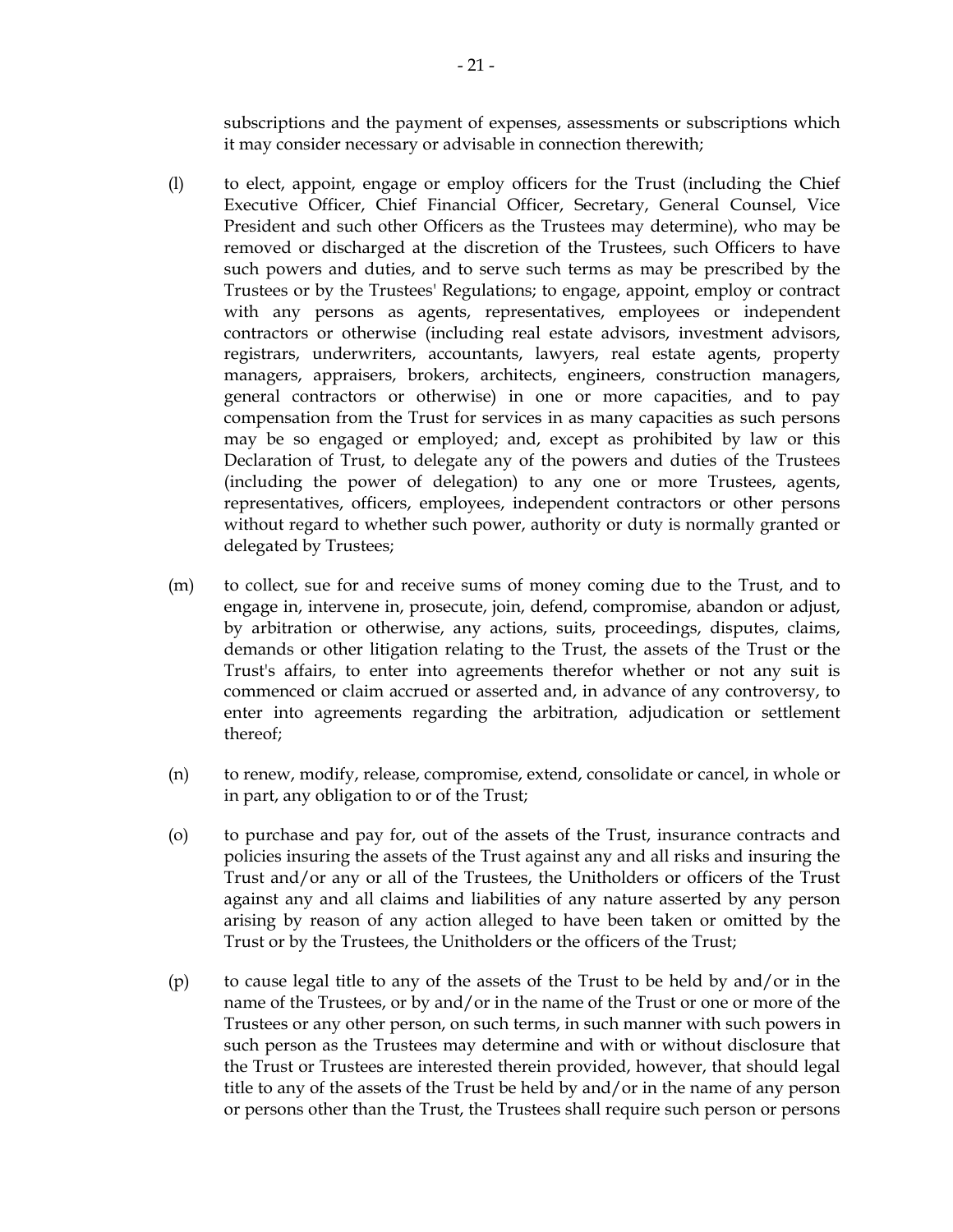to execute a declaration of trust acknowledging that legal title to such assets is held in trust for the benefit of the Trust;

- (q) to determine conclusively the allocation to capital, income or other appropriate accounts for all receipts, expenses, disbursements and, property of the Trust;
- (r) to issue Units for such consideration as the Trustees may deem appropriate in their sole discretion, such issuance to be subject to the terms and conditions of this Declaration of Trust;
- (s) to make or cause to be made application for the listing on any stock exchange of any Units or other securities of the Trust, and to do all things which in the opinion of the Trustees may be necessary or desirable to effect or maintain such listing or listings;
- (t) to prepare, sign and file or cause to be prepared, signed and filed any prospectus, offering memorandum or similar document, and any amendment thereto and all agreements contemplated therein or ancillary thereto or relating to or resulting from any offerings of the Units or other securities issued or held by the Trust and to pay the cost thereof and related thereto out of the property of the Trust whether or not such offering is or was of direct benefit to the Trust or those persons (if any) who were Unitholders immediately prior to such offering;
- (u) in addition to the mandatory indemnification provided for in Section 16.2, to the extent permitted by law, to indemnify, or enter into agreements with respect to the indemnification of any person with whom the Trust has dealings including the Trustees, the depositary, the Transfer Agent or any escrow agent, to such extent as the Trustees shall determine;
- (v) to determine conclusively the value of any or all of the property of the Trust from time to time and, in determining such value, to consider such information and advice as the Trustees, in their sole judgment, may deem material and reliable;
- (w) prepare, execute and file the Trust's income tax returns, make all designations, elections, determinations, allocations and applications under the Tax Act as the Trustees consider to be reasonable in the circumstances and satisfy, perform and discharge all obligations and responsibilities of the Trustees under the Tax Act (including any obligations of the Trust under Part XIII of the Tax Act);
- (x) to do all such acts and things and to exercise such powers as may be delegated to the Trustees by any person who co-owns real property with the Trust; and
- (y) to do all such other acts and things as are incidental to the foregoing, and to exercise all powers that are necessary or useful to carry on the business of the Trust, to promote any of the purposes for which the Trust is formed and to carry out the provisions of this Declaration of Trust.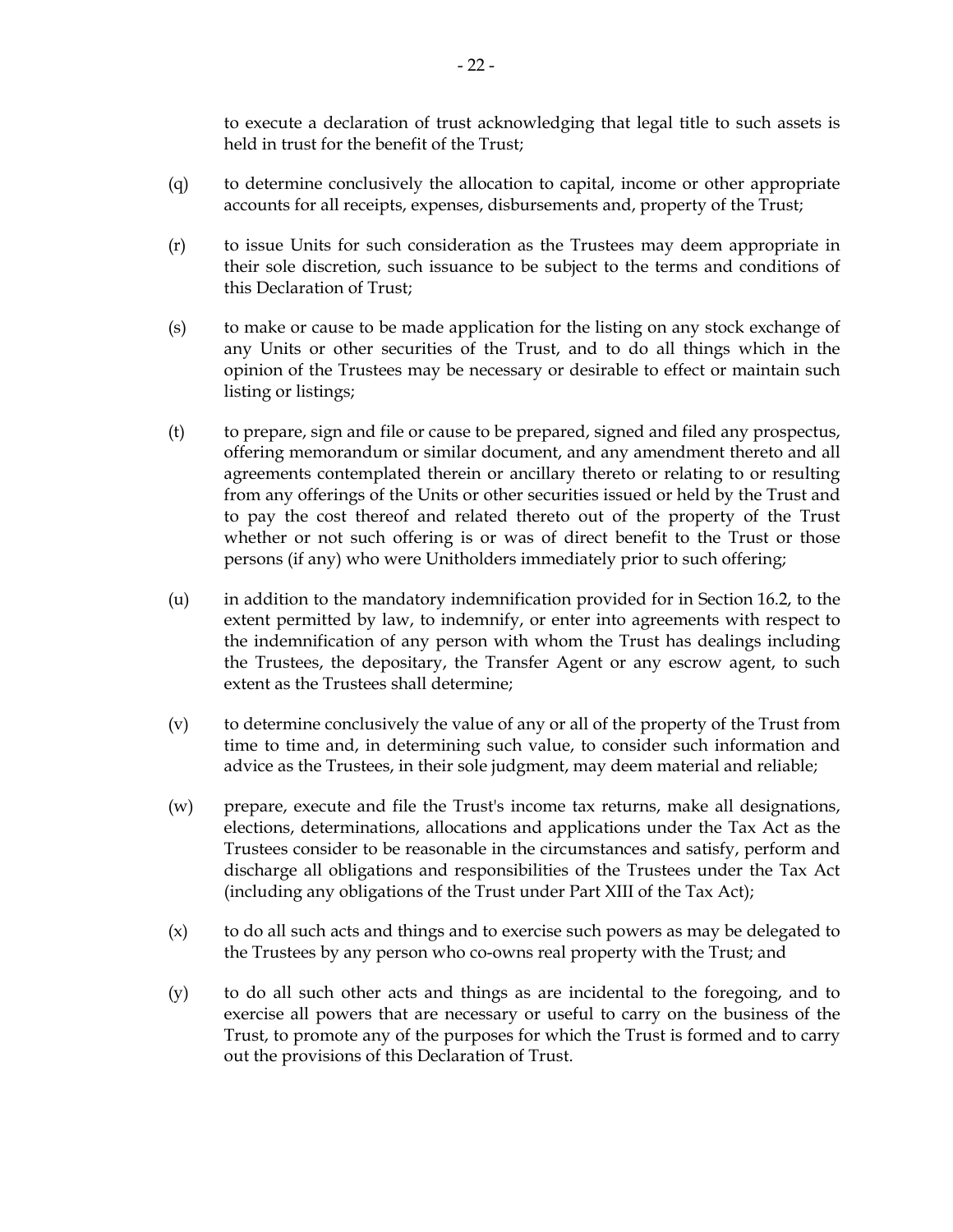#### **Section 4.5 Further Powers of the Trustees**

- (1) The Trustees shall have the power to prescribe any form provided for or contemplated by this Declaration of Trust. The Trustees may make, adopt, amend or repeal regulations containing provisions relating to the Trust, the conduct of its affairs, the rights or powers of the Trustees and the rights or powers of the Unitholders or officers, provided that such regulations shall not be inconsistent with law or with this Declaration of Trust and not, in the opinion of the Trustees, prejudicial to Unitholders. The Trustees shall also be entitled to make any decisions, designations or determinations not inconsistent with law or with this Declaration of Trust which they may determine are necessary or desirable in interpreting, applying or administering this Declaration of Trust or in administering, managing or operating the Trust. To the extent of any inconsistency between this Declaration of Trust and any regulation, decision, designation or determination made by the Trustees, this Declaration of Trust shall prevail and such regulation, decision, designation or determination shall be deemed to be modified to eliminate such inconsistency. Any regulations, decisions, designations or determinations made in accordance with this Section 4.5 shall be conclusive and binding upon all persons affected thereby.
- (2) Subject to any agreement between the Trust and any Trustee and subject as otherwise herein provided, the Trustees may from time to time in their discretion: appoint, employ, invest in, contract or deal with any person including any Affiliate of any of them and any person in which any one or more of them may be directly or indirectly interested and, without limiting the generality of the foregoing, any Trustee may purchase, hold, sell, invest in or otherwise deal with real property or other property of the same class and nature as may be held by the Trustees as property of the Trust, whether for the Trustee's own account or for the account of another (in a fiduciary capacity or otherwise), without being liable to account therefor and without being in breach of his duties and responsibilities hereunder.

#### **Section 4.6 Banking**

The banking activities of the Trust, or any part thereof, including, but without restricting the generality of the foregoing, the operation of the Trust's accounts; the making, signing, drawing, accepting, endorsing, negotiation, lodging, depositing or transferring of any cheques, promissory notes, drafts, acceptances, bills of exchange and orders for the payment of money; the giving of receipts for orders relating to any property of the Trust; the execution of any agreement relating to any property of the Trust; the execution of any agreement relating to any such banking activities and defining the rights and powers of the parties thereto; and the authorizing of any officer of such bank to do any act or thing on the Trust's behalf to facilitate such banking activities, shall be transacted with such bank, trust company, or other firm or corporation carrying on a banking business as the Trustees may designate, appoint or authorize from time to time and shall be transacted on the Trust's behalf by one or more officers of the Trust as the Trustees may designate, appoint or authorize from time to time.

#### **Section 4.7 Standard of Care**

(1) The exclusive standard of care required of the Trustees in exercising their powers and carrying out their functions hereunder shall be that they exercise their powers and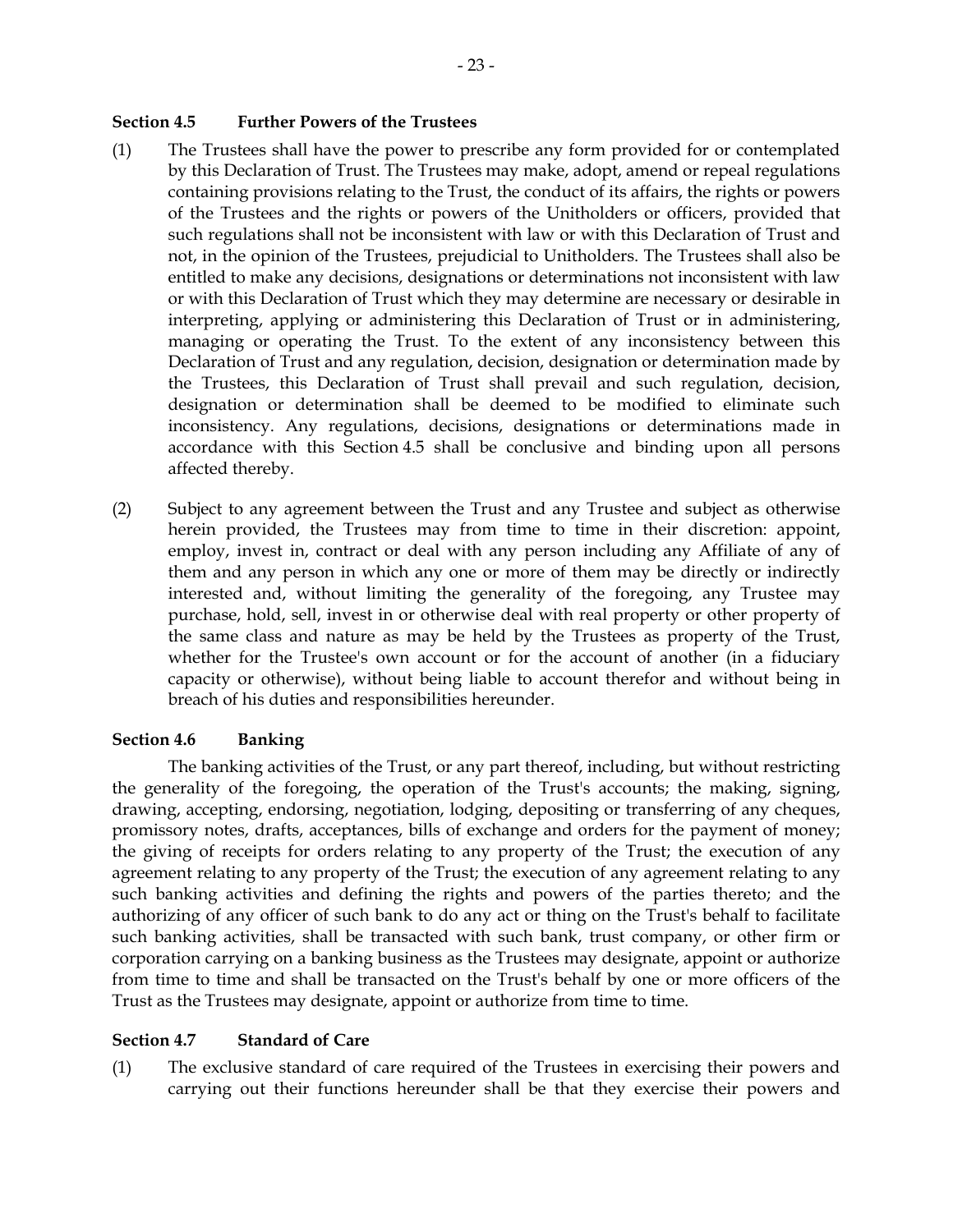discharge their duties hereunder as Trustees honestly, in good faith and in the best interests of the Trust and the Unitholders and in connection therewith, that they exercise the degree of care, diligence and skill that a reasonably prudent person would exercise in comparable circumstances. Unless otherwise required by law, no Trustee shall be required to give bond, surety or security in any jurisdiction for the performance of any duties or obligations hereunder. The Trustees, in their capacity as Trustees, shall not be required to devote their entire time to the investments, business or affairs of the Trust.

(2) No Trustee shall be liable in carrying out such Trustee's duties under this Declaration of Trust except in cases where the Trustee fails to act honestly, in good faith and in the best interests of the Trust and the Unitholders or, in connection therewith, fails to exercise the degree of care, diligence and skill that a reasonably prudent person would exercise in comparable circumstances. The duties and standard of care of the Trustees provided as aforesaid are intended to be similar to, and not to be any greater than, those imposed on a director of a corporation governed by the CBCA.

#### **Section 4.8 Fees and Expenses**

As part of the expenses of the Trust, the Trustees may pay or cause to be paid out of the Trust's property, fees, costs and expenses incurred in connection with the administration and management of the Trust, including fees under the Services Agreement and U.S. Management Agreements, real property and brokerage commissions in respect of investments and dispositions of real property made by the Trust, fees of Auditors, accountants, lawyers, engineers, appraisers and other agents, consultants and professional advisors employed by or on behalf of the Trust, fees of stock exchanges and the cost of reporting or giving notices to Unitholders. All costs, charges and expenses properly incurred by the Trustees on behalf of the Trust shall be payable out of the Trust's property.

#### **Section 4.9 Reliance Upon Trustees**

Any person dealing with the Trust in respect of any matters pertaining to the assets of the Trust and any right, title or interest therein or to securities of the Trust shall be entitled to rely on a certificate or statutory declaration (including, without limiting the foregoing, a certificate or statutory declaration as to the passing of a resolution of the Trustees) executed by any single Trustee or officer of the Trust or, without limiting the foregoing, such other person as may be authorized by the Trustees as to the capacity, power and authority of the Trustees or any such other person to act for and on behalf and in the name of the Trust. No person dealing with the Trustees or officers of the Trust shall be bound to see to the application of any funds or property passing into the hands or control of the Trustees. The receipt by or on behalf of the Trustees or officers of the Trust for monies or other consideration shall be binding upon the Trust.

#### **Section 4.10 Determinations of Trustees Binding**

All determinations of the Trustees which are made in good faith with respect to any matters relating to the Trust, including whether any particular investment or disposition meets the requirements of this Declaration of Trust, shall be final and conclusive and shall be binding upon the Trust and all Unitholders (and, where the Unitholder is a Plan, or other similar fund or plan registered under the Tax Act, upon plan beneficiaries and plan holders past, present and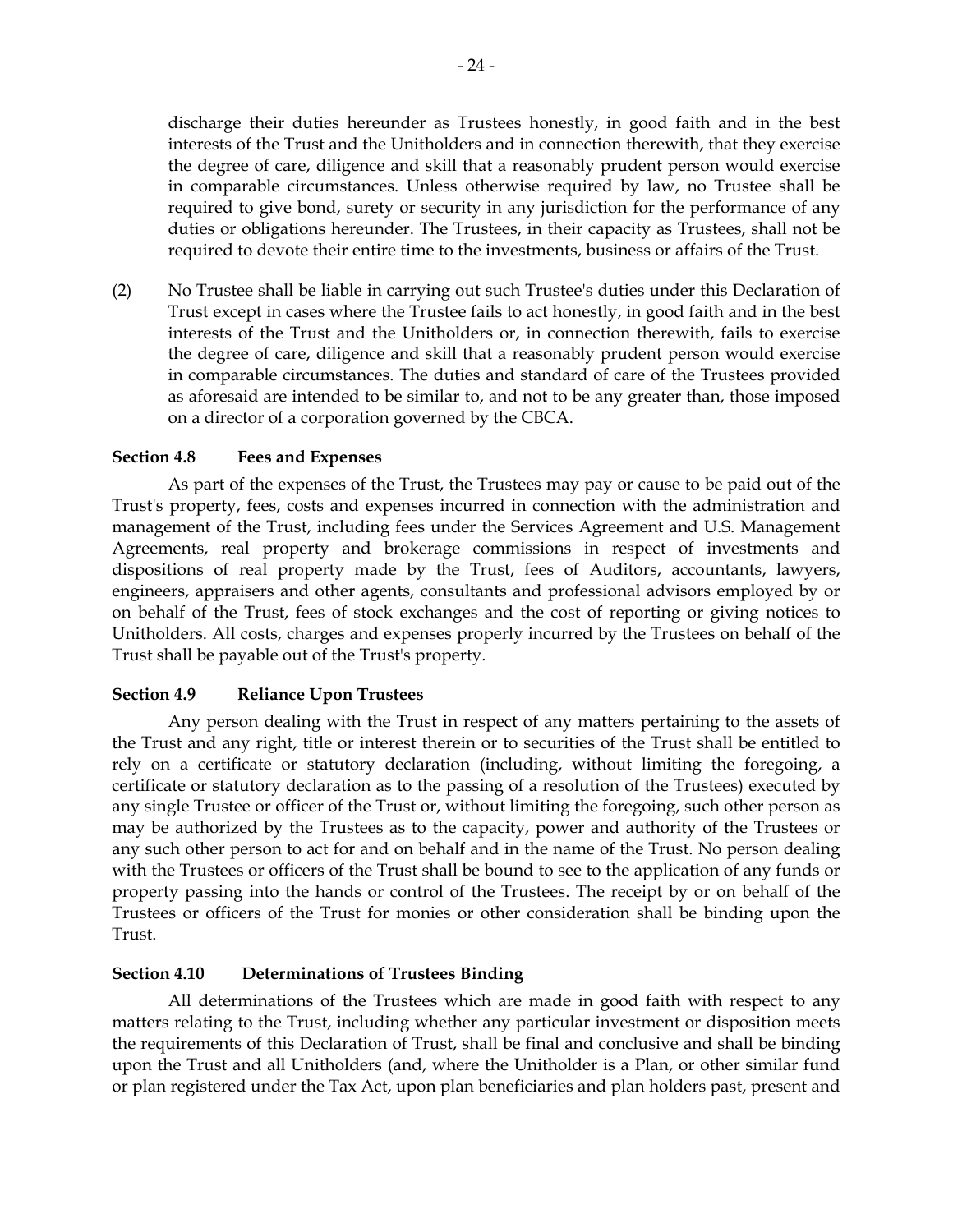future) and Units of the Trust shall be issued and sold on the condition and understanding that any and all such determinations shall be binding as aforesaid.

# **Section 4.11 Limitations on Liability of Trustees**

- (1) Subject to satisfying the standard of care set forth in Section 4.7, none of the Trustees nor any officers, employees or agents of the Trust shall be liable to any Unitholder or any other person in tort, contract or otherwise for any action taken or not taken in good faith in reliance on any documents that are, *prima facie*, properly executed; for any depreciation of, or loss to, the Trust incurred by reason of the sale of any security; for the loss or disposition of monies or securities; for any action or failure to act by any person to whom the Trustees are permitted to delegate and have delegated any of their duties hereunder; or for any other action or failure to act including the failure to compel in any way any former Trustee to redress any breach of trust or any failure by any person to perform obligations or pay monies owed to the Trust. If the Trustees have retained an appropriate expert, advisor or legal counsel with respect to any matter connected with their duties under this Declaration of Trust, the Trustees may act or refuse to act based on the advice of such expert, advisor or legal counsel and, notwithstanding any provision of this Declaration of Trust, including the standard of care, diligence and skill set out in Section 4.7 hereof, the Trustees shall not be liable for and shall be fully protected from any action or refusal to act based on the advice of any such expert, advisor or legal counsel which it is reasonable to conclude is within the expertise of such expert, advisor or counsel to give.
- (2) The Trustees shall not be subject to any personal liability for any debts, liabilities, obligations, claims, demands, judgments, costs, charges or expenses against or with respect to the Trust arising out of anything done or permitted or omitted to be done in respect of the execution of the duties of the office of Trustees for or in respect to the affairs of the Trust unless such Trustee shall have failed to meet the standard of care set out in Section 4.7. No property or assets of the Trustees, owned in their personal capacity or otherwise, will be subject to any levy, execution or other enforcement procedure with regard to any obligations under this Declaration of Trust or under any other related agreements unless such Trustee shall have failed to meet the standard of care set out in Section 4.7. No recourse may be had or taken, directly or indirectly, against the Trustees in their personal capacity or against any incorporator, shareholder, director, officer, employee or agent of the Trustees or any successor of the Trustees unless such Trustee shall have failed to meet the standard of care set out in Section 4.7. The Trust shall be solely liable therefor and resort shall be had solely to the Trust's property for payment or performance thereof unless such Trustee shall have failed to meet the standard of care set out in Section 4.7.
- (3) In the exercise of the powers, authorities or discretion conferred upon the Trustees under this Declaration of Trust, the Trustees are and shall be conclusively deemed to be acting as trustees of the Trust's property.

# **Section 4.12 Conflict of Interest**

(1) Subject to Section 17.20, if a Trustee or officer of the Trust: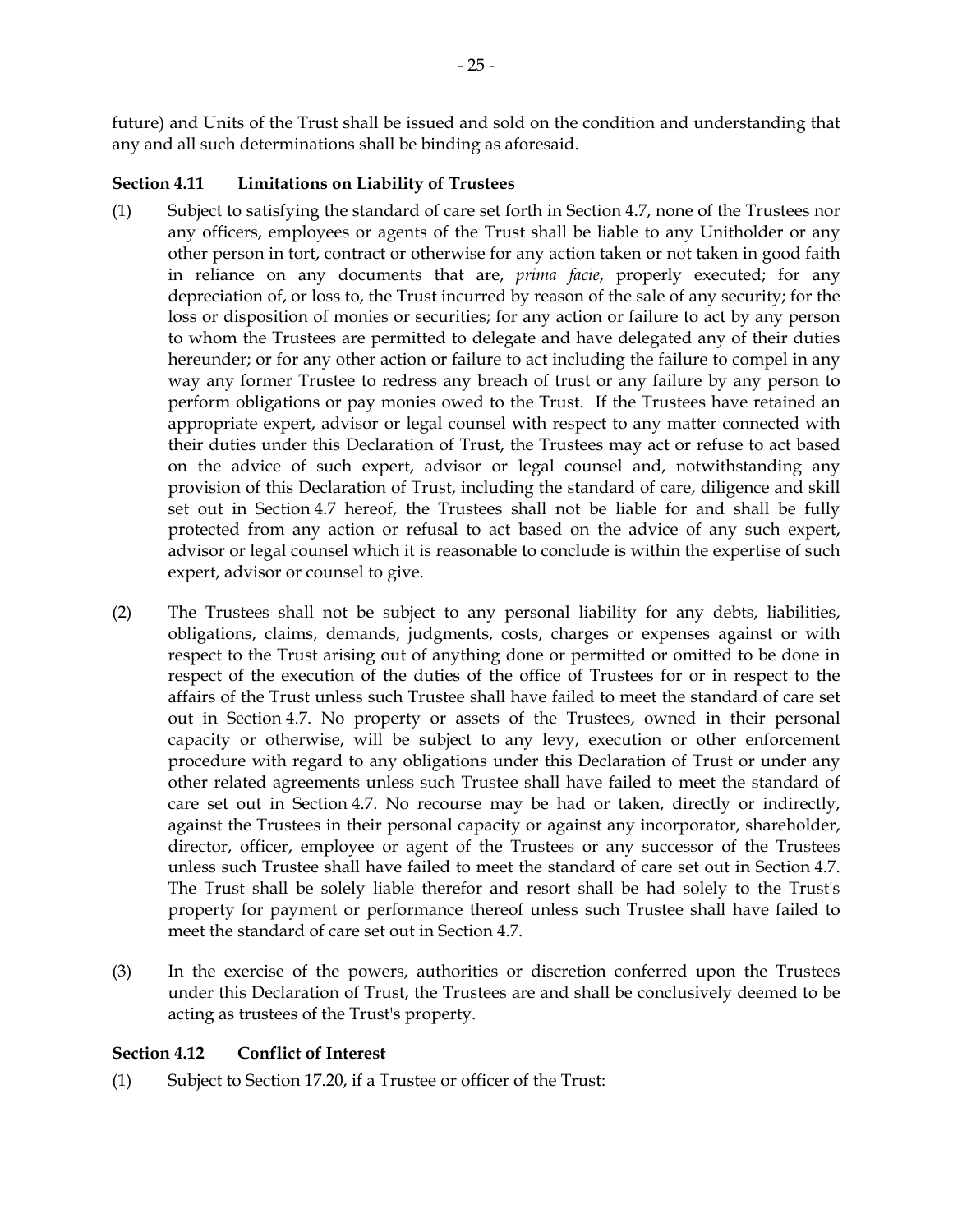- (a) is a party to a contract or transaction or proposed contract or transaction with the Trust (or an Affiliate thereof), including a contract or transaction involving the making or disposition of any investment in real property or a joint venture agreement; or
- (b) is a director or officer of, or otherwise has a material interest in, any person who is a party to a contract or transaction or proposed contract or transaction with the Trust (or an Affiliate thereof),

such Trustee or officer of the Trust shall disclose in writing to the Trustees or request to have entered into the minutes of meetings of the Trustees or committee of Trustees, as the case may be, the nature and extent of such interest as follows:

- (2) The disclosure required in the case of a Trustee shall be made:
	- (a) at the meeting of Trustees or committee of Trustees, as the case may be, at which a proposed contract or transaction is first considered;
	- (b) if the Trustee was not then interested in a proposed contract or transaction, at the first such meeting after he becomes so interested;
	- (c) if the Trustee becomes interested after a contract is made or a transaction is entered into, at the first meeting after he becomes so interested; or
	- (d) if a person who is interested in a contract or transaction later becomes a Trustee, at the first such meeting after he becomes a Trustee.
- (3) The disclosure required in the case of an officer of the Trust who is not a Trustee shall be made:
	- (a) forthwith after such person becomes aware that the contract or transaction or proposed contract or transaction is to be considered or has been considered at a meeting of the Trustees or committee of Trustees;
	- (b) if such person becomes interested after a contract is made or transaction is entered into, forthwith after such person becomes aware that he has become so interested; or
	- (c) if a person who is interested in a contract or a transaction later becomes an officer of the Trust, forthwith after he becomes an officer of the Trust.
- (4) Notwithstanding Section 4.12(1)(a) and Section 4.12(1)(b), where this section applies to any person in respect of a material contract or transaction or proposed material contract or transaction that, in the ordinary course of the affairs of the Trust, would not require approval by the Trustees, such person shall disclose in writing to the Trustees or request to have entered into the minutes of meetings of the Trustees, or a committee thereof, the nature and extent of such person's interest forthwith after such person becomes aware of the material contract or transaction or proposed material contract or transaction.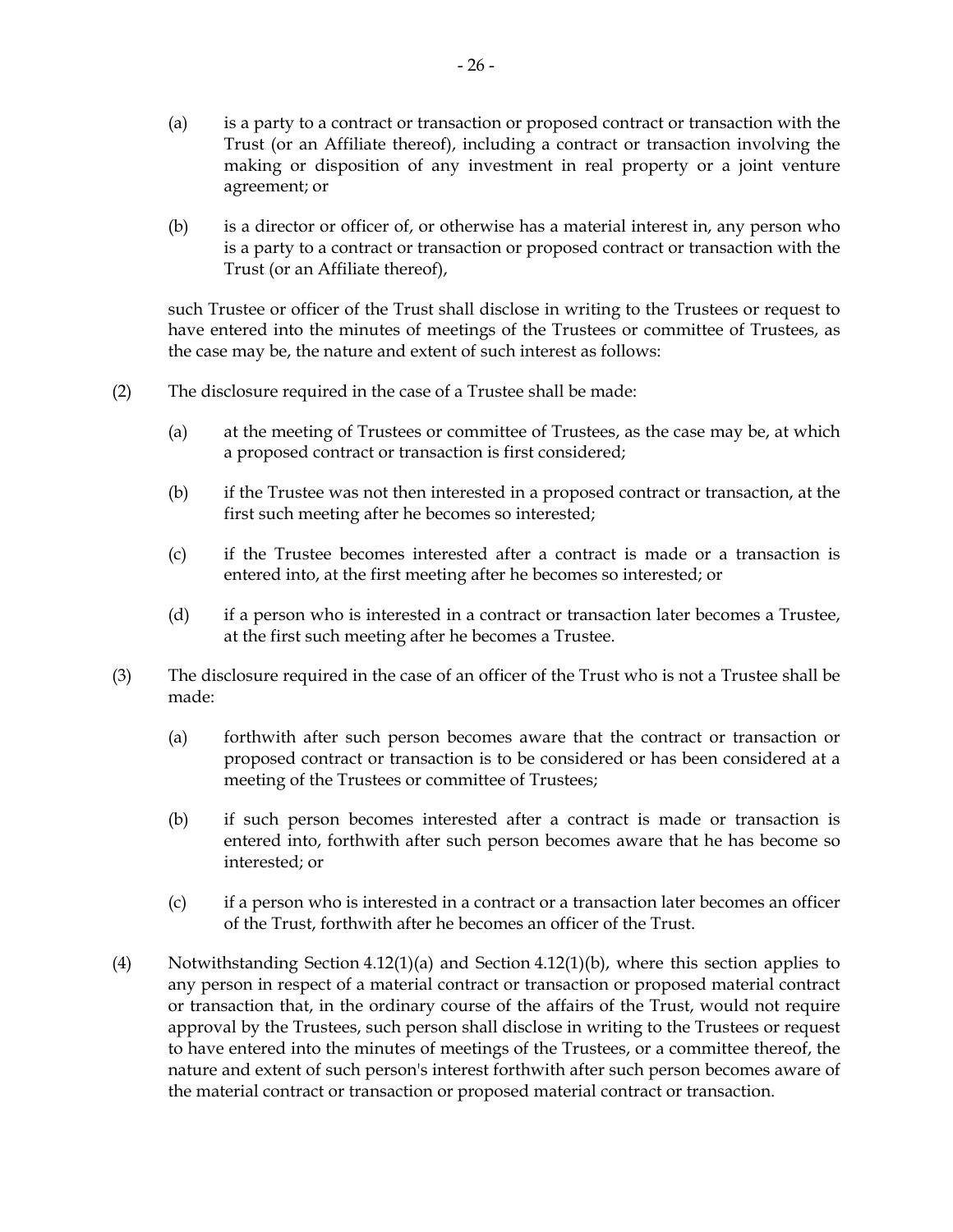- (5) A Trustee referred to in this Section 4.12 shall not vote on any resolution to approve the said contract or transaction unless the contract or transaction is:
	- (a) one relating primarily to such Trustee's direct remuneration as a Trustee, officer, employee or agent of the Trust; or
	- (b) one for indemnity of such Trustee under Section 16.1 or the purchase or maintenance of liability insurance,

provided, however, that the presence of such Trustee at the relevant meeting or the written recognition by such Trustee of any resolution in writing shall be counted toward any quorum requirement or requirement that at least a minimum number of Trustees or Independent Trustees act.

- (6) For the purposes hereof, a general notice to the Trustees by a Trustee or an officer of the Trust disclosing that such person is a director or officer of or has a material interest in a person and is to be regarded as interested in any contract made or any transaction entered into with that person, is a sufficient disclosure of interest in relation to any contract so made or transaction so entered into. In the event that a meeting of Unitholders is called to confirm or approve a contract or transaction which is the subject of a general notice to the Trustees, the notice and extent of the interest in the contract or transaction of the person giving such general notice shall be disclosed in reasonable detail in the notice calling the said meeting of Unitholders or in any information circular to be provided by this Declaration of Trust or by law.
- (7) Where a contract is made or a transaction is entered into between the Trust and a Trustee or an officer of the Trust, or between the Trust and another person in which a Trustee or an officer of the Trust is a director or officer or in which he has a material interest:
	- (a) such person is not accountable to the Trust or to the Unitholders for any profit or gain realized from the contract or transaction; and
	- (b) the contract or transaction is neither void nor voidable, by reason only of that relationship or by reason only that such person is present at or is counted to determine the presence of a quorum at the meeting of the Trustees or committee of Trustees that authorized the contract or transaction, if such person disclosed such person's interest in accordance with this Section 4.12, and the contract or transaction was reasonable and fair to the Trust at the time it was so approved.
- (8) Notwithstanding anything in this Section 4.12, but without limiting the effect of Section 4.12(4), a Trustee or an officer of the Trust, acting honestly and in good faith, is not accountable to the Trust or to the Unitholders for any profit or gain realized from any such contract or transaction by reason only of such person holding such office or position, and the contract or transaction, if it was reasonable and fair to the Trust at the time it was approved, is not by reason only of such person's interest therein void or voidable, where: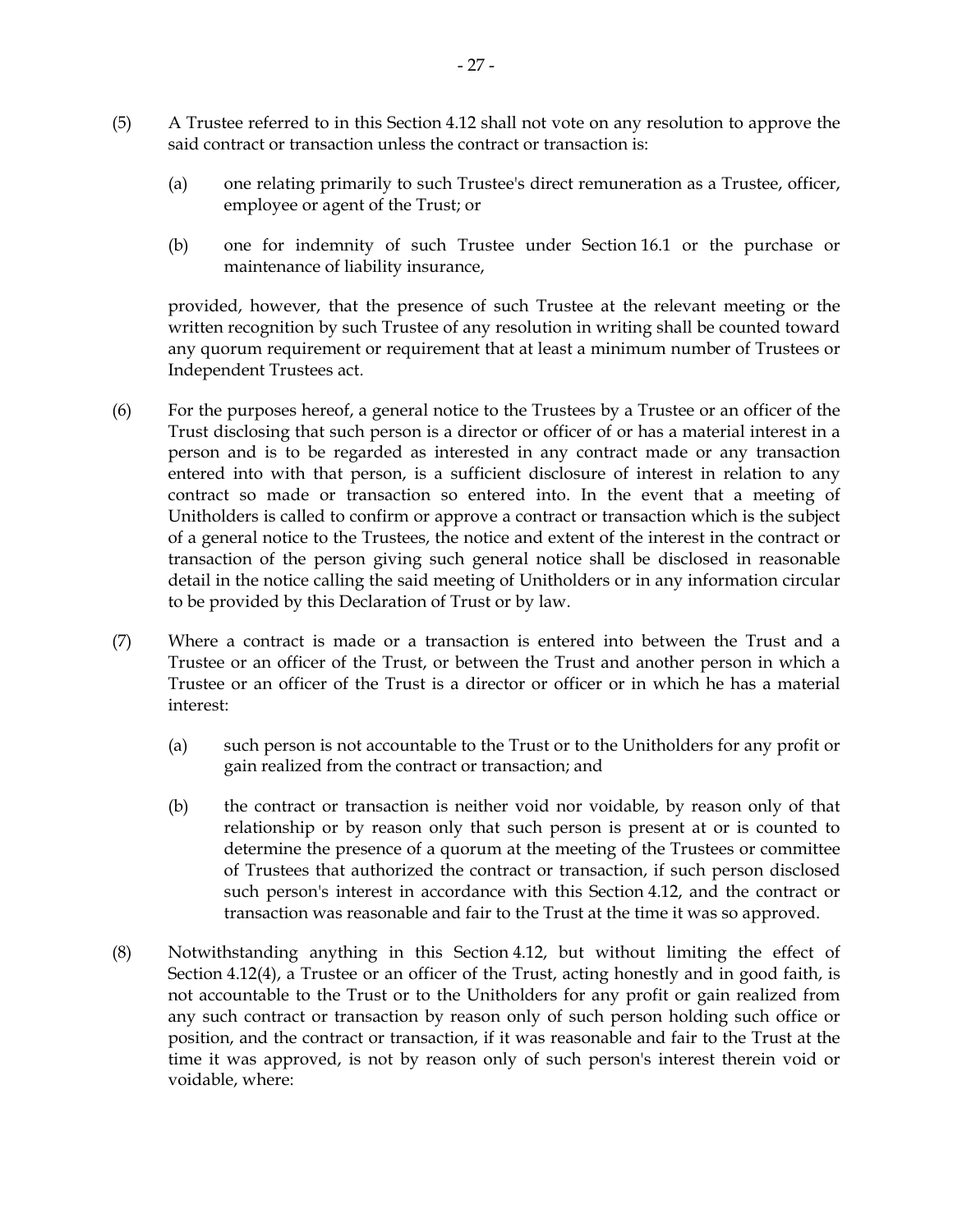- (a) the contract or transaction is confirmed or approved at a meeting of Unitholders duly called for that purpose; and
- (b) the nature and extent of such person's interest in the contract or transaction are disclosed in reasonable detail in the notice calling the meeting or in any information circular to be provided by this Declaration of Trust or by law.
- (9) Subject to Section 4.12(4), Section 4.12(6) and Section 4.12(7)(b), where a Trustee or an officer of the Trust fails to disclose such person's interest in a material contract or transaction in accordance with this Declaration of Trust or otherwise fails to comply with this Section 4.12, the Trustees or any Unitholder, in addition to exercising any other rights, or remedies in connection with such failure exercisable at law or in equity, may apply to a court for an order setting aside the contract or transaction and directing that such person account to the Trust for any profit or gain realized.

## **Section 4.13 Related Party Transactions**

- (1) Other than in respect of transactions pursuant to the Acquisition Agreements, in the event of any proposed purchase or sale of real property from or to a Related Party of the Trust, if applicable, the Trust shall comply with, or rely on an exemption from, the provisions of National Instrument 61-101.
- (2) Other than in respect of transactions pursuant to the Acquisition Agreements, the Trust shall not carry out a proposed purchase or sale of real property from or to a Related Party, or otherwise effect a Related Party transaction unless such transaction is approved by a majority of the Trustees who are not parties to such transaction, or who are not directors, officers or employees of, or who do not have a material interest in, any person (other than the Trust) who is a party to such transaction or who is an Affiliate of a party to such transaction.

# **Section 4.14 Conditions Precedent**

The obligation of the Trustees to commence or continue any act, action, suit or proceeding or to represent the Trust in any action, suit or proceeding shall be conditional upon sufficient funds being available to the Trustees from the Trust's property to commence or continue such act, action, suit or proceeding or to represent the Trust in any action, suit or proceeding and an indemnity reasonably satisfactory to the Trustees to protect and hold harmless the Trustees against the costs, charges and expenses and liabilities to be incurred therein and any loss and damage it may suffer by reason thereof. None of the provisions contained in this Declaration of Trust shall require the Trustees to expend or risk their own funds or otherwise incur financial liability in the performance of their duties or in the exercise of any of their rights or powers unless they are given an indemnity and funding satisfactory to the Trustees, acting reasonably.

#### **Section 4.15 External Advisors**

In connection with any transaction involving the Trust, including any transaction which requires the approval of a majority of the Independent Trustees pursuant to Section 4.2 or otherwise, the board of Trustees and the officers of the Trust shall have the authority to retain external legal counsel, financial advisors, consultants or other advisors to assist it in negotiating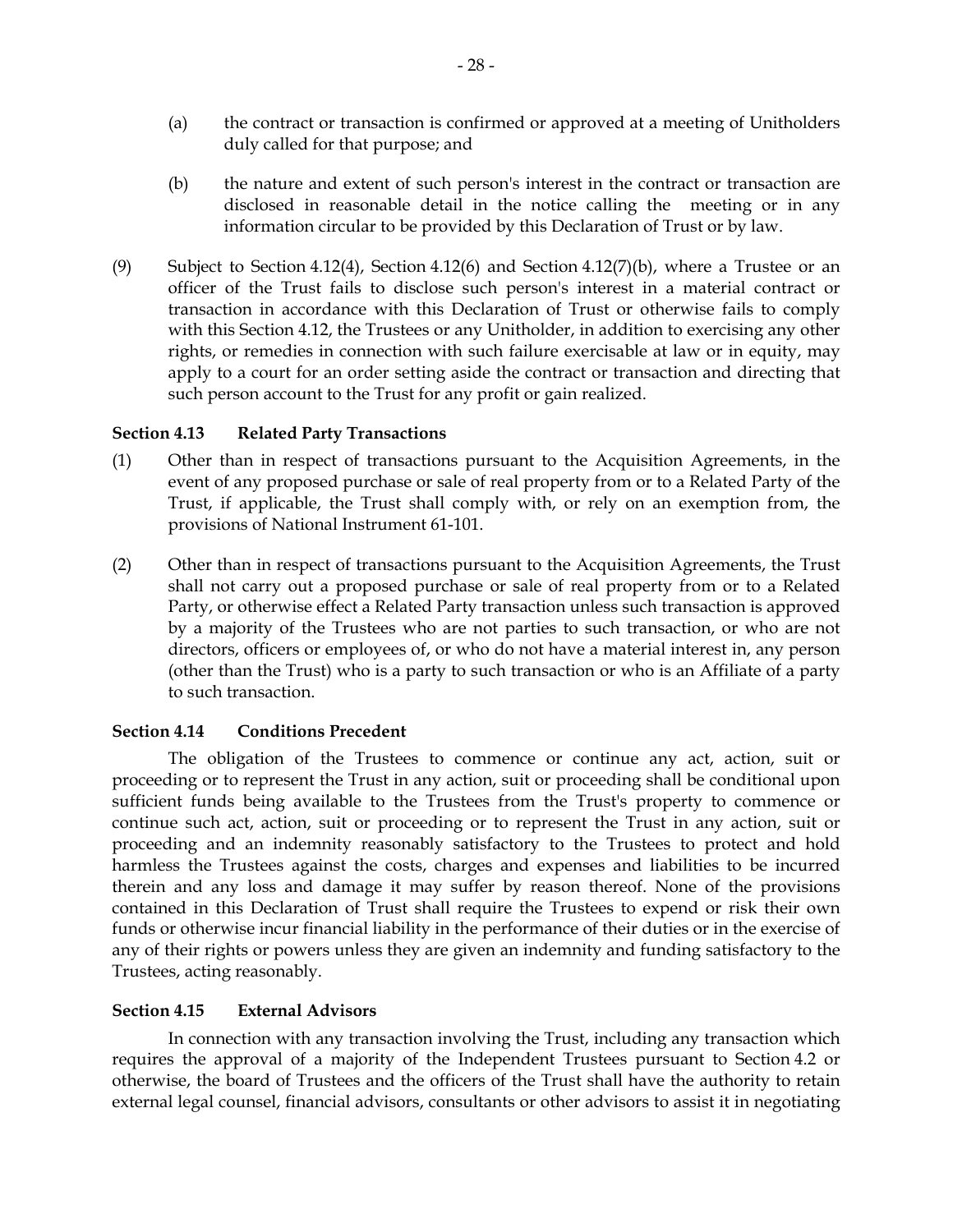and completing such transaction without, in the case of the board of Trustees, consulting or obtaining the approval of any officer of the Trust.

# **ARTICLE 5 CHAIR, LEAD TRUSTEE, OFFICERS OF THE TRUST**

## **Section 5.1 General**

- (1) The Trust shall have a Chair of Trustees and, where the Chair of Trustees is not an Independent Trustee, a Lead Trustee and may have one or more other officers as the Trustees may appoint from time to time, including a Chief Executive Officer and Chief Financial Officer. Any officer of the Trust may, but need not be, a Trustee.
- (2) One person may hold two or more offices. Officers of the Trust may be appointed and, without prejudice to rights under any employment contract, removed or discharged, and their powers, responsibilities determined by the Trustees and, in the absence of such determination, their responsibilities shall be those usually applicable to the office held. A majority of officers so appointed shall be Residents.

## **Section 5.2 Chair of Trustees**

The Chair of Trustees shall be appointed from among the Trustees. When present, the Chair of Trustees shall be chairperson of meetings of Trustees and Unitholders and shall have such other powers and duties as the Trustees may determine from time to time to manage the affairs of the board of Trustees and monitor the effectiveness of the Trustees, subject to those powers granted to the Lead Trustee.

#### **Section 5.3 Lead Trustee**

If the Chair of Trustees is not an Independent Trustee, the lead trustee (the "**Lead Trustee**") shall be appointed from among the Independent Trustees. The Lead Trustee will act as an effective leader of the board of Trustees in respect of matters required to be considered by the Independent Trustees, and will ensure that the board of Trustee's agenda will enable it to successfully carry out its duties.

#### **Section 5.4 Term of Office**

The Chair of Trustees, Lead Trustee and any officer appointed by the Trustees shall hold such position until his or her successor is elected or appointed, provided that, without prejudice to rights under any employment contract or the Services Agreement, the Trustees may remove an officer from office at any time in their sole discretion.

# **Section 5.5 Independent Contractors**

Any office of the Trust appointed by the Trustees may be held by an individual who is not an employee of the Trust but has been retained by the Trust to hold such office pursuant to an independent service agreement entered into between the Trust and that individual or that individual's employer. For greater certainty, an individual whose services are provided to the Trust pursuant to the Services Agreement or the Limited Partnership Agreement may serve any office of the Trust appointed by the Trustees.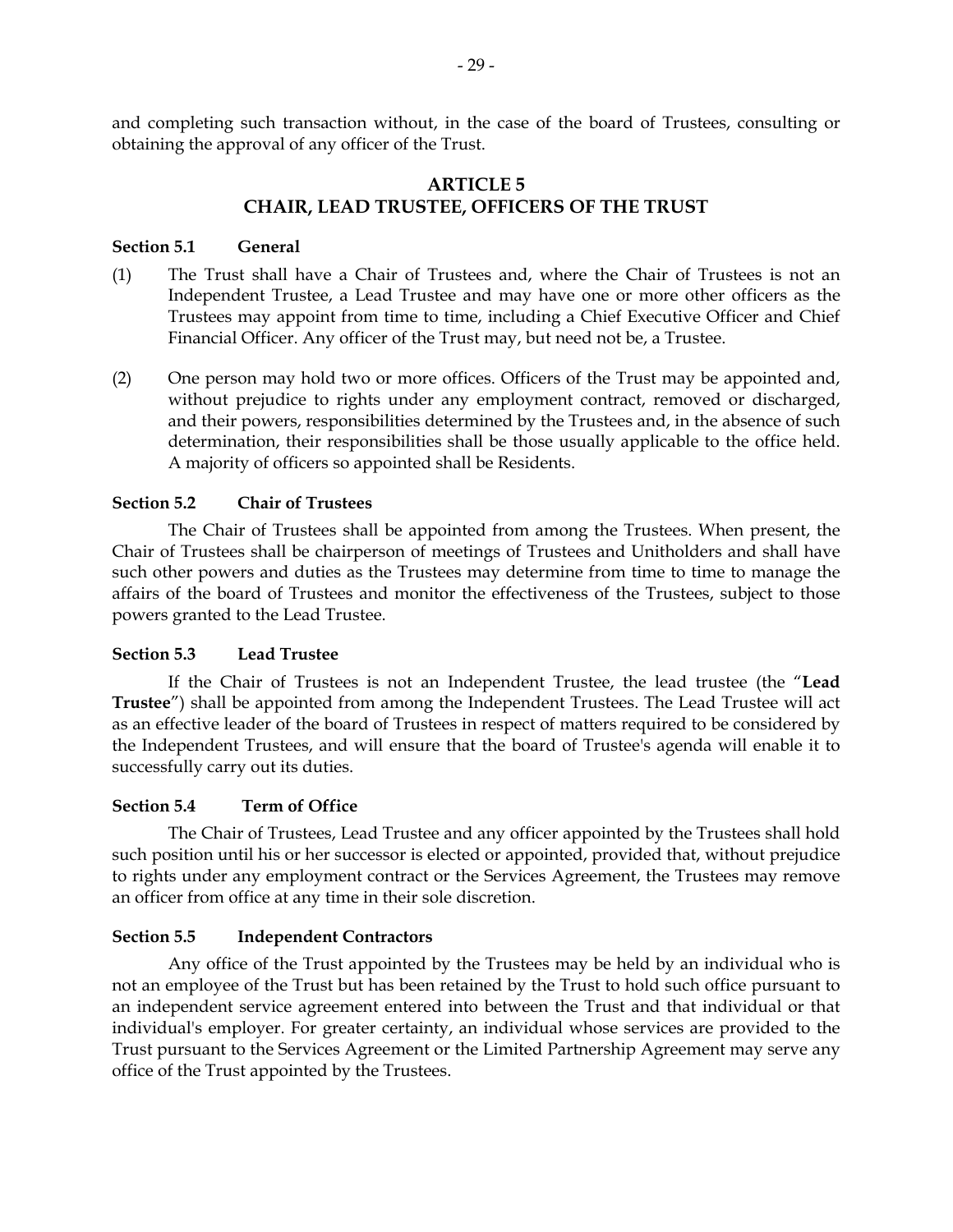# **ARTICLE 6**

# **INVESTMENT GUIDELINES AND OPERATING POLICIES**

#### **Section 6.1 Investment Guidelines**

- (1) Notwithstanding any other provision hereof, the assets of the Trust may be invested only in accordance with the following guidelines:
	- (a) the Trust will focus its activities primarily on the acquisition, holding, developing, maintaining, improving, leasing, managing or otherwise dealing with income producing real property exclusively in Canada and the United States which is being utilized or intended to be utilized for one or more of the following purposes: (i) multi-unit rental residential, (ii) rental condominium suites, (iii) town homes, and (iv) other residential purposes determined to be appropriate by the Trustees (collectively, the "**Focus Activities**");
	- (b) notwithstanding anything else contained in this Declaration of Trust, the Trust shall not make or hold any investment, take any action or omit to take any action or permit a Subsidiary to make or hold any investment or take any action or omit to take any action that would result in:
		- (i) the Trust not qualifying as a "mutual fund trust" or "unit trust" both within the meaning of the Tax Act;
		- (ii) Units not qualifying as qualified investments for investment by trusts governed by registered retirement savings plans, registered retirement income funds, registered education savings plans, deferred profit sharing plans, registered disability savings plans or tax-free savings accounts; or
		- (iii) the Trust not qualifying as a "real estate investment trust", as defined in subsection 122.1(1) of the Tax Act if, as a consequence of the trust not so qualifying, the trust would be subject to tax on its "taxable trust distributions" pursuant to section 122 of the Tax Act;
	- (c) the Trust may, directly or indirectly, make such investments, do all such things and carry out all such activities as are necessary or desirable in connection with the conduct of its activities provided they are not otherwise specifically prohibited by this Declaration of Trust;
	- (d) unless otherwise specifically prohibited by this Declaration of Trust, the Trust may invest in freehold, leasehold, or other interests in property (real, personal, moveable or immovable);
	- (e) the Trust shall not purchase any interest in a single real property if, after giving effect to the proposed purchase, the cost to the Trust of such purchase (net of the amount of debt incurred or assumed in connection with such purchase) will exceed 20% of Gross Book Value at the time the purchase is made;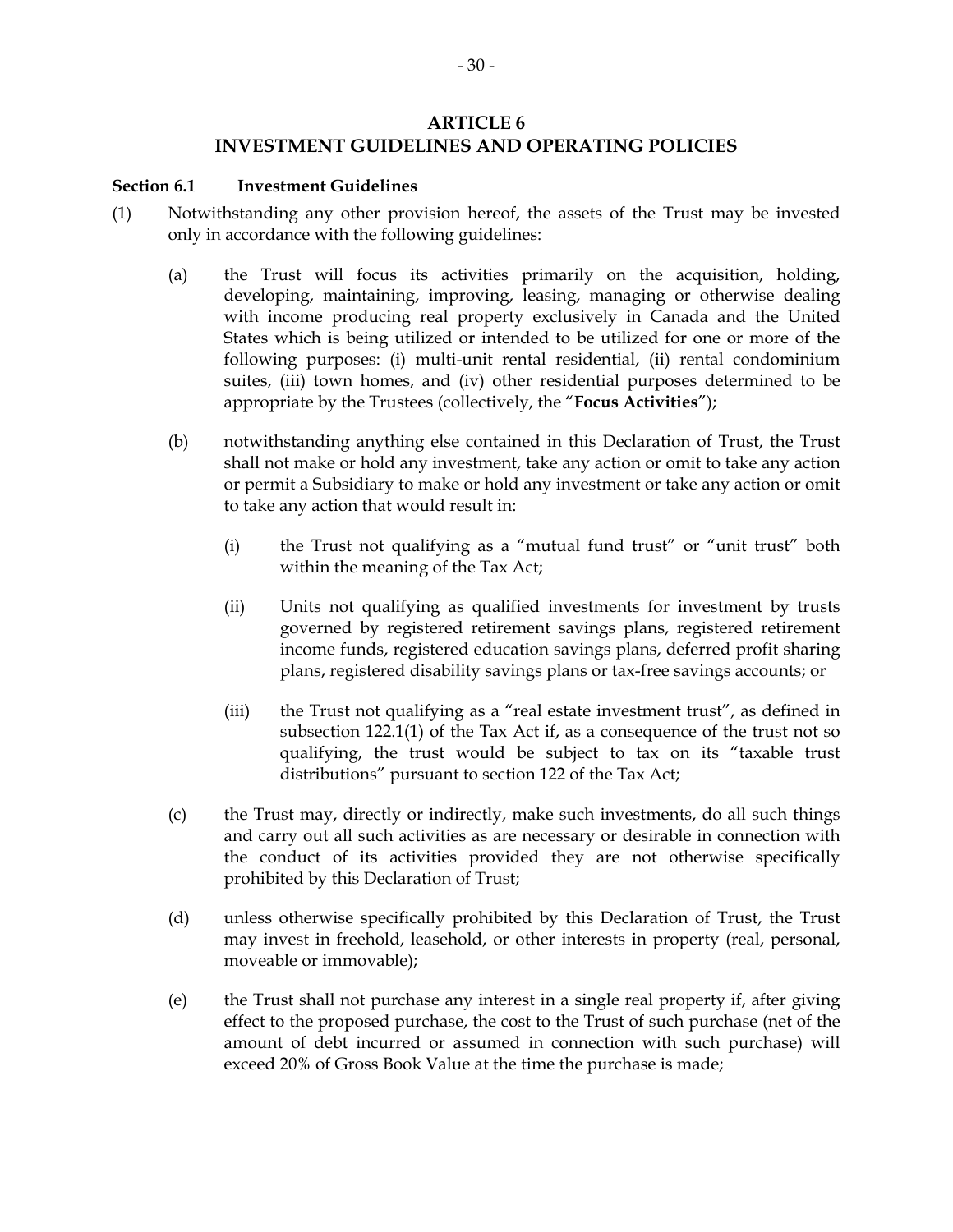- (f) the Trust may make its investments and conduct its activities, directly or indirectly, through an investment in one or more persons on such terms as the Trustees may from time to time determine, including by way of joint ventures, partnerships (general or limited) and limited liability companies;
- (g) except for temporary investments held in cash, deposits with a Canadian chartered bank or trust company registered under the laws of a province or of Canada, short-term government debt securities or money market instruments of, or guaranteed by, a Schedule I Canadian chartered bank maturing prior to one year from the date of issue, or except as otherwise permitted by this Declaration of Trust, the Trust may not hold securities other than securities of a person: (i) acquired in connection with the carrying on, directly or indirectly, of the Trust's activities or the holding of its assets; or (ii) which focuses its activities primarily on Focus Activities, provided in the case of any proposed investment or acquisition which would result in the beneficial ownership of more than 20% of the outstanding units of the securities issuer (the "**Acquired Issuer**"), the investment is made for the purpose of subsequently effecting the merger or combination of the business and assets of the Trust and the Acquired Issuer or for otherwise ensuring that the Trust will control the business and operations of the Acquired Issuer;
- (h) the Trust shall not invest in rights to or interests in mineral or other natural resources, including oil or gas, except as ancillary to an investment in real property;
- (i) the Trust may only invest in operating businesses indirectly through one or more trusts, partnerships, corporations or other legal entities;
- (j) the Trust may invest in Mortgages and Mortgage bonds (including a participating or convertible Mortgage) only where (i) the Mortgage or Mortgage bond is secured, (ii) the real property which is security therefor is real property that constitutes Focus Activities, (iii) the primary intention is to use such investment as a method of acquiring control of a real property that would otherwise constitute Focus Activities, and (iv) the aggregate amount of such investments after giving effect to the proposed investment, will not exceed 15% of Gross Book Value;
- (k) the Trust shall not invest in raw land for development, except for (i) existing properties with additional development, (ii) the purpose of renovating or expanding existing properties, or (iii) the development of new properties that will constitute Focus Activities provided that the aggregate cost of the investments of the Trust in raw land, after giving effect to the proposed investment, will not exceed 5% of Gross Book Value; and
- (l) notwithstanding any other provision of this Declaration of Trust but subject to Section  $6.1(1)(b)$  above, the Trust may make investments that do not otherwise comply with one or more of Section 6.1(1)(a), Section 6.1(1)(h) and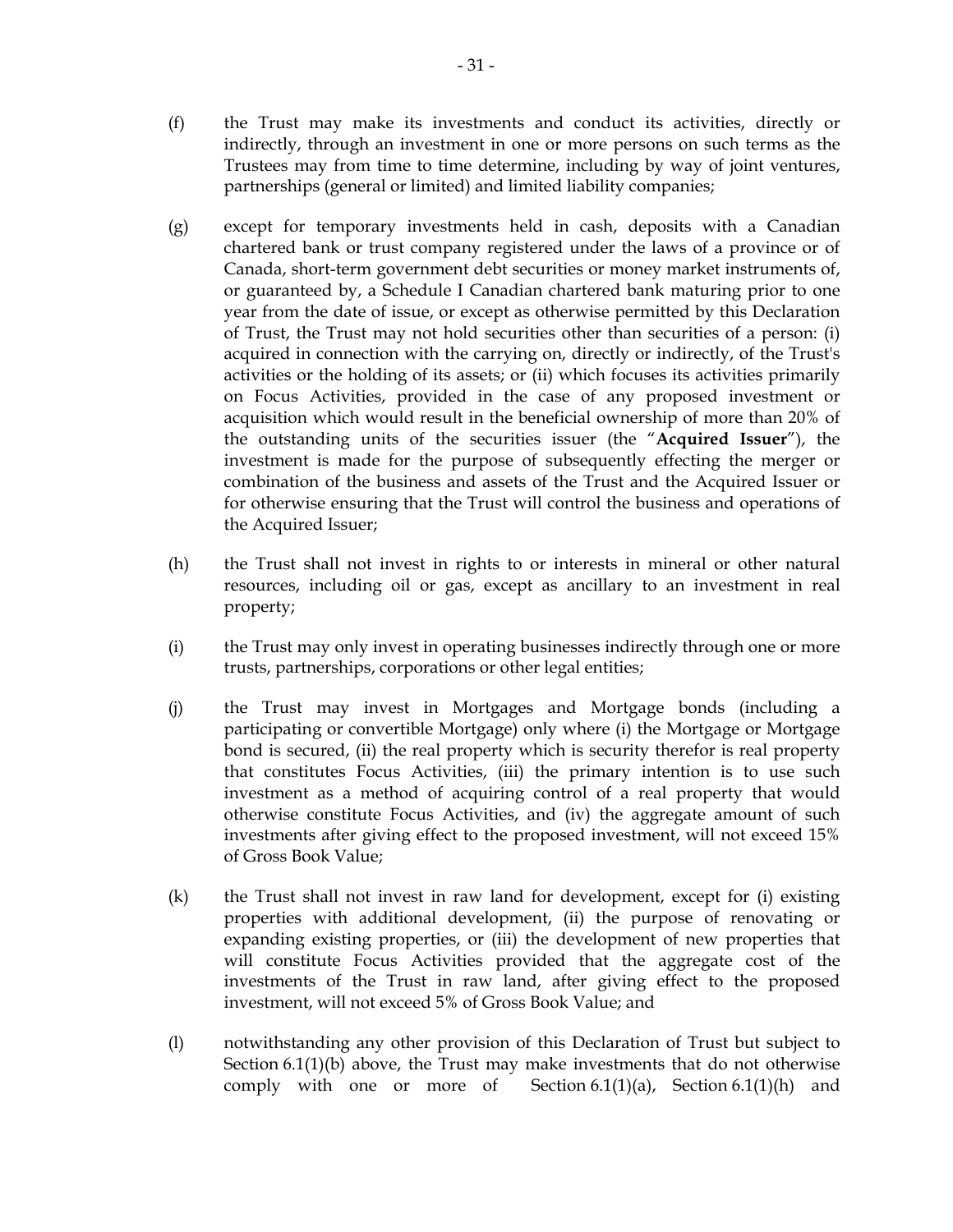Section 6.1(1)(k) of the investment guidelines provided the aggregate amount of such investments will not exceed 20% of Gross Book Value.

(2) For the purpose of the foregoing guidelines and restrictions (other than Section 6.1(1)(b)), the assets, liabilities and transactions of a corporation or other entity wholly or partially owned by the Trust will be deemed to be those of the Trust on a proportionate consolidated basis. In addition, any references in the foregoing to investment in real property will be deemed to include an investment in a joint venture arrangement.

## **Section 6.2 Operating Policies**

- (1) The operations and affairs of the Trust will be conducted in accordance with the following policies:
	- (a) the Trust shall not purchase, sell, market or trade in currency or interest rate futures contracts otherwise than for hedging purposes to the extent that such hedging activity complies with National Instrument 81-102 — *Mutual Funds*, as amended from time to time, or any successor instrument or rule and provided that Section  $6.1(1)(b)$  is complied with;
	- (b) (i) any written instrument creating an obligation which is or includes the granting by the Trust of a Mortgage, and (ii) to the extent the Trustees determine to be practicable and consistent with their fiduciary duty to act in the best interests of Unitholders, any written instrument which is, in the judgment of the Trustees, a material obligation, shall contain a provision or be subject to an acknowledgement to the effect that the obligation being created is not personally binding upon, and that resort shall not be had to, nor shall recourse or satisfaction be sought from, the private property of any of the Trustees, Unitholders, annuitants under a plan of which a Unitholder acts as a trustee or carrier, or officers, employees or agents of the Trust, but that only property of the Trust or a specific portion shall be bound; the Trust, however, is not required, but shall use all reasonable efforts, to comply with this requirement in respect of obligations assumed by the Trust upon the acquisition of real property;
	- (c) the Trust shall not incur or assume any Indebtedness if, after giving effect to the incurring or assumption of the Indebtedness, the total Indebtedness of the Trust would be more than 70% of Gross Book Value.
	- (d) at no time shall the Trust incur Indebtedness aggregating more than 20% of Gross Book Value (excluding debt with an original maturity of one year or more falling due in the next 12 months or variable rate debt for which the Trust has entered into interest rate swap agreements to fix the interest rate for a one year period or more) at floating interest rates or having maturities of less than one year;
	- (e) except in connection with or related to the acquisition of the Initial Properties, the Trust shall not directly or indirectly guarantee any Indebtedness or liabilities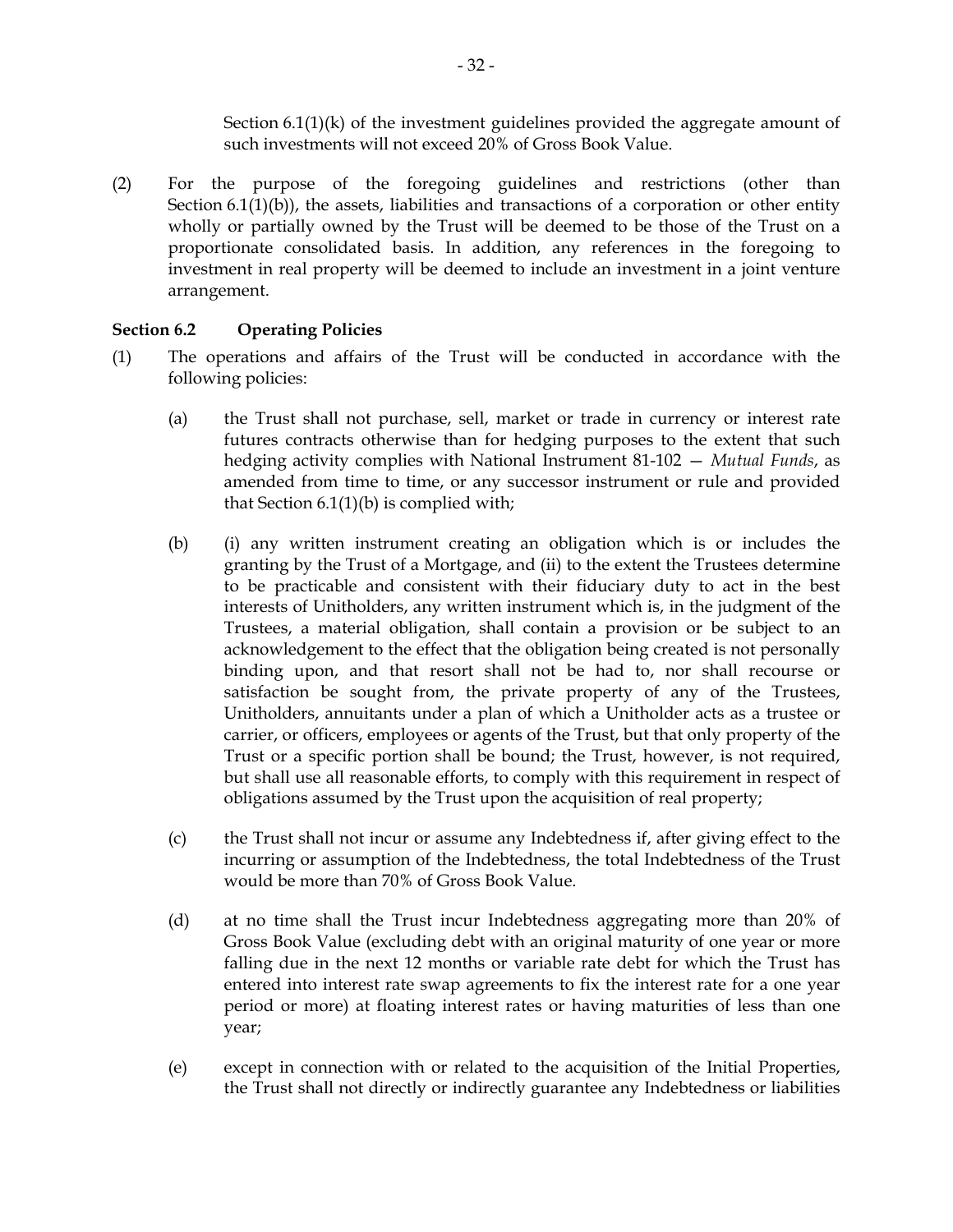of any person unless such guarantee: (i) is given in connection with or incidental to an investment that is otherwise permitted under the Trust's investment guidelines; (ii) has been approved by the Trustees; and (iii) (A) would not disqualify the Trust as a "mutual fund trust" within the meaning of the Tax Act, and (B) would not result in the Trust losing any other status under the Tax Act that is otherwise beneficial to the Trust and its Unitholders

- (f) title to each real property shall be held by and registered in the name of the Trust, the Trustees or a corporation or other entity wholly-owned, directly or indirectly, by the Trust or jointly owned, directly or indirectly, by the Trust; provided, that where land tenure will not provide fee simple title, the Trust, the Trustees or a corporation or other entity wholly-owned, directly or indirectly, by the Trust or jointly owned, directly or indirectly, by the Trust shall hold a land lease as appropriate under the land tenure system in the relevant jurisdiction;
- (g) the Trust shall have obtained an appraisal of each real property that it intends to acquire and an engineering survey with respect to the physical condition thereof, in each case, by an independent and experienced consultant;
- (h) the Trust shall obtain and maintain at all times insurance coverage in respect of potential liabilities of the Trust and the accidental loss of value of the assets of the Trust from risks, in amounts and with such insurers, in each case as the Trustees consider appropriate, taking into account all relevant factors including the practices of owners of comparable properties; and
- (i) the Trust shall either (i) have conducted a Phase I environmental site assessment or (ii) be entitled to rely on a Phase I environmental site assessment dated no earlier than six months prior to receipt by the Trust, in respect of each real property that it intends to acquire and, if the Phase I environmental site assessment report recommends that further environmental site assessments be conducted, the Trust shall have conducted such further environmental site assessments, in each case, by an independent and experienced environmental consultant.
- (2) For the purpose of the foregoing policies, the assets, liabilities and transactions of a corporation or other entity wholly or partially owned by the Trust will be deemed to be those of the Trust on a proportionate consolidated basis. In addition, any references in the foregoing to investment in real property will be deemed to include an investment in a joint venture.

## **Section 6.3 Amendments to Investment Guidelines and Operating Policies**

Subject to Section 6.5, all of the investment guidelines set out in Section 6.1 and the operating policies set out in Section 6.2(1)(a), Section 6.2(1)(c), Section 6.2(1)(d), Section 6.2(1)(e), Section 6.2(1)(g), Section 6.2(1)(h) and Section 6.2(1)(i) may be amended only with the approval of not less than two thirds of the votes cast at a meeting of Unitholders called for such purpose. The remaining operating policies may be amended with the approval of a majority of the votes cast at a meeting of Unitholders called for such purpose.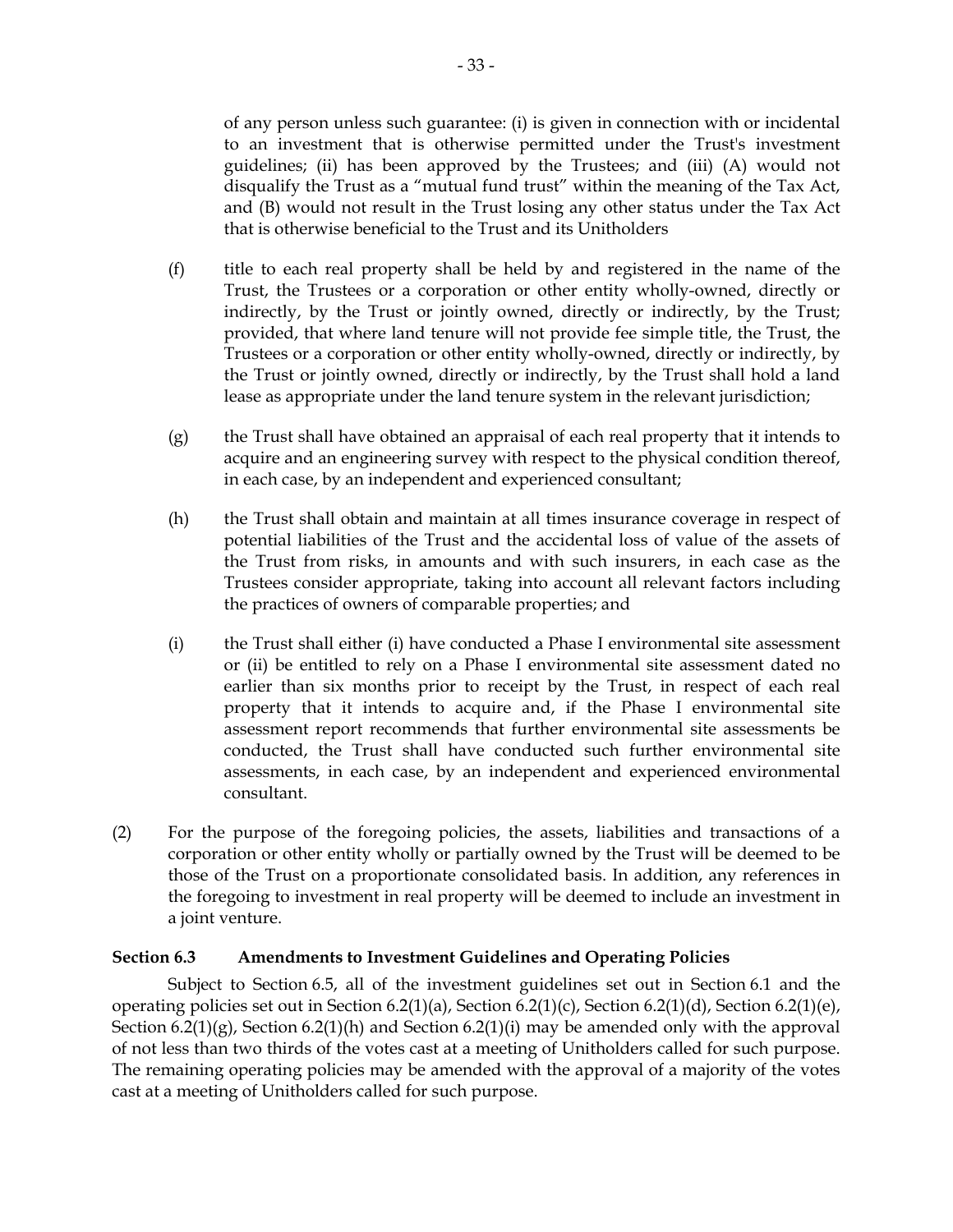#### **Section 6.4 Application of Investment Guidelines and Operating Policies**

With respect to the investment guidelines and operating policies contained in Section 6.1 and Section 6.2 and where any maximum or minimum percentage limitation is specified in any of the guidelines and policies therein contained, such guidelines and policies shall, unless otherwise specified, be applied on the basis of the relevant amounts calculated immediately after the making of such investment or the taking of such action. Any subsequent change relative to any percentage limitation, which results from a subsequent change in Gross Book Value, will not require divestiture of any investment except in the case of any such limitation relating to the investment guidelines contained in Section 6.1(1)(b) which must be complied with at all times.

### **Section 6.5 Regulatory Matters**

If at any time a government or regulatory authority having jurisdiction over the Trust or any property of the Trust shall enact any law, regulation or requirement which is in conflict with any investment guideline or operating policy of the Trust then in force (other than Section 6.1(1)(b)), such investment guideline or operating policy in conflict shall, if the Trustees on the advice of legal counsel to the Trust so resolve, be deemed to have been amended to the extent necessary to resolve any such conflict and, notwithstanding anything to the contrary herein contained, any such resolution of the Trustees shall not require the prior approval of Unitholders.

# **ARTICLE 7 UNITS**

### **Section 7.1 Units**

- (1) The beneficial interests in the Trust shall be divided into interests of two classes, described and designated as "**Trust Units**" and "**Special Voting Units**", respectively, which shall be entitled to the rights and subject to the limitations, restrictions and conditions set out herein. Each Trust Unit and Special Voting Unit shall vest indefeasibly in the holder thereof and the interest of each Unitholder shall be determined by the number of Trust Units and Special Voting Units registered in the name of the Unitholder.
- (2) The number of Trust Units and Special Voting Units that the Trust may issue shall be unlimited.
- (3) The issued and outstanding Trust Units and Special Voting Units may be subdivided or consolidated from time to time by the Trustees without notice to or approval of the holders of Trust Units or holders of Special Voting Units.

### **Section 7.2 Special Voting Units**

(1) Each Special Voting Unit shall have no economic entitlement in the Trust or in the distributions or assets of the Trust, but shall entitle the holder of record thereof to a number of votes at any meeting of the Unitholders equal to the number of Trust Units that may be obtained upon the exchange of the exchangeable security, including an Exchangeable Unit, to which such Special Voting Unit is attached. Special Voting Units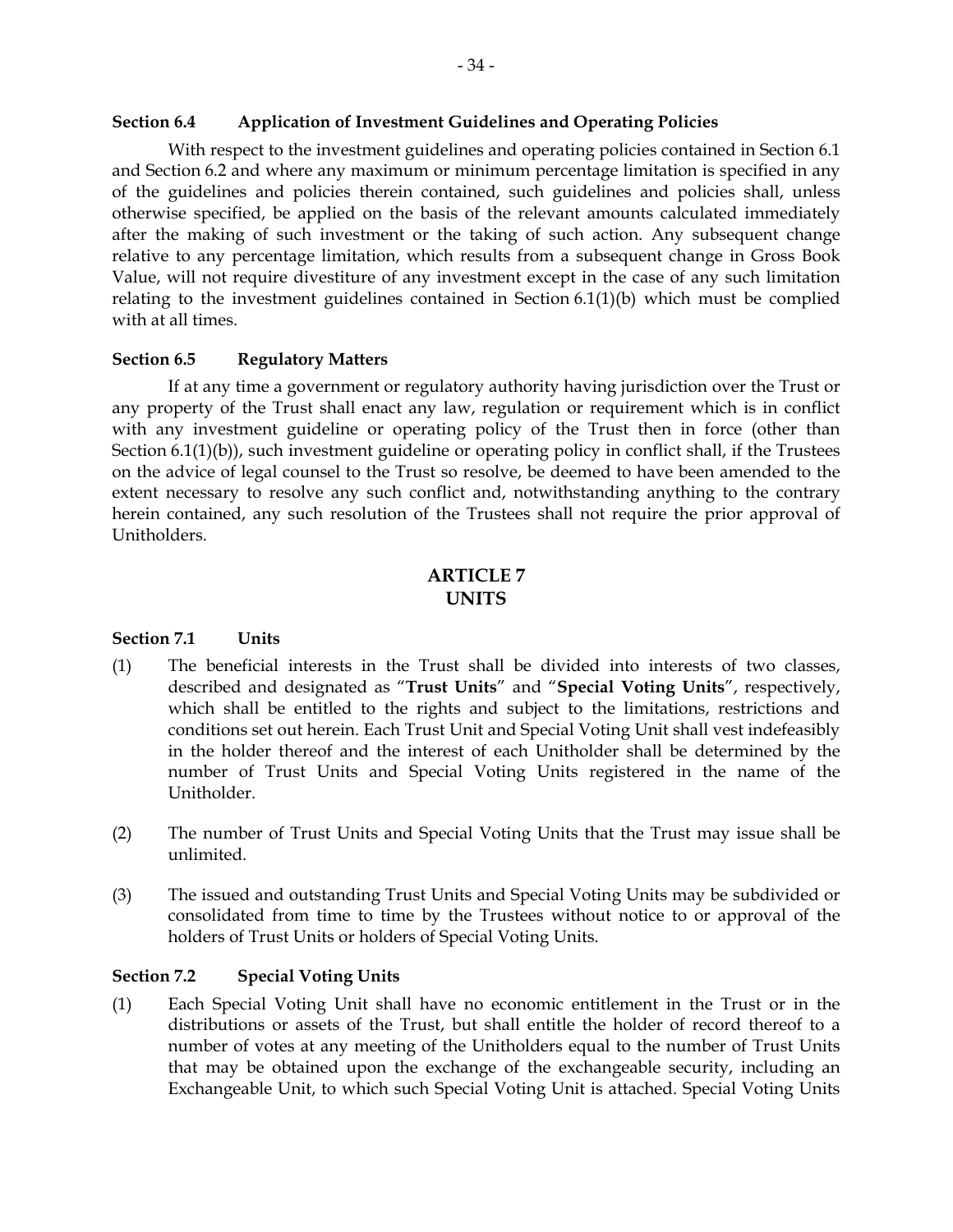may only be issued in connection with or in relation to securities exchangeable into Trust Units, including Exchangeable Units, for the purpose of providing voting rights with respect to the Trust to the holders of such securities.

- (2) Special Voting Units shall not be transferable separately from the exchangeable securities to which they are attached and will automatically be transferred upon the transfer of any such exchangeable securities.
- (3) Upon the exchange or surrender of an exchangeable security for a Trust Unit, the Special Voting Unit attached to such exchangeable security will automatically be redeemed and cancelled for no consideration without any further action of the Trustees, and the former holder of such Special Voting Unit will cease to have any rights with respect thereto.
- (4) Concurrently with the issuance of Special Voting Units attached to exchangeable securities issued from time to time, the Trust shall enter into such agreements (including the Exchange Agreement and the Limited Partnership Agreement) as may be necessary or desirable to properly provide for the terms of the exchangeable securities, including to provide for the voting of such Special Voting Units.

## **Section 7.3 Trust Units**

Each Trust Unit shall represent a proportionate, undivided beneficial ownership interest in the Trust and shall confer the right to one vote at any meeting of Unitholders and to participate pro rata in any distributions by the Trust, whether of net income, Net Realized Capital Gains of the Trust or other amounts, and, in the event of termination or winding-up of the Trust, in the net assets of the Trust remaining after satisfaction of all liabilities. No Trust Unit shall have any preference or priority over any other. Trust Units shall rank among themselves equally and rateably without discrimination, preference or priority.

# **Section 7.4 Consideration for Trust Units**

No Trust Units shall be issued other than as fully paid and non-assessable and a Trust Unit shall not be fully paid until the consideration therefor has been received in full by or on behalf of the Trust, provided that Trust Units may be issued and sold on an instalment basis, in which event beneficial ownership of such Units may be represented by instalment receipts, but shall otherwise be non-assessable. The consideration for any Trust Unit shall be paid in money, in property or in past services that are not less in value than the fair equivalent of the money that the Trust would have received if the Trust Unit had been issued for money. In determining whether property or past services are the fair equivalent of consideration paid in money, the Trustees may take into account reasonable charges and expenses of organization and reorganization and payments for property and past services reasonably expected to benefit the Trust.

## **Section 7.5 Re-Purchase of Initial Trust Unit by Trust**

The Trust re-purchased the Initial Trust Unit from Morguard immediately following Closing, and Morguard at such time sold the Initial Trust Unit to the Trust, for a purchase price of \$10 and, upon the completion of such purchase and sale, the Initial Trust Unit was cancelled and is no longer be outstanding for any purpose of this Declaration of Trust.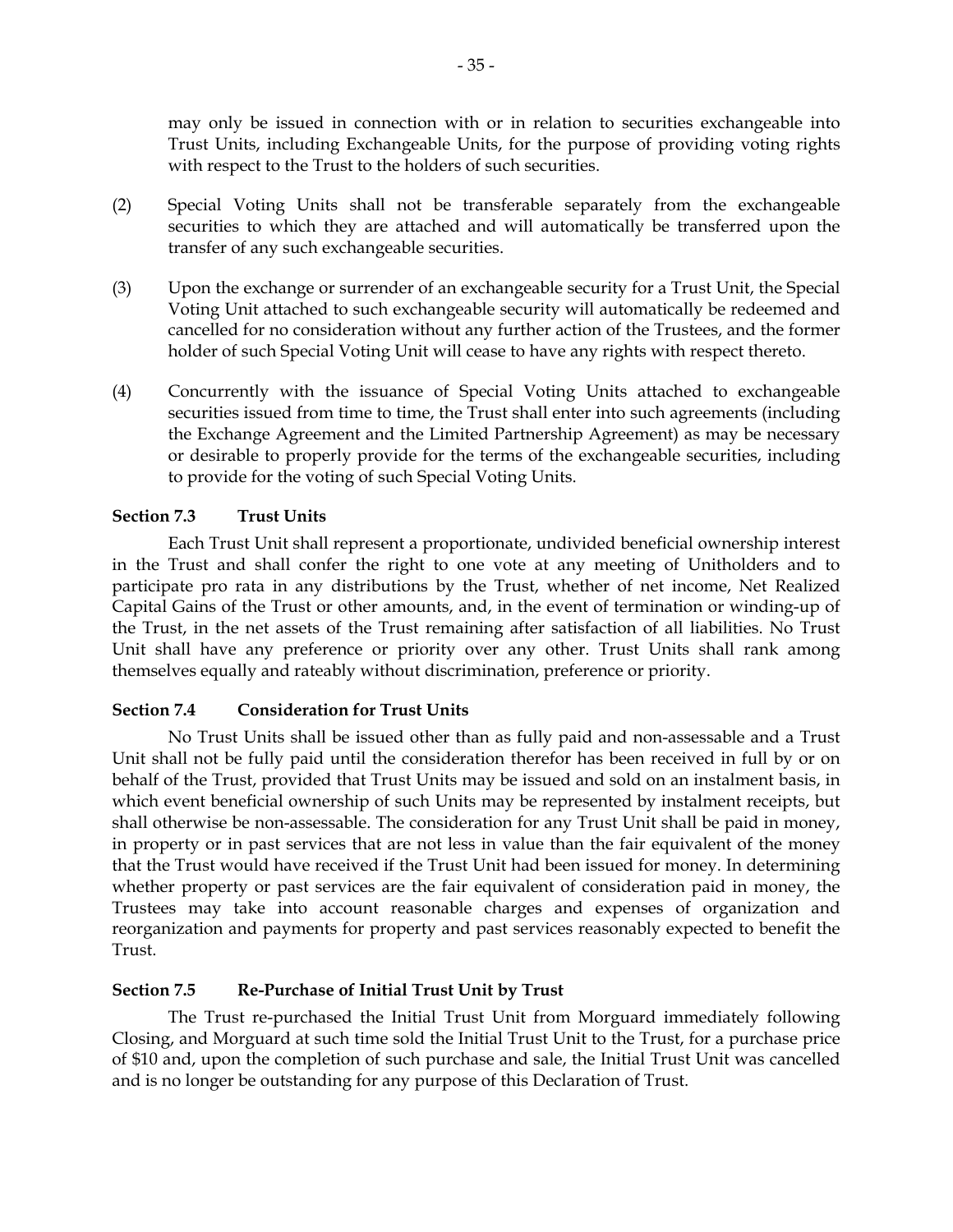### **Section 7.6 Pre-Emptive Rights**

Subject to any binding agreement entered into by the Trust (including the Exchange Agreement), no person shall be entitled, as a matter of right, to subscribe for or purchase any Units of the Trust, whether by pre-emptive right or otherwise.

### **Section 7.7 Fractional Units**

If as a result of any act of the Trustees hereunder any person becomes entitled to a fraction of a Unit, such fractional Unit will not be issued but rather rounded down to the nearest whole Unit.

### **Section 7.8 Allotment and Issue**

Subject to the rights of Morguard contained in the Exchange Agreement, if applicable, the Trustees may allot and issue Trust Units at such time or times and in such manner (including as consideration for the acquisition of new properties or assets, pursuant to any incentive or option plan established by the Trust from time to time or any plan from time to time in effect relating to reinvestment by Trust Unitholders of distributions of the Trust in Trust Units or pursuant to a unitholder rights plan of the Trust) and for such consideration and to such person, persons or class of persons as the Trustees in their sole discretion shall determine. Special Voting Units may only be issued in connection with or in relation to exchangeable securities, including Exchangeable Units, for the purpose of providing voting rights to the holders of such securities with respect to the Trust. In the event that Trust Units are issued in whole or in part for consideration other than money, the resolution of the Trustees allotting and issuing such Trust Units shall express the fair equivalent in money of the other consideration received. The price or value of the consideration for which Trust Units may be issued will be determined by the Trustees in their sole discretion, generally in consultation with investment dealers or brokers who may act as underwriters in connection with offerings of Trust Units.

## **Section 7.9 Rights, Warrants and Options**

- (1) The Trust may create and issue rights, warrants or options or other instruments or securities to subscribe for fully paid Trust Units which rights, warrants, options, instruments or securities may be exercisable at such subscription price or prices and at such time or times as the Trustees may determine. The rights, warrants, options, instruments or securities so created may be issued for such consideration or for no consideration, all as the Trustees may determine. A right, warrant, option, instrument or security shall not be a Unit and a holder thereof shall not be a Unitholder. Upon the approval by the Independent Trustees of any unit option plan for the Trustees, officers and/or employees of the Trust or any Subsidiary of the Trust and/or their personal holding companies or family trusts and/or persons who provide services to the Trust (including pursuant to the Services Agreement, U.S. Management Agreement and Limited Partnership Agreement), the Compensation and Governance Committee may recommend to the Trustees the granting of options upon the terms and subject to the conditions set forth in such plan.
- (2) Subject to the provisions of Article 6 hereof, the Trustees may create and issue indebtedness of the Trust in respect of which interest, premium or principal payable thereon may be paid, at the option of the Trust or the holder, in fully paid Trust Units, or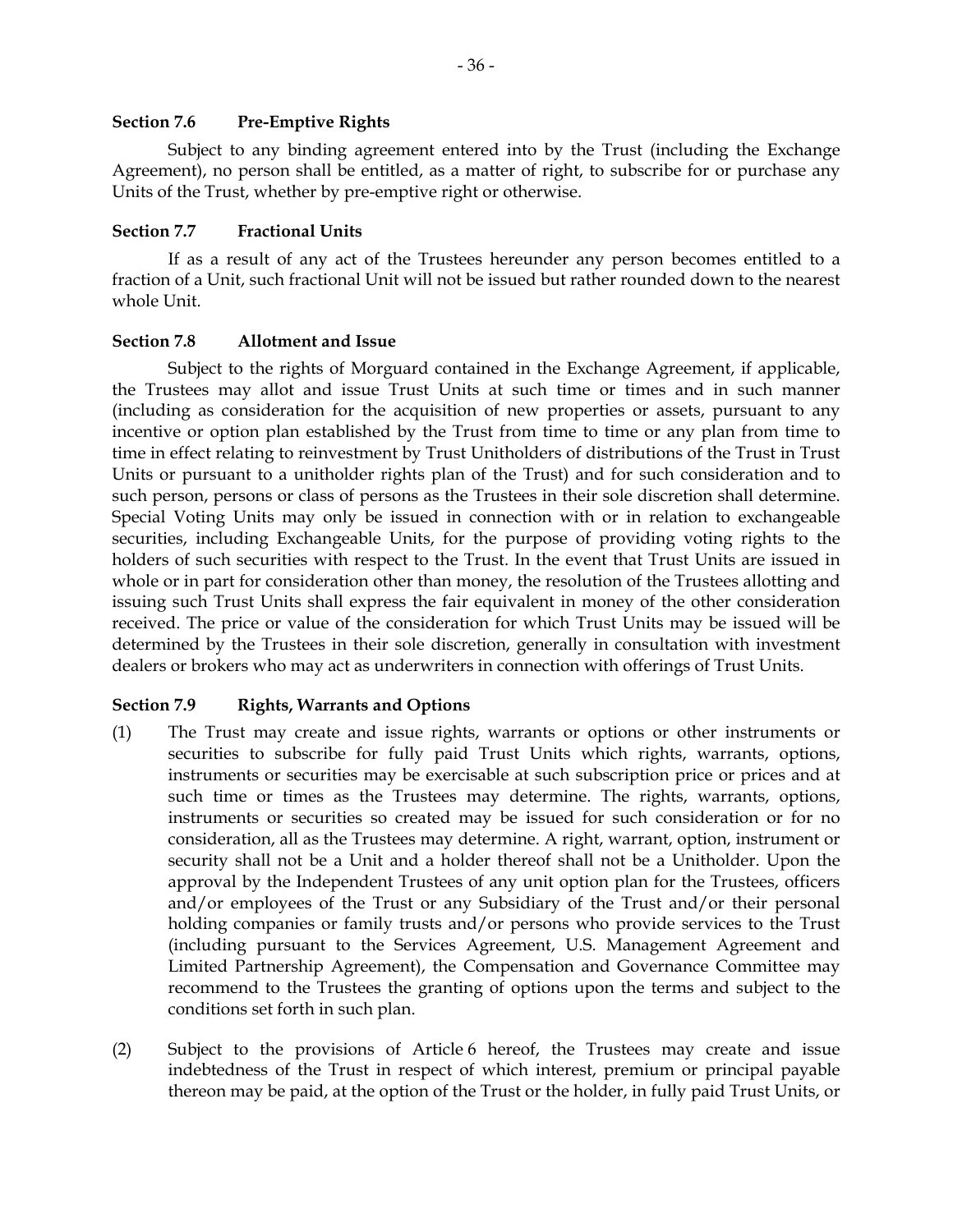which indebtedness, by its terms, may be convertible into Trust Units at such time and for such prices as the Trustees may determine. Any indebtedness so created shall not be a Trust Unit and a holder thereof shall not be a Trust Unitholder unless and until fully paid Trust Units are issued in accordance with the terms of such indebtedness.

## **Section 7.10 Commissions and Discounts**

The Trustees may provide for the payment of commissions or may allow discounts to persons in consideration of their subscribing or agreeing to subscribe, whether absolutely or conditionally, for Trust Units or other securities issued by the Trust or of their agreeing to procure subscriptions therefor, whether absolute or conditional.

# **Section 7.11 Transferability**

The Trust Units are freely transferable and, except as stipulated in Section 7.12, the Trustees shall not impose any restriction on the transfer of Trust Units by any Trust Unitholder except with the consent of such Trust Unitholder. Special Voting Units will not be transferable separately from the exchangeable securities, including Exchangeable Units, to which they are attached and will be automatically transferred upon the transfer of such exchangeable security, including an Exchangeable Unit.

# **Section 7.12 Transfer of Trust Units**

- (1) Subject to the provisions of this Article 7, the Trust Units shall be for all purposes of the Trust and this Declaration of Trust, personal and moveable property, and the Trust Units shall be fully transferable without charge as between persons, but no transfer of Trust Units shall be effective as against the Trustees or shall be in any way binding upon the Trustees until the transfer has been recorded on the Register maintained by the Trustees, the Trust or the Transfer Agent. No transfer of a Trust Unit shall be recognized unless such transfer is of a whole Trust Unit.
- (2) Subject to the provisions of this Article 7, Trust Units shall be transferable on the Register only by the holders of record thereof or their executors, administrators or other legal representatives or by their agents or attorneys duly authorized in writing, and only upon delivery to the Trust or to the Transfer Agent of the certificate, if any, therefor, properly endorsed and a duly executed instrument of transfer or power of attorney and accompanied by all necessary transfer or other taxes imposed by law, together with such evidence of the genuineness of such endorsement, execution and authorization and other matters that may reasonably be required by the Trustees or the Transfer Agent. Upon such delivery, the transfer shall be recorded on the Register or branch transfer registers and, if applicable, a new Unit Certificate for the Trust Units shall be issued to the transferee and a new Unit Certificate for the balance of Trust Units not transferred shall be issued to the transferor.
- (3) Unit Certificates representing any number of Trust Units may be exchanged without charge for Unit Certificates representing an equivalent number of Trust Units in the aggregate. Any exchange of Unit Certificates may be made at the offices of the Trust or the Transfer Agent where registers are maintained for Unit Certificates pursuant to the provisions of this Article 7. Any Unit Certificates tendered for exchange shall be surrendered to the Trustees or appropriate Transfer Agent and then shall be cancelled.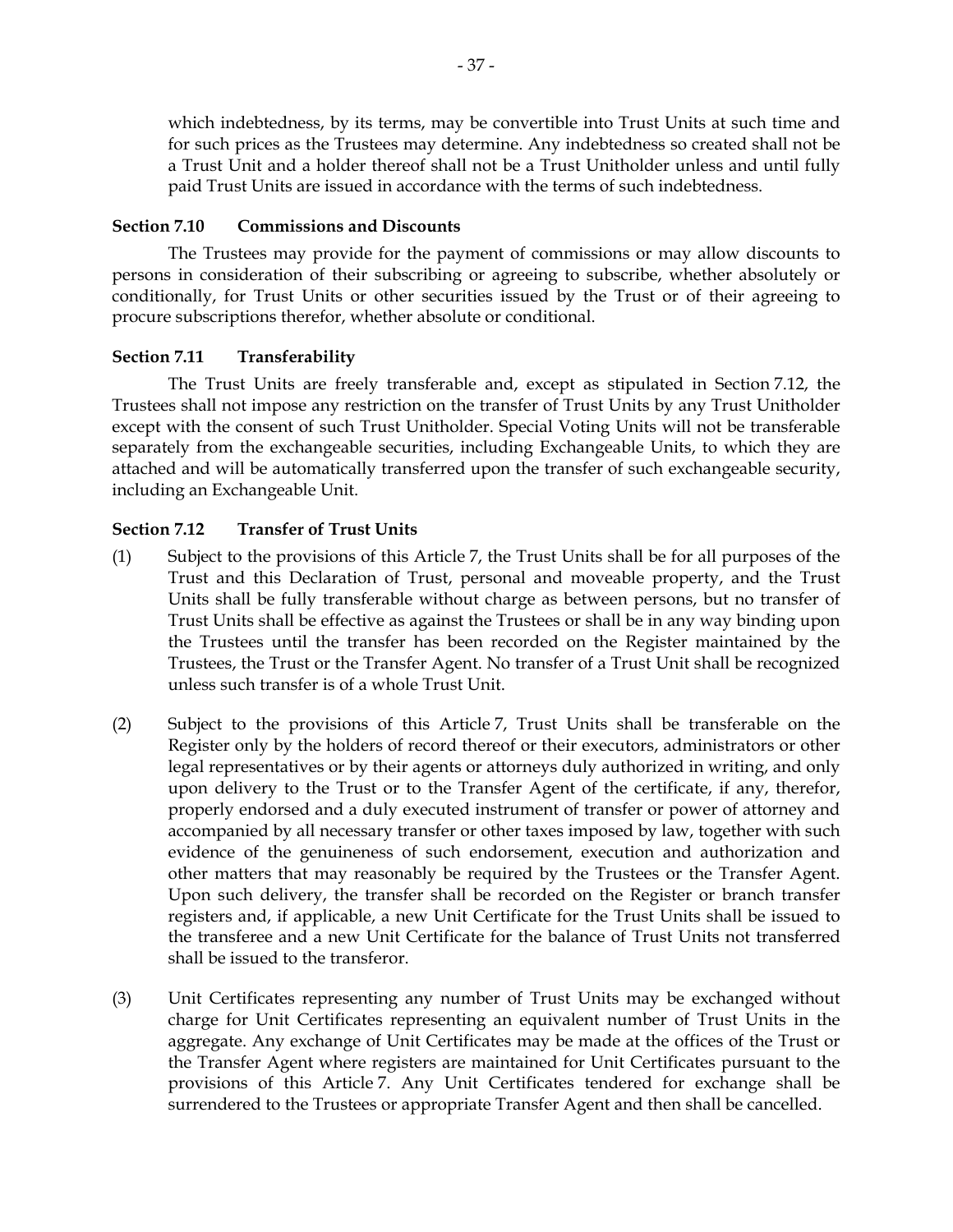- (1) At no time may Non-Residents be the beneficial owners of more than 49% of the Trust Units then outstanding and the Trustees will inform the Transfer Agent of this restriction. The Trustees may require a registered holder of Trust Units to provide the Trustees with a declaration as to the jurisdictions in which beneficial owners of Trust Units are resident and as to whether such beneficial owners are Non-Residents. If the Trustees become aware, as a result of acquiring such declarations as to beneficial ownership or as a result of any other investigations, that the beneficial owners of 49% of the Trust Units then outstanding are, or may be, Non-Residents or that such a situation is imminent, the Trustees may make a public announcement thereof and the Transfer Agent shall not accept a subscription for Trust Units from or issue or register a transfer of Trust Units to a person or partnership unless the person or partnership provides a declaration in form and content satisfactory to the Trustees that the person is not a Non-Resident and does not hold such Trust Units for the benefit of Non-Residents.
- (2) If, notwithstanding the foregoing, the Trustees determine that more than 49% of the Trust Units then outstanding are held by Non-Residents, the Trustees may send a notice to such Non-Resident holders of Trust Units chosen in inverse order to the order of acquisition or registration or in such other manner as the Trustees may consider equitable and practicable, requiring them to sell their Trust Units or a portion thereof within a specified period of not more than 30 days. If the securityholders receiving such notice have not sold the specified number of Trust Units or provided the Trustees with satisfactory evidence that they are not Non-Residents within such period, the Trustees may, on behalf of such securityholders sell such Trust Units without further notice and, in the interim, shall suspend the voting and distribution rights attached to such Trust Units (other than the right to receive the net proceeds from the sale). Upon such sale or conversion, the affected holders shall cease to be holders of the relevant Trust Units and their rights shall be limited to receiving the net proceeds of sale, upon surrender of the certificates, if any, representing such Trust Units. The Trustees shall have no liability in respect of such sales provided that they act in good faith. The Trust may direct its Transfer Agent to do any of the foregoing.
- (3) Special Voting Units (together with the exchangeable securities, including Exchangeable Units, to which they are attached) may not be transferred to Non-Residents without the consent of the Trust and in accordance with applicable Securities Laws.
- (4) For greater certainty, the Trust may sell Units in accordance with the terms hereof despite the fact that the Trust does not possess the Unit Certificate or Unit Certificates, if any, representing the Units at the time of the sale. Where, in accordance with this Section 7.13, Units are sold by the Trust without possession of the Unit Certificate or Unit Certificates, if any, representing the same and, after the sale, a person establishes that it is a *bona fide* purchaser without notice of the Units from the Unitholder, then, subject to applicable law:
	- (a) the Trust shall be entitled to treat the Units so purchased by the *bona fide* purchaser as validly issued and outstanding Units in addition to the Units sold by the Trust; and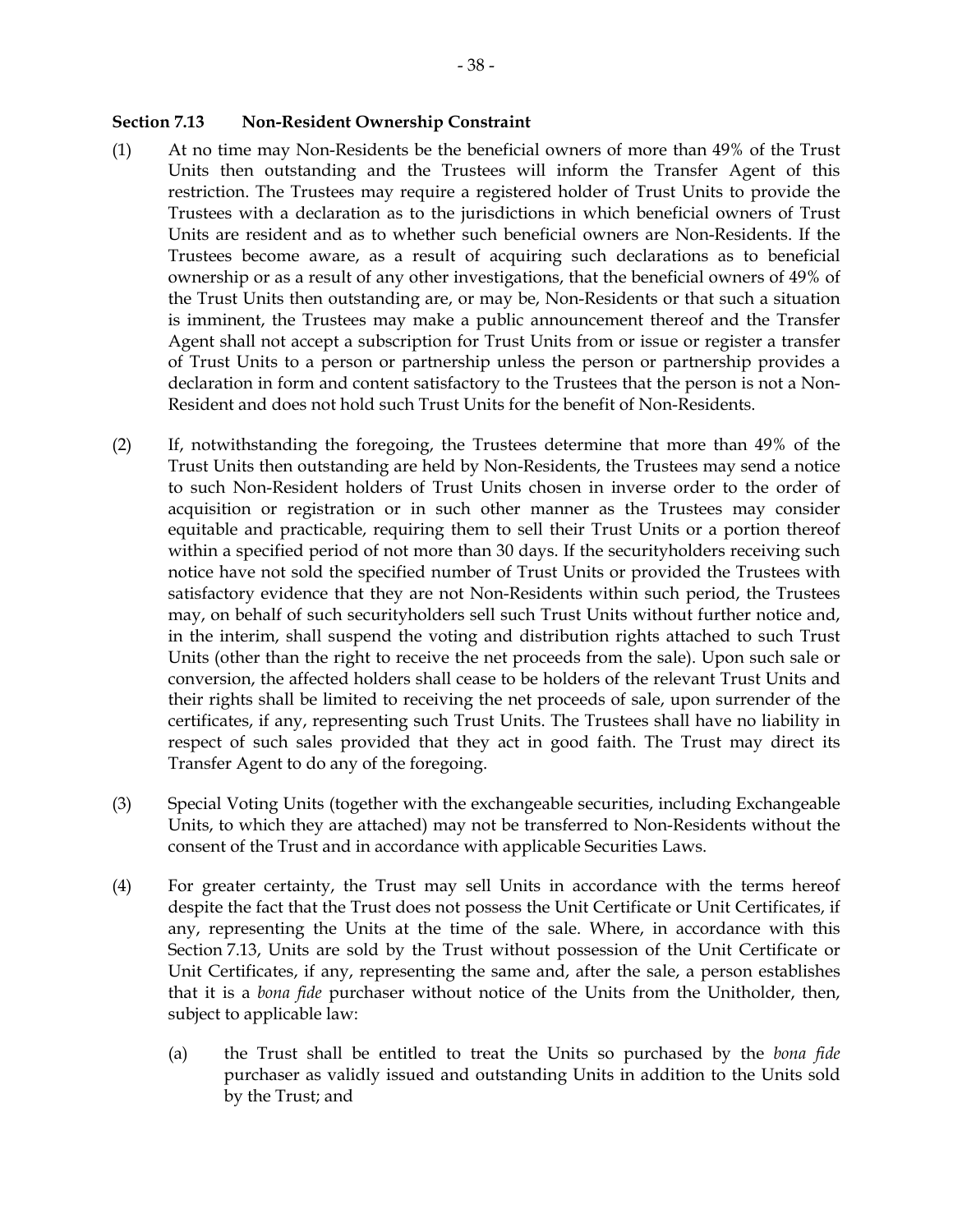- (b) notwithstanding any other provisions of this Declaration of Trust, the Trust is entitled to the deposit made with respect to such sale and shall add the amount of the deposit to the capital account maintained by the Trust in respect of outstanding Units.
- (5) The Trustees shall have the sole right and authority to make any determination required or contemplated under this Section 7.13. The Trustees shall make all determinations necessary for the administration of the provisions of this Section 7.13 and, without limiting the generality of the foregoing, if the Trustees consider that there are reasonable grounds for believing that a contravention of the Non-Resident ownership restriction has occurred or will occur, the Trustees shall make a determination with respect to the matter. Any such determination shall be conclusive, final and binding except to the extent modified by any subsequent determination by the Trustees. Notwithstanding the foregoing, the Trustees may delegate, in whole or in part, their power to make a determination to any officer of the Trust.
- (6) Notwithstanding the foregoing, the Trustees may determine not to take any of the actions described above if the Trustees have been advised by legal counsel that the failure to take any of such actions would not adversely impact the status of the Trust as a "mutual fund trust" for purposes of the Tax Act or, alternatively, may take such other action or actions as may be necessary to maintain the status of the Trust as a "mutual fund trust" for purposes of the Tax Act.

## **Section 7.14 Non-Certificated Inventory System**

- (1) The provisions of this Section 7.14 shall not in any way alter the nature of Units or the relationships of a Unitholder to the Trustees and of one Unitholder to another but are intended only to facilitate the recording of all transactions in respect of Trust Units whether by the Trust, securities dealers, stock exchanges, transfer agents, registrars or other persons.
- (2) Except as otherwise provided below, registration of interests in and transfers of Trust Units held through CDS, or its nominee, will be made electronically through the NCI system of CDS. Units held in CDS will be purchased, transferred and surrendered for redemption through a CDS Participant. All rights of beneficial Trust Unitholders who hold Trust Units in CDS must be exercised through, and all payments or other property to which such beneficial Trust Unitholders are entitled will be made or delivered by CDS or the CDS Participant through which the beneficial Trust Unitholder holds such Trust Units. A beneficial holder of a Trust Unit participating in the NCI system will not be entitled to a certificate or other instrument from the Trust or the Transfer Agent evidencing that person's interest in or ownership of Trust Units, nor, to the extent applicable, will such beneficial Trust Unitholder be shown on the records maintained by CDS, except through an agent who is a CDS participant.
- (3) Except as described below, no purchaser of a Trust Unit will be entitled to a certificate or other instrument from the Trust evidencing that purchaser's ownership thereof, and no holder of a beneficial interest in a Trust Unit (a "**Beneficial Owner**") will be shown on the records maintained by CDS except through the accounts of CDS Participants acting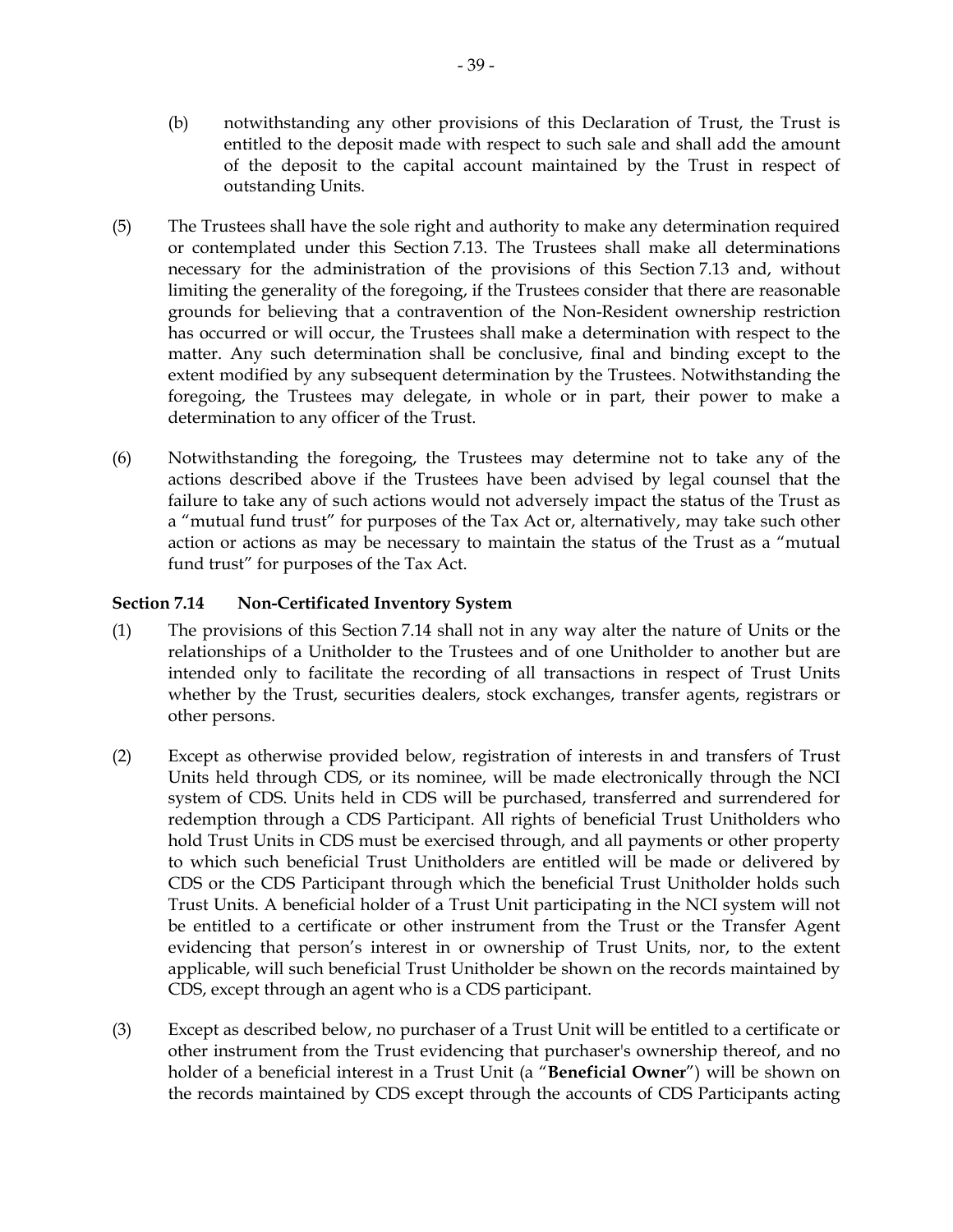on behalf of the Beneficial Owners. CDS will be responsible for establishing and maintaining accounts for CDS Participants having interests in the Trust Units, and sales of interests in the Trust Units can only be completed through CDS Participants.

- (4) Trust Units may be issued in fully registered form to holders or their nominees, if any, who purchase the Trust Units pursuant to a private placement of Trust Units made in reliance upon Rule 144A adopted under the United States Securities Act of 1933, and to transferees thereof in the United States who purchase such Trust Units in reliance upon Rule 144A. Likewise, any Trust Units transferred to a transferee within the United States or outside the United States to a "U.S. Person" (within the meaning of Regulation S) may be evidenced in definitive certificates representing any such Trust Units unless the Trust otherwise agrees that such Trust Units need not be evidenced in definitive certificates. If any such Trust Units represented by definitive certificates are subsequently traded into Canada, or otherwise outside the United States in compliance with Regulation S, the Transfer Agent will electronically deliver such Trust Units registered to CDS or its nominee, and CDS will credit interests in such Trust Units to the accounts of the CDS Participants as directed by the Transfer Agent.
- (5) Except as noted in the foregoing paragraph, Trust Units will be issued in fully registered form to holders or their nominees, other than CDS or its nominee, only if: (i) the Trust is required to do so by applicable law; (ii) the depositary system of CDS ceases to exist; (iii) the Trust determines that CDS is no longer willing, able or qualified to discharge properly its responsibility as depositary and the Trust is unable to locate a qualified successor; (iv) the Trust at its option elects to prepare and deliver definitive certificates representing the Trust Units; or (v) the Trust at its option elects to terminate the NCI system in respect of the Trust Units through CDS.
- (6) All references herein to actions by, notices given or payments made to Trust Unitholders shall, where such Trust Units are held through CDS, refer to actions taken by, or notices given or payments made to, CDS upon instruction from the CDS Participants in accordance with CDS's rules and procedures. For the purposes of any provision hereof requiring or permitting actions with the consent of or at the direction of Unitholders evidencing a specified percentage of the aggregate Units outstanding, such direction or consent may be given by Trust Unitholders acting through CDS and the CDS Participants owning Trust Units evidencing the requisite percentage of the Units, subject to the voting rights of holders of Special Voting Units. The rights of a Trust Unitholder whose Trust Units are held through CDS shall be exercised only through CDS and the CDS Participants and shall be limited to those established by law and agreements between such Trust Unitholders and CDS and/or the CDS Participants or upon instruction from the CDS Participants. Each of the Transfer Agent and the Trustees may deal with CDS for all purposes (including the making of payments) as the authorized representative of the respective Trust Unitholders and such dealing with CDS shall constitute satisfaction or performance, as applicable, towards their respective obligations hereunder.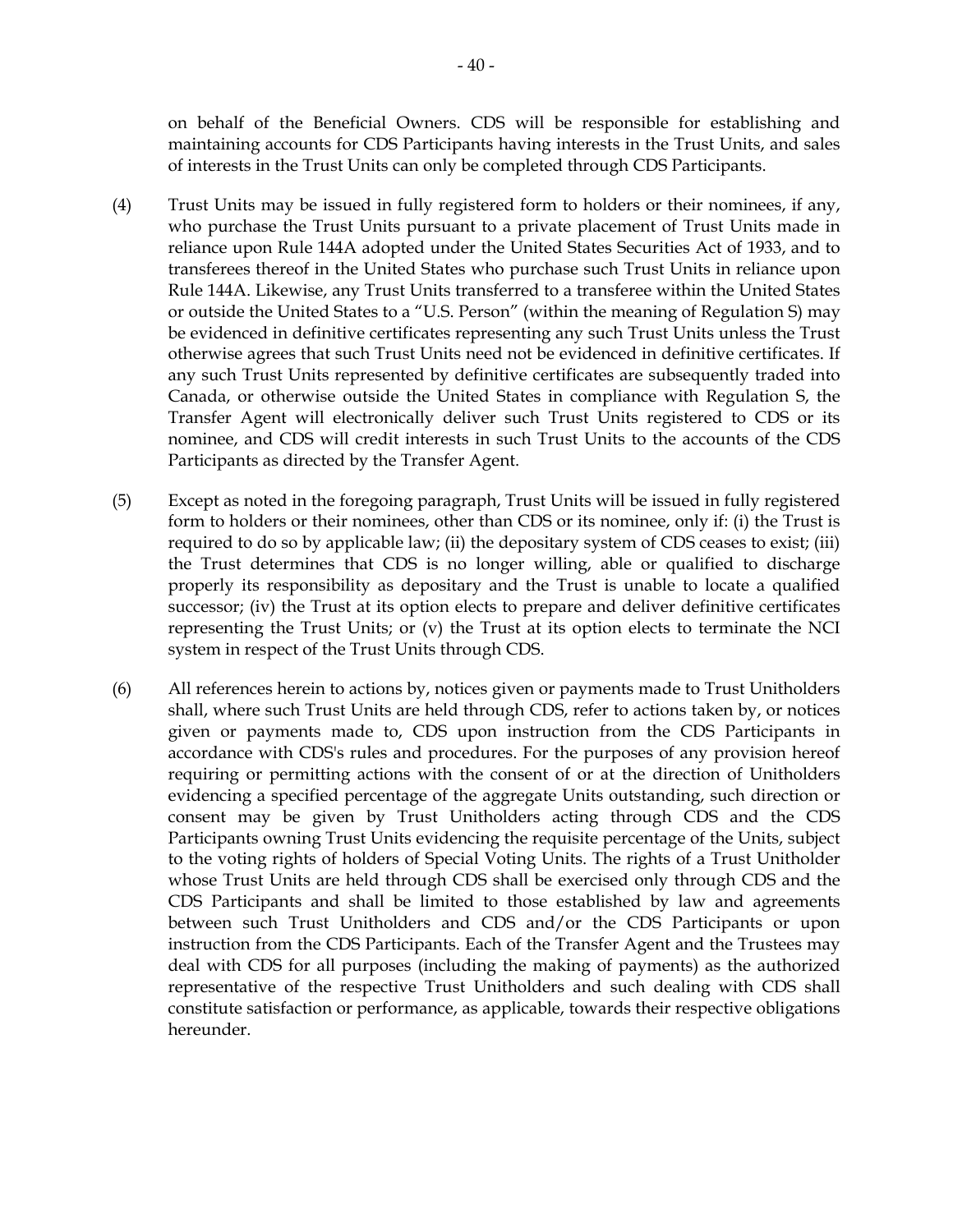- (7) For so long as Trust Units are held through CDS, if any notice or other communication is required to be given to Trust Unitholders, the Trustees and the Transfer Agent will give all such notices and communications to CDS.
- (8) If CDS resigns or is removed from its responsibilities as depositary and the Trustees are unable or do not wish to locate a qualified successor, CDS shall surrender the Trust Units held by it to the Transfer Agent with instructions from CDS for registration of Trust Units in the name and in the amounts specified by CDS and the Trust shall issue and the Trustee and Transfer Agent shall execute and deliver the aggregate number of Trust Units then outstanding in the form of definitive Unit Certificates representing such Trust Units.

# **Section 7.15 Redemption of Trust Units**

(1) Each Trust Unitholder shall be entitled to demand, at any time, the Trust to redeem from time to time all or any part of the Trust Units registered in the name of the Trust Unitholder at the prices determined and payable in accordance with the conditions hereinafter provided.

(2)

- (a) To exercise a Trust Unitholder's right to require redemption under this Section 7.15, a duly completed and properly executed notice requiring the Trust to redeem Trust Units, in a form approved by the Trustees, together with written instructions as to the number of Trust Units to be redeemed, shall be sent to the Trust at the head office of the Trust. No form or manner of completion or execution shall be sufficient unless the same is in all respects satisfactory to the Trustees and is accompanied by any further evidence that the Trustees may reasonably require with respect to the identity, capacity or authority of the person giving such notice.
- (b) Upon receipt by the Trust of the notice to redeem Trust Units, the Trust Unitholder shall thereafter cease to have any rights with respect to the Trust Units tendered for redemption (other than to receive the redemption payment therefor) including the right to receive any distributions thereon which are declared payable to the Trust Unitholders of record on a date which is subsequent to the day of receipt by the Trust of such notice. Trust Units shall be considered to be tendered for redemption on the date that the Trust has, to the satisfaction of the Trustees, received the notice and other required documents or evidence as aforesaid.

(3)

(a) Upon receipt by the Trust of the notice to redeem Trust Units, and other required documentation, if any, in accordance with this Section 7.15, the holder of the Trust Units tendered for redemption shall be entitled to receive a price per Trust Unit (the "**Redemption Price**") equal to the lesser of: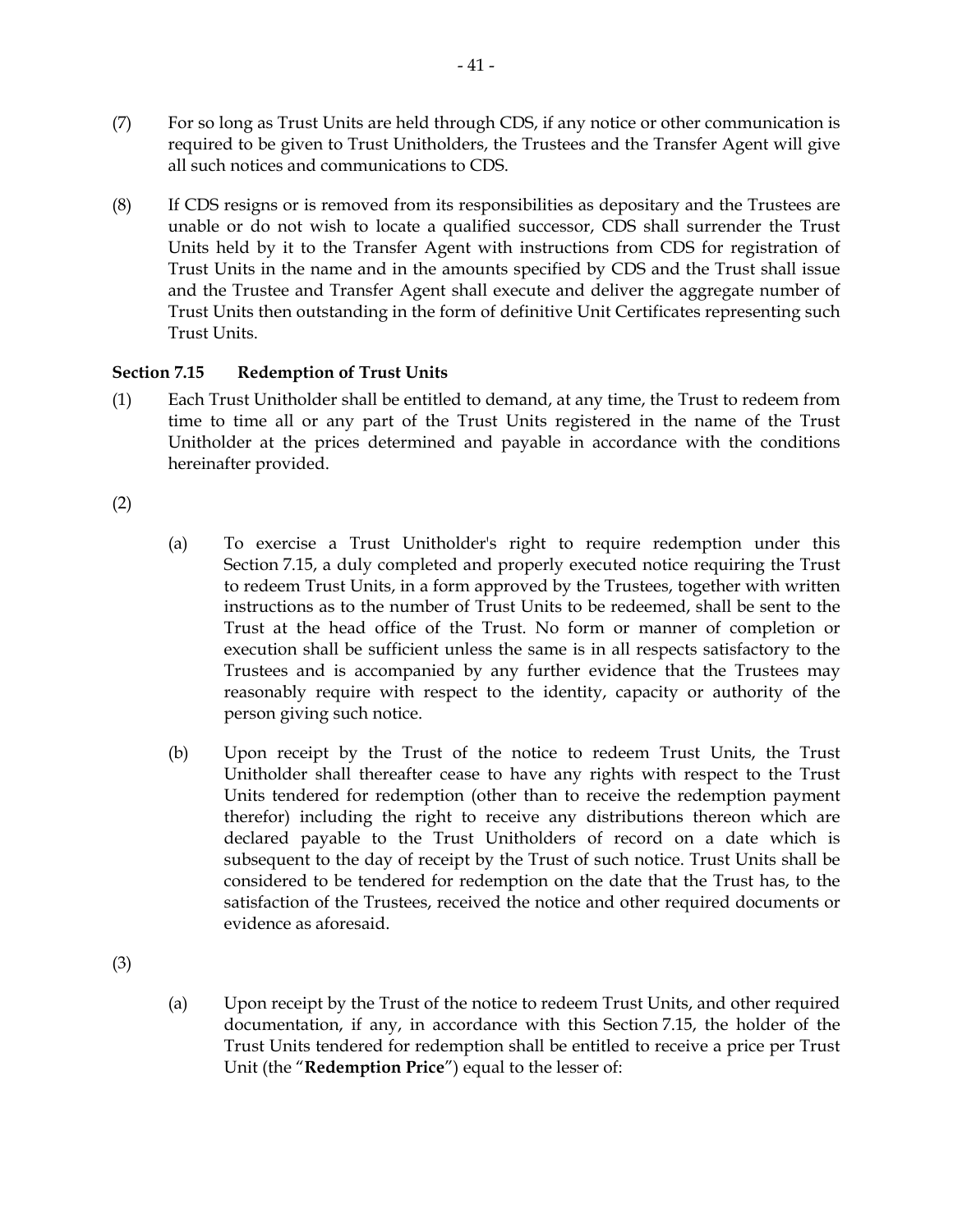- (i) 90% of the "market price" of the Trust Units calculated as of the date (the "**Redemption Date**") on which the Trust Units were surrendered for redemption; and
- (ii) 100% of the "closing market price" on the Redemption Date;
- (b) For the purposes of this calculation, "**market price**" of a Trust Unit as at a specified date will be:
	- (i) an amount equal to the weighted average trading price of a Trust Unit on the principal exchange or market on which the Trust Units are listed or quoted for trading during the period of ten consecutive trading days ending on such date;
	- (ii) an amount equal to the weighted average of the closing market prices of a Trust Unit on the principal exchange or market on which the Trust Units are listed or quoted for trading during the period of ten consecutive trading days ending on such date, if the applicable exchange or market does not provide information necessary to compute a weighted average trading price; or
	- (iii) if there was trading on the applicable exchange or market for fewer than five of the ten trading days, an amount equal to the simple average of the following prices established for each of the ten consecutive trading days ending on such date: the simple average of the last bid and last asking price of the Trust Units for each day on which there was no trading; the closing price of the Trust Units for each day that there was trading if the exchange or market provides a closing price; and the simple average of the highest and lowest prices of the Trust Units for each day that there was trading, if the market provides only the highest and lowest prices of Trust Units traded on a particular day.
- (c) The "**closing market price**" of a Trust Unit for the purpose of the foregoing calculations, as at any date will be:
	- (i) an amount equal to the weighted average trading price of a Trust Unit on the principal exchange or market on which the Trust Units are listed or quoted for trading on the specified date if the principal exchange or market provides information necessary to compute a weighted average trading price of the Trust Units on the specified date;
	- (ii) an amount equal to the closing price of a Trust Unit on the principal market or exchange if there was a trade on the specified date and the principal exchange or market provides only a closing price of the Trust Units on the specified date;
	- (iii) an amount equal to the simple average of the highest and lowest prices of the Trust Units on the principal market or exchange, if there was trading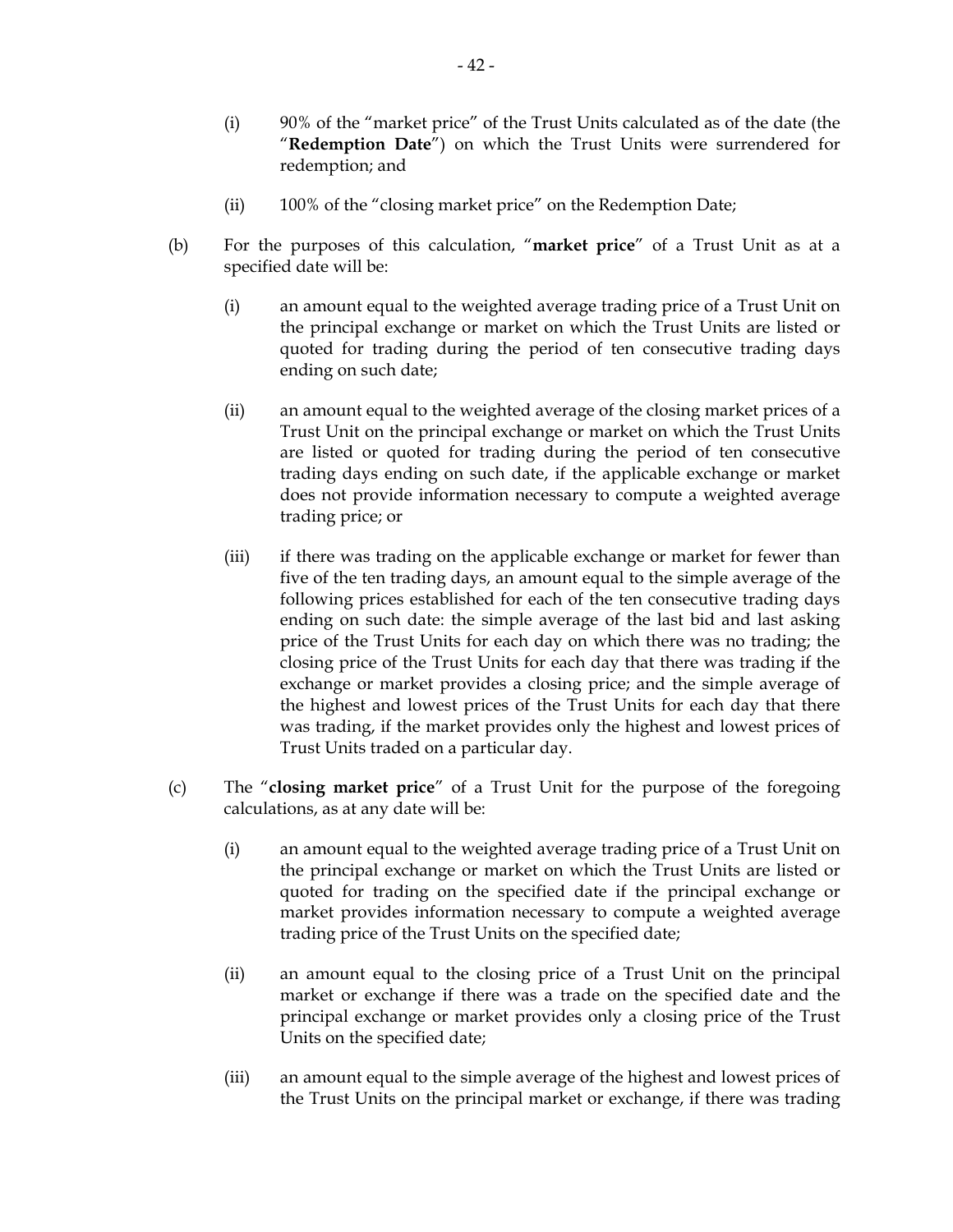on the specified date and the principal exchange or market provides only the highest and lowest trading prices of the Trust Units on the specified date; or

- (iv) the simple average of the last bid and last asking prices of the Trust Units on the principal market or exchange, if there was no trading on the specified date.
- (d) If Trust Units are not listed or quoted for trading in a public market, the Redemption Price will be the fair market value of the Trust Units, which will be determined by the Trustees in their sole discretion.
- (e) Subject to Section 7.15(4) and Section 7.15(5), the Redemption Price payable in respect of the Trust Units tendered for redemption during any calendar month shall be paid by cheque, drawn on a Canadian chartered bank or a trust company in lawful money of Canada, payable at par to, or to the order of, the Unitholder who exercised the right of redemption on or before the last day of the calendar month immediately following the month in which the Trust Units were tendered for redemption. Payments made by the Trust of the Redemption Price are conclusively deemed to have been made upon the mailing of a cheque in a postage prepaid envelope addressed to the former Unitholder unless such cheque is dishonoured upon presentment. Upon such payment, the Trust shall be discharged from all liability to the former Unitholder in respect of the Trust Units so redeemed.
- (4) Section 7.15(3)(e) shall not be applicable to Trust Units tendered for redemption by a Trust Unitholder, if:
	- (a) the total amount payable by the Trust pursuant to Section 7.15(3) in respect of such Trust Units and all other Trust Units tendered for redemption in the same calendar month exceeds \$50,000 (the "**Monthly Limit**"); provided that the Trustees may, in their sole discretion, waive such limitation in respect of all Trust Units tendered for redemption in any calendar month and, in the absence of such a waiver, Trust Units tendered for redemption in any calendar month in which the total amount payable by the Trust pursuant to Section 7.15(3)(e) exceeds the Monthly Limit will be redeemed for cash pursuant to Section 7.15(3)(e) and, subject to any applicable regulatory approvals, by a distribution in specie of assets held by the Trust on a pro rata basis;
	- (b) at the time the Trust Units are tendered for redemption, the outstanding Trust Units are not listed for trading on the TSX or traded or quoted on any stock exchange or market which the Trustees consider, in their sole discretion, provides representative fair market value prices for the Trust Units; or
	- (c) the normal trading of the outstanding Trust Units is suspended or halted on any stock exchange on which the Trust Units are listed for trading or, if not so listed, on any market on which the Trust Units are quoted for trading, on the Redemption Date for such Trust Units or for more than five trading days during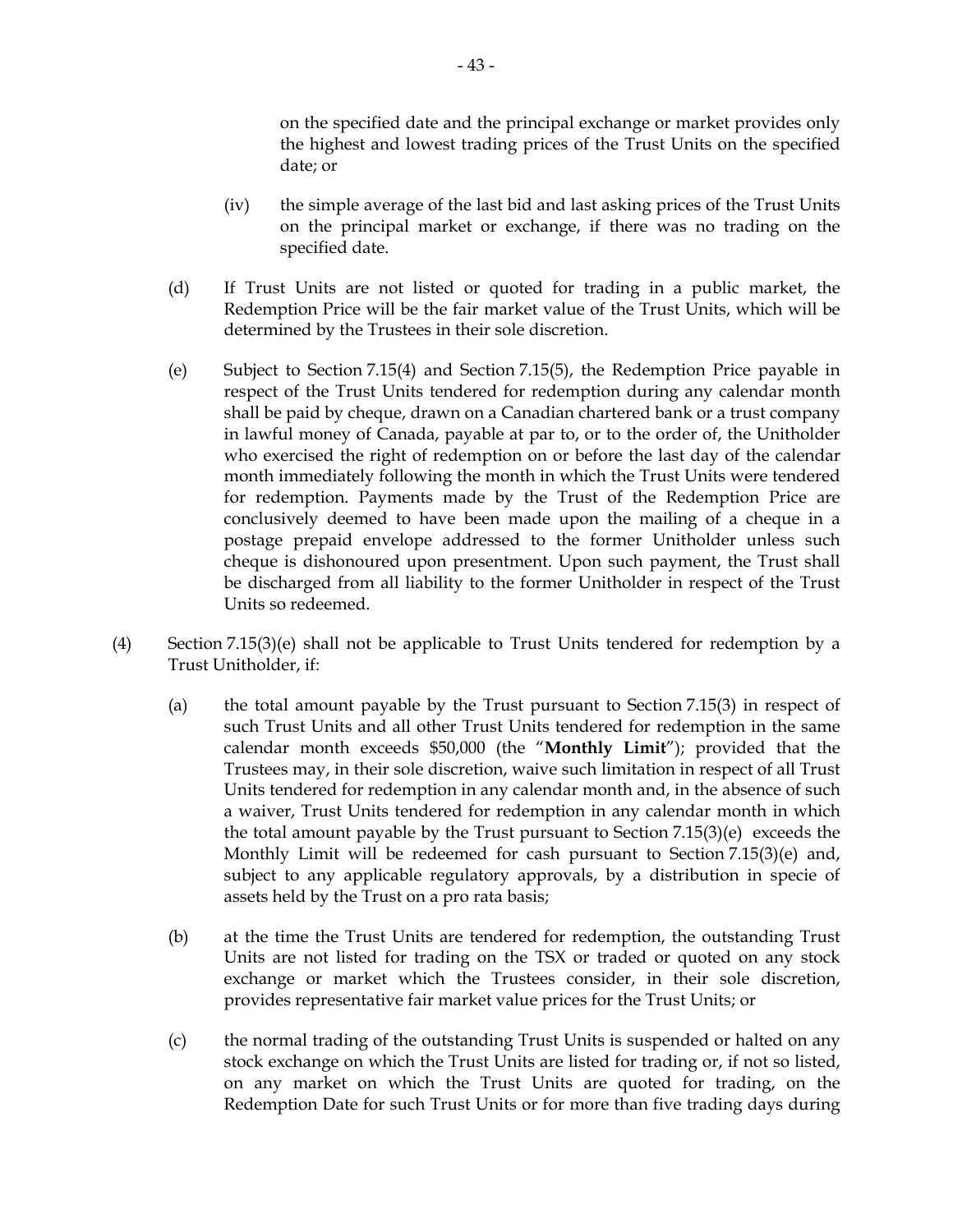the 10 trading day period commencing immediately after the Redemption Date for such Trust Units.

- (5)
- (a) If Section 7.15(3)(e) is not applicable to Trust Units tendered for redemption by a Unitholder pursuant to Section 7.15(4)(a), the Redemption Price per Trust Unit specified in Section 7.15(3) shall be paid and satisfied as follows: (A) a portion of the Redemption Price per Trust Unit equal to the Monthly Limit divided by the number of Trust Units tendered for redemption in the month shall be paid and satisfied in accordance with Section 7.15(3)(e) applied *mutatis mutandis* and (B) subject to receipt of all necessary regulatory approvals (which the Trust shall use reasonable commercial efforts to obtain forthwith), the remainder of the Redemption Price per Trust Unit shall be paid and satisfied by way of a distribution in specie to such Unitholder of Subsidiary Notes having a fair market value determined by the Trustees equal to the product of (y) the remainder of the Redemption Price per Trust Unit of the Trust Units tendered for redemption and (z) the number of Trust Units tendered by such Unitholder for redemption.
- (b) If Section 7.15(3)(e) is not applicable to all of the Trust Units tendered for redemption by a Unitholder pursuant to Section 7.15(4)(b) and Section 7.15(4)(c), the Redemption Price per Trust Unit specified in Section 7.15(3) shall, subject to receipt of all necessary regulatory approvals (which the Trust shall use reasonable commercial efforts to obtain forthwith), be paid and satisfied by way of a distribution in specie to such Unitholder of Subsidiary Notes having a fair market value equal to the product of (A) the Redemption Price per Trust Unit of the Trust Units tendered for redemption and (B) the number of Trust Units tendered by such Unitholder for redemption.
- (c) For purposes of this Section 7.15(5), no Subsidiary Notes in integral multiples of less than \$100 will be distributed and, where Subsidiary Notes to be received by a Trust Unitholder includes a multiple less than that number, the number of Subsidiary Notes shall be rounded to the next lowest integral multiple of \$100 and the balance shall be paid in cash.
- (d) The Redemption Price payable pursuant to this Section 7.15(5) in respect of Trust Units tendered for redemption during any month shall, subject to receipt of all necessary regulatory approvals, be paid by the transfer to or to the order of the Trust Unitholder who exercised the right of redemption, of the Subsidiary Notes, if any, and the cash payment, if any, determined in accordance with the provisions of this Section 7.15(5), on or before the last day of the calendar month immediately following the month in which the Trust Units were tendered for redemption.
- (e) Payments by the Trust pursuant to this Section 7.15(5) are conclusively deemed to have been made upon the mailing of certificates representing the Subsidiary Notes, if any, and a cheque, if any, by registered mail in a postage prepaid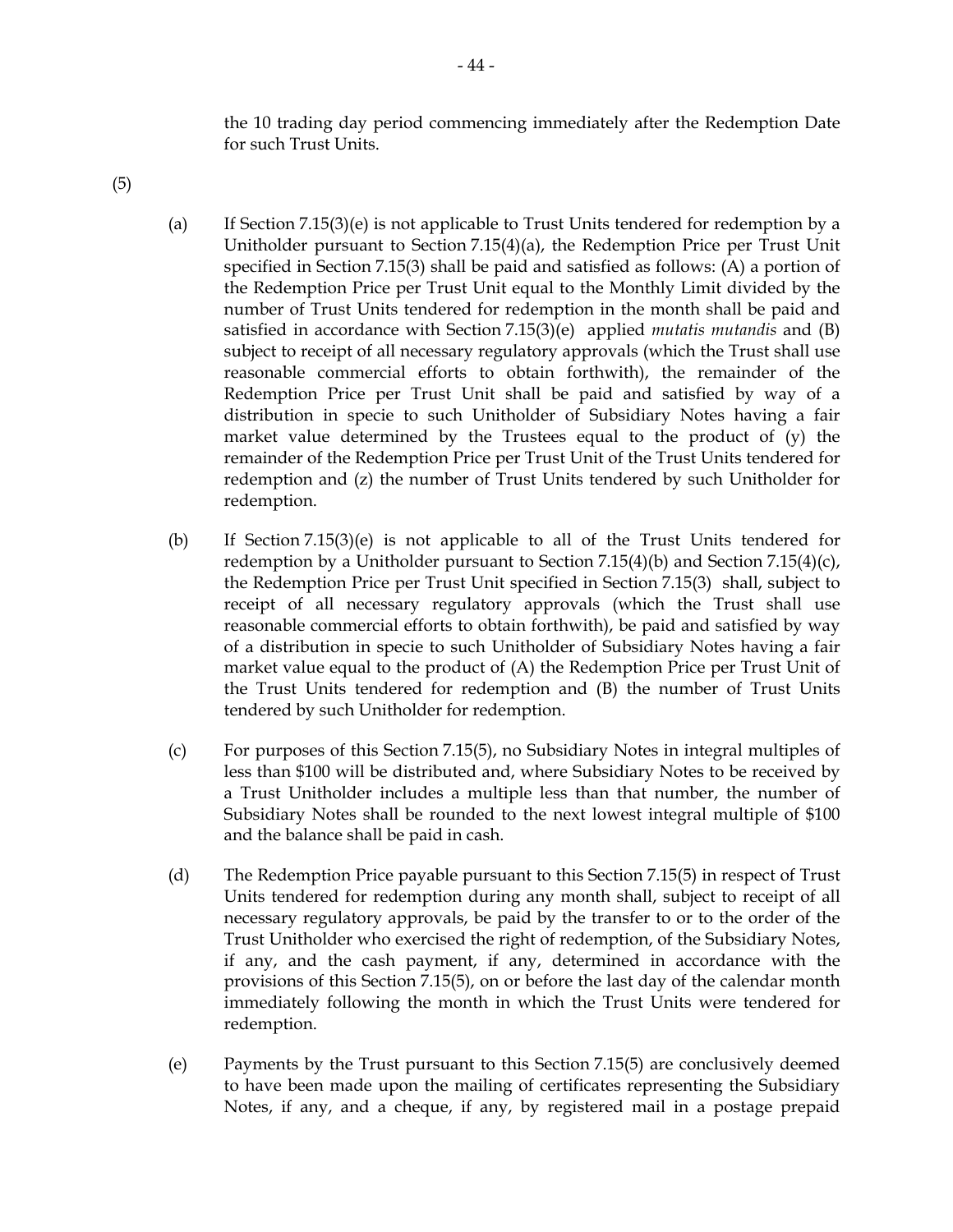envelope addressed to the former Trust Unitholder and/or any party having a security interest and, upon such payment, the Trust shall be discharged from all liability to such former Trust Unitholder and any party having a security interest in respect of the Trust Units so redeemed.

- (f) The Trust shall be entitled to all accrued interest, paid or unpaid, on the Subsidiary Notes, if any, on or before the date of distribution in specie pursuant to this Section 7.15(5).
- (g) Where the Trust makes a distribution in specie on a redemption of Trust Units pursuant to this Section 7.15(5), the Trustees may, in their sole discretion, designate and treat as having been paid to the redeeming Trust Unitholders any amount of the capital gains or income realized by the Trust on or in connection with the distribution of such securities to the Trust Unitholder.
- (6) All Trust Units which are redeemed under this Section 7.15 shall be cancelled and such Trust Units shall no longer be outstanding and shall not be reissued.

# **Section 7.16 Certificate Fee**

The Trustees may establish a reasonable fee to be charged for every Unit Certificate issued.

## **Section 7.17 Form of Unit Certificate**

- (1) The form of certificate representing Trust Units and the instrument of transfer, if any, on the reverse side thereof shall, subject to the provisions hereof, be in such form as is from time to time authorized by the Trustees.
- (2) The form of certificate representing Special Voting Units, if any, and the instrument of transfer, if any, on the reverse side thereof shall, subject to the provisions hereof, be in such form as is from time to time authorized by the Trustees.

## **Section 7.18 Unit Certificates**

- (1) If issued, Unit Certificates are issuable only in fully registered form.
- (2) The definitive form of the Unit Certificates, if any, shall:
	- (a) be in the English language or in the English language and the French language;
	- (b) be dated as of the date of issue thereof; and
	- (c) contain such distinguishing letters and numbers as the Trustees shall prescribe.
- (3) In the event that the Unit Certificate, if any, is translated into the French language and any provision of the Unit Certificate in the French language shall be susceptible of an interpretation different from the equivalent provision in the English language, the interpretation of such provision in the English language shall be determinative.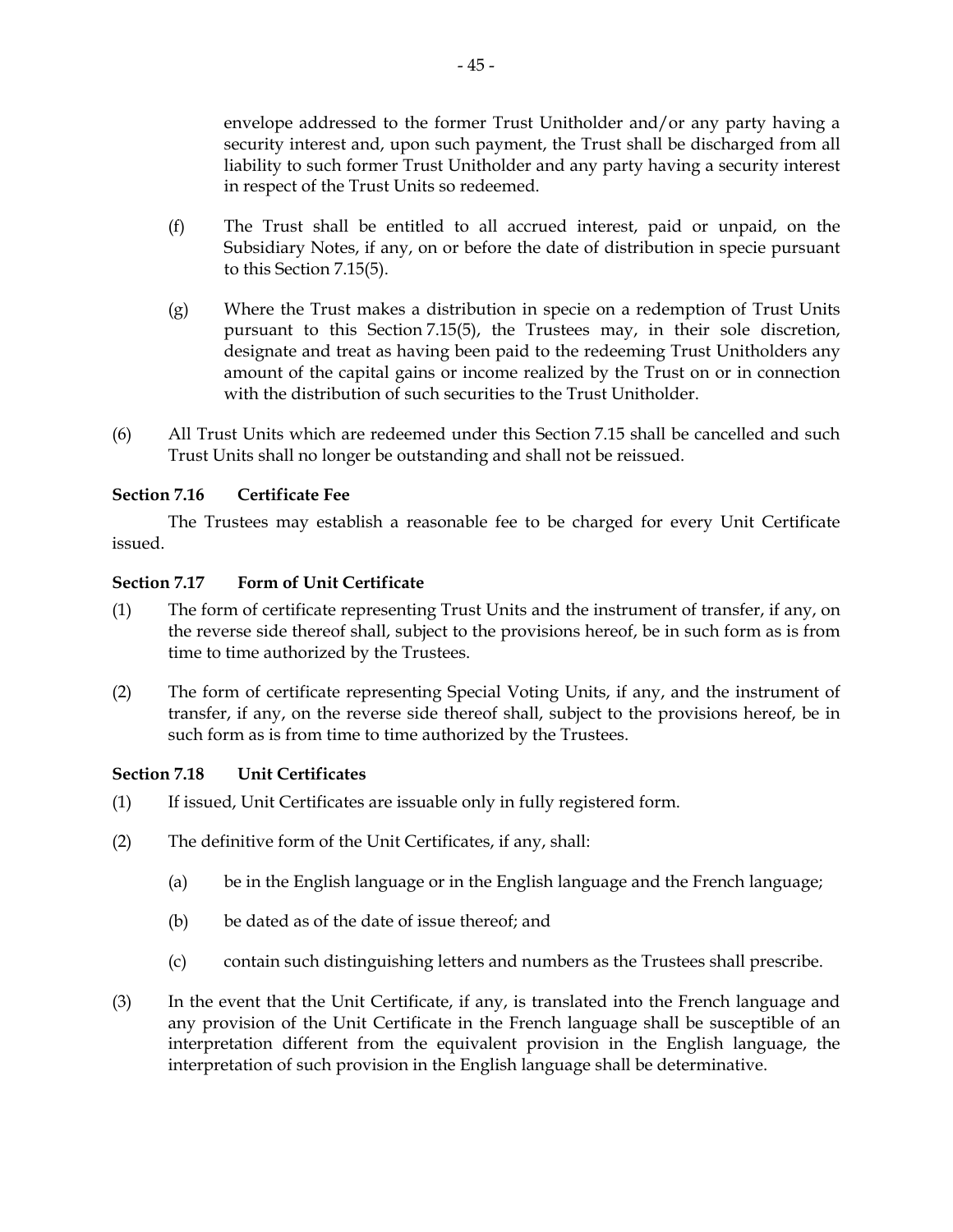(4) Unit Certificates, if any, shall be signed on behalf of the Trustees and if so decided by the Trustees, signed or certified by the Transfer Agent of the Trust Units. The signature of the Trustees required to appear on any such certificate may be printed, lithographed or otherwise mechanically reproduced thereon and, in such event, any certificates so signed are as valid as if they had been signed manually. If a Unit Certificate contains the printed or mechanically reproduced signature of a person, then the Trust may issue the Unit Certificate even though such person has ceased to be a Trustee or an authorized representative thereof and such Unit Certificate is as valid as if such person continued to be a Trustee or an authorized representative thereof at the date of its issue.

## **Section 7.19 Contents of Unit Certificates**

- (1) Until otherwise determined by the Trustees, Unit Certificates, if any, shall legibly set forth on the face thereof, inter alia, the following:
	- (a) the name of the Trust and the words "A trust governed under the laws of the Province of Ontario governed by a Second Amended and Restated Declaration of Trust made the 16th day of February, 2021, as amended from time to time" or words of like effect;
	- (b) the name of the person to whom the Unit Certificate is issued as Unitholder;
	- (c) the number of Units represented thereby and whether or not the Units represented thereby are fully paid;
	- (d) that the Units represented thereby are transferable;
	- (e) "The Units represented by this certificate are issued upon the terms and subject to the conditions of the Declaration of Trust, which Declaration of Trust is binding upon all holders of Units and, by acceptance of this certificate, the holder assents to the terms and conditions of the Declaration of Trust. A copy of the Declaration of Trust, pursuant to which this certificate and the Units represented thereby are issued, may be obtained by a Unitholder on demand and without fee from the head office of the Trust" or words of like effect; and
	- (f) "For information as to personal liability of a Unitholder, see the reverse side of this certificate" or words of like effect.
- (2) Until otherwise determined by the Trustees, each such certificate shall legibly set forth on the reverse side thereof, inter alia, the following:
	- (a) "The Declaration of Trust provides that no Unitholder shall be subject to any personal liability whatsoever, in tort, contract or otherwise, to any person in connection with the assets of the Trust or the obligations or the affairs of the Trust and all such persons shall look solely to the assets of the Trust for satisfaction of claims of any nature arising out of or in connection therewith and the assets of the Trust only shall be subject to levy or execution", or words of like effect; and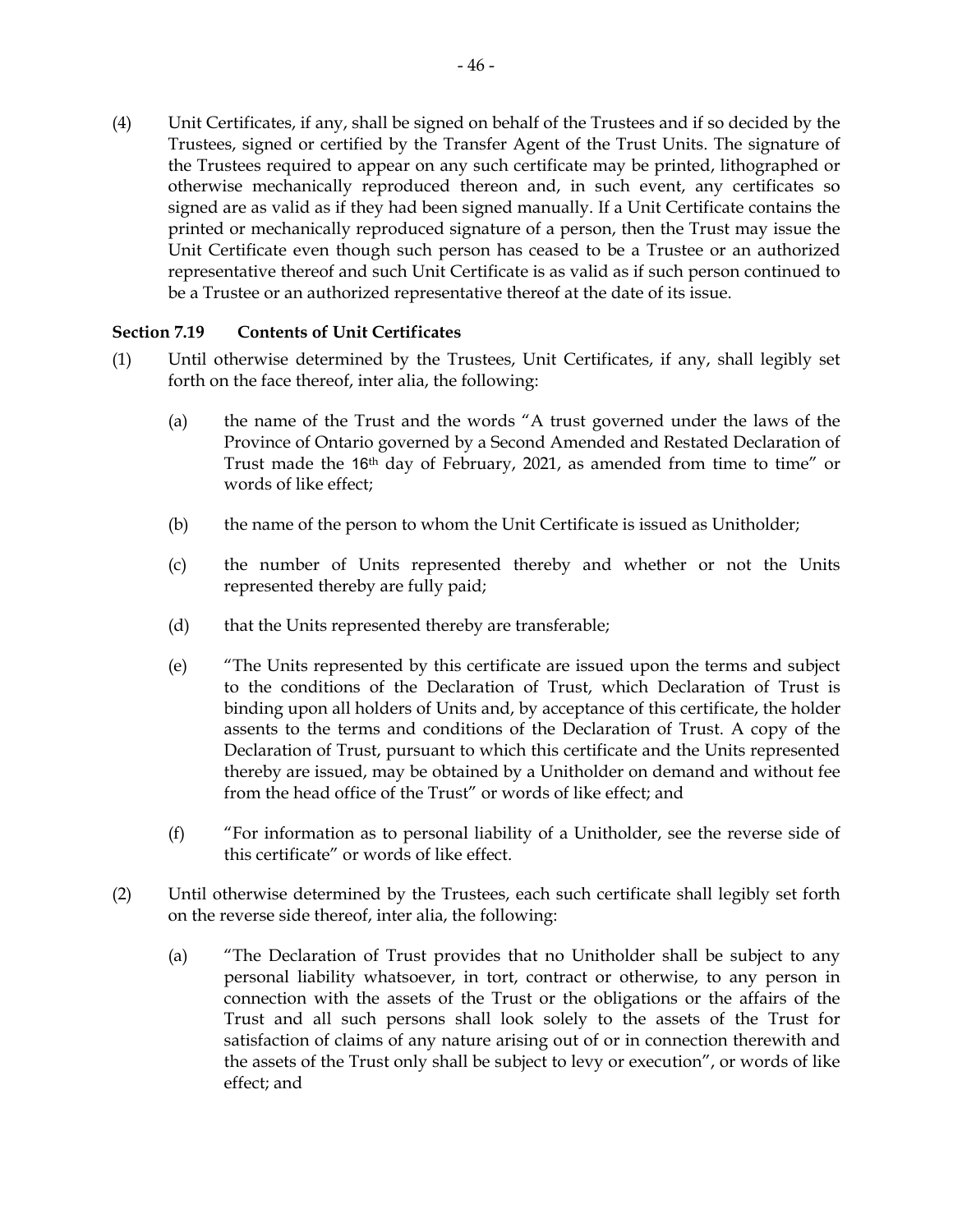- (b) appropriate forms of notice of exercise of the right of redemption, if applicable, and of powers of attorney for transferring Units.
- (3) Unit Certificates, if any, may be engraved, printed or lithographed, or partly in one form and partly in another, as the Trustees may determine.

#### **Section 7.20 Register of Unitholders**

A register shall be kept at the principal office in Toronto, Ontario of the Transfer Agent, which Register shall contain the names and addresses of the Trust Unitholders, the respective numbers of Trust Units held by them, the certificate numbers of certificates representing such Trust Units, if any, and a record of all transfers and redemptions thereof, and a register shall be kept at the principal office in Mississauga, Ontario of the Trust, which Register shall contain the names and addresses of the holders of Special Voting Units, the respective numbers of Special Voting Units held by them, the certificate numbers of certificates representing such Special Voting Units, if any, and a record of all transfers and redemptions thereof (collectively, the "**Register**"). Only Unitholders whose certificates are so recorded shall be entitled to receive distributions or to exercise or enjoy the rights of Unitholders hereunder. The Trustees shall have the right to treat the person registered as a Unitholder on the Register as the owner of such Units for all purposes, including payment of any distribution, giving notice to Unitholders and determining the right to attend and vote at meetings of Unitholders.

#### **Section 7.21 Successors in Interest to Unitholders**

Any person purporting to become entitled to any Units as a consequence of the death, bankruptcy or incompetence of any Unitholder or otherwise by operation of law, shall be recorded in the Register as the holder of such Units, but until such record is made, the Unitholder of record shall continue to be and shall be deemed to be the holder of such Units for all purposes whether or not the Trust, the Trustees or the Transfer Agent or registrar of the Trust shall have actual or other notice of such death, bankruptcy, incompetence or other event and any person becoming entitled to such Units shall be bound by every notice or other document in respect of the Units which shall have been duly given to the person from whom such person derives title to such Units. Once such record is made, the Trustees shall deal with the new holder of such units as Unitholder from thereon and shall have no liability to any other person purporting to have been entitled to the Units prior to the making of such record.

### **Section 7.22 Units Held Jointly or in Fiduciary Capacity**

The Trust may treat two or more persons holding any Unit as joint tenants of the entire interest therein unless the ownership is expressly otherwise recorded in the Register, but no entry shall be made in the Register that any person is in any other manner entitled to any future, limited or contingent interest in any Unit; provided, however, that any person recorded in the Register as a Unitholder may, subject to the provisions herein contained, be described in the Register as a fiduciary of any kind and any customary words may be added to the description of the holder to identify the nature of such fiduciary relationship.

#### **Section 7.23 Performance of Trusts**

None of the Trustees, the officers of the Trust, the Unitholders or the Transfer Agent or other agent of the Trust or the Trustees shall have a duty to inquire into any claim that a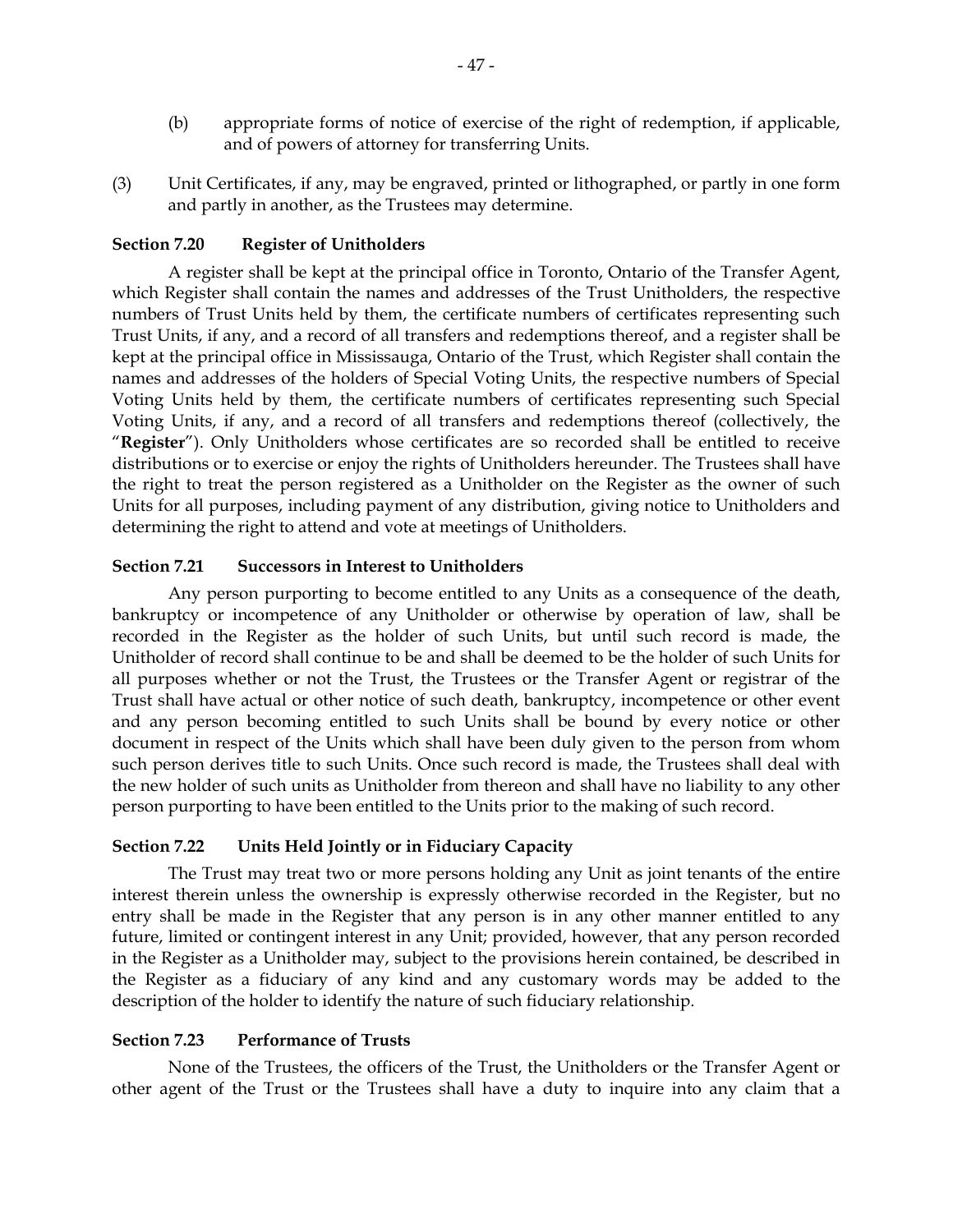transfer of a Unit or other security of the Trust was or would be wrongful or that a particular adverse person is the owner of or has an interest in the Unit or other security or any other adverse claim, or be bound to see to the performance of any trust, express, implied or constructive, or of any charge, pledge or equity to which any of the Units or other securities or any interest therein are or may be subject, or to ascertain or inquire whether any sale or transfer of any such Units or other securities or interest therein by any such Unitholder or holder of such security or his personal representatives is authorized by such trust, charge, pledge or equity, or to recognize any person as having any interest therein, except for the person recorded as Unitholder.

### **Section 7.24 Lost Unit Certificates**

In the event that any Unit Certificate is lost, stolen, destroyed or mutilated, the Trustees may authorize the issuance of a new Unit Certificate for the same number of Trust Units or Special Voting Units, as the case may be, in lieu thereof. The Trustees may in their discretion, before the issuance of such new Unit Certificate, require the owner of the lost, stolen, destroyed or mutilated Unit Certificate, or the legal representative of the owner, to make such affidavit or statutory declaration, setting forth such facts as to the loss, theft, destruction or mutilation as the Trustees or any officers of the Trust deem necessary and may require the applicant to surrender any mutilated Unit Certificate and to require the applicant to supply to the Trust a "lost certificate bond" or similar bond in such reasonable amount as the Trustees or Transfer Agent may direct indemnifying the Trustees or any officers of the Trust and the Transfer Agent for so doing. The Trustees or any officers of the Trust shall have the power to acquire from an insurer or insurers a blanket lost security bond or bonds in respect of the replacement of lost, stolen, destroyed or mutilated Unit Certificates. The Trust shall pay all premiums and other sums of money payable for such purpose out of the property of the Trust with such contribution, if any, by those insured as may be determined by the Trustees or any officers of the Trust. If such blanket lost security bond is acquired, the Trustees or any officers of the Trust may authorize and direct (upon such terms and conditions as they from time to time impose) any registrar, transfer agent, trustee or others to whom the indemnity of such bond extends to take such action to replace such lost, stolen, destroyed or mutilated Unit Certificates without further action or approval by the Trustees or any officers of the Trust.

#### **Section 7.25 Death of Unitholders**

The death of a Unitholder during the continuance of the Trust shall not terminate the Trust or give the personal representatives or the heirs of the estate of the deceased Unitholder a right to an accounting or to take any action in the courts or otherwise against other Unitholders or the Trustees, officers of the Trust or the property of the Trust, but shall only entitle the personal representatives or the heirs of the estate of the deceased Unitholder to succeed to all rights of the deceased Unitholder under this Declaration of Trust.

#### **Section 7.26 Unclaimed Payments**

In the event that the Trustees hold any amounts to be paid to Trust Unitholders under Article 11 or otherwise because such amounts are unclaimed or cannot be paid for any reason, neither the Trustees nor any distribution disbursing agent shall be under any obligation to invest or reinvest the same and shall only be obligated to hold the same in a current or other non-interest bearing account with a chartered bank or trust company, pending payment to the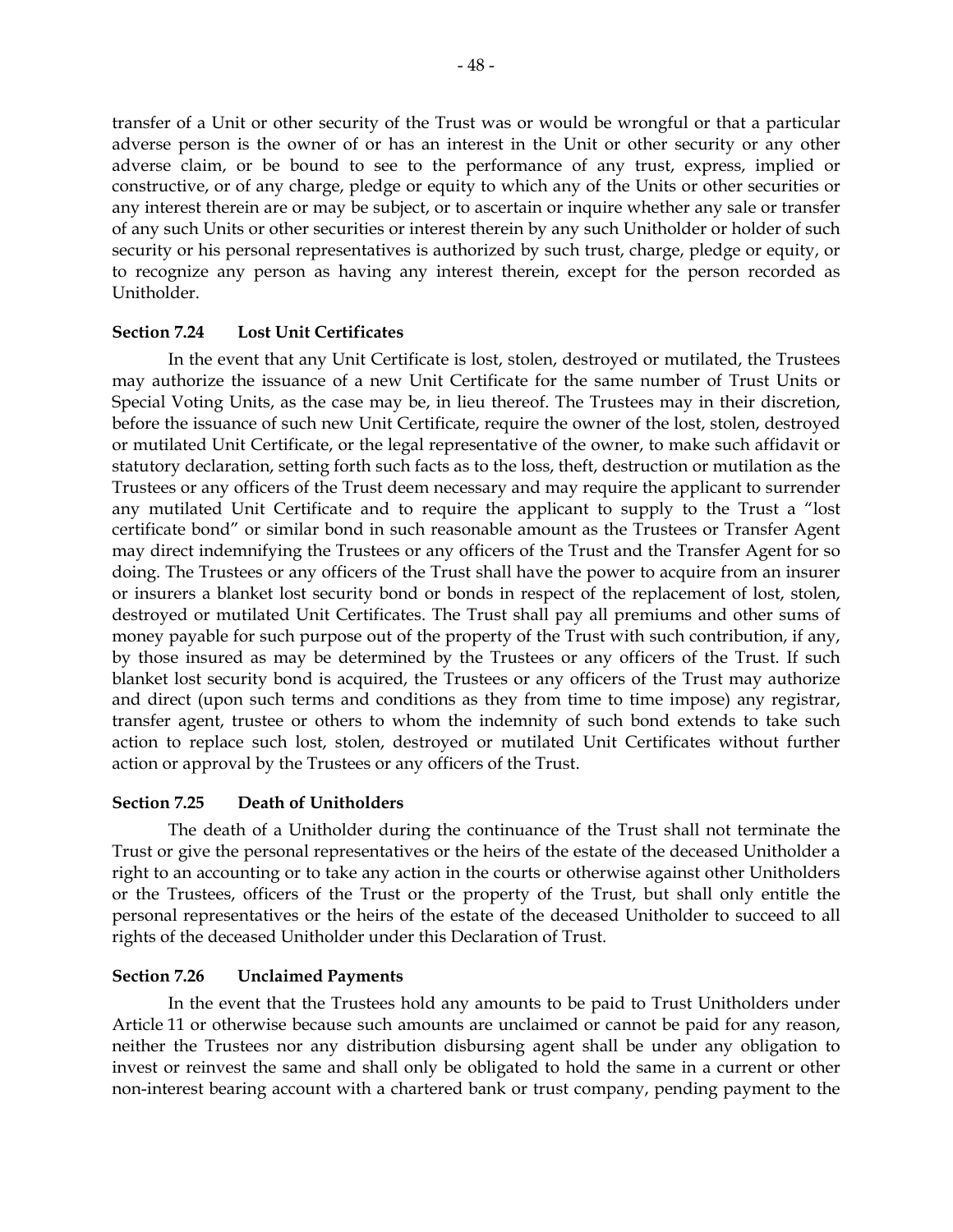person or persons entitled thereto. The Trustees shall, as and when required by law, and may at any time prior to such required time, pay all or part of such amounts so held to a court in the province where the Trust has its principal office or to the Public Guardian and Trustee (or other similar government official or agency) in the province where the Trust has its principal office whose receipt shall be a good and sufficient discharge of the obligations of the Trustees.

# **Section 7.27 Repurchase of Units**

The Trust shall be entitled to purchase for cancellation at any time the whole or from time to time any part of the outstanding Units, at a price per Unit and on a basis determined by the Trustees in compliance with all applicable Securities Laws or the rules or policies of any applicable stock exchange.

## **Section 7.28 Take-Over Bids**

- (1) If within 120 days after the date of a Take-over Bid the bid is accepted by the holders of not less than 90% of the Trust Units, other than Trust Units held at the date of the Takeover Bid by or on behalf of the Offeror or an Affiliate or Associate of the Offeror, the Offeror is entitled, on complying with this Section 7.28, to acquire the Trust Units held by the Dissenting Offerees.
- (2) An Offeror may acquire Trust Units held by a Dissenting Offeree by sending by registered mail within 60 days after the date of termination of the Take-over Bid and in any event within 180 days after the date of the Take-over Bid, an Offeror's notice to each Dissenting Offeree stating that:
	- (a) the Offerees holding more than 90% of the Trust Units to which the bid relates accepted the Take-over Bid;
	- (b) the Offeror is bound to take up and pay for or has taken up and paid for the Trust Units of the Offerees who accepted the Take-over Bid;
	- (c) a Dissenting Offeree is required to elect:
		- (i) to transfer their Trust Units to the Offeror on the terms on which the Offeror acquired the Trust Units of the Offerees who accepted the Takeover Bid, or
		- (ii) to demand payment of the fair value of their Trust Units in accordance with Section 7.28(8) to Section 7.28(17) by notifying the Offeror within 20 days after receiving the Offeror's notice;
	- (d) a Dissenting Offeree who does not make an election under Section 7.28(2) is deemed to have elected to transfer their Trust Units to the Offeror on the same terms that the Offeror acquired the Trust Units from the Offerees who accepted the Take-over Bid; and
	- (e) a Dissenting Offeree must send their Unit Certificates, if any, representing the Trust Units to which the Take-over Bid relates to the Trust within 20 days after receiving the Offeror's notice.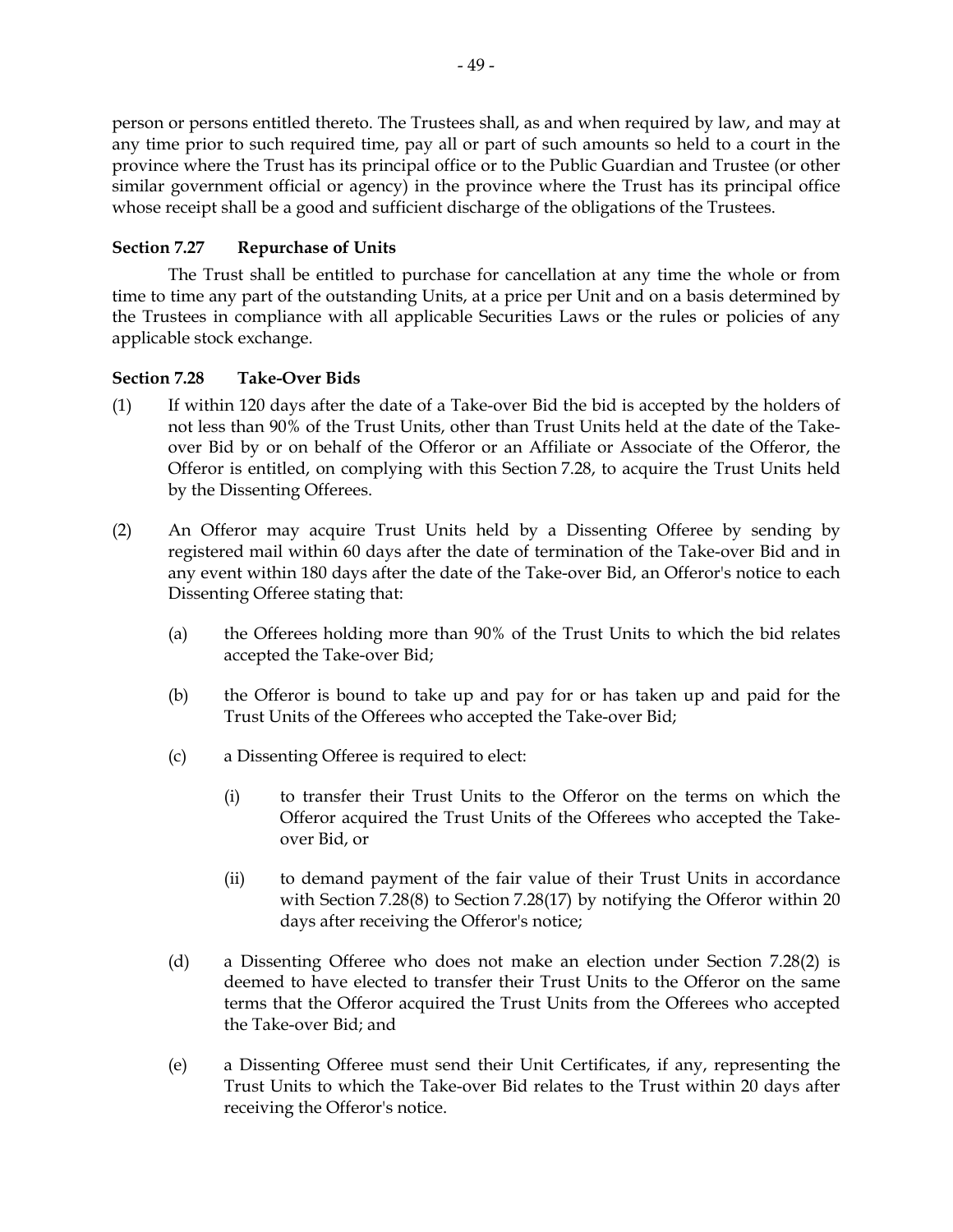- (3) Concurrently with sending the Offeror's notice under Section 7.28(2), the Offeror shall send to the Trust a notice of adverse claim disclosing the name and address of the Offeror and the name of the Dissenting Offeree with respect to each Trust Unit held by a Dissenting Offeree.
- (4) A Dissenting Offeree to whom an Offeror's notice is sent under Section 7.28(2) shall, within 20 days after receiving that notice, send their Unit Certificates, if any, to the Trust.
- (5) Within 20 days after the Offeror sends an Offeror's notice under Section 7.28(2), the Offeror shall pay or transfer to the Trust the amount of money or other consideration that the Offeror would have had to pay or transfer to a Dissenting Offeree if the Dissenting Offeree had elected to accept the Take-over Bid under Section 7.28(2)(c)(i).
- (6) The Trust is deemed to hold in trust for the Dissenting Offeree the money or other consideration it receives under Section 7.28(5), and the Trust shall deposit the money in a separate account in a bank or other body corporate any deposits of which are insured by the Canada Deposit Insurance Corporation or guaranteed by the Québec Deposit Insurance Board, and shall place the other consideration in the custody of a bank or such other body corporate.
- (7) Within 30 days after the Offeror sends an Offeror's notice under Section 7.28(2)(c)(ii), the Trust shall:
	- (a) issue to the Offeror a Unit Certificate in respect of the Trust Units, or otherwise transfer such Trust Units to the Offeror, that were held by Dissenting Offerees;
	- (b) give to each Dissenting Offeree who elects to accept the Take-over Bid terms under Section  $7.28(2)(c)(i)$  and who sends their Unit Certificates, if any, as required under Section 7.28(4), the money or other consideration to which such Dissenting Offeree is entitled, disregarding fractional Trust Units, if any, which may be paid for in money; and
	- (c) send to each Dissenting Offeree who has not sent their Unit Certificates, if any, as required under Section 7.28(4) a notice stating that:
		- (i) his Trust Units have been cancelled,
		- (ii) the Trust or some designated person holds in trust for the Dissenting Offeree the money or other consideration to which the Dissenting Offeree is entitled as payment for or in exchange for their Trust Units, and
		- (iii) the Trust will, subject to Section 7.28(8) to Section 7.28(17), send that money or other consideration to the Dissenting Offeree forthwith after receiving their Trust Units.
- (8) If a Dissenting Offeree has elected to demand payment of the fair value of their Trust Units under Section  $7.28(2)(c)(ii)$ , the Offeror may, within 20 days after it has paid the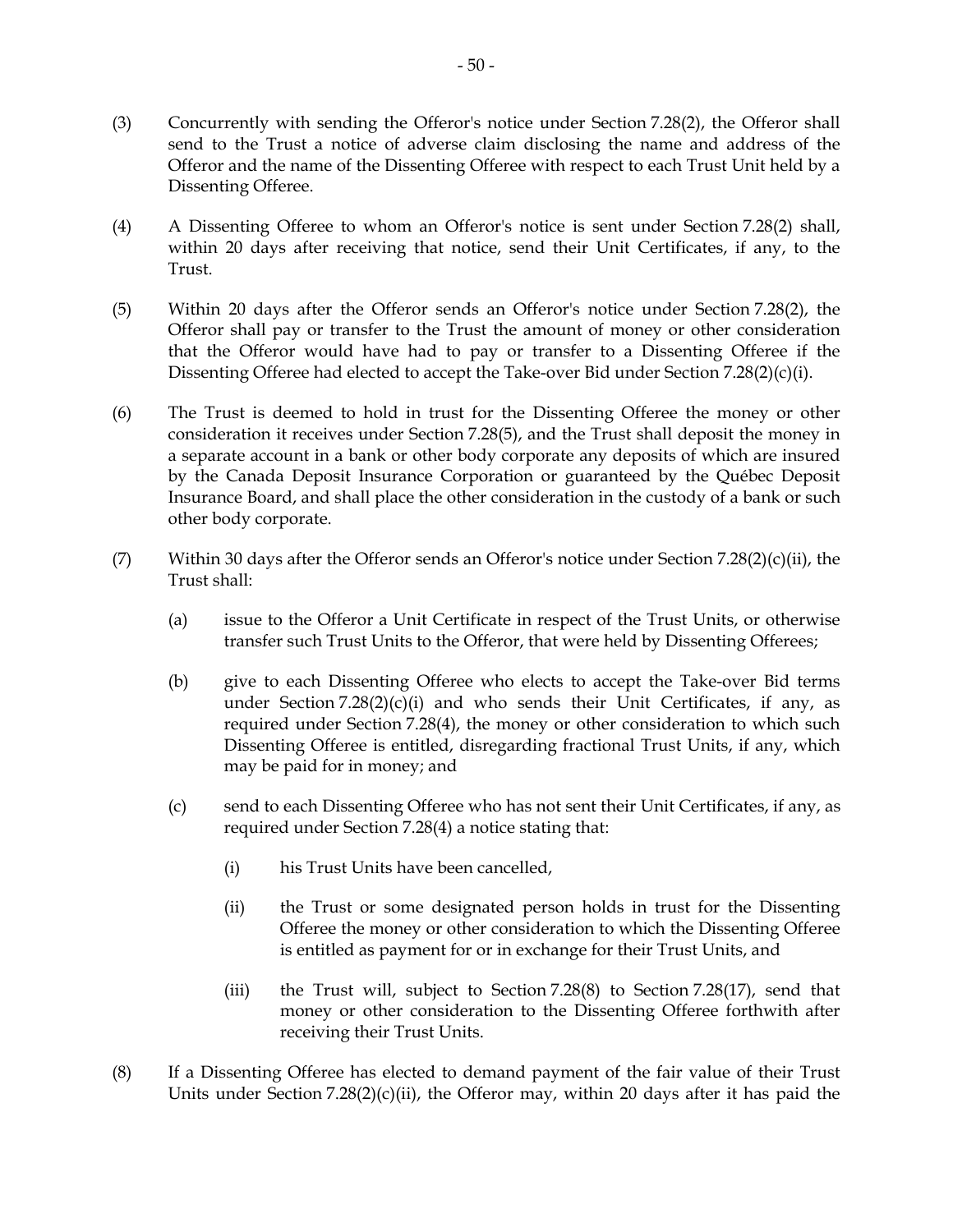money or transferred the other consideration, under Section 7.28(5), apply to a court to fix the fair value of the Trust Units of that Dissenting Offeree.

- (9) If an Offeror fails to apply to a court under Section 7.28(8), a Dissenting Offeree may apply to a court for the same purpose within a further period of 20 days.
- (10) Where no application is made to a court under Section 7.28(9) within the period set out in that section, a Dissenting Offeree is deemed to have elected to transfer their Trust Units to the Offeror on the same terms that the Offeror acquired the Trust Units from the Offerees who accepted the Take-over Bid.
- (11) An application under Section 7.28(8) or Section 7.28(9) shall be made to a court having jurisdiction in the place where the Trust has its registered office.
- (12) A Dissenting Offeree is not required to give security for costs in an application made under Section 7.28(8) or Section 7.28(9).
- (13) On an application under Section 7.28(8) or Section 7.28(9):
	- (a) all Dissenting Offerees referred to in Section 7.28(2)(c)(ii) whose Trust Units have not been acquired by the Offeror shall be joined as parties and shall be bound by the decision of the court; and
	- (b) the Offeror shall notify each affected Dissenting Offeree of the date, place and consequences of the application and of their right to appear and be heard in person or by counsel.
- (14) On an application to a court under Section 7.28(8) or Section 7.28(9) the court may determine whether any other person is a Dissenting Offeree who should be joined as a party, and the court shall then fix a fair value for the Trust Units of all Dissenting Offerees.
- (15) A court may in its discretion appoint one or more appraisers to assist the court to fix a fair value for the Trust Units of a Dissenting Offeree.
- (16) The final order of the court shall be made against the Offeror in favour of each Dissenting Offeree and for the amount for their Trust Units as fixed by the court.
- (17) In connection with proceedings under this Section 7.28, a court may make any order it thinks fit and, without limiting the generality of the foregoing, it may:
	- (a) fix the amount of money or other consideration that is required to be held in trust under Section 7.28(4);
	- (b) order that money or other consideration be held in trust by a person other than the Trust; and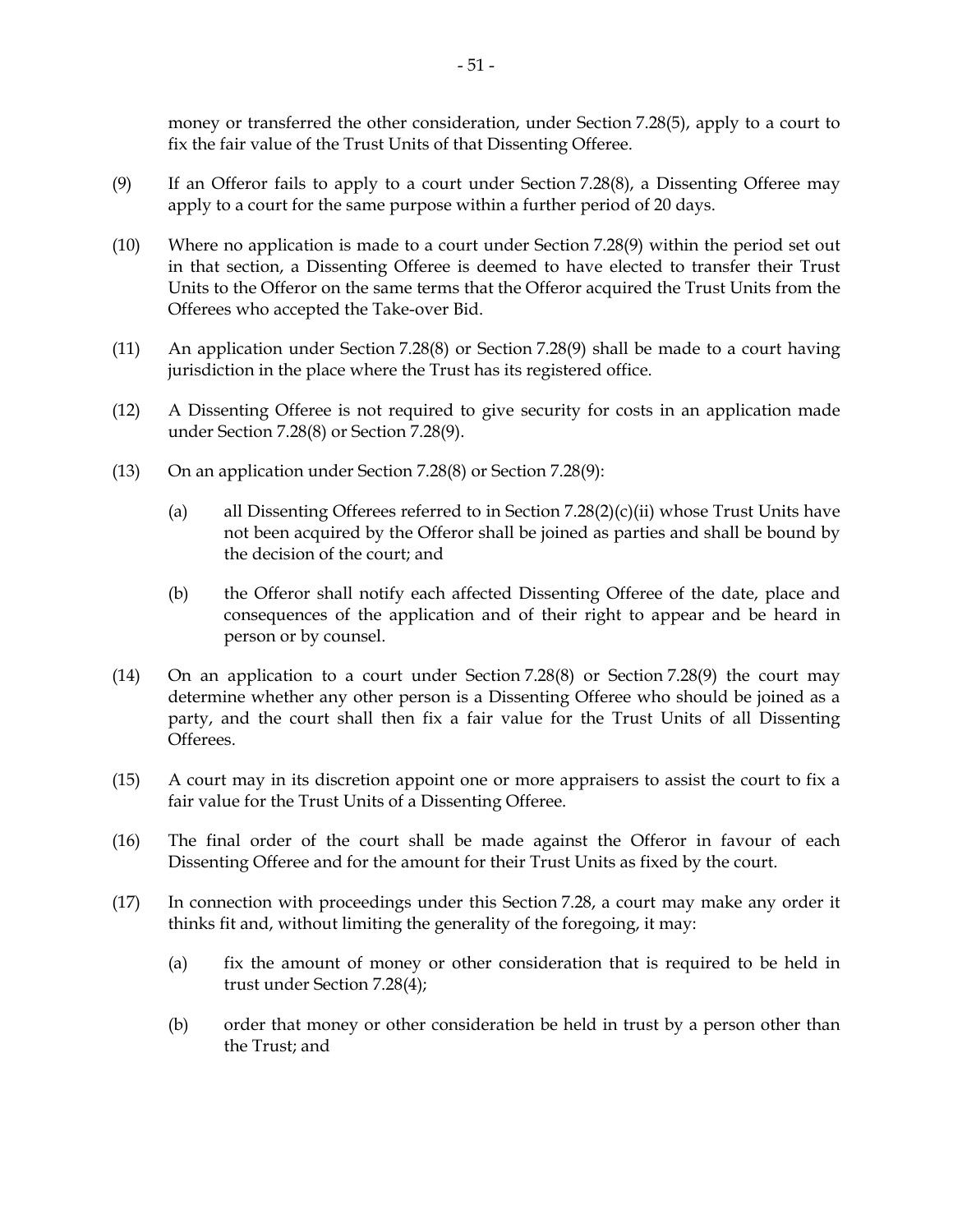(c) allow a reasonable rate of interest on the amount payable to each Dissenting Offeree from the date the Units are transferred to the Trust under Section 7.28(4) until the date of payment.

# **ARTICLE 8 MEETINGS OF UNITHOLDERS**

### **Section 8.1 Annual Meeting**

There shall be an annual meeting of the Unitholders at such time, place in Canada and/or by such form of telephonic, electronic, virtual or other communication method and for such purposes as the Trustees may prescribe for the purpose of presentation of the audited financial statements of the Trust for the immediately preceding year, electing Trustees, appointing or removing the Auditors of the Trust and transacting such other business as the Trustees may determine or as may properly be brought before the meeting. The annual meeting of Unitholders shall be held after delivery to the Unitholders of the information referred to in Section 17.8 and, in any event, within 180 days after the end of each Fiscal Year.

### **Section 8.2 Other Meetings**

- (1) The Trustees shall have power at any time to call special meetings of the Unitholders at such time and place and/or by such form of telephonic, electronic, virtual or other communication method as the Trustees may determine. Unitholders holding in the aggregate not less than 10% of the outstanding Units of the Trust may requisition the Trustees in writing to call a special meeting of the Unitholders for the purposes stated in the requisition. If there are no Trustees, the officers of the Trust shall promptly call a special meeting of the Unitholders for the election of successor Trustees. The requisition shall state in reasonable detail the business proposed to be transacted at the meeting and shall be sent to each of the Trustees at the principal office of the Trust. Unitholders shall have the right to obtain a list of Unitholders to the same extent and upon the same conditions as those which apply to shareholders of a corporation governed by the CBCA. Upon receiving the requisition, the Trustees shall call a meeting of Unitholders to transact the business referred to in the requisition, unless:
	- (a) a record date for a meeting of the Unitholders has been fixed and notice thereof has been given to each stock exchange in Canada on which the Trust Units are listed for trading;
	- (b) the Trustees have called a meeting of the Unitholders and have given notice thereof pursuant to Section 8.4;
	- (c) in connection with the business as stated in the requisition:
		- (i) it clearly appears to the Trustees, acting reasonably, that the matter covered by the requisition is submitted by the Unitholder primarily for the purpose of enforcing a personal claim or redressing a personal grievance against the Trust, the Trustees, the officers of the Trust or its security holders;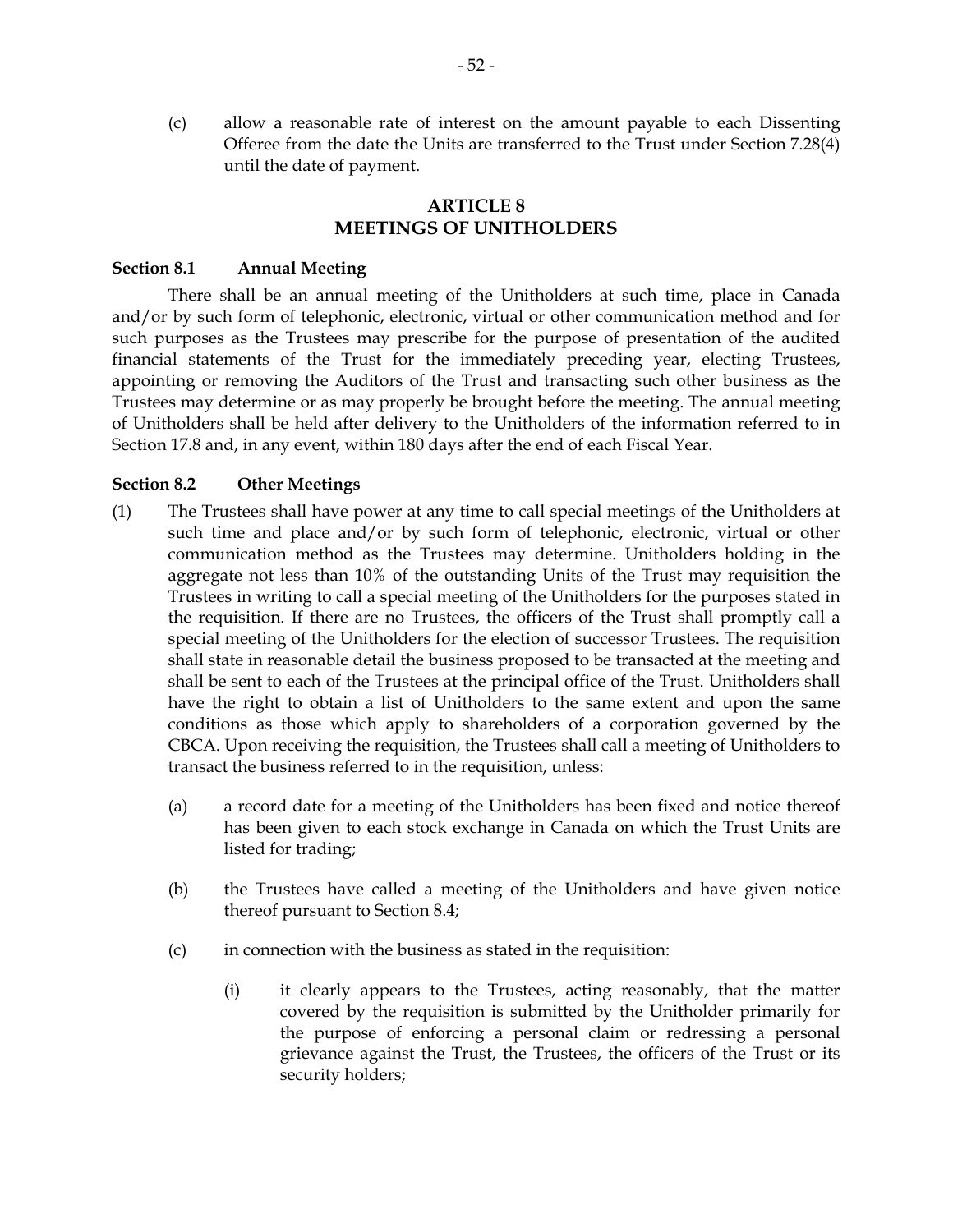- (ii) it clearly appears to the Trustees, acting reasonably, that the matter covered by the requisition does not relate in a significant way to the business or affairs of the Trust;
- (iii) the Trust, at the Unitholder's request, included a matter covered by a requisition in an information circular relating to a meeting of Unitholders held within two years preceding the receipt of such request, and the Unitholder failed to present the matter, in person, by electronic means, as applicable, or by proxy, at the meeting;
- (iv) substantially the same matter covered by the requisition was submitted to Unitholders in an information circular (including a dissident's information circular) relating to a meeting of Unitholders held within two years preceding the receipt of the Unitholder's request and the matter covered by the requisition was defeated; or
- (v) the rights conferred by this Section 8.2 are being abused to secure publicity; or
- (d) the Unitholder(s) submitting the requisition previously submitted a requisition to call a special meeting of Unitholders (the "**past meeting**") within two years preceding the receipt of the present requisition and failed to continue to hold or own 10% of the outstanding Units of the Trust up to and including the day of such past meeting.
- (2) Subject to the foregoing, if the Trustees do not within 21 days after receiving the requisition call a meeting, any Unitholder who signed the requisition may call the meeting in accordance with the provisions of Section 8.4 and Section 8.9 and the Trustees' Regulations, *mutatis mutandis*. The phrase "meeting of the Unitholders" wherever it appears in this Declaration of Trust shall mean and include both an annual meeting and any other meeting of Unitholders.

# **Section 8.3 Meeting Held by Electronic Means**

- (1) At such time as the Trustees call a meeting of Unitholders, or at such other time before a meeting of Unitholders as reasonably determined by the Trustees, the Trustees may determine that:
	- (a) the meeting shall be held entirely by means of a telephonic, electronic, virtual or other communication facility;
	- (b) the meeting shall be held in a physical location but that any Person entitled to attend and vote at the meeting may participate by means of a telephonic, electronic, virtual or other communication facility; and
	- (c) in the case of (a) or (b), any vote shall be held entirely or partially, as applicable, by means of a telephonic, electronic, virtual or other communication facility that has been made available for that purpose.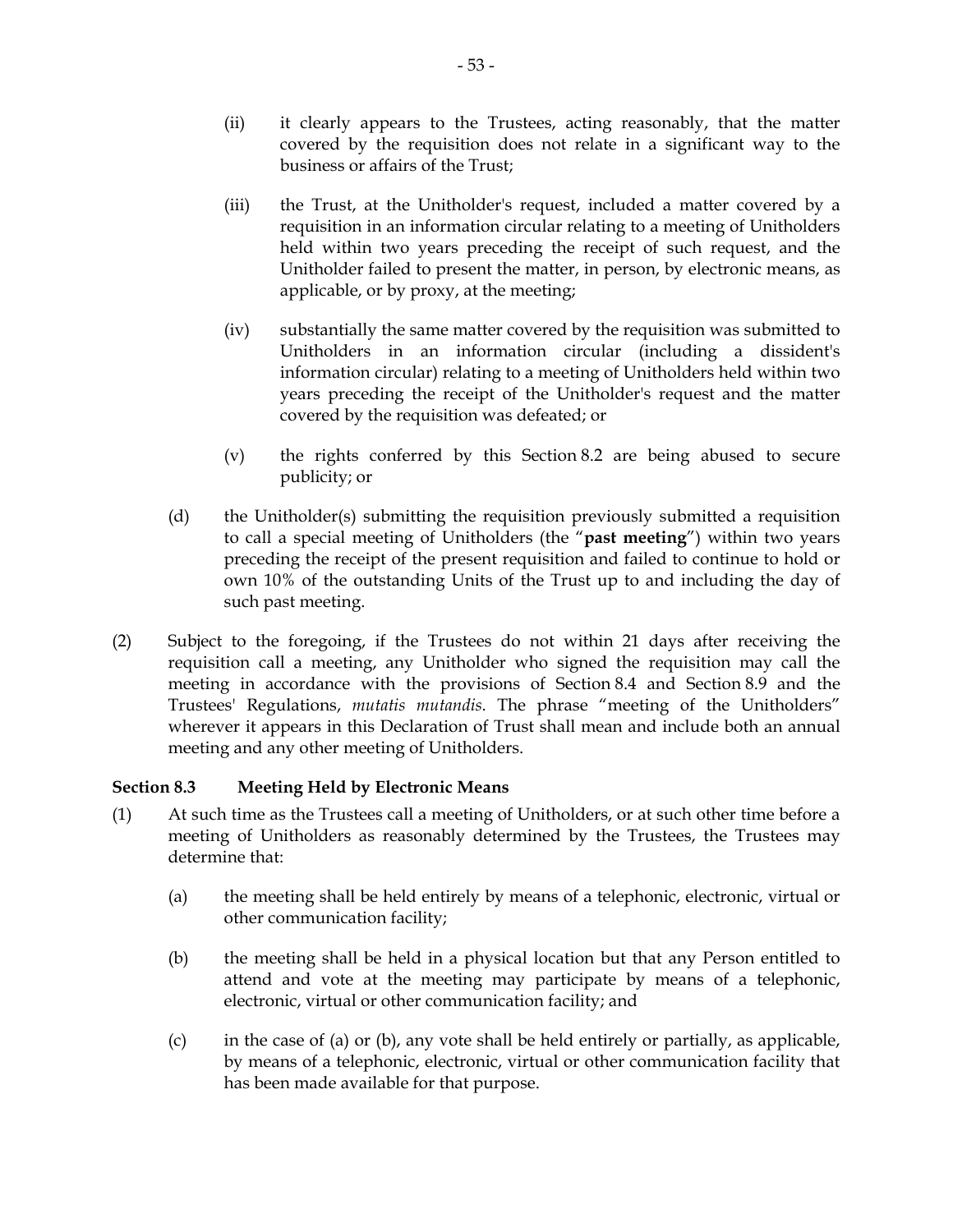- (2) Any vote at a meeting of Unitholders may be carried out by means of a telephonic, electronic, virtual or other communication facility, if such facility enables the votes to be gathered in a manner that permits their subsequent verification.
- (3) A Person participating in a meeting of Unitholders by way of telephonic, electronic, virtual or other communication facility made available for that purpose is deemed to be present at the meeting for all purposes, including quorum.

### **Section 8.4 Notice of Meeting of Unitholders**

Notice of all meetings of the Unitholders shall be mailed or delivered by the Trustees to each Trustee and to the Auditors of the Trust not less than 21 nor more than 50 days or within such other number of days as required by law or applicable stock exchange rules before the meeting. Such notice shall specify the time when, and the place where, if applicable, such meeting is to be held and shall briefly state the general nature of the business to be transacted at such meeting, and shall otherwise include such information as would be provided to shareholders of a corporation governed by the CBCA in connection with a meeting of shareholders. Any adjourned meeting, other than a meeting adjourned for lack of a quorum under Section 8.6, may be held as adjourned without further notice. Notwithstanding the foregoing, a meeting of Unitholders may be held at any time without notice if all the Unitholders are present or represented thereat or those not so present or represented have waived notice. Any Unitholder (or a duly appointed proxy of a Unitholder) may waive any notice required to be given under the provisions of this Section 8.4, and such waiver, whether given before or after the meeting, shall cure any default in the giving of such notice. Attendance at a meeting of Unitholders shall constitute a waiver of notice unless the Unitholder or other person attends the meeting for the express purpose of objecting to the transaction of any business on the grounds that the meeting is not properly called.

### **Section 8.5 Chairperson**

The chairperson of any annual or other meeting of Unitholders shall be the Chair of the Trustees or any other Trustee specified by resolution of the Trustees or, in the absence of any Trustee, any person appointed as chairperson of the meeting by the Unitholders present.

### **Section 8.6 Quorum**

A quorum for any meeting of the Unitholders shall be individuals present in person, by electronic means, as applicable, or represented by proxy, not being less than two in number, provided that if the Trust has only one Unitholder, the Unitholder present in person, by electronic means, as applicable, or by proxy constitutes a meeting and a quorum for such meeting, representing in the aggregate not less than 10% of the total number of outstanding Units on the record date for the meeting. If a quorum is present at the opening of a meeting, the Unitholders may proceed with the business of the meeting, notwithstanding that a quorum is not present throughout the meeting. The Chair of any meeting at which a quorum of Unitholders is present may, with the consent of the majority of the Unitholders present in person, by electronic means, as applicable, or by proxy, adjourn at such meeting and no notice of any such adjournment need be given. In the event of such quorum not being present at the meeting on the date for which the meeting is called within one-half hour after the time fixed for the holding of such meeting, the meeting, if called by request of Unitholders, shall be terminated and, if otherwise called, shall stand adjourned to such day being not less than seven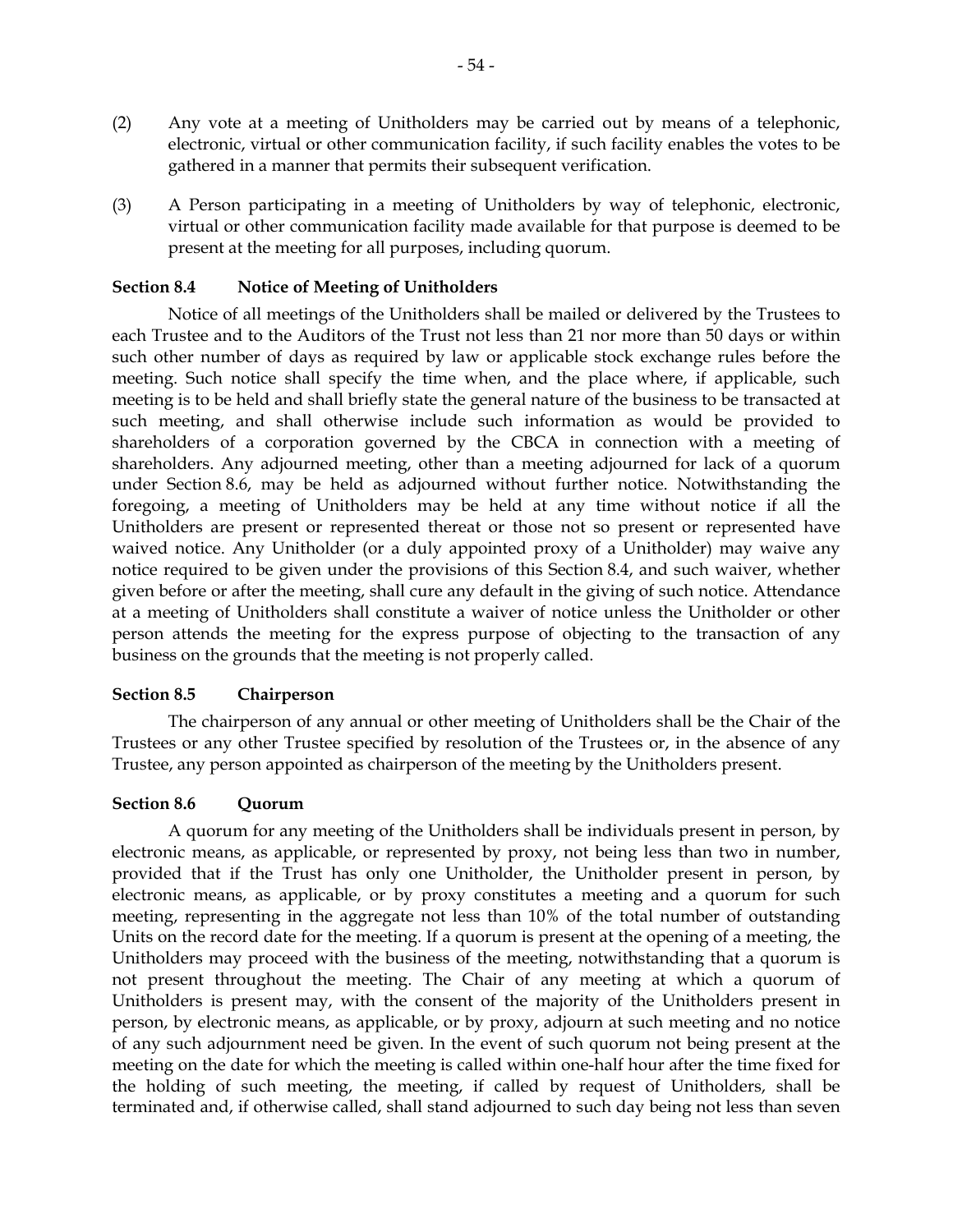days later and to such place (and/or subject to Section 8.3, such communication facility) and time as may be appointed by the Chair of the meeting. If at such adjourned meeting a quorum as above defined is not present, the Unitholders present either in person, by electronic means, as applicable, or by proxy shall form a quorum, and any business may be brought before or dealt with at such an adjourned meeting which might have been brought before or dealt with at the original meeting in accordance with the notice calling the same.

# **Section 8.7 Voting**

- (1) Holders of Units may attend and vote at all meetings of the Unitholders either in person, by electronic means, as applicable, or by proxy. Each Trust Unit shall entitle the holder of record thereof to one vote at all meetings of the Unitholders. Each Special Voting Unit will entitle the holder of record thereof to a number of votes at all meetings of the Unitholders equal to the number of Trust Units that may be obtained upon the exchange of the exchangeable security, including an Exchangeable Unit, to which such Special Voting Unit is attached.
- (2) Any action to be taken by the Unitholders shall, except as otherwise required by this Declaration of Trust or by law, be authorized when approved by a majority of the votes cast at a meeting of the Unitholders. The Chair of any such meeting shall not have a second or casting vote. Every question submitted to a meeting, other than a Special Resolution, shall, unless a poll vote is demanded, be decided by a show of hands, on which every person present and entitled to vote shall be entitled to one vote; provided that, in the case of a meeting held partially or entirely by electronic means, every question submitted to a meeting must be decided by poll vote.
- (3) At any such meeting, unless a poll is demanded or required, a declaration by the Chair that a resolution has been carried or carried unanimously or by a particular majority, or lost or not carried by a particular majority, shall be conclusive evidence of that fact. If a poll is demanded or required concerning the election of a chairperson or an adjournment, it shall be taken immediately upon request and, in any other case, it shall be taken at such time as the Chair may direct. The demand for a poll shall not prevent the continuation of a meeting for the transaction of any business other than the question on which the poll has been demanded.
- (4) At any meeting of Unitholders, on a show of hands every person who is present and entitled to vote, whether as a Unitholder or as a proxy, shall have one vote. At any meeting of Unitholders on a poll, each Unitholder present in person, by electronic means, as applicable, or represented by a duly appointed proxy shall have one vote for each Unit held on the applicable Record Date, except as otherwise set forth herein.

## **Section 8.8 Matters on which Unitholders Shall Vote**

- (1) Subject to Section 13.3, as applicable, none of the following shall occur unless the same has been duly approved by the Unitholders at a meeting duly called and held:
	- (a) except as provided in Section 3.4, Section 3.6, Section 3.7, Section 3.8 or Section 3.12, the appointment, election or removal of Trustees;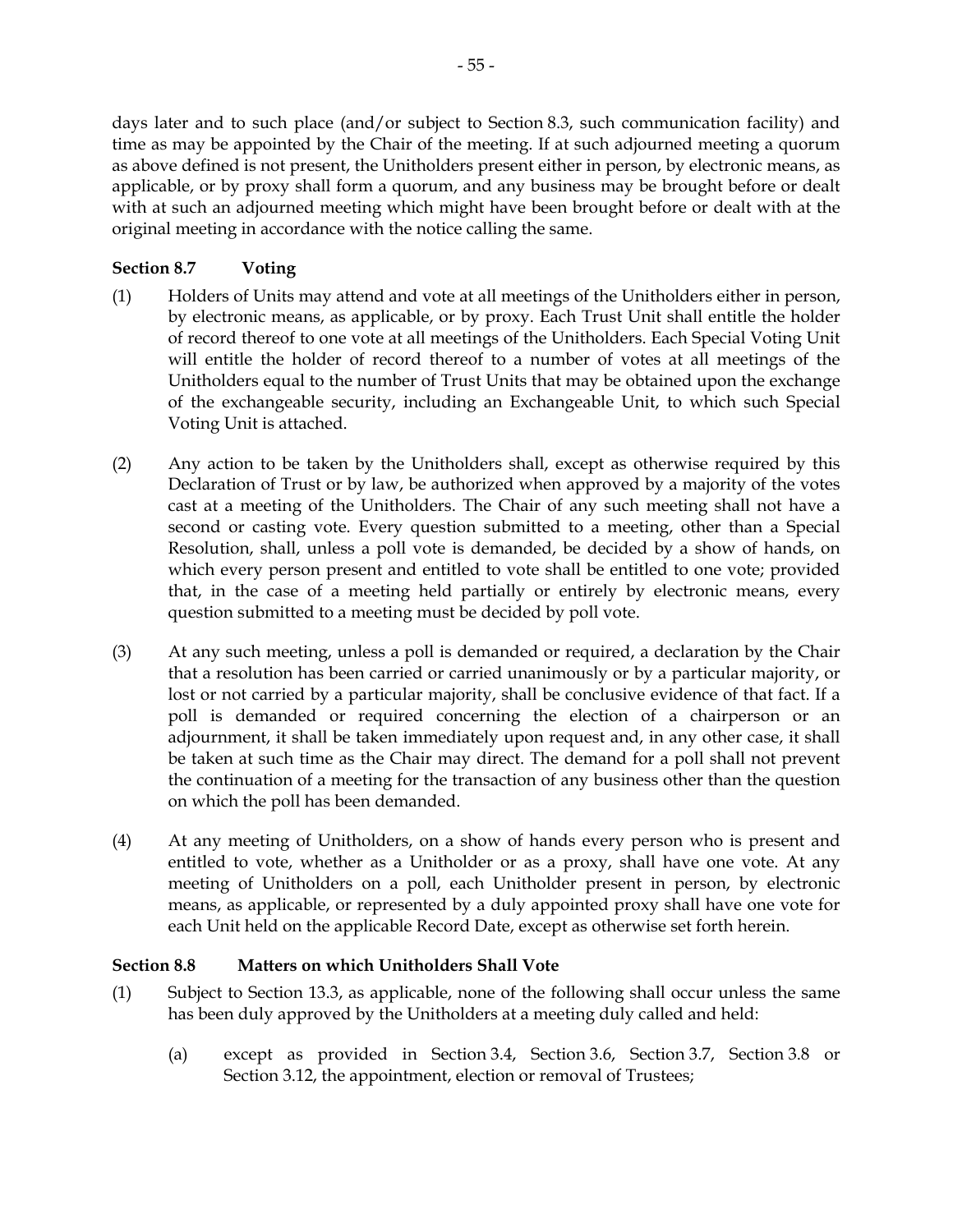- (b) except as provided in Section 17.6, the appointment or removal of Auditors;
- (c) any amendment to this Declaration of Trust (except as provided in Section 6.5 or Section 13.1) or any amendment to the Limited Partnership Agreement that is required to be approved pursuant to the Limited Partnership Agreement by a special resolution (as such term is defined in the Limited Partnership Agreement) of the holders of the limited partnership units of the Partnership entitled to vote thereon;
- (d) any sale or transfer of the assets of the Trust or its Subsidiaries as an entirety or substantially as an entirety, including the sale, exchange or other disposition of all or substantially all of the assets of the Partnership, other than as part of an internal reorganization of the assets of the Trust or its Subsidiaries (including the Partnership) as approved by the Trustees;
- (e) the termination of the Trust; or
- (f) the taking of any action upon any matter, which under applicable law (including policies of Canadian securities commissions) or applicable stock exchange rules, would require approval by ordinary resolution had the Partnership, provided that if at such time there is more than one Partnership all such Partnerships shall be deemed to be a single Partnership for the purposes of this Section  $8.8(1)(f)$ , been a reporting issuer (or the equivalent) in the jurisdictions in which the Trust is a reporting issuer (or the equivalent) and had the Class A LP Units been listed for trading on the stock exchanges where the Trust Units are listed for trading, respectively.
- (2) Nothing in this Section 8.8, however, shall prevent the Trustees from submitting to a vote of Unitholders any matter, including as may be required in connection with the Limited Partnership Agreement, which they deem appropriate. Except with respect to the matters specified in Section 8.8, Section 13.2, Section 13.3, Section 13.4 and Section 15.2 or matters submitted to a vote of the Unitholders by the Trustees, no vote of the Unitholders shall in any way bind the Trustees.

## **Section 8.9 Record Dates**

(1) For the purpose of determining the Unitholders who are entitled to receive notice of and vote at any meeting or any adjournment thereof or for the purpose of any other action, the Trustees may from time to time, without notice to the Unitholders, close the transfer books for such period, not exceeding 35 days, as the Trustees may determine; or without closing the transfer books the Trustees may fix a date not more than 60 days prior to the date of any meeting of the Unitholders or other action as a record date for the determination of Unitholders entitled to receive notice of and to vote at such meeting or any adjournment thereof or to be treated as Unitholders of record for purposes of such other action, and any Unitholder who was a Unitholder at the time so fixed shall be entitled to receive notice of and vote at such meeting or any adjournment thereof, even though such Unitholder has since that date disposed of their Units, and no Unitholder becoming such after that date shall be entitled to receive notice of and vote at such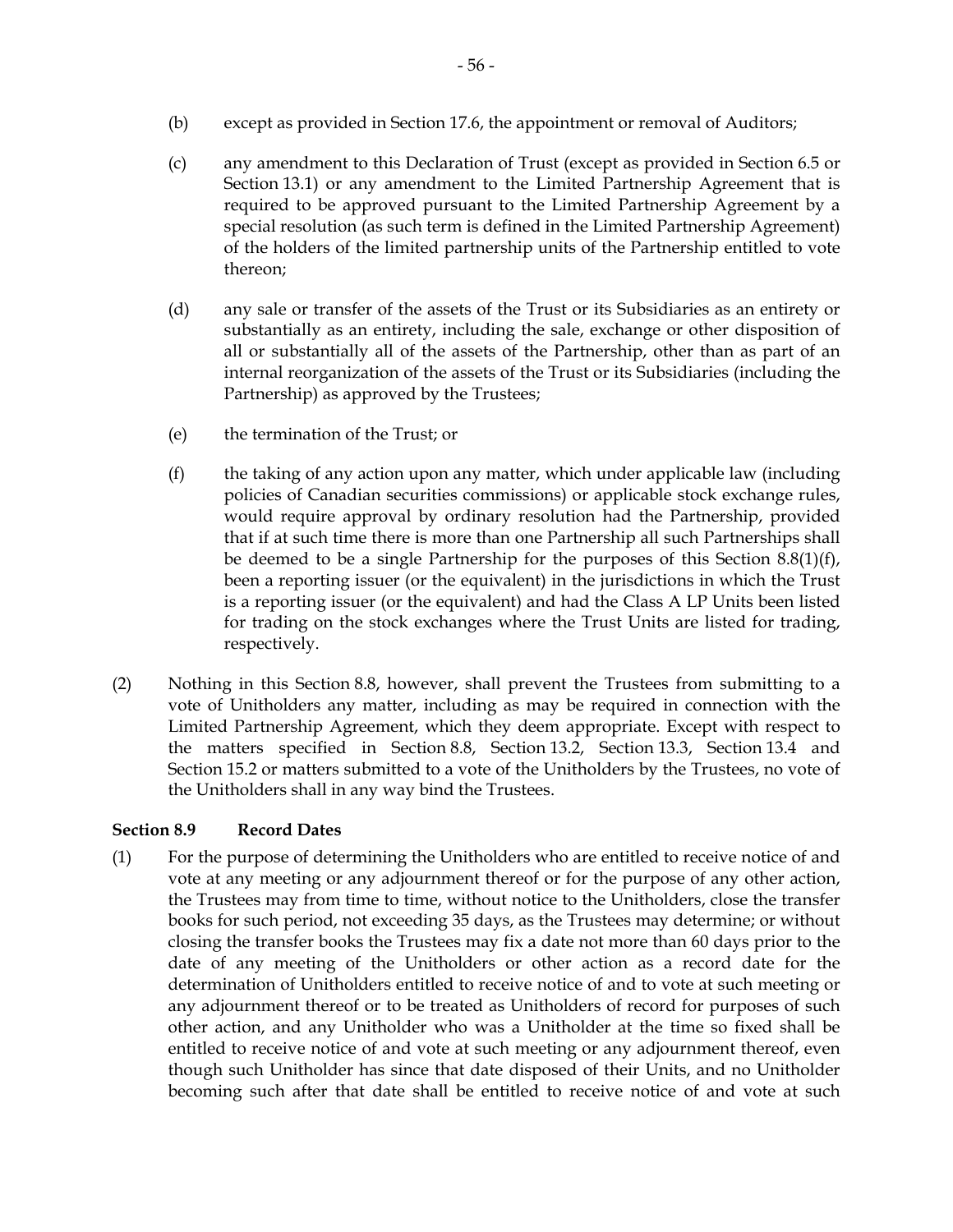meeting or any adjournment thereof or to be treated as a Unitholder of record for purposes of such other action. If, in the case of any meeting of Unitholders, no record date with respect to voting has been fixed by the Trustees, the record date for voting shall be 5:00 p.m. on the last business day before the meeting.

(2) Unitholders may examine the list of Unitholders of record (a) during usual business hours at the registered office of the Trust or Transfer Agent, and (b) at the meeting of Unitholders for which the list was prepared.

### **Section 8.10 Proxies**

- (1) Whenever the vote or consent of Unitholders is required or permitted under this Declaration of Trust, such vote or consent may be given either directly by the Unitholder or by a proxy in such form as the Trustees may prescribe from time to time or, in the case of a Unitholder who is a body corporate or association, by an individual authorized by the board of directors or governing body of the body corporate or association to represent it at a meeting of the Unitholders. A proxy need not be a Unitholder. The Trustees may solicit such proxies from the Unitholders or any of them in any matter requiring or permitting the Unitholders' vote, approval or consent.
- (2) The Trustees may adopt, amend or repeal such rules relating to the appointment of proxyholders and the solicitation, execution, validity, revocation and deposit of proxies, as they in their discretion from time to time determine.
- (3) An instrument of proxy executed in compliance with the foregoing shall be valid unless challenged at the time of or prior to its exercise and the person challenging the instrument shall have the burden of proving, to the satisfaction of the chairperson of the meeting at which the instrument is proposed to be used, that the instrument of proxy is invalid. Any decision of the chairperson of the meeting in respect of the validity of an instrument of proxy shall be final and binding upon all persons. An instrument of proxy shall be valid only at the meeting with respect to which it was solicited or any adjournment thereof.
- (4) A vote cast in accordance with any proxy shall be valid notwithstanding the death, incapacity, insolvency or bankruptcy of the Unitholder giving the proxy or the revocation of the proxy unless written notice of the death, incapacity, insolvency, bankruptcy or revocation of the proxy has been received by the chairperson of the meeting prior to the time the vote is cast.

## **Section 8.11 Personal Representatives**

If a Unitholder is deceased, their personal representative, upon filing with the secretary of the meeting such proof of such appointment as the secretary considers sufficient, shall be entitled to exercise the same voting rights at any meeting of Unitholders as the Unitholder would have been entitled to exercise if such person were living and for the purpose of the meeting shall be considered to be a Unitholder. Subject to the provisions of the will of a deceased Unitholder, if there is more than one personal representative, the provisions of Section 7.22 relating to joint holders shall apply. When any Unit is held jointly by several persons, any one of them may vote at any meeting in person, by electronic means, as applicable,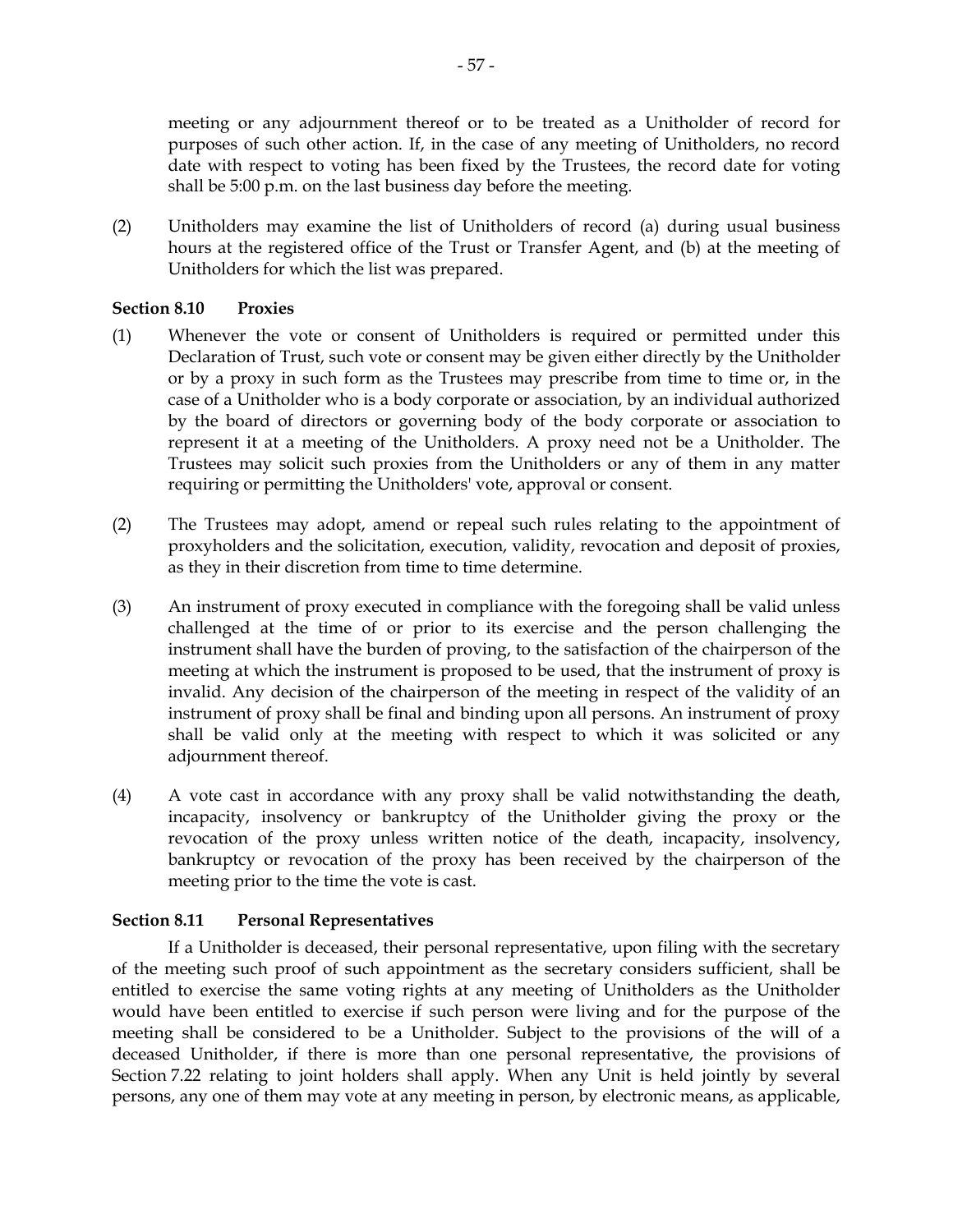or by proxy in respect of such Unit, but if more than one of them shall be present at such meeting in person, by electronic means, as applicable, or by proxy, and such joint owners or their proxies so present disagree as to any vote to be cast, such vote purporting to be executed by or on behalf of a Unitholder shall be deemed valid unless challenged at or prior to its exercise, and the burden of proving invalidity shall rest on the challenger.

## **Section 8.12 Attendance by Others**

Any Trustee, officer or employee of the Trust, officer, director or employee of the Subsidiaries, representative of the Auditors of the Trust or other individuals approved by the Trustees may attend and speak and/or participate, as applicable, at any meeting of Unitholders.

### **Section 8.13 Conduct of Meetings**

To the extent that the rules and procedures for the conduct of a meeting of Unitholders are not prescribed herein, the rules and procedures shall be such reasonable rules and procedures as are determined by the chairperson of the meeting and such rules and procedures shall be binding upon all parties participating in the meeting.

## **Section 8.14 Binding Effect of Resolutions**

Every resolution passed at a meeting in accordance with the provisions of this Article 8 shall be binding upon all Unitholders, whether present at or absent from the meeting. Subject to Section 8.8, no action taken by Unitholders at any meeting of Unitholders shall in any way bind the Trust or the Trustees without approval of the Trustees.

### **Section 8.15 Resolution in Lieu of Meeting**

A resolution signed in writing by all of the Unitholders entitled to vote on that resolution at a meeting of Unitholders is as valid as if it had been passed at a meeting of Unitholders. Notwithstanding any other provision of this Declaration of Trust, a resolution in writing executed by Unitholders holding a proportion of the outstanding Units equal to the proportion required to vote in favour thereof at a meeting of Unitholders to approve that resolution is valid as if it had been passed at a meeting of Unitholders.

### **Section 8.16 Actions by Unitholders**

Any action, change, approval, decision or determination required or permitted to be taken or made by the Unitholders hereunder shall be effected by a resolution passed by the Unitholders at a duly constituted meeting (or a Special Resolution in lieu thereof) or by written resolution in lieu thereof, all in accordance with this Article 8.

### **Section 8.17 Meaning of "Special Resolution"**

(1) The expression "Special Resolution" when used in this Declaration of Trust means, subject to this Article 8, a resolution proposed to be passed as a special resolution at a meeting of Unitholders (including an adjourned meeting) duly convened for that purpose and held in accordance with the provisions of this Article 8 at which two or more individuals present in person, by electronic means, as applicable, or represented by proxy representing not less than 10% of the outstanding Units on the record date for the meeting and passed by the affirmative votes of the holders of not less than 66 2/3% of the Units represented at the meeting and voted on a poll upon such resolution.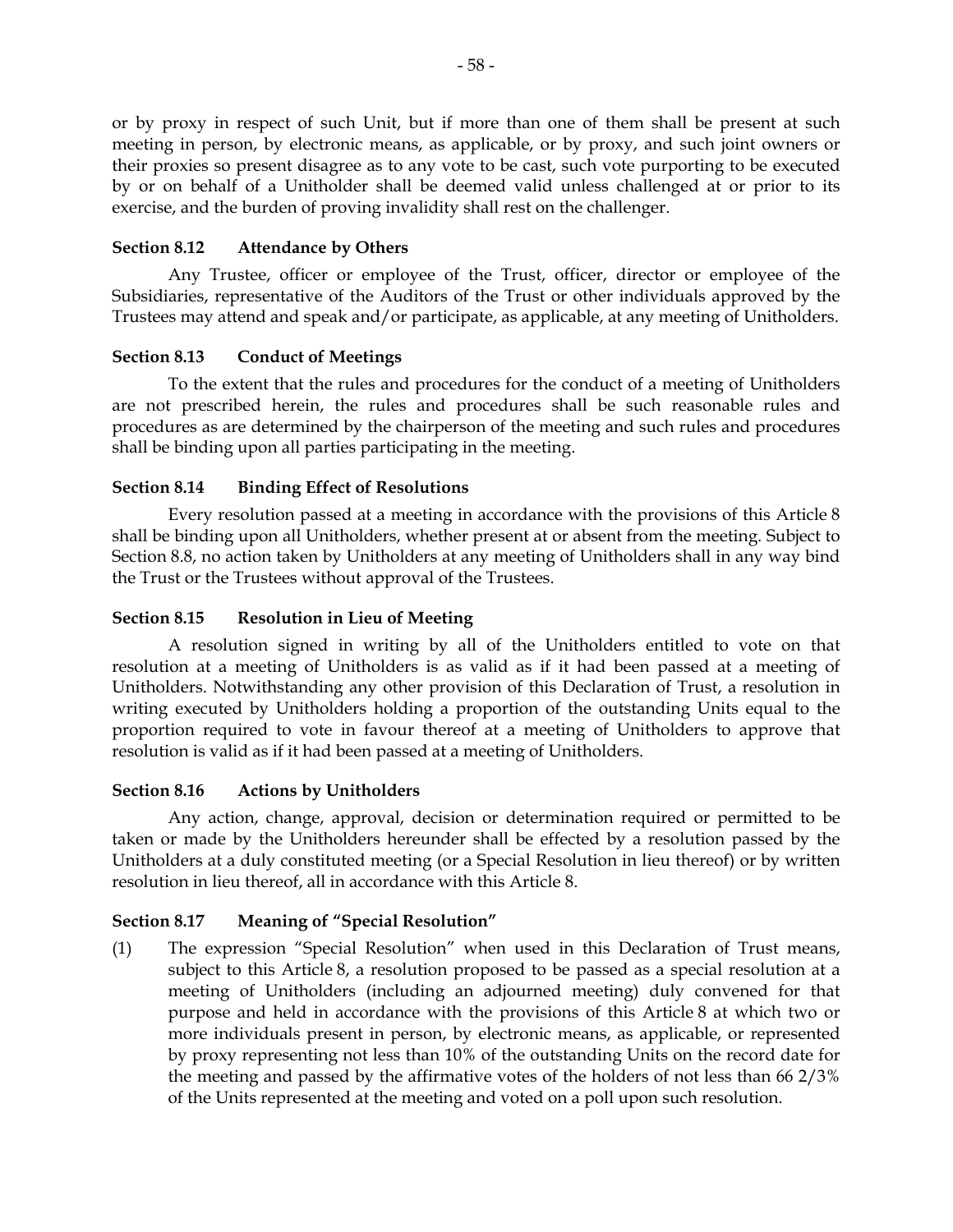- (2) Notwithstanding Section 8.17(1), if at any meeting of Unitholders at which a Special Resolution is proposed to be passed, two individuals representing not less than 10% of the outstanding Units on the record date for the meeting are not present in person, by electronic means, as applicable, or by proxy within one-half hour after the time appointed for the meeting, then the meeting, if convened by or on the requisition of Unitholders, shall be dissolved, but in any other case it shall stand adjourned to such date, being not less than 21 nor more than 60 days later and to such place and time as may be appointed by the chairperson of the meeting. Not less than 10 days prior notice shall be given of the time and place, if applicable, of such adjourned meeting in the manner provided in Section 8.4. Such notice shall state that at the adjourned meeting the Unitholders present in person, by electronic means, as applicable, or by proxy shall form a quorum but it shall not be necessary to set forth the purposes for which the meeting was originally called or any other particulars. At the adjourned meeting, the Unitholders present in person, by electronic means, as applicable, or by proxy shall form a quorum and may transact the business for which the meeting was originally convened and a resolution proposed at such adjourned meeting and passed by the requisite vote as provided in Section 8.17(1) shall be a Special Resolution within the meaning of this Declaration of Trust.
- (3) Votes on a Special Resolution shall always be given on a poll and no demand for a poll on a Special Resolution shall be necessary.

## **Section 8.18 Meaning of "Outstanding"**

Every Unit issued, certified and delivered hereunder shall be deemed to be outstanding until it shall be cancelled or delivered to the Trustees or Transfer Agent for cancellation provided that:

- (a) when a new certificate has been issued in substitution for a Unit Certificate which has been lost, stolen, mutilated or destroyed, only one of such Unit Certificates shall be counted for the purposes of determining the number of Units outstanding; and
- (b) for the purpose of any provision of this Declaration of Trust entitling holders of outstanding Units to vote, sign consents, requisitions or other instruments or, take any action under this Declaration of Trust, Units owned directly or indirectly, legally or equitably, by the Trust or any Subsidiary thereof shall be disregarded, except that:
	- (i) for the purpose of determining whether the Trustees shall be protected in relying on any such vote, consent, requisition or other instrument or action only the Units which the Trustees know are so owned shall be so disregarded; and
	- (ii) Units so owned which have been pledged in good faith other than to the Trust or a Subsidiary thereof shall not be so disregarded if the pledgee shall establish to the satisfaction of the Trustees the pledgee's right to vote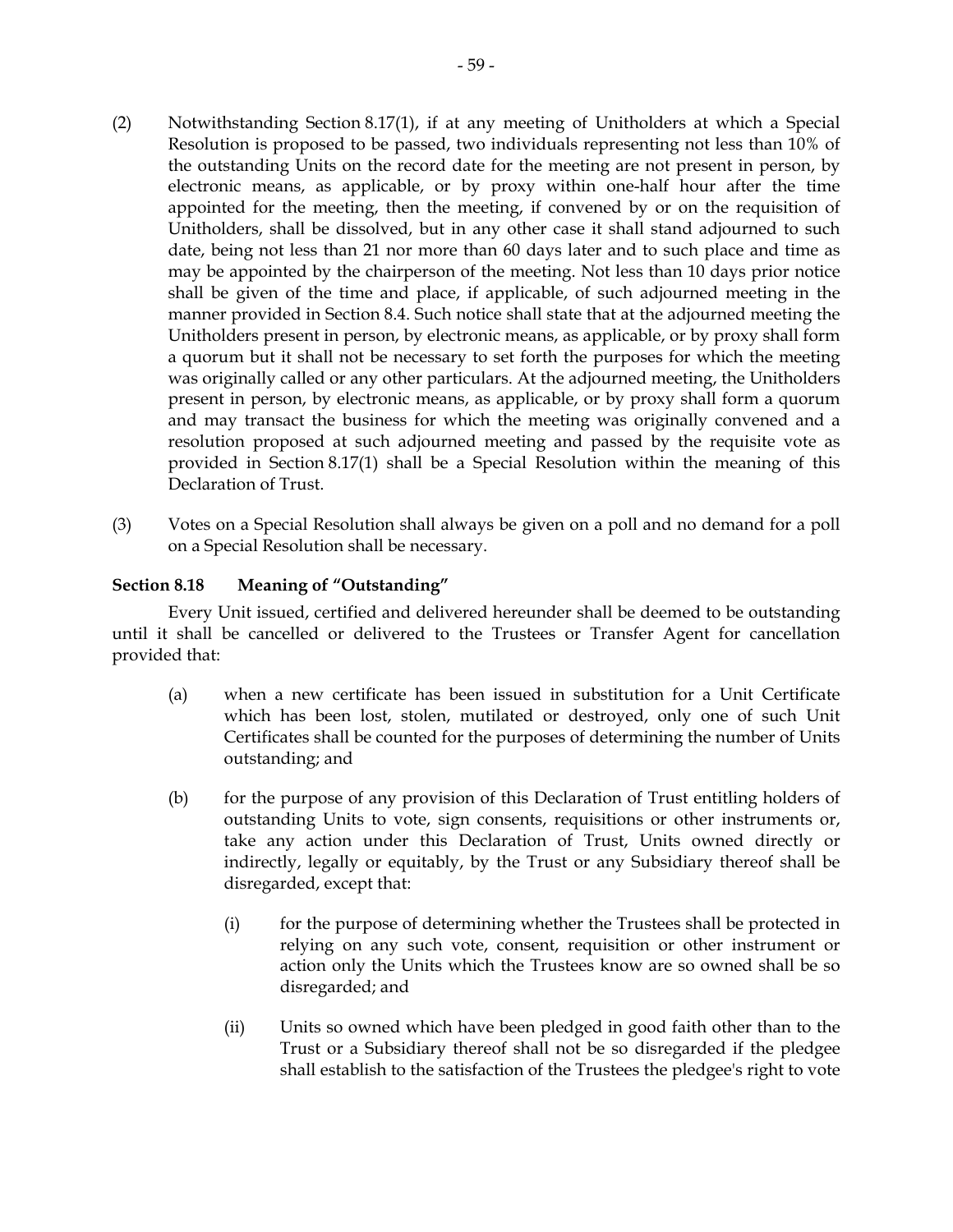such Units in their discretion free from the control of the Trust or any Subsidiary thereof.

### **ARTICLE 9 MEETINGS OF THE TRUSTEES**

#### **Section 9.1 Trustees May Act Without Meeting**

The Trustees may act with or without a meeting. Any action of the Trustees or any committee of the Trustees may be taken at a meeting by majority vote, or without a meeting by written consent signed by all of the Trustees or the members of the applicable committee, as the case may be.

### **Section 9.2 Notice of Meeting**

Meetings of the Trustees may be held from time to time upon the giving of notice by any Trustee or the Chief Executive Officer or Chief Financial Officer of the Trust. Regular meetings of the Trustees may be held without call or notice at a time and place fixed in accordance with the Trustees' Regulations. Notice of the time and place of any other meetings shall be mailed or otherwise verbally given, by telephone or by other means of communication, not less than 48 hours before the meeting but may be waived in writing by any Trustee either before, at or after such meeting Notice of a meeting of Trustees need not specify the purpose of or the business to be transacted at the meeting. If a quorum of Trustees is present, the Trustees may without notice hold a meeting immediately following an annual meeting of Unitholders. The attendance of a Trustee at a meeting, in person or by telephone shall constitute a waiver of notice of such meeting except where a Trustee attends a meeting for the express purpose of objecting to the transaction of any business on the ground that the meeting has not been lawfully called or convened.

### **Section 9.3 Place of Meeting**

 Meetings of the Trustees may be held at any place in Canada and may be held by telephone. A Trustee who attends a meeting of Trustees, in person or by telephone, is deemed to be present and counted for purposes of determining a quorum and is deemed to have consented to the time and location of the meeting except when he attends the meeting for the express purpose of objecting to the transaction of any business on the grounds that the meeting has not lawfully called or convened.

### **Section 9.4 Chair**

The chair of any meeting of the Trustees shall be the Trustee present at the meeting who holds the office of Chair of the Trustees or if such person is not present, the Lead Trustee, or if neither of such persons are present, the Trustees present shall choose one of their number to be chairperson. In addition, if applicable, in order to transact any matter set out in Section 4.2, a majority of the Independent Trustees or of the Independent Trustees on such committee, as the case may be, must be present at the meeting of the Trustees or of the committee.

#### **Section 9.5 Quorum**

A quorum for all meetings of the Trustees or any committee thereof shall be a majority of the Trustees then holding office or of the Trustees on such committee, provided that a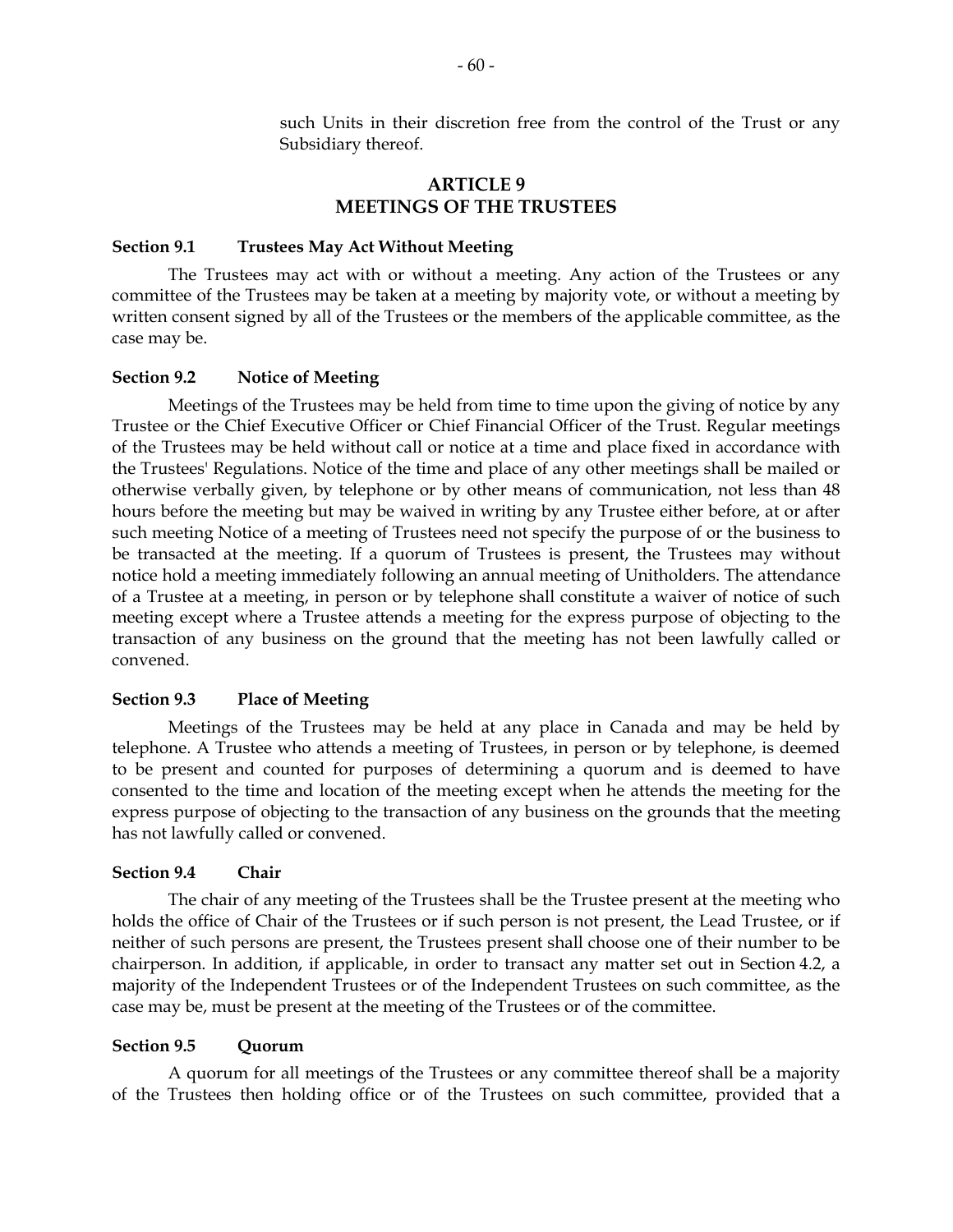majority of the Trustees comprising the quorum must be Residents. Notwithstanding any vacancy among the number of Trustees, a quorum of Trustees may exercise all of the powers of the Trustees.

# **ARTICLE 10 COMMITTEES OF TRUSTEES**

### **Section 10.1 General**

- (1) Except as prohibited by law, the Trustees may appoint from among their number a committee of Trustees and may delegate to such committee any of the powers of the Trustees, provided that a majority of the Trustees appointed to any committee, shall be Residents. The Trustees shall have the power to appoint, employ or contract with any person for any matter relating to the Trust or its assets or affairs. For greater certainty, the Trustees may delegate to any person (including any one or more officers of the Trust) the power to execute any document or enter into any agreement on behalf of the Trust or exercise any discretion or make any amendment in relation thereto. The Trustees may grant or delegate such authority to an advisor or a committee of Trustees as the Trustees may in their sole discretion deem necessary or desirable without regard to whether such authority is normally granted or delegated by trustees. The Trustees shall have the power to determine the term and compensation of an advisor or any other person whom they may employ or with whom they may contract. The Trustees shall have the power to grant powers of attorney as required in connection with any financing or security relating thereto. Without in any way limiting the generality of the foregoing, the Trustees shall appoint:
	- (a) an audit committee (the "**Audit Committee**") to consist of at least three Trustees, all of whom (i) shall be "independent" and "financially literate" within the meaning of National Instrument 52-110 — *Audit Committees*, as replaced or amended from time to time (including any successor rule or policy thereto), and (ii) shall meet any requirements imposed by applicable law for the purpose of membership on such committee.
	- (b) a compensation and governance committee (the "**Compensation and Governance Committee**") to consist of at least three Trustees.
	- (c) an investment committee (the "**Investment Committee**") to consist of at least three Trustees.
- (2) Each of the Audit Committee, the Compensation and Governance Committee and the Investment Committee shall have the respective powers, rights and responsibilities as the Trustees may approve.

### **Section 10.2 Additional Committees**

The Trustees may create such additional committees as they, in their discretion, determine to be necessary or desirable for the purposes of properly governing the affairs of the Trust; provided that the Trustees may not delegate to any committee any powers or authority in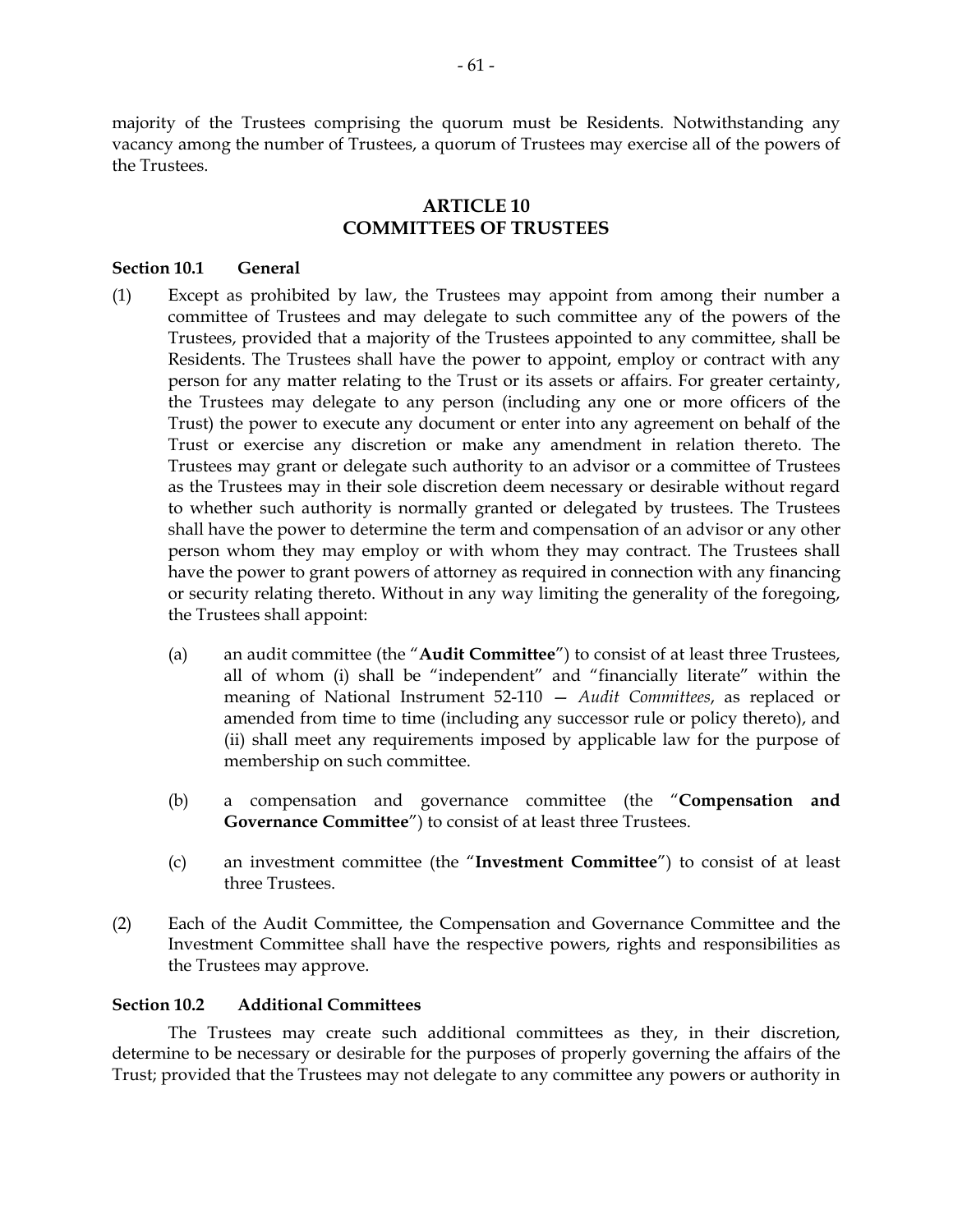respect of which a board of directors of a corporation governed by the CBCA may not so delegate.

#### **Section 10.3 Procedure**

Unless otherwise determined by the Trustees, a quorum for meetings of any committee shall be a majority of its members provided that a majority of the Trustees comprising such quorum must be Residents. Each committee shall have the power to appoint its chairperson who must be a Resident and may adopt its own rules for calling, holding, conducting and adjourning meetings of the committee. Each member of a committee shall serve during the pleasure of the Trustees and, in any event, only so long as he shall be a Trustee. The Trustees may fill vacancies in a committee by appointment from among their members. Provided that a quorum is maintained, the committee may continue to exercise its powers notwithstanding any vacancy among its members.

### **Section 10.4 Operator**

The Trustees may exercise broad discretion in allowing any person to operate the real properties of the Trust, including operating, maintaining, leasing and marketing the said properties, to act as agent for the Trust in respect thereof and to execute documents on behalf of the Trustees in respect thereof, all subject to the overriding authority of the Trustees over the management and affairs generally of the Trust.

### **ARTICLE 11 DISTRIBUTIONS**

#### **Section 11.1 Distributions**

- (1) The Trust may distribute to Trust Unitholders on each Distribution Date, such amounts for the calendar month immediately preceding the month in which the Distribution Date falls, as the Trustees determine in their sole discretion. Special Voting Units have no economic entitlement in the Trust and have no entitlement to any distributions from the Trust.
- (2) On the last day of each Taxation Year, an amount equal to the net income of the Trust for such Taxation Year, determined in accordance with the provisions of the Tax Act other than Paragraph 82(1)(b) and Subsection 104(6) thereof, including Net Realized Capital Gains of the Trust (other than capital gains the tax on which may be recoverable by the Trust) shall, without any further action of the Trustees, be payable to Trust Unitholders of record at the close of business on such day (whether or not such day is a Business Day), subject to any adjustments the Trustees consider reasonable, at their sole discretion.
- (3) The Trustees may designate and make payable any income or capital gains realized by the Trust as a result of the redemption of Units (including any income or capital gains realized by the Trust on the redemption of Units in specie) pursuant to Section 7.15 to the redeeming Trust Unitholders in accordance with Section 7.15(5)(a).
- (4) Any distribution shall be made on a Distribution Date proportionately to persons who are Trust Unitholders as of the close of business on the record date for such distribution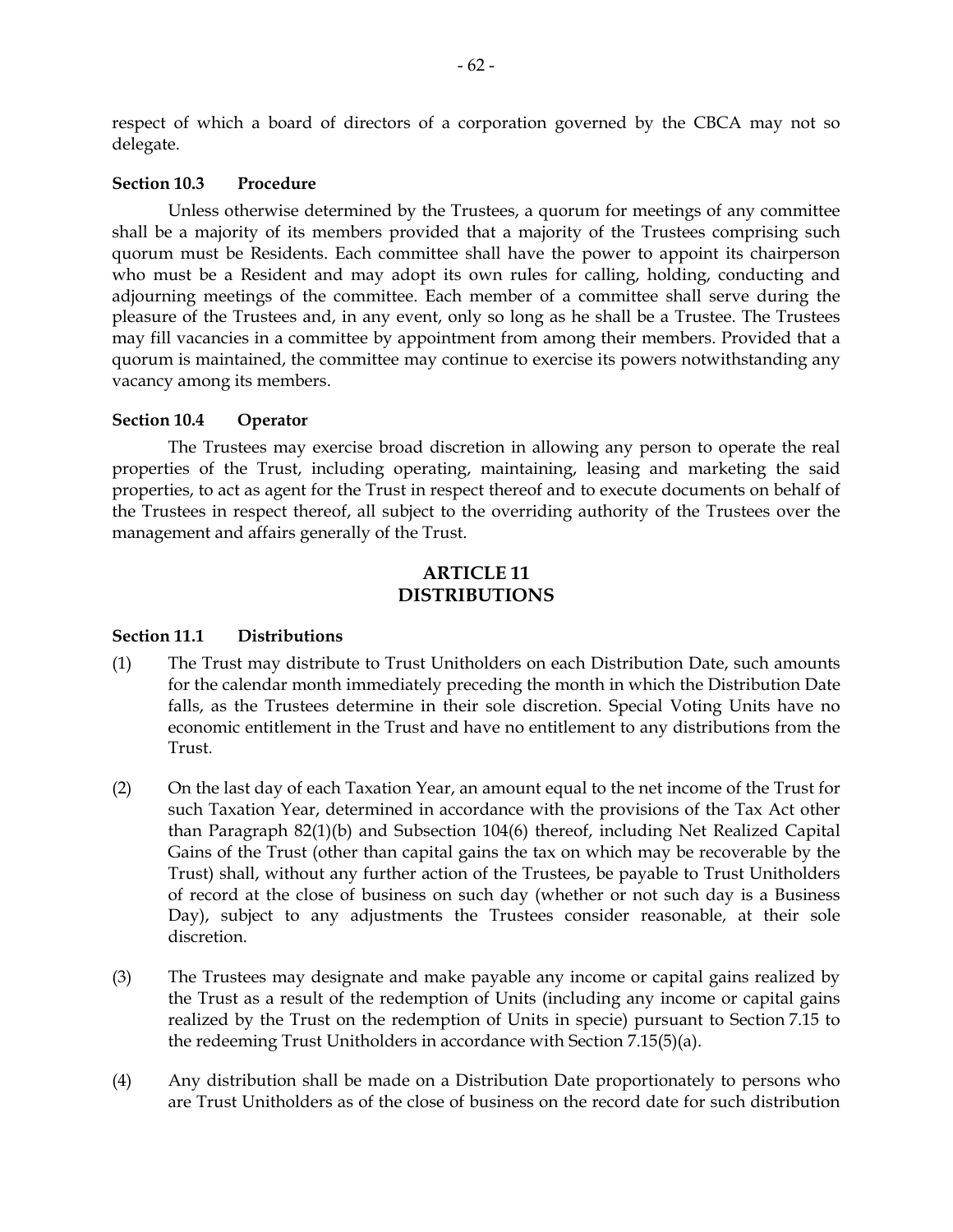which shall be the last Business Day of the calendar month immediately preceding the month in which the Distribution Date falls or such other date, if any, as is fixed by the Trustees in accordance with Section 8.9. Each year the Trust intends to deduct such amounts as are paid or payable to Trust Unitholders for the year as is necessary to ensure that the Trust is not liable for non-refundable income tax under Part I of the Tax Act in the related Taxation Year.

- (5) Distributions may be adjusted for amounts paid in prior periods if the actual distribution for the prior periods is greater than or less than the estimates for the prior periods.
- (6) For greater certainty, it is hereby expressly declared that a Trust Unitholder shall have the legal right to enforce payment of any amount which is stated to be payable to a Trust Unitholder hereunder at the time such amount is made payable.

## **Section 11.2 Allocation**

Unless the Trustees otherwise determine, the (i) net income of the Trust for a Taxation Year, determined in accordance with the provisions of the Tax Act other than Paragraph 82(1)(b) and Subsection 104(6); and (ii) Net Realized Capital Gains of the Trust payable to Trust Unitholders shall be allocated to the Trust Unitholders for the purposes of the Tax Act in the same proportion as the total distributions made to Trust Unitholders in the Taxation Year. The Trustees shall in each year make such other designations for tax purposes in respect of distributions that the Trustees consider to be reasonable in all of the circumstances.

## **Section 11.3 Payment of Distributions**

- (1) Subject to Section 7.15(5)(g) and this paragraph, distributions shall be made by cheque payable to or to the order of the Trust Unitholder or by electronic funds transfer or by such other manner of payment approved by the Trustees from time to time. The payment, if made by cheque, shall be conclusively deemed to have been made upon hand-delivery of a cheque to the Trust Unitholder or to their agent duly authorized in writing or upon the mailing of a cheque by prepaid first-class mail addressed to the Trust Unitholder at their address as it appears in the Register unless the cheque is not paid on presentation. The Trustees may issue a replacement cheque if they are satisfied that the original cheque has not been received or has been lost or destroyed upon being furnished with such evidence of loss, indemnity or other document in connection therewith that they may in their discretion consider necessary.
- (2) The Trustees shall deduct or withhold from distributions payable to any Trust Unitholder all amounts required by law to be withheld from such distribution and the Trust shall remit such taxes to the appropriate governmental authority within the times prescribed by law. Trust Unitholders who are Non-Residents will be required to pay all withholding taxes payable in respect of any distributions of income by the Trust, whether such distributions are in the form of cash or additional Trust Units, and the Trust may dispose of any Trust Units or other property that is otherwise to be so distributed to such Unitholders in order to pay such withholding taxes and to pay all the Trust's reasonable expenses with regard thereto and the Trust shall have the power of attorney of such Unitholders to do so.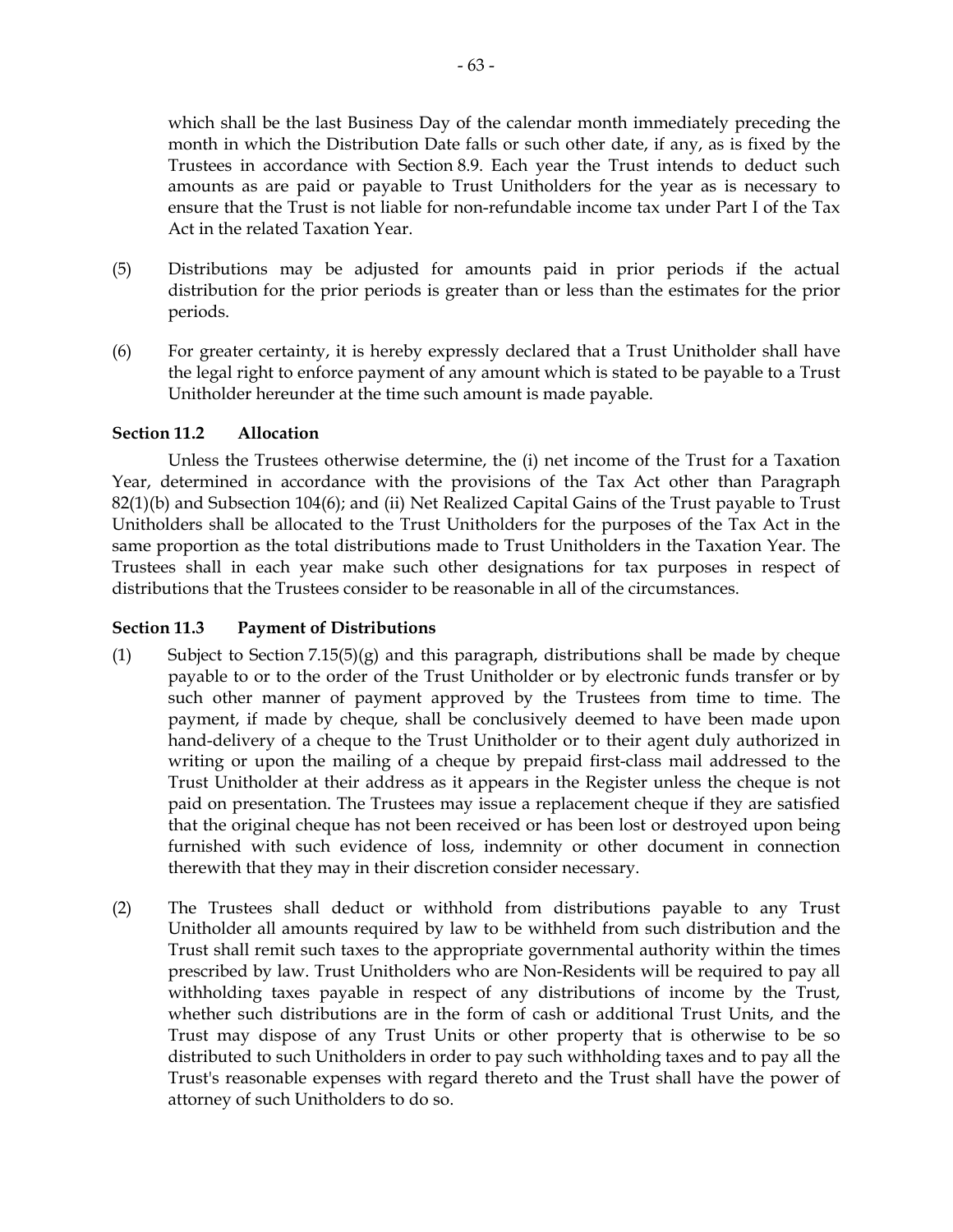- (3) If the Trustees determine that the Trust does not have cash in an amount sufficient to make payment of the full amount of any distribution, the payment may include the issuance of additional Trust Units having a value equal to the difference between the amount of such distribution and the amount of cash which has been determined by the Trustees to be available for the payment of such distribution. Immediately after a pro rata distribution of such Trust Units to all Trust Unitholders in satisfaction of any noncash distribution, the number of outstanding Trust Units will be consolidated so that each Trust Unitholder will hold after the consolidation the same number of Trust Units as the Trust Unitholder held before the non-cash distribution. Any Unit Certificate representing a number of Trust Units prior to the non-cash distribution is deemed to represent the same number of Trust Units after the non-cash distribution and the consolidation.
- (4) Notwithstanding the foregoing, where tax is required to be withheld from a Trust Unitholder's share of the distribution and such amount is not paid by the Trust Unitholder to the Trust, the consolidation will result in such Trust Unitholder holding that number of Trust Units equal to (i) the number of Trust Units held by such Trust Unitholder prior to the distribution plus the number of Trust Units received by such Trust Unitholder in connection with the distribution (net of the number of whole and part Trust Units withheld on account of withholding taxes) multiplied by; (ii) the fraction obtained by dividing the aggregate number of Trust Units outstanding prior to the distribution by the aggregate number of Trust Units that would be outstanding following the distribution and before the consolidation if no withholding were required in respect of any part of the distribution payable to any Trust Unitholder. Such Trust Unitholder will be required to surrender the Unit Certificates, if any, representing such Trust Unitholder's original Trust Units, in exchange for a Unit Certificate representing such Trust Unitholders' post-consolidation Trust Units.

#### **Section 11.4 Income Tax Matters**

In computing the net income of the Trust for income tax purposes for any year, the Trust shall claim the maximum amount available to it as deductions under the relevant law, including but not limited to maximum capital cost allowance, unless the Trustees determine otherwise.

#### **Section 11.5 Character of Distributions and Designations**

The Trustees shall make such designations for income tax purposes in respect of amounts paid or payable to Trust Unitholders as distributions or redemption proceeds for such amounts that the Trustees consider to be reasonable, including designations relating to taxable dividends received by the Trust in the year on shares of taxable Canadian corporations, net taxable capital gains of the Trust in the year and foreign source income of the Trust for the year. Distributions paid or payable to Trust Unitholders pursuant to this Article 11 will be deemed to distributions of trust income, Net Realized Capital Gains, trust capital or other items in such amounts as the Trustees may, in their absolute discretion, determine. For greater certainty, it is hereby declared that any distribution of Net Realized Capital Gains will include the non-taxable portion of the capital gains of the Trust that are encompassed in such distribution.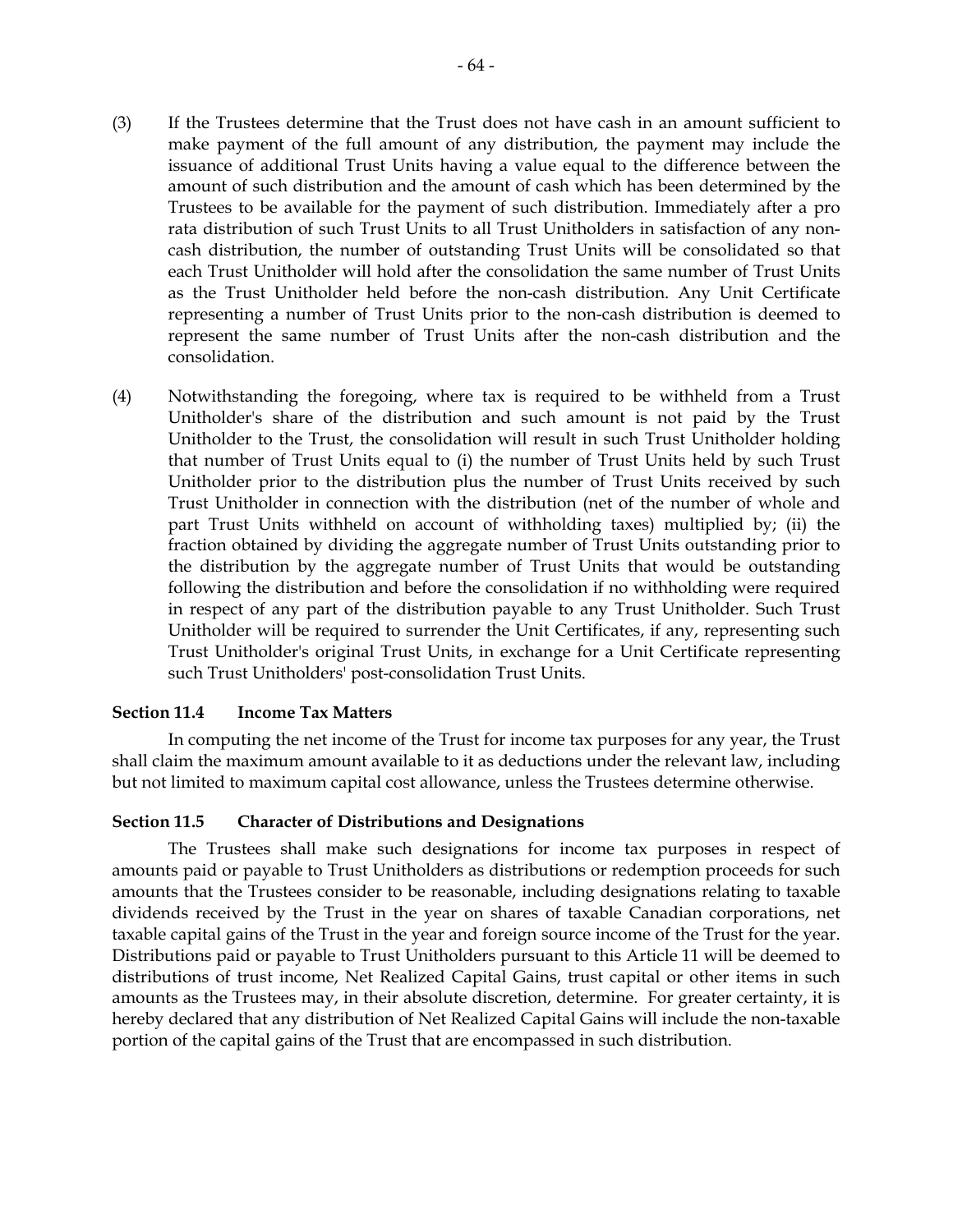#### **Section 11.6 Definitions**

Unless otherwise specified or the context otherwise requires, any term in this Article 11 which is defined in the Tax Act shall have for the purposes of this Article 11 the meaning that it has in the Tax Act.

### **ARTICLE 12 FEES AND EXPENSES**

#### **Section 12.1 Expenses**

The Trust shall pay all expenses incurred in connection with the administration and management of the Trust and its investments out of the property of the Trust, including:

- (a) interest and other costs of borrowed money;
- (b) fees and expenses of lawyers, accountants, Auditors, appraisers and other agents or consultants employed by or on behalf of the Trust or the Trustees;
- (c) fees and expenses of the Trustees;
- (d) fees and expenses connected with the acquisition, disposition and ownership of real property interests or Mortgage loans or other property;
- (e) insurance as considered necessary by the Trustees;
- (f) expenses in connection with payments of distributions on Trust Units;
- (g) expenses in connection with communications to Unitholders and the other bookkeeping and clerical work necessary in maintaining relations with Unitholders;
- (h) expenses of amending the Declaration of Trust or terminating the Trust;
- (i) fees and charges of the Transfer Agents, registrars, indenture trustees and other trustees and custodians;
- (j) all fees, expenses, taxes and other costs incurred in connection with the issuance, distribution, transfer and qualification for distribution to the public of Units and other required governmental filings; and
- (k) all costs and expenses in connection with the incorporation or establishment, organization and maintenance of corporations and other entities formed to hold real property or other property of the Trust.

### **Section 12.2 Payment of Real Property and Brokerage Commissions**

The Trust may pay real property and brokerage commissions at commercial rates in respect of the acquisition and disposition of any investment acquired or disposed of by it.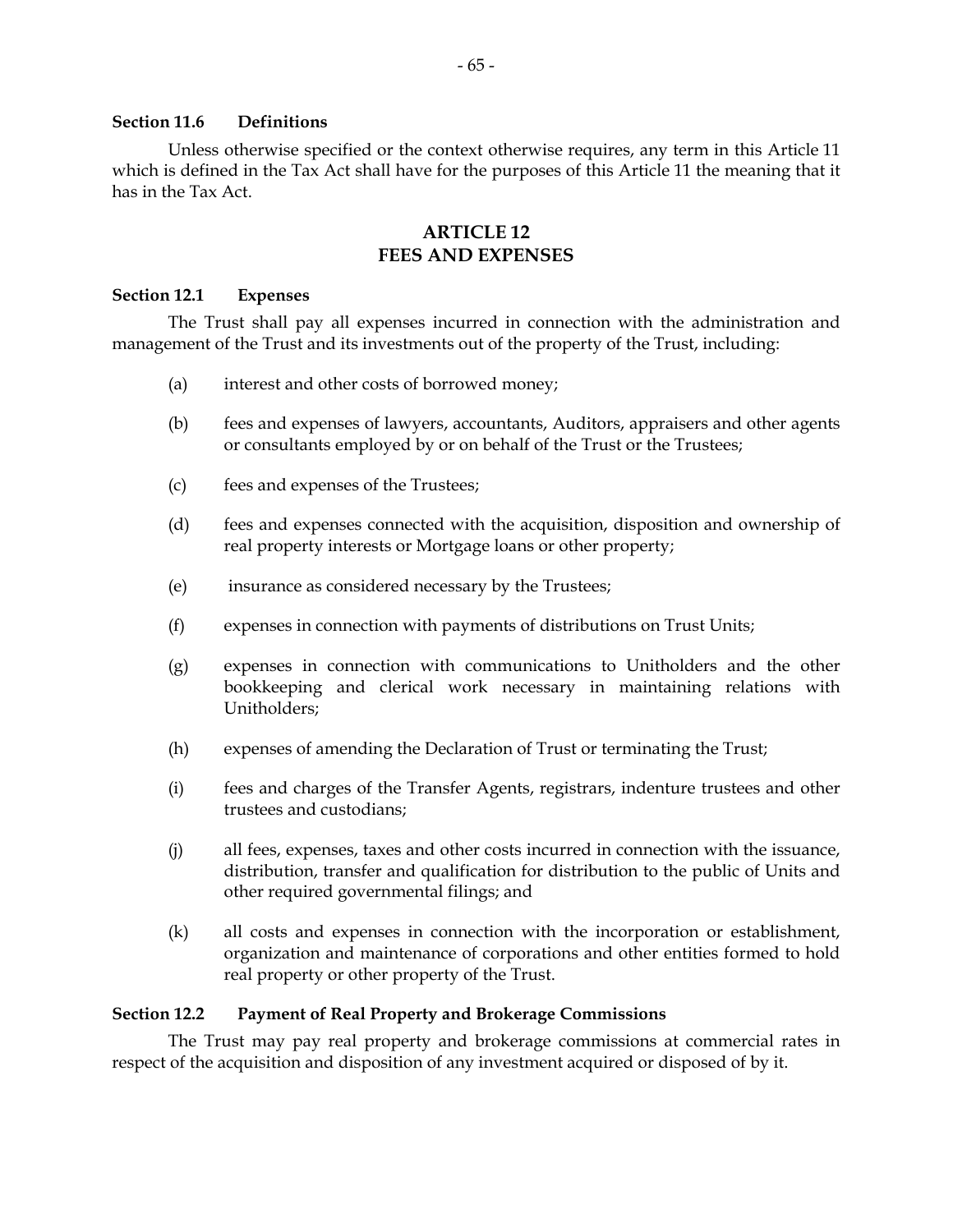#### **Section 12.3 Real Property-Related Fees**

The Trust may pay asset management fees, leasing fees, capital expenditure supervision fees, acquisition fees, disposition fees, financing fees and any other fees of a similar nature in respect of any real property owned by it.

## **ARTICLE 13**

# **AMENDMENTS TO THE DECLARATION OF TRUST**

#### **Section 13.1 Amendments by the Trustees**

The Trustees may, without the approval of the Unitholders, make certain amendments to the Declaration of Trust, including amendments:

- (a) aimed at ensuring continuing compliance with applicable laws, regulations, requirements or policies of any governmental authority having jurisdiction over: (i) the Trustees; (ii) the Trust; or (iii) the distribution of Units;
- (b) which, in the opinion of the Trustees, provide additional protection for the Unitholders;
- (c) to remove any conflicts or inconsistencies in this Declaration of Trust or to make minor corrections which are, in the opinion of the Trustees, necessary or desirable and not prejudicial to the Unitholders;
- (d) which, in the opinion of the Trustees, are necessary or desirable to remove conflicts or inconsistencies between the disclosure in the Prospectus and this Declaration of Trust;
- (e) of a minor or clerical nature or to correct typographical mistakes, ambiguities or manifest omissions or errors, which amendments, in the opinion of the Trustees, are necessary or desirable and not prejudicial to the Unitholders;
- (f) which, in the opinion of the Trustees, are necessary or desirable: (i) as a result of changes in accounting standards from time to time that may affect the Trust or its beneficiaries or (ii) to ensure the Units qualify as equity for the purposes of IFRS;
- (g) which, in the opinion of the Trustees, are necessary or desirable to enable the Trust to implement a Trust Unit option or purchase plan or issue Units for which the purchase price is payable in instalments;
- (h) which, in the opinion of the Trustees, are necessary or desirable and not prejudicial to the Unitholders, (i) to create and issue one or more new classes of preferred equity securities of the Trust (each of which may be comprised of unlimited series) that rank in priority to the Trust Units (in payment of distributions and in connection with any termination or winding up of the Trust), and/or (ii) to remove the redemption right attaching to the Units and convert the Trust into a closed-end limited purpose trust;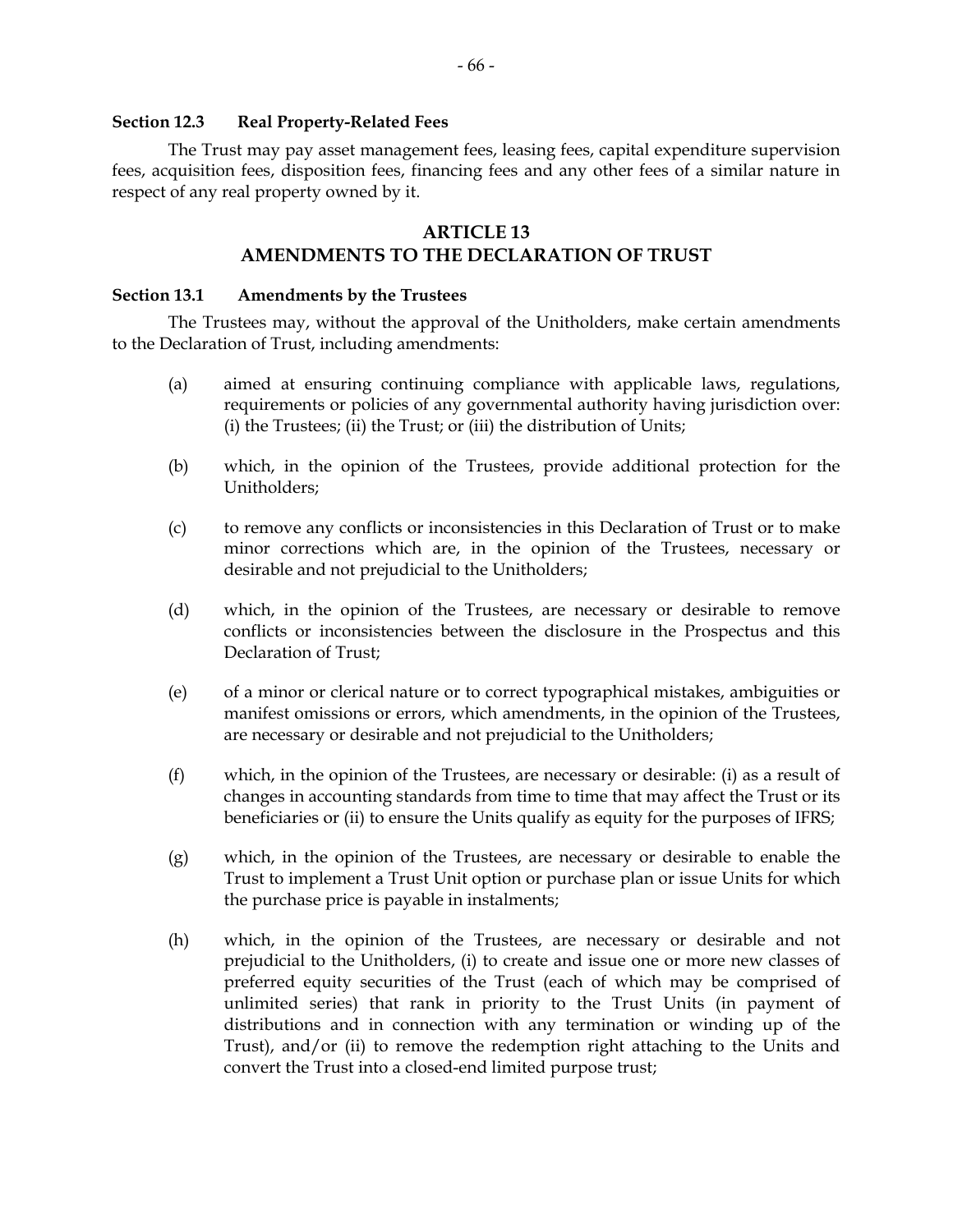- (i) which, in the opinion of the Trustees, are necessary or desirable for the Trust to qualify for a particular status under, or as a result of changes in, taxation or other laws, or the interpretation of such laws, including to qualify as a "mutual fund trust", "unit trust" or "real estate investment trust" as those terms are defined in the Tax Act or to otherwise prevent the Trust or any of its subsidiaries from becoming subject to tax under the rules applicable to specified investment flowthrough trusts and specified investment flow-through partnerships in the Tax Act;
- (j) to create one or more additional classes of units solely to provide voting rights to holders of shares, units or other securities that are exchangeable for Trust Units entitling the holder thereof to a number of votes not exceeding the number of Trust Units into which the exchangeable shares, units or other securities are exchangeable or convertible but that do not otherwise entitle the holder thereof to any rights with respect to the Trust's property or income other than a return of capital; and
- (k) for any purpose (except one in respect of which a Unitholder vote is specifically otherwise required) which, in the opinion of the Trustees, is not prejudicial to Unitholders and is necessary or desirable, but notwithstanding the foregoing, no such amendment, other than an amendment made pursuant to Section 13.1(h), shall modify the right to vote attached to any Unit or reduce the equal undivided interest in the property of the Trust or the entitlement to distributions from the Trust provided hereunder (including those provided for in Article 11 and Article 15) represented by any Unit without the consent of the Unitholders provided in accordance with Section 13.2, Section 13.3, Section 13.4 and Section 13.6, as applicable.

## **Section 13.2 Amendments by Unitholders**

Subject to Section 13.3, Section 13.4 and Section 13.6, this Declaration of Trust may be amended by the vote of a majority of the votes cast at a meeting of Unitholders called for that purpose.

#### **Section 13.3 Approval by Special Resolution**

None of the following shall occur unless the same has been duly approved by Special Resolution:

- (a) any amendment to this Section 13.3;
- (b) an exchange, reclassification or cancellation of all or part of the Units;
- (c) the addition, change or removal of the rights, privileges, restrictions or conditions attached to the Units except where such addition, change or removal is made by the Trustees pursuant to Section 13.1(f), Section 13.1(h) or Section 13.1(i);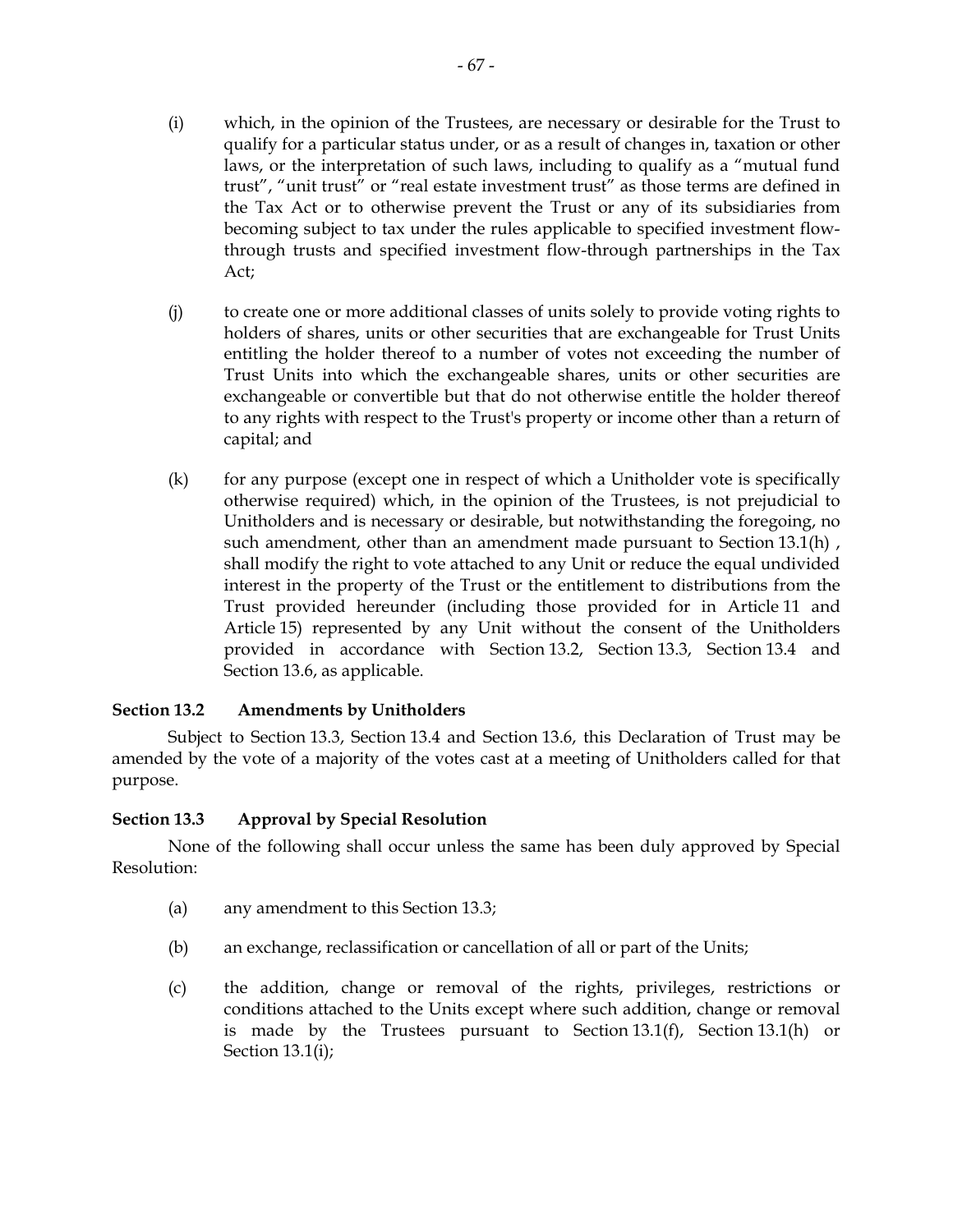- (d) any constraint of the issue, transfer or ownership of Units or the change or removal of such constraint;
- (e) any sale or transfer of the assets of the Trust or its Subsidiaries as an entirety or substantially as an entirety, including the sale, exchange or other disposition of all or substantially all of the assets of the Partnership, other than as part of an internal reorganization of the assets of the Trust or its Subsidiaries (including the Partnership) as approved by the Trustees;
- (f) the termination of the Trust or its Subsidiaries (other than as part of an internal reorganization as approved by the Trustees);
- (g) the combination, amalgamation or arrangement of any of the Trust or its Subsidiaries with any other entity that is not the Trust or a Subsidiary of the Trust (other than as part of an internal reorganization as approved by the Trustees);
- (h) any amendment referred to in the first sentence of Section 6.3; or
- (i) any amendment to the Limited Partnership Agreement that is required to be approved pursuant to the Limited Partnership Agreement by a special resolution (as such term is defined in the Limited Partnership Agreement) of the holders of the limited partnership units of the Partnership entitled to vote thereon.

but notwithstanding the foregoing and subject to Section 13.1, any amendment that directly or indirectly adds, removes or changes any of the rights, privileges, restrictions or conditions in respect of the Special Voting Units shall not occur without the approval of holders of a majority of the Special Voting Units represented at any such meeting and voted on a poll upon such resolution (or by written resolution in lieu thereof).

## **Section 13.4 No Termination**

No amendment to or amendment and restatement of this Declaration of Trust, whether pursuant to this Article 13 or otherwise, shall be construed as a termination of the Trust and the settlement or establishment of a new trust.

## **Section 13.5 Trustees to Sign Amendment**

When a vote of the Unitholders approves an amendment to this Declaration of Trust or when the Trustees may amend this Declaration of Trust alone as provided herein, then the Trustees shall sign such documents as may be necessary to effect such amendment.

## **Section 13.6 Restriction on Amendments Affecting Certain Rights of Morguard**

Provided that Morguard holds, directly or indirectly, at least 10% of the outstanding Units on a fully diluted basis, without the express written consent of Morguard, acting reasonably, no amendment shall be made:

(a) to this Section 13.6; or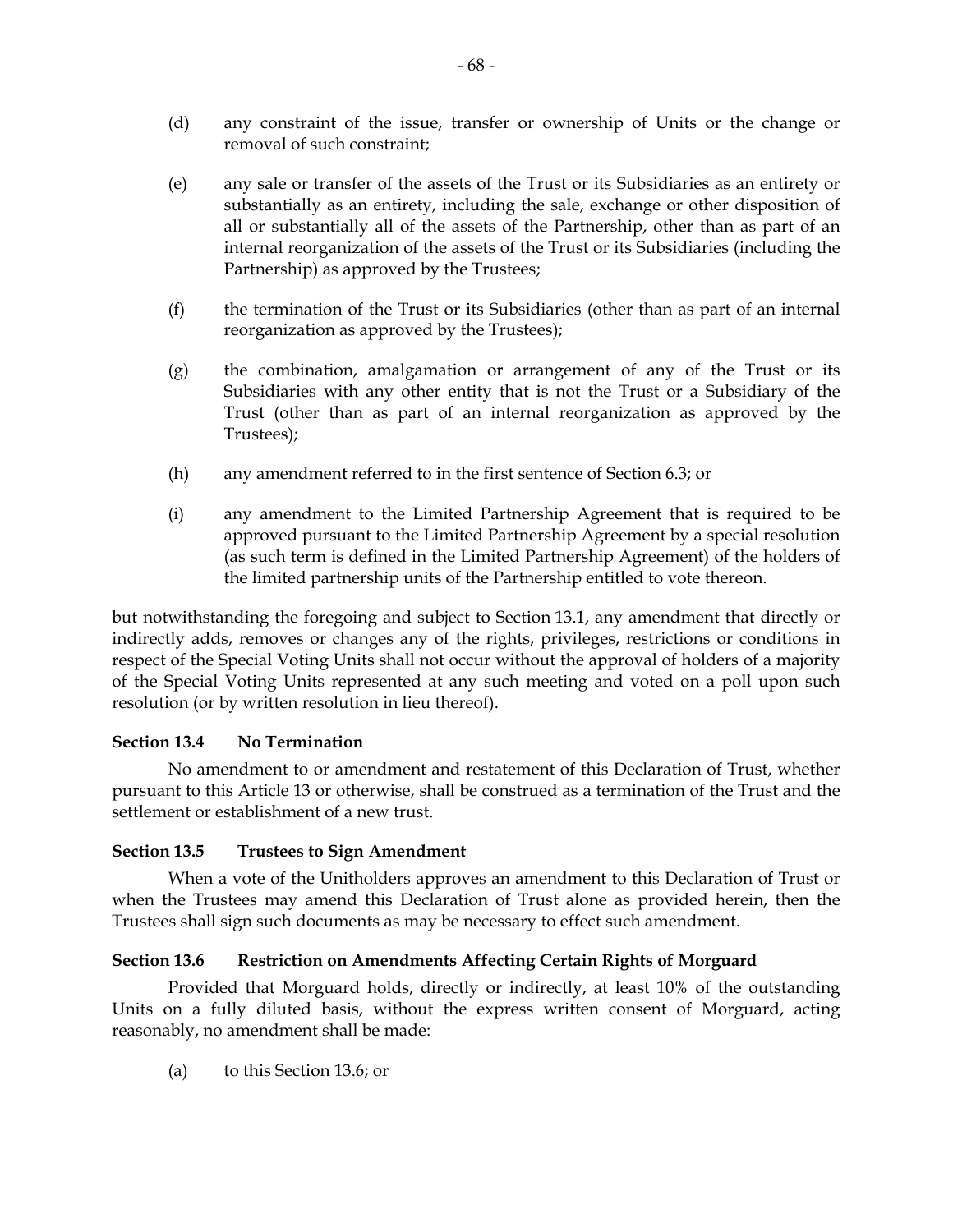(b) that limits or alters the rights of Morguard contained in Section 3.8(2).

# **ARTICLE 14 SUPPLEMENTAL INDENTURES**

#### **Section 14.1 Provision for Supplemental Indentures for Certain Purposes**

The Trustees may, without approval of the Unitholders and subject to the provisions hereof, and shall, when so directed in accordance with the provisions hereof, execute and deliver indentures or instruments supplemental hereto which thereafter shall form part hereof, for any one or more or all of the following purposes:

- (a) modifying or amending any provisions of this Declaration of Trust in the circumstances set forth in Section 13.1 where the Trustees may do so without the consent, approval or ratification of the Unitholders or any other person; and
- (b) modifying or amending any provisions of this Declaration of Trust where the modification or amendment has been approved by an ordinarily resolution, Special Resolution or, if required, with the consent of the holders of the applicable class of Units.

# **ARTICLE 15 TERMINATION OF THE TRUST**

#### **Section 15.1 Duration of the Trust**

Unless the Trust is sooner terminated as otherwise provided herein, the Trust shall continue in full force and effect so long as the Trustees hold any property of the Trust, and the Trustees shall have all the powers and discretions, expressed and implied, conferred upon them by law or by this Declaration of Trust.

#### **Section 15.2 Termination**

The Trust shall terminate at the time specified in a decision to terminate the Trust by a Special Resolution passed at a meeting of Unitholders called for that purpose.

#### **Section 15.3 Effect of Termination**

Upon the termination of the Trust, the liabilities and obligations of the Trust shall be paid, retired or discharged with due speed and the net assets of the Trust shall be liquidated and the proceeds distributed proportionately to the Trust Unitholders in accordance with their pro rata interests. Such distribution may be made in cash or in kind or partly in each, all as the Trustees in their sole discretion may determine. The holders of Special Voting Units are not entitled to any distributions with respect to the termination of the Trust.

#### **Section 15.4 Procedure Upon Termination**

Forthwith upon being required to commence to wind up the affairs of the Trust, the Trustees shall give notice thereof to the Unitholders, which notice shall designate the time or times at which Unitholders may surrender their Units for cancellation and the date at which the Registers shall be closed.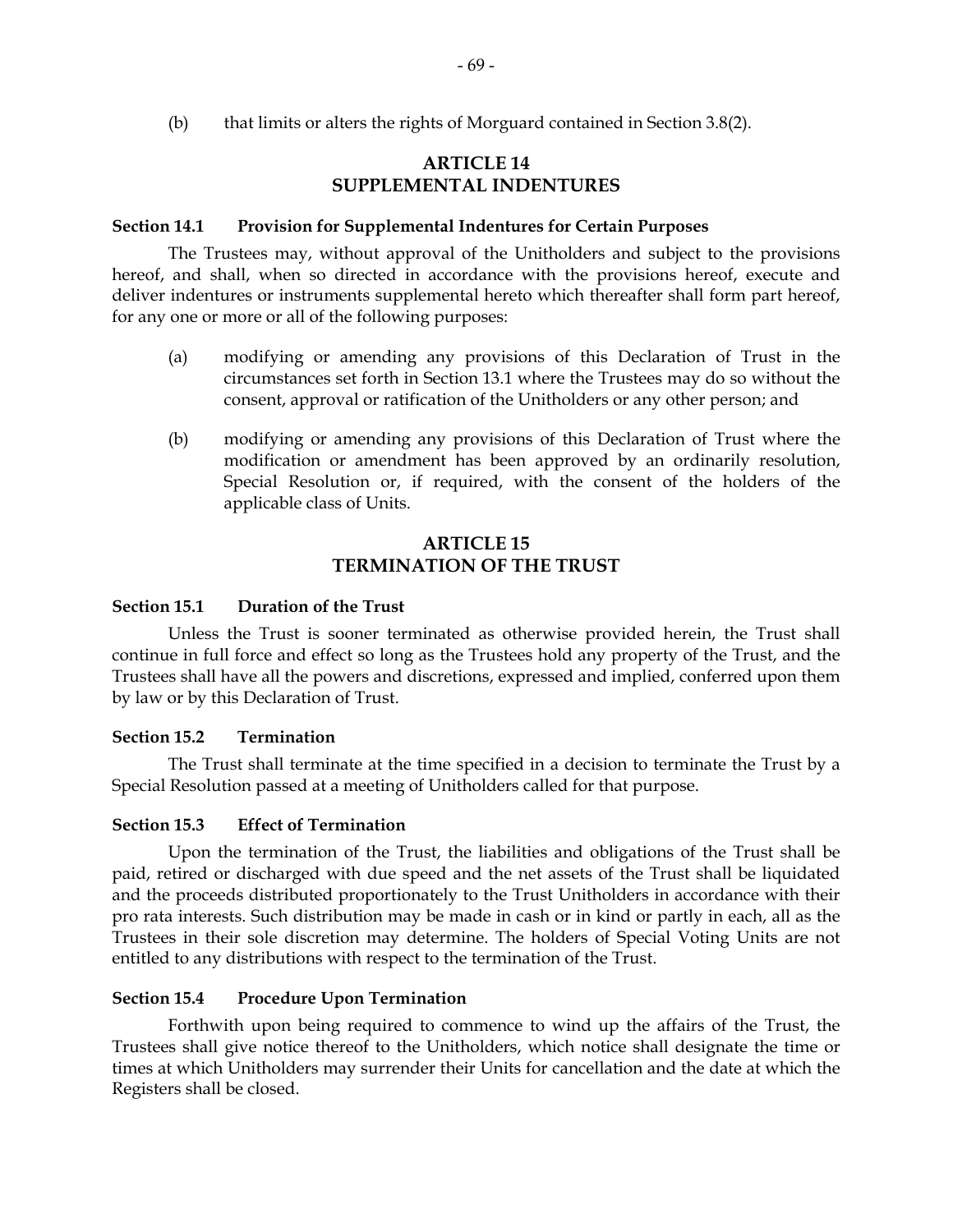After the date on which the Trustees have commenced the wind up the affairs of the Trust, the Trustees shall undertake no activities except for the purpose of winding-up the affairs of the Trust as hereinafter provided and, for this purpose, the Trustees shall continue to be vested with and may exercise all or any of the powers conferred upon the Trustees at law and under this Declaration of Trust.

#### **Section 15.6 Further Notice to Unitholders**

In the event that less than all of the Unitholders have surrendered their Units for cancellation within six months after the time specified in the notice referred to in Section 15.4, the Trustees shall give further notice to the remaining Unitholders to surrender their Units for cancellation and if, within one year after the further notice, all the Units shall not have been surrendered for cancellation, such remaining Units shall be deemed to be cancelled without prejudice to the rights of the holders of such Units to receive their pro rata share of the remaining property of the Trust, and the Trustees may either take appropriate steps, or appoint an agent to take appropriate steps, to contact such Unitholders (deducting all expenses thereby incurred from the amounts to which such Unitholders are entitled as aforesaid) or, in the discretion of the Trustees, may pay such amounts into court.

#### **Section 15.7 Responsibility of the Trustees after Sale and Conversion**

The Trustees shall be under no obligation to invest the proceeds of any sale of investments or other assets or cash forming part of the Trust's property after the date referred to in Section 15.4 and, after such sale, the sole obligation of the Trustees under this Declaration of Trust shall be to hold such proceeds or assets in trust for distribution under Section 15.3.

# **ARTICLE 16 LIABILITIES OF TRUSTEES AND OTHERS**

#### **Section 16.1 Liability and Indemnification of the Trustees**

(1) The Trustees shall at all times, including, for the purposes of this Article 16, the time after they have ceased to be a Trustee, be indemnified and saved harmless out of the property of the Trust from and against all liabilities, damages, losses, debts and claims whatsoever, including costs, charges and expenses in connection therewith, sustained, incurred, brought, commenced or prosecuted against them for or in respect of any act, deed, matter or thing whatsoever made, done, acquiesced in or omitted in or about or in relation to the execution of their duties as Trustees and also from and against all other liabilities, damages, losses, debts, claims, costs, charges, and expenses (including legal fees and disbursements on a solicitor and client basis) which they sustain or incur in or about or in relation to the affairs of the Trust (whether accrued, actual, contingent or otherwise), claims, costs, charges or expenses arising out of or in connection with the presence, release, discharge or disposal of any hazardous substance or any adverse environmental conditions at, on, under or near any real property or any investigation, remediation or clean up action required to be undertaken in connection with any real property. Further, the Trustees shall not be liable to the Trust or to any Unitholder or Annuitant for any loss or damages relating to any matter regarding the Trust, including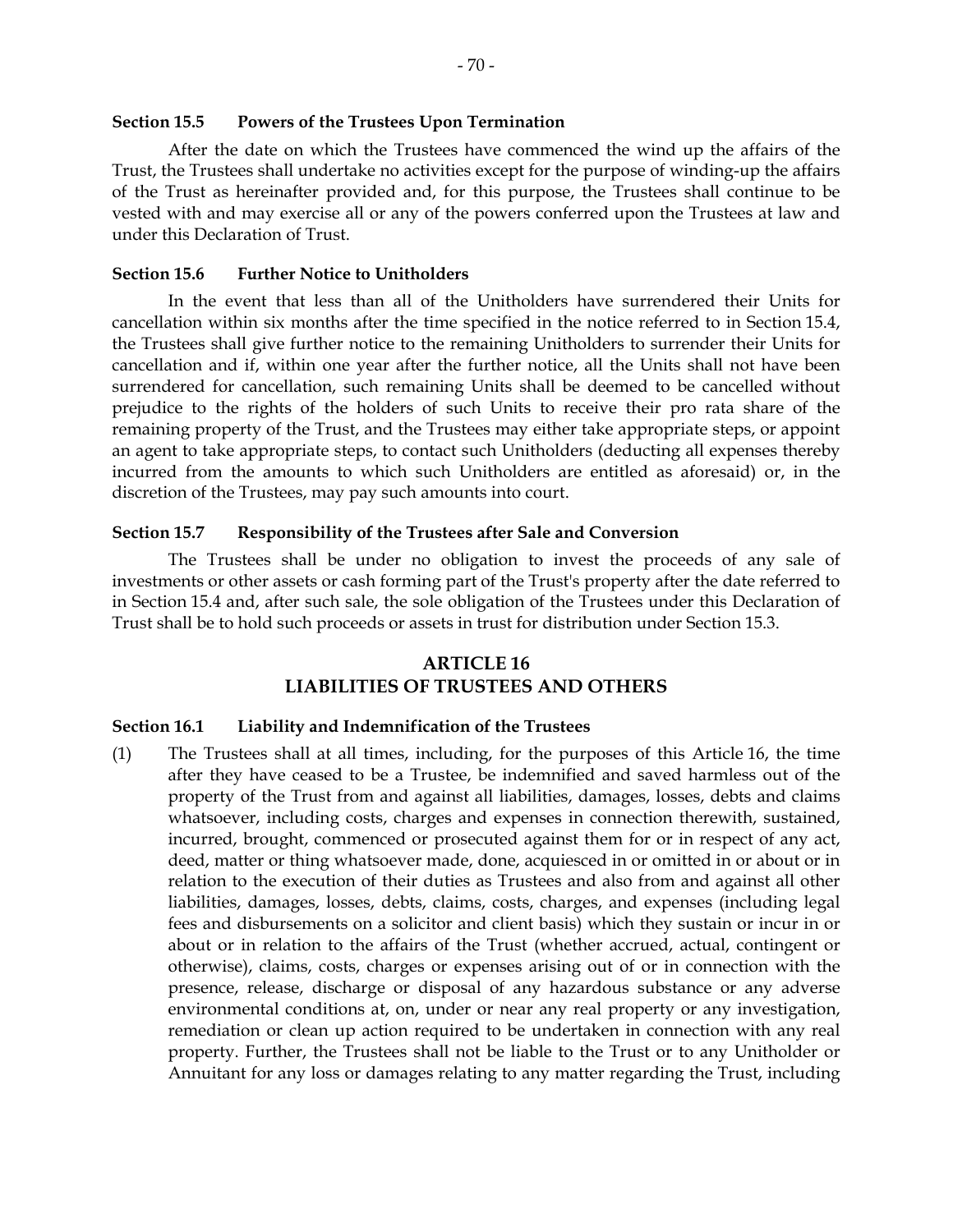any loss or diminution in the value of the Trust or its assets. The foregoing provisions of this Section 16.1 in favour of any Trustee do not apply unless:

- (a) the Trustee acted honestly and in good faith with a view to the best interests of the Trust and the Unitholders; and
- (b) in the case of a criminal or administrative action or proceeding that is enforced by a monetary penalty, the Trustee had reasonable grounds for believing his conduct was lawful.
- (2) The Trustees shall not at any time be indemnified or saved harmless by any Unitholder.

## **Section 16.2 Indemnification of Trustees**

Each Trustee, each former Trustee, each officer of the Trust and each former officer of the Trust shall be entitled to be and shall be indemnified and reimbursed out of the Trust's property in respect of any and all taxes, penalties or interest in respect of unpaid taxes or other governmental charges imposed upon the Trustee or former Trustee or officer or former officer in consequence of its performance of its duties hereunder and in respect of any and all costs, charges and expenses, including amounts paid to settle an action or satisfy a judgment, reasonably incurred in respect of any civil, criminal or administrative action or proceeding, to which the Trustee, former Trustee, officer or former officer is made a party by reason of being or having been a Trustee or officer of the Trust or, at the request of the Trust, a trustee or officer or any Subsidiary or Affiliate thereof, provided that a Trustee, former Trustee, officer or former officer shall not be indemnified out of the Trust's property in respect of unpaid taxes or other governmental charges or in respect of such costs, charges and expenses that arise out of or as a result or in the course of a breach of the standard of care, diligence and skill set out in Section 4.7. A Trustee, former Trustee, officer or former officer shall not be entitled to satisfy any right of indemnity or reimbursement granted herein, or otherwise existing under law, except out of the Trust's property, and no Unitholder or other Trustee or officer shall be personally liable to any person with respect to any claim for such indemnity or reimbursement as aforesaid.

## **Section 16.3 Contractual Obligations of the Trust**

The omission of the statement described in Section 6.2(1)(b)(ii) or Section 16.5 from any document or instrument shall not render the Trustees or the Unitholders liable to any person, nor shall the Trustees or the Unitholders be liable for such omission. If the Trustees or any Unitholder shall be held liable to any person by reason of the omission of such statement from any such agreement, undertaking or obligation such Trustee or Unitholder shall be entitled to indemnity and reimbursement out of the Trust's property to the full extent of such liability.

#### **Section 16.4 Liability of the Trustees**

The Trustees shall not be liable to the Trust or to any Unitholder, Annuitant or any other person for the acts, omissions, receipts, neglects or defaults of any person, firm or corporation employed or engaged by it as permitted hereunder, or for joining in any receipt or act of conformity or for any loss, damage or expense caused to the Trust through the insufficiency or deficiency of any security in or upon which any of the monies of or belonging to the Trust shall be paid out or invested, or for any loss or damage arising from the bankruptcy, insolvency or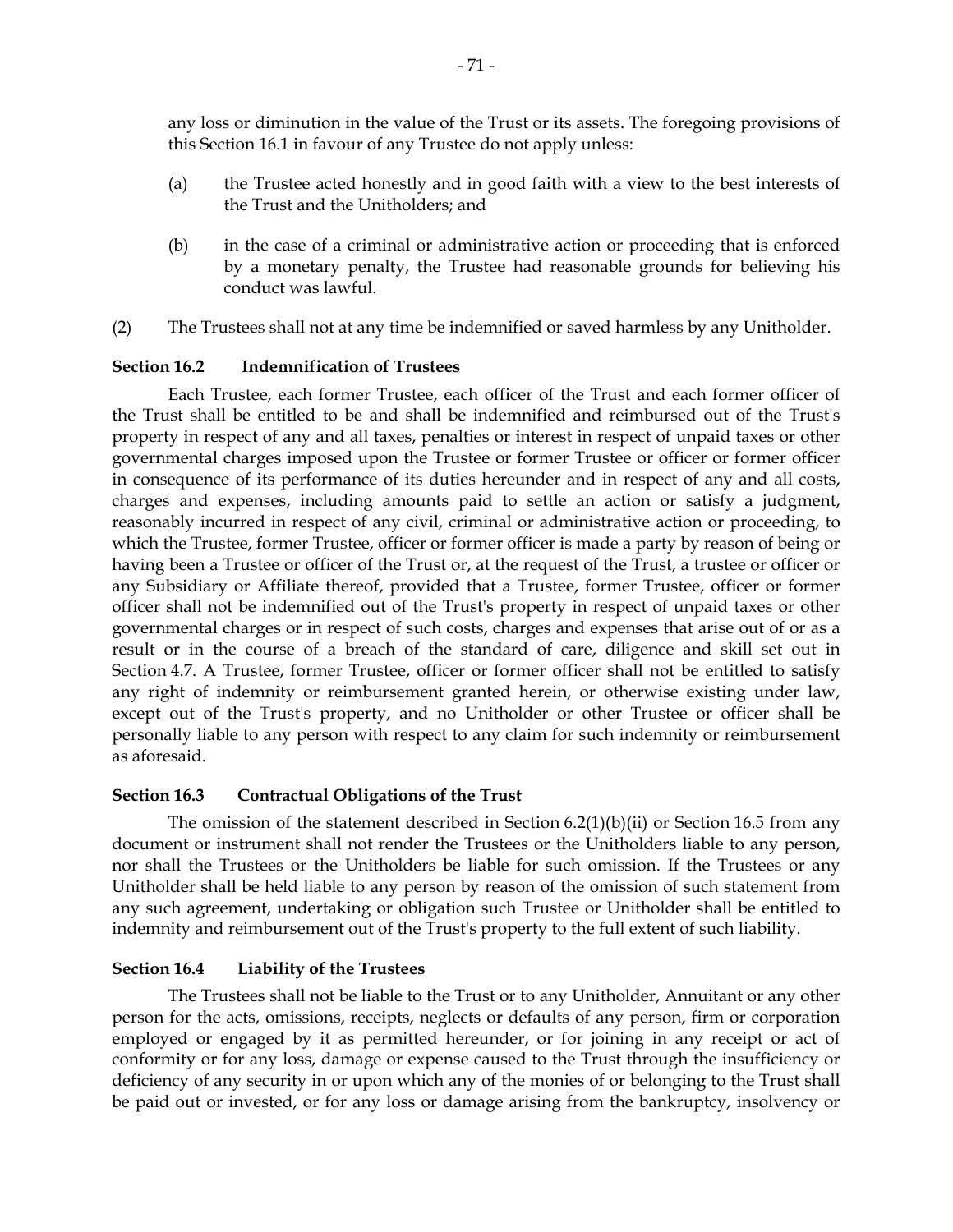tortious act of any person, firm or corporation with whom or which any monies, securities or property of the Trust shall be lodged or deposited, or for any loss occasioned by error in judgment or oversight on the part of the Trustees, or for any other loss, damage or misfortune which may happen in the execution by the Trustees of their duties hereunder, except to the extent the Trustees have not acted in accordance with Section 16.1(1)(a) and Section 16.1(1)(b).

#### **Section 16.5 Liability of Unitholders and Others**

No Unitholder or Annuitant or any officer, employee or agent of the Trust shall be held to have any personal liability as such, and no resort shall be had to such person's private property (including any property consisting of or arising from a distribution of any kind or nature by the Trust) for satisfaction of any obligation or claim arising out of or in connection with any contract or obligation of the Trust or of the Trustees or any obligation which a Unitholder or Annuitant would otherwise have to indemnify a Trustee for any personal liability incurred by the Trustee as such, but rather the assets of the Trust only are intended to be liable and subject to levy or execution for such satisfaction. Any written instrument creating an obligation which is or includes the granting by the Trust of a Mortgage or which is, in the judgment of the Trustees, a material obligation, shall contain a provision to the effect that the obligation being created is not personally binding upon, and that resort shall not be had to, nor shall recourse or satisfaction be sought from, the private property (including any property consisting of or arising from a distribution of any kind or nature by the Trust) of any of the Unitholders or Annuitants or officers, employees and agents of the Trust, but the property of the Trust or a specific portion thereof only shall be bound. If the Trust acquires any real property investment subject to existing contractual obligations, the Trustees shall use reasonable efforts to have any such obligations under material agreements (including Mortgages) modified so as to achieve the aforesaid disavowal of contractual liability. Further, the Trustees shall cause the operations of the Trust to be conducted in such a way and in such jurisdictions as to avoid, as far as reasonably possible, any material risk of liability on the Unitholders or Annuitants for claims against the Trust, and shall, to the extent which they determine to be possible and reasonable, including in the cost or premiums, to cause the Trust to carry insurance for the benefit of such persons in such amounts as they consider adequate to cover any foreseeable non-contractual or non-excluded contractual liability. Any potential liability of the Trustees with respect to their foregoing obligations or their failure to perform the same shall be governed by the provisions of Section 16.1 and Section 16.4. Nothing in this Declaration of Trust will preclude the Trustees from exercising any rights granted to them under the Tax Act or any other applicable taxation legislation to withhold from amounts payable to Unitholders or otherwise recover from Unitholders any taxes that the Trustees have paid on behalf of Unitholders.

### **ARTICLE 17 GENERAL**

#### **Section 17.1 Execution of Instruments**

The Trustees shall have power from time to time to appoint any Trustee or Trustees or officer or officers of the Trust or any person or persons on behalf of the Trust either to sign instruments in writing generally or to sign specific instruments in writing. Provisions respecting the foregoing may be contained in the Trustees' Regulations.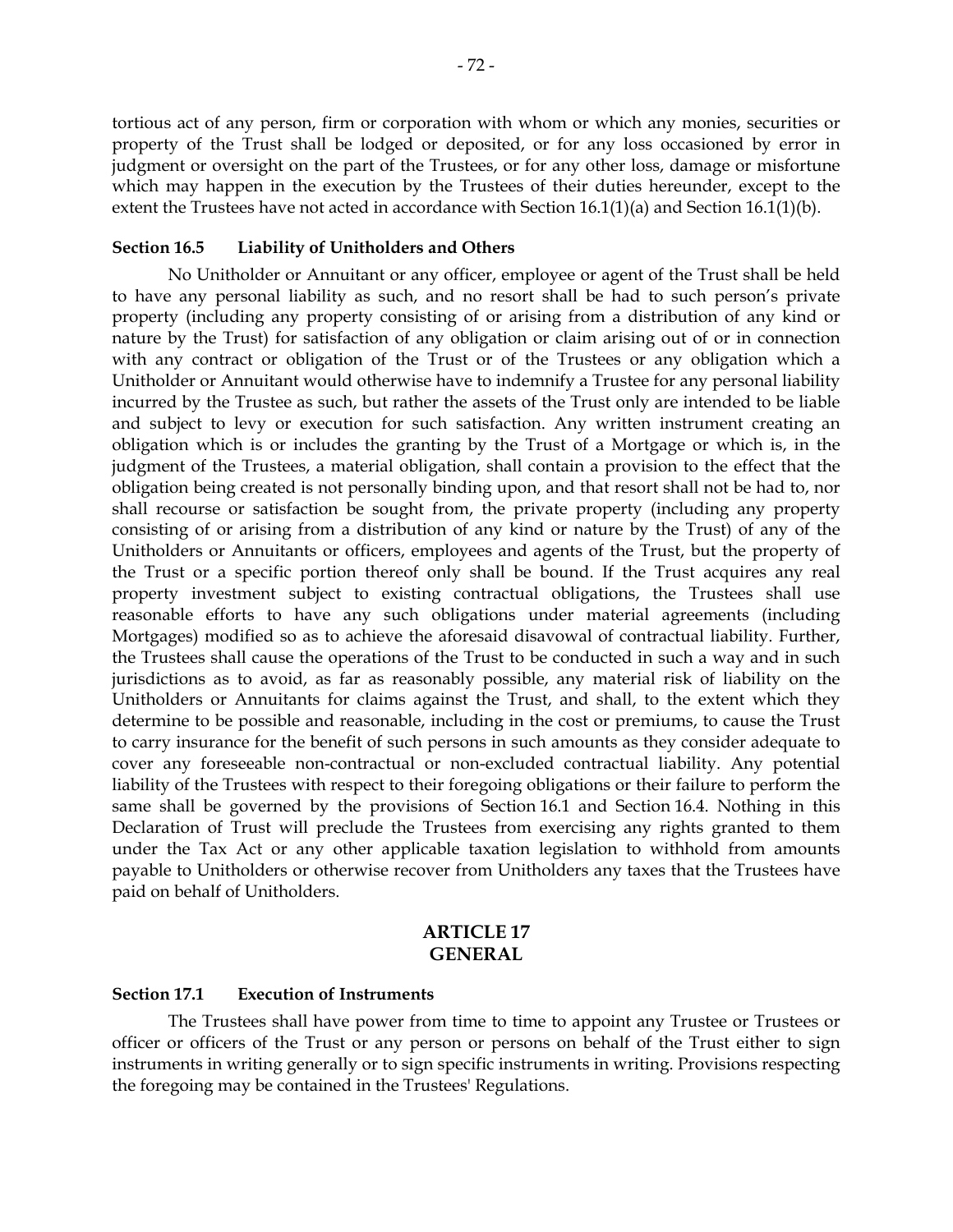#### **Section 17.2 Manner of Giving Notice**

- (1) Any notice or other document required or permitted by the provisions of this Declaration of Trust to be given to a Unitholder, a Trustee or the Auditors shall be deemed conclusively to have been given if given either by delivery or by prepaid firstclass mail addressed to the Unitholder at the address shown in the Register, to a Trustee at the last address provided by such Trustee to the Chief Executive Officer of the Trust, or to the Auditors of the Trust at the last address provided by the Auditors to the Trustees, as the case may be provided that if there is a general discontinuance of postal service due to strike, lockout or otherwise, such notice may be given by publication twice in the Report on Business section of the National Edition of The Globe and Mail or similar section of any other newspaper having national circulation in Canada provided further that if there is no newspaper having national circulation, then by publishing twice in the business section of a newspaper in each city where the register or a branch register is maintained. Any notice so given shall be deemed to have been given on the day following that on which the letter or circular was posted or, in the case of notice being given by publication, after publishing such notice twice in the designated newspaper or newspapers. In proving notice was posted, it shall be sufficient to prove that such letter or circular was properly addressed, stamped and posted.
- (2) Any written notice or written communication given to the Trustees shall be addressed to the Trustees at the head office of the Trust, and shall be deemed to have been given on the date of delivery or date sent by facsimile or other means of prepaid, transmitted or recorded communications or, if mailed, five days from the date of mailing. If any such notice or communication shall have been mailed and if regular mail service shall be interrupted by strikes or other irregularities, such notice or communication shall be deemed to have been received 48 hours after 12:01 a.m. on the day following the resumption of normal mail service, provided that during the period that regular mail service shall be interrupted any notice or other communication shall be given by personal delivery or by facsimile or other means of prepaid, transmitted or recorded communication.

#### **Section 17.3 Failure to Give Notice**

The failure by the Trustees, by accident or omission or otherwise unintentionally, to give any Unitholder, any Trustee or the Auditors any notice provided for herein shall not affect the validity, effect, taking effect or time of taking effect of any action referred to in such notice, and the Trustees shall not be liable to any Unitholder for any such failure.

#### **Section 17.4 Joint Holders**

Service of a notice or document on any one of several joint holders of Units shall be deemed effective service on the other joint holders.

#### **Section 17.5 Service of Notice**

Any notice or document sent by post to or left at the address of a Unitholder pursuant to this Article 17 shall, notwithstanding the death or bankruptcy of such Unitholder, and whether or not the Trustees have notice of such death or bankruptcy, be deemed to have been fully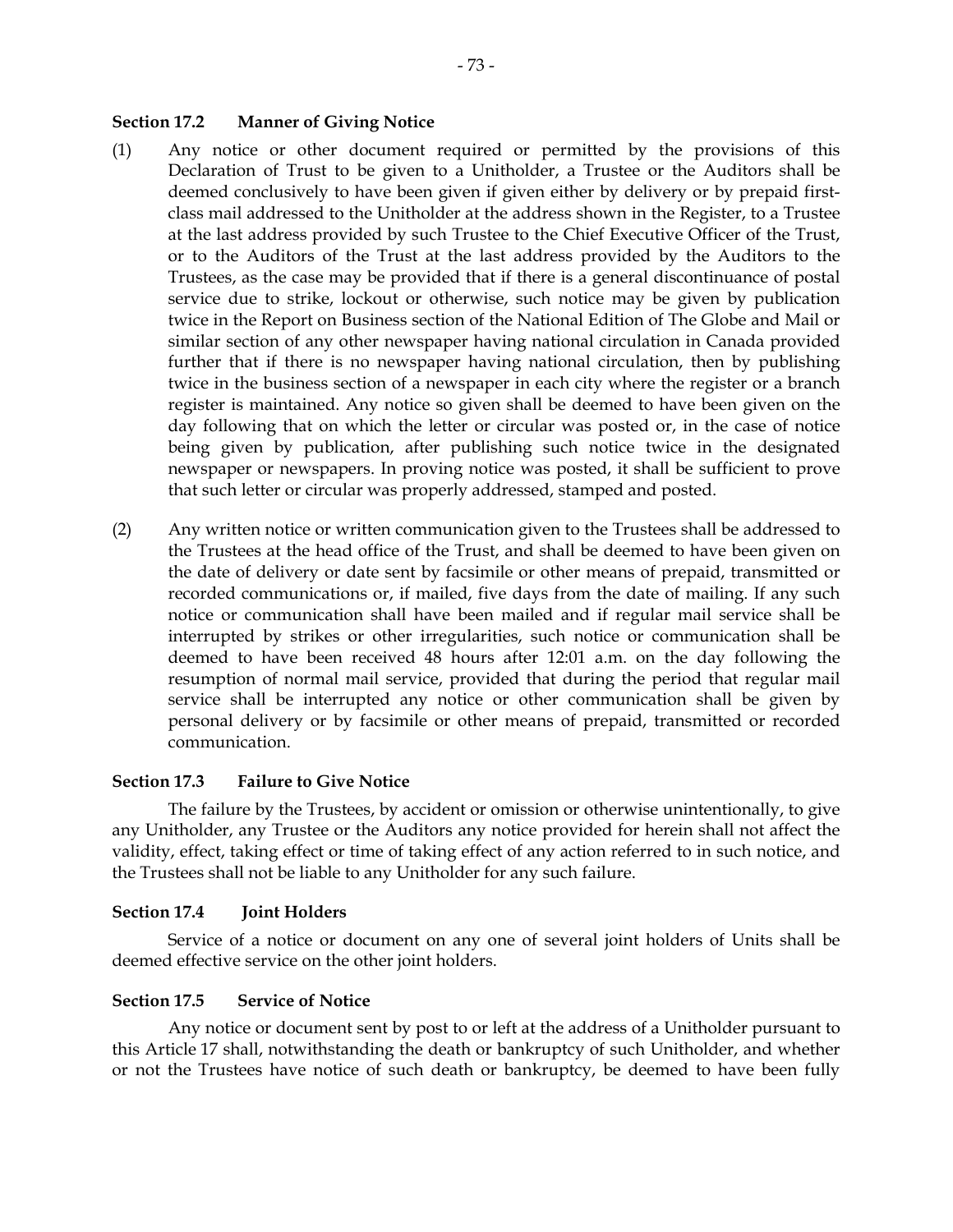served and such service shall be deemed sufficient service on all persons having an interest in the Units concerned.

#### **Section 17.6 Trust Auditors**

The Auditors shall be appointed at each annual meeting save that, until the first such annual meeting, such Auditors shall be appointed by the Trustees. If at any time a vacancy occurs in the position of auditors of the Trust, the Trustees may appoint a firm of chartered accountants qualified to practice in all provinces and territories of Canada to act as the Auditors at the next annual meeting of Unitholders. The Auditors shall report to the Trustees and the Unitholders on the annual financial statements of the Trust and shall fulfil such other responsibilities as they may properly be called upon by the Trustees to assume. The Auditors shall have access to all records relating to the affairs of the Trust.

### **Section 17.7 Fiscal Year**

The Fiscal Year of the Trust shall end on December 31 in each year.

### **Section 17.8 Reports to Unitholders**

- (1) The Trust will furnish to Unitholders such financial statements (including quarterly and annual financial statements) and other reports as are from time to time required by applicable law, including Securities Laws and the CBCA, including prescribed forms needed for the completion of Unitholders' tax returns under the Tax Act and equivalent provincial legislation.
- (2) Prior to a meeting of Unitholders, the Trustees will provide the Unitholders (along with notice of such meeting) information similar to that required to be provided to shareholders of a public corporation governed by the CBCA and as required by applicable law, including tax laws and Securities Laws.

## **Section 17.9 Trust Property to be Kept Separate**

The Trustees shall maintain the property of the Trust separate from all other property in their possession.

#### **Section 17.10 Electronic Documents**

Any requirement under this Declaration of Trust, the *Securities Act* (Ontario) or any other applicable law that a notice, statement, document or other information be created or provided is satisfied by the creation or provision of an electronic document to the extent permitted by law.

## **Section 17.11 Trustees May Hold Units**

Any Trustee or Associate of a Trustee may be a Unitholder or may be an Annuitant, and may be required to hold Units as the board of Trustees may determine from time to time.

#### **Section 17.12 Trust Records**

The Trustee shall prepare and maintain, at its principal office or at any other place in Canada designated by the Trustees, records containing (i) the Declaration of Trust; and (ii) minutes of meetings and, resolutions of Unitholders. The Trust shall also prepare and maintain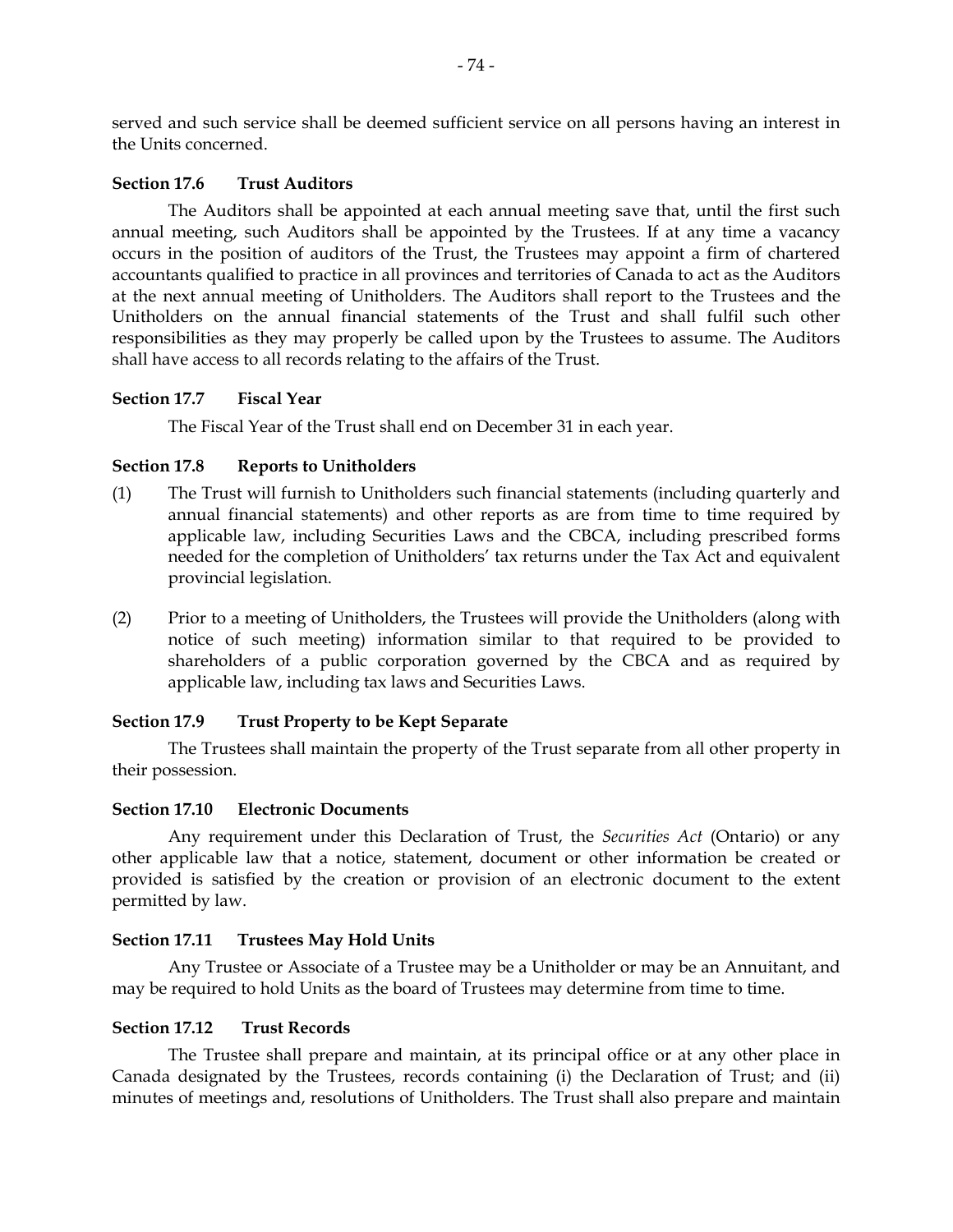adequate accounting records and records containing minutes of meetings and resolutions of the Trustees and any committee thereof. Such records shall be kept at the principal office of the Trust or at such other place as the Trustees think fit and shall at all reasonable times be open to inspection by the Trustees.

## **Section 17.13 Right to Inspect Documents**

A Unitholder and any agent, consultant or creditor of the Trust shall have the right to examine the Declaration of Trust, the Trustees' Regulations, the minutes of meetings and resolutions of Unitholders, and any other documents or records which the Trustees determine should be available for inspection by such Persons, during normal business hours at the principal office of the Trust. Unitholders and creditors of the Trust shall have the right to obtain or make or cause to be made a list of all or any of the registered holders of Units, to the same extent and upon the same conditions as those which apply to shareholders and creditors of a corporation governed by the CBCA, as replaced or amended from time to time.

#### **Section 17.14 Taxation Information**

On or before March 30 in each year, or such earlier day as is required by applicable legislation or regulation, the Trust will provide to Trust Unitholders who received distributions from the Trust in the prior calendar year, such information required by Canadian law to be submitted to Trust Unitholders for income tax purposes to enable Trust Unitholders to complete their tax returns in respect of such distributions. In particular, each Trust Unitholder shall be informed each year of the composition of the amounts payable by the Trust to such Trust Unitholder in terms of net income, taxable dividends, net taxable gains, foreign source income and return of capital, and will be informed of the portion of such net income that has been designated as taxable dividends on shares of taxable Canadian corporations and taxable capital gains and of the amount of any foreign taxes paid by the Trust in respect of which the Trust Unitholder may claim a credit for tax purposes to the extent permitted by the Tax Act, where those items are applicable.

#### **Section 17.15 Consolidations**

Any one or more Trustees may prepare consolidated copies of the Declaration of Trust as it may from time to time be amended, supplemented or amended and restated from time to time, and may certify the same to be a true consolidated copy of the Declaration of Trust, as amended, supplemented or amended and restated from time to time.

## **Section 17.16 Counterparts**

This Declaration of Trust may be executed in several counterparts, each of which when so executed shall be deemed to be an original and such counterparts together shall constitute one and the same instrument, which shall be sufficiently evidenced by any such original counterpart.

#### **Section 17.17 Severability**

The provisions of this Declaration of Trust are severable. If any provision of this Declaration of Trust shall be held invalid or unenforceable in any jurisdiction, such invalidity or enforceability shall attach only to such provision in such jurisdiction and shall not in any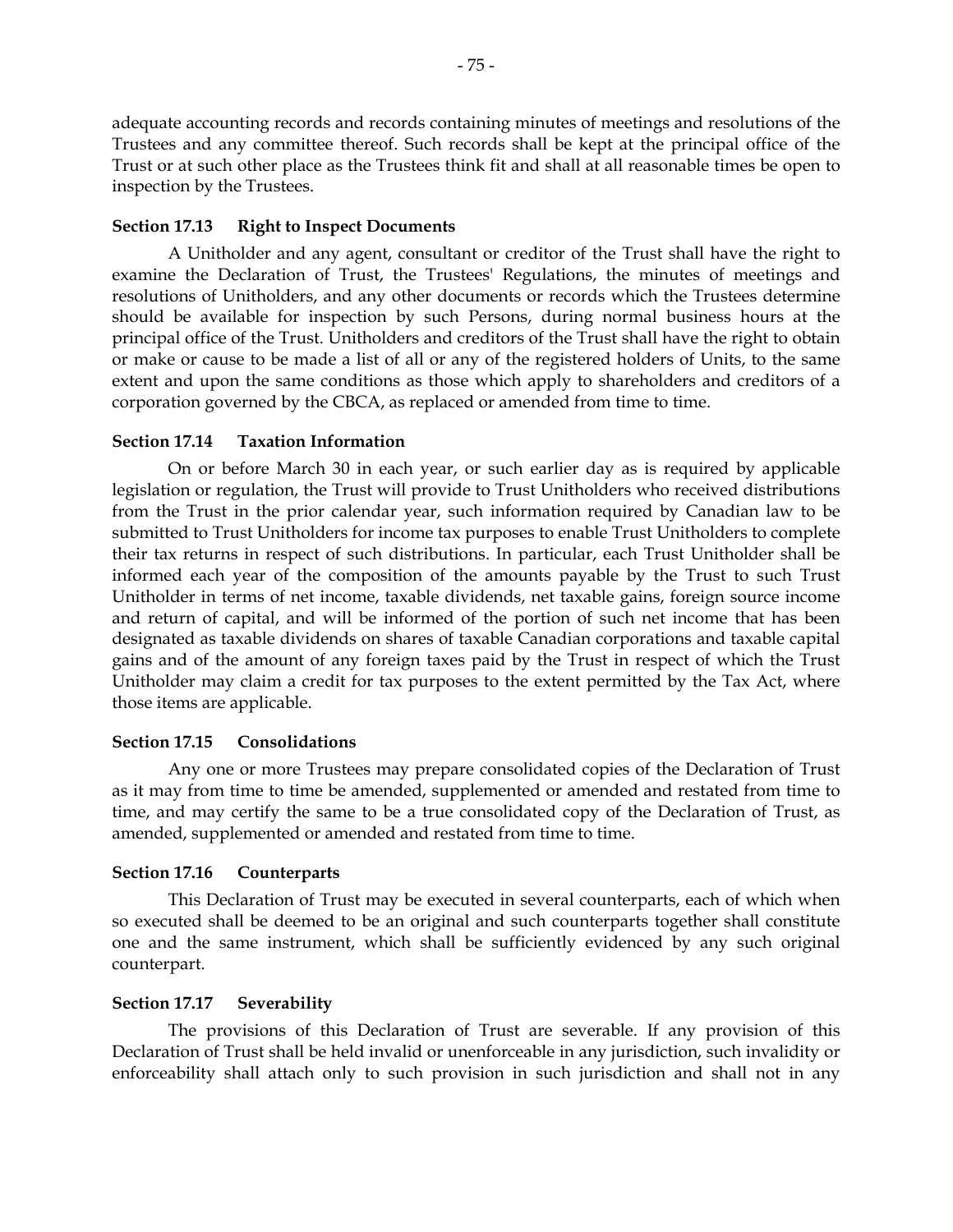manner affect or render invalid or unenforceable such provision in any other jurisdiction or any other provision of this Declaration of Trust in any jurisdiction.

### **Section 17.18 Headings for Reference Only**

The headings preceding the articles and sections hereof have been inserted for convenience and reference only and shall not be construed to affect the meaning, construction, interpretation or effect of this Declaration of Trust.

### **Section 17.19 Governing Law**

This Declaration of Trust and the Unit Certificates, if any, shall be interpreted and governed by and take effect exclusively in accordance with the laws of the Province of Ontario and the laws of Canada applicable therein and shall be treated in all respects as Ontario contracts. Any and all disputes arising under this Declaration of Trust, whether as to interpretation, performance or otherwise, shall be subject to the exclusive jurisdiction of the courts of the Province of Ontario and each of the Trustees hereby irrevocably attorns, and each Unitholder shall be deemed to hereby irrevocably attorn, to the exclusive jurisdiction of the courts of such province.

## **Section 17.20 Transition**

Notwithstanding any other provision hereof, if otherwise applicable, the approval of a majority of the Independent Trustees was not and shall not be required, and the provisions of Section 4.2, Section 4.12 or Section 10.1 were not and shall not be operative or effective with respect to the entering into of, any Material Agreement or transaction or proposed Material Agreement or transaction disclosed under the headings "Material Contracts", "Acquisition of Initial Properties" or "Arrangements with Morguard" in the Prospectus.

*[THE REMAINDER OF THIS PAGE IS LEFT INTENTIONALLY BLANK]*